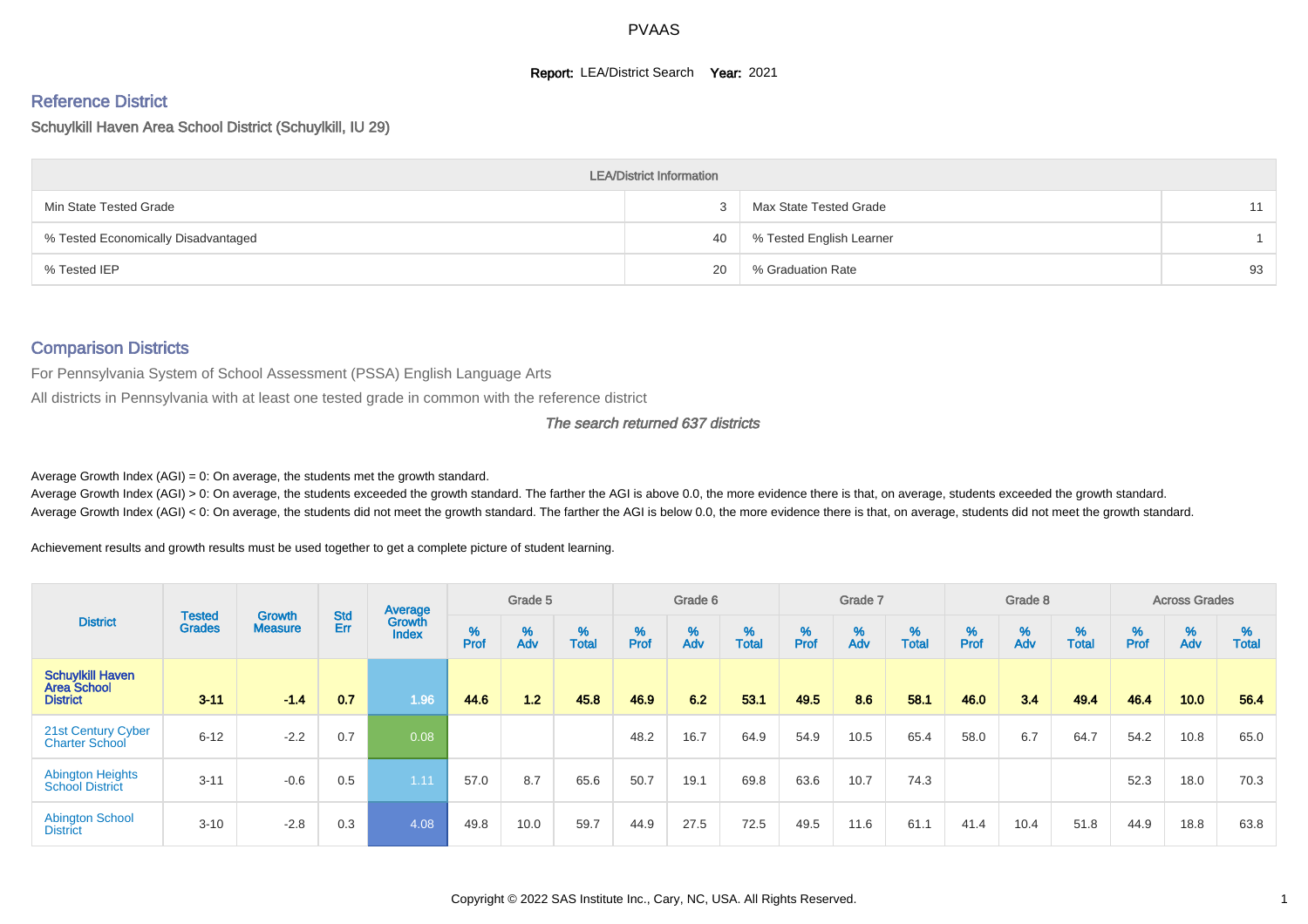|                                                                     |                                |                                 | <b>Std</b> | Average                       |              | Grade 5  |                   |           | Grade 6  |                   |           | Grade 7  |                   |           | Grade 8  |                   |           | <b>Across Grades</b> |                   |
|---------------------------------------------------------------------|--------------------------------|---------------------------------|------------|-------------------------------|--------------|----------|-------------------|-----------|----------|-------------------|-----------|----------|-------------------|-----------|----------|-------------------|-----------|----------------------|-------------------|
| <b>District</b>                                                     | <b>Tested</b><br><b>Grades</b> | <b>Growth</b><br><b>Measure</b> | Err        | <b>Growth</b><br><b>Index</b> | $\%$<br>Prof | %<br>Adv | %<br><b>Total</b> | %<br>Prof | %<br>Adv | %<br><b>Total</b> | %<br>Prof | %<br>Adv | %<br><b>Total</b> | %<br>Prof | %<br>Adv | %<br><b>Total</b> | %<br>Prof | %<br>Adv             | %<br><b>Total</b> |
| <b>Schuylkill Haven</b><br><b>Area School</b><br><b>District</b>    | $3 - 11$                       | $-1.4$                          | 0.7        | 1.96                          | 44.6         | 1.2      | 45.8              | 46.9      | 6.2      | 53.1              | 49.5      | 8.6      | 58.1              | 46.0      | 3.4      | 49.4              | 46.4      | 10.0                 | 56.4              |
| Achievement<br><b>House Charter</b><br>School                       | $7 - 11$                       | $-3.1$                          | 1.6        | $-0.73$                       |              |          |                   |           |          |                   | 52.0      | 0.0      | 52.0              | 48.8      | 7.0      | 55.8              | 50.0      | 4.4                  | 54.4              |
| <b>Ad Prima Charter</b><br>School                                   | $3-8$                          | 2.7                             | 0.8        | 6.20                          | 25.9         | 1.8      | 27.8              | 34.7      | 16.3     | 51.0              | 36.1      | 3.3      | 39.3              | 27.4      | 4.8      | 32.3              | 33.2      | 4.8                  | 38.1              |
| <b>Agora Cyber</b><br><b>Charter School</b>                         | $3 - 11$                       | $-2.5$                          | 0.6        | $-0.91$                       | 31.7         | 1.0      | 32.7              | 30.1      | 7.0      | 37.1              | 29.0      | 2.8      | 31.7              | 28.3      | 2.0      | 30.3              | 30.7      | 4.8                  | 35.5              |
| <b>Albert Gallatin</b><br><b>Area School</b><br><b>District</b>     | $3 - 11$                       | 0.4                             | 0.5        | 2.55                          | 45.8         | 5.4      | 51.2              | 34.0      | 8.4      | 42.4              | 39.7      | 2.2      | 41.8              | 37.8      | 5.3      | 43.0              | 38.7      | 7.6                  | 46.2              |
| Aliquippa School<br><b>District</b>                                 | $3 - 11$                       | $-0.6$                          | 0.8        | 2.30                          | 14.7         | 0.0      | 14.7              | 12.5      | 3.1      | 15.6              | 27.4      | 2.7      | 30.1              | 14.1      | 0.0      | 14.1              | 16.7      | 1.0                  | 17.7              |
| <b>Allegheny Valley</b><br><b>School District</b>                   | $3 - 11$                       | $-2.6$                          | 0.8        | 1.73                          | 56.1         | 7.0      | 63.2              | 44.4      | 9.3      | 53.7              | 38.8      | 6.0      | 44.8              | 44.3      | 13.1     | 57.4              | 45.7      | 8.9                  | 54.6              |
| <b>Allegheny-Clarion</b><br><b>Valley School</b><br><b>District</b> | $3 - 10$                       | 2.1                             | 1.0        | 2.42                          | 42.5         | 5.0      | 47.5              | 42.1      | 15.8     | 57.9              | 43.9      | 2.4      | 46.3              | 40.0      | 0.0      | 40.0              | 40.9      | 9.1                  | 50.0              |
| <b>Alliance For</b><br><b>Progress Charter</b><br>School            | $3-8$                          | $-1.1$                          | 1.2        | 0.67                          | 12.5         | 0.0      | 12.5              | 32.0      | 0.0      | 32.0              | 26.9      | 0.0      | 26.9              | 3.4       | 0.0      | 3.4               | 19.4      | 0.0                  | 19.4              |
| Altoona Area<br><b>School District</b>                              | $3 - 12$                       | 1.1                             | 0.3        | 3.83                          | 43.5         | 4.0      | 47.5              | 30.6      | 11.2     | 41.8              | 38.3      | 4.3      | 42.6              | 43.8      | $7.2\,$  | 51.0              | 37.4      | 6.8                  | 44.1              |
| <b>Ambridge Area</b><br><b>School District</b>                      | $3 - 12$                       | $-0.9$                          | 0.6        | 0.10                          | 40.2         | 8.2      | 48.4              | 36.9      | 12.6     | 49.5              | 36.2      | 8.7      | 44.9              | 37.1      | 6.4      | 43.6              | 37.5      | 12.2                 | 49.7              |
| Annville-Cleona<br><b>School District</b>                           | $3 - 12$                       | $-0.3$                          | 0.6        | 4.34                          | 47.5         | 11.2     | 58.8              | 39.6      | 21.9     | 61.5              | 54.0      | 12.6     | 66.7              | 32.4      | 17.6     | 50.0              | 44.0      | 15.5                 | 59.5              |
| <b>Antietam School</b><br><b>District</b>                           | $3 - 10$                       | 0.9                             | 0.8        | 1.87                          | 29.7         | 1.6      | 31.2              | 35.0      | 5.0      | 40.0              | 29.1      | 0.0      | 29.1              | 34.0      | 1.9      | 35.8              | 31.3      | 3.0                  | 34.2              |
| Antonia Pantoja<br>Community<br><b>Charter School</b>               | $3-8$                          | 0.5                             | 0.9        | 2.18                          | 20.9         | 1.5      | 22.4              | 32.3      | 6.4      | 38.7              | 37.0      | 2.2      | 39.1              | 35.1      | 8.1      | 43.2              | 25.4      | 3.3                  | 28.7              |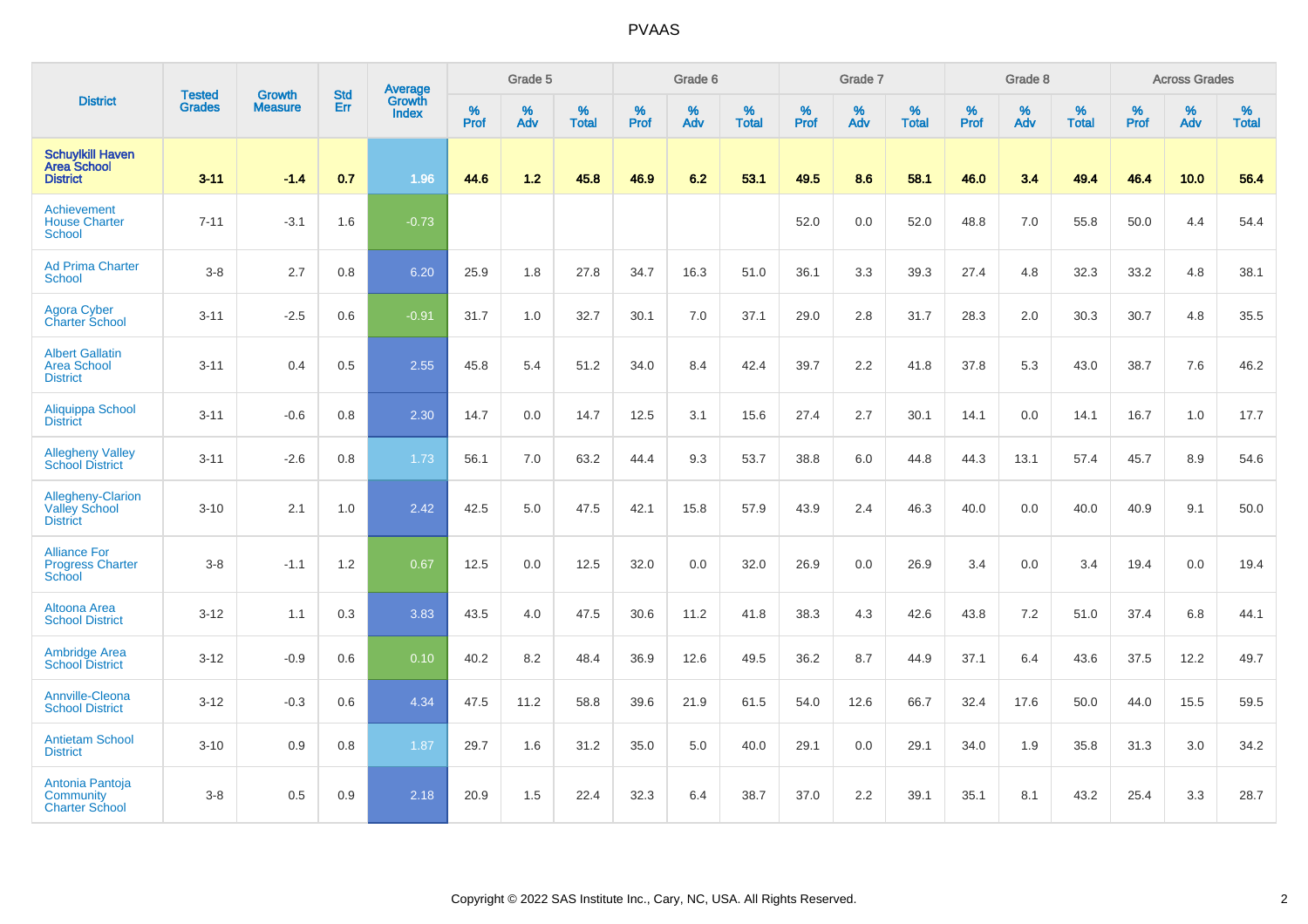|                                                                  | <b>Tested</b> | <b>Growth</b>  | <b>Std</b> | Average                       |           | Grade 5  |                   |           | Grade 6  |                   |           | Grade 7  |                   |           | Grade 8  |                   |           | <b>Across Grades</b> |                   |
|------------------------------------------------------------------|---------------|----------------|------------|-------------------------------|-----------|----------|-------------------|-----------|----------|-------------------|-----------|----------|-------------------|-----------|----------|-------------------|-----------|----------------------|-------------------|
| <b>District</b>                                                  | <b>Grades</b> | <b>Measure</b> | Err        | <b>Growth</b><br><b>Index</b> | %<br>Prof | %<br>Adv | %<br><b>Total</b> | %<br>Prof | %<br>Adv | %<br><b>Total</b> | %<br>Prof | %<br>Adv | %<br><b>Total</b> | %<br>Prof | %<br>Adv | %<br><b>Total</b> | %<br>Prof | %<br>Adv             | %<br><b>Total</b> |
| <b>Schuylkill Haven</b><br><b>Area School</b><br><b>District</b> | $3 - 11$      | $-1.4$         | 0.7        | 1.96                          | 44.6      | $1.2$    | 45.8              | 46.9      | 6.2      | 53.1              | 49.5      | 8.6      | 58.1              | 46.0      | 3.4      | 49.4              | 46.4      | 10.0                 | 56.4              |
| Apollo-Ridge<br><b>School District</b>                           | $3 - 12$      | $-2.9$         | 0.7        | 2.80                          | 45.6      | 1.5      | 47.1              | 25.3      | 9.6      | 34.9              | 34.6      | 0.0      | 34.6              | 42.1      | 5.3      | 47.4              | 38.1      | 6.5                  | 44.6              |
| <b>Armstrong School</b><br><b>District</b>                       | $3 - 11$      | 3.2            | 0.3        | 9.41                          | 46.0      | 6.3      | 52.3              | 44.4      | 17.4     | 61.8              | 48.7      | 8.8      | 57.5              | 45.3      | 11.5     | 56.8              | 45.4      | 12.6                 | 58.0              |
| <b>Arts Academy</b><br><b>Charter School</b>                     | $5-8$         | $-3.5$         | 1.1        | $-0.12$                       | 41.2      | 0.0      | 41.2              | 46.7      | 2.2      | 48.9              | 49.1      | 1.9      | 50.9              | 45.2      | 3.2      | 48.4              | 46.6      | 2.0                  | 48.6              |
| <b>Arts Academy</b><br>Elementary<br><b>Charter School</b>       | $3-5$         | 0.9            | 2.0        | 0.44                          | 31.6      | 0.0      | 31.6              |           |          |                   |           |          |                   |           |          |                   | 31.8      | 2.3                  | 34.1              |
| <b>Aspira Bilingual</b><br><b>Cyber Charter</b><br>School        | $3 - 11$      | 2.8            | 1.6        | 2.58                          |           |          |                   | 12.9      | 0.0      | 12.9              | 0.0       | 0.0      | 0.0               | 0.0       | 0.0      | 0.0               | 5.9       | 0.0                  | 5.9               |
| <b>Athens Area</b><br><b>School District</b>                     | $3 - 11$      | 3.5            | 0.6        | 6.17                          | 57.1      | 10.7     | 67.9              | 39.6      | 18.7     | 58.2              | 56.9      | 5.1      | 62.0              | 45.3      | 7.2      | 52.5              | 45.8      | 12.8                 | 58.6              |
| <b>Austin Area School</b><br><b>District</b>                     | $3 - 11$      | $-0.5$         | 1.7        | 0.63                          | 38.5      | 7.7      | 46.2              | 61.5      | 0.0      | 61.5              | 26.7      | 0.0      | 26.7              | 56.2      | 6.2      | 62.5              | 40.5      | 4.0                  | 44.6              |
| <b>Avella Area School</b><br><b>District</b>                     | $3 - 12$      | 2.7            | 1.1        | 4.69                          | 42.5      | 2.5      | 45.0              | 42.4      | 18.2     | 60.6              | 60.0      | 5.7      | 65.7              | 63.0      | 18.5     | 81.5              | 46.7      | 12.6                 | 59.3              |
| <b>Avon Grove</b><br><b>Charter School</b>                       | $3 - 11$      | 1.7            | 0.6        | 3.46                          | 53.3      | 4.9      | 58.2              | 47.4      | 18.2     | 65.7              | 51.1      | 16.3     | 67.4              | 38.6      | 9.9      | 48.5              | 42.6      | 14.8                 | 57.4              |
| <b>Avon Grove</b><br><b>School District</b>                      | $3 - 10$      | $-1.5$         | 0.4        | 3.58                          | 48.2      | 14.6     | 62.9              | 44.6      | 18.7     | 63.3              | 59.8      | 14.8     | 74.6              | 46.8      | 16.7     | 63.5              | 46.7      | 15.4                 | 62.1              |
| <b>Avonworth School</b><br><b>District</b>                       | $3 - 10$      | $-0.8$         | 0.5        | 0.24                          | 49.6      | 18.0     | 67.6              | 49.6      | 25.6     | 75.2              | 62.3      | 7.7      | 70.0              | 61.0      | 16.1     | 77.1              | 52.4      | 20.5                 | 72.8              |
| <b>Baden Academy</b><br><b>Charter School</b>                    | $3-6$         | $-1.3$         | 1.1        | $-0.36$                       | 47.6      | 1.6      | 49.2              | 46.6      | 10.3     | 56.9              |           |          |                   |           |          |                   | 42.3      | 7.1                  | 49.4              |
| <b>Bald Eagle Area</b><br><b>School District</b>                 | $3 - 11$      | 0.1            | 0.6        | 3.73                          | 54.7      | 4.7      | 59.4              | 41.6      | 7.9      | 49.5              | 32.2      | 2.5      | 34.8              | 34.2      | 14.0     | 48.2              | 39.5      | 10.5                 | 50.0              |
| <b>Baldwin-Whitehall</b><br><b>School District</b>               | $3 - 11$      | $-0.1$         | 0.4        | 1.67                          | 49.1      | 6.3      | 55.4              | 48.8      | 11.8     | 60.6              | 48.6      | 8.3      | 56.8              | 45.1      | 7.0      | 52.0              | 46.4      | 12.2                 | 58.7              |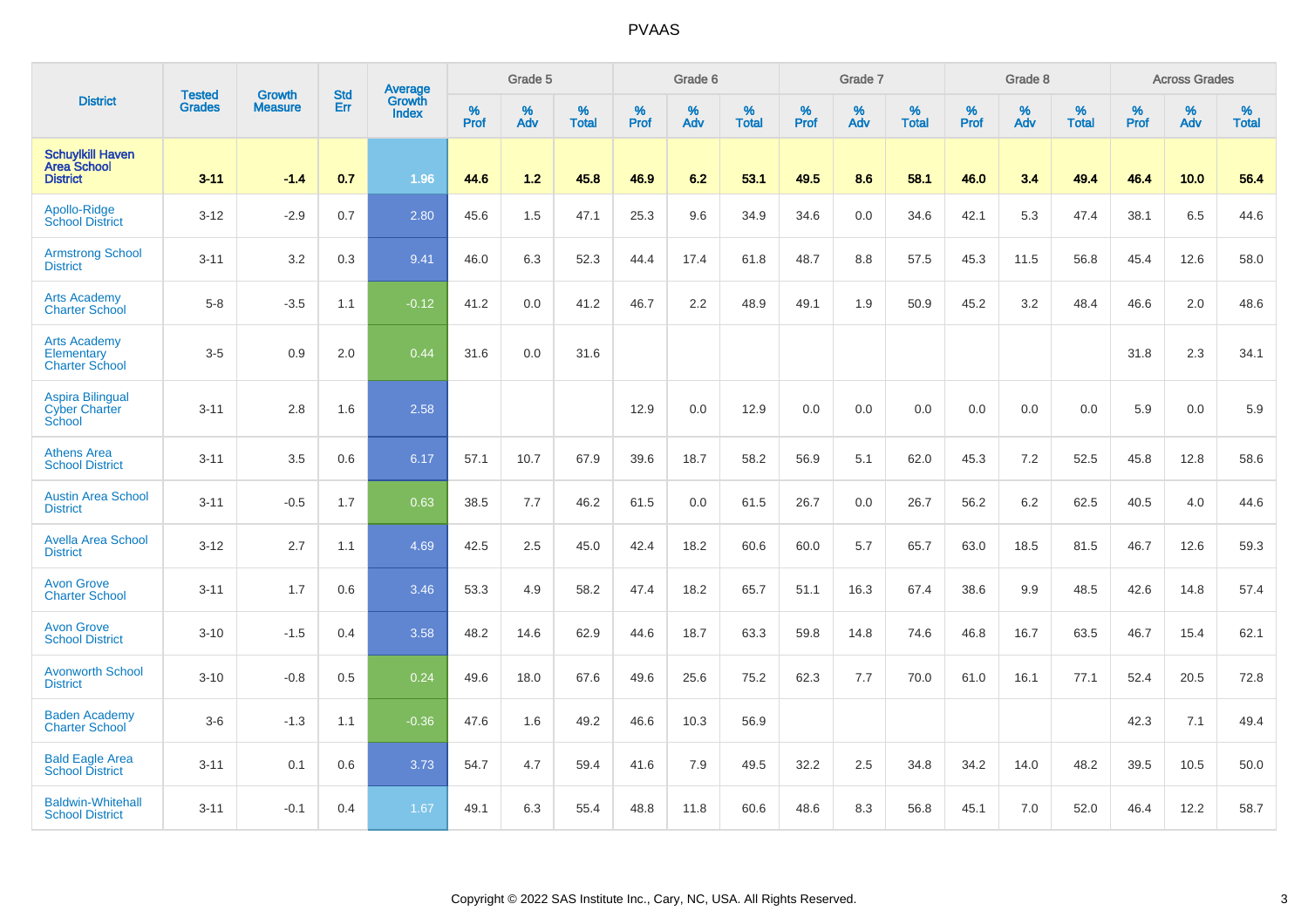| <b>District</b>                                                  | <b>Tested</b> | <b>Growth</b>  | <b>Std</b> | Average                |                     | Grade 5     |                   |                  | Grade 6  |                   |                  | Grade 7  |                   |                  | Grade 8  |                   |                  | <b>Across Grades</b> |                   |
|------------------------------------------------------------------|---------------|----------------|------------|------------------------|---------------------|-------------|-------------------|------------------|----------|-------------------|------------------|----------|-------------------|------------------|----------|-------------------|------------------|----------------------|-------------------|
|                                                                  | <b>Grades</b> | <b>Measure</b> | Err        | Growth<br><b>Index</b> | $\%$<br><b>Prof</b> | $\%$<br>Adv | %<br><b>Total</b> | %<br><b>Prof</b> | %<br>Adv | %<br><b>Total</b> | %<br><b>Prof</b> | %<br>Adv | %<br><b>Total</b> | %<br><b>Prof</b> | %<br>Adv | %<br><b>Total</b> | %<br><b>Prof</b> | %<br>Adv             | %<br><b>Total</b> |
| <b>Schuylkill Haven</b><br><b>Area School</b><br><b>District</b> | $3 - 11$      | $-1.4$         | 0.7        | 1.96                   | 44.6                | 1.2         | 45.8              | 46.9             | 6.2      | 53.1              | 49.5             | 8.6      | 58.1              | 46.0             | 3.4      | 49.4              | 46.4             | 10.0                 | 56.4              |
| <b>Bangor Area</b><br><b>School District</b>                     | $3 - 12$      | 3.3            | 0.5        | 6.54                   | 38.6                | 14.4        | 52.9              | 45.3             | 16.7     | 62.0              | 47.3             | 9.5      | 56.8              | 43.3             | 8.0      | 51.3              | 44.8             | 13.6                 | 58.4              |
| <b>Bear Creek</b><br>Community<br><b>Charter School</b>          | $3 - 8$       | 5.5            | 0.9        | 6.44                   | 51.9                | 7.7         | 59.6              | 47.1             | 19.6     | 66.7              | 42.3             | 7.7      | 50.0              | 34.7             | 10.2     | 44.9              | 45.2             | 12.1                 | 57.4              |
| <b>Beaver Area</b><br><b>School District</b>                     | $3 - 10$      | $-1.0$         | 0.6        | 5.55                   | 56.2                | 21.5        | 77.7              | 40.0             | 48.3     | 88.3              | 65.5             | 12.9     | 78.4              | 53.6             | 16.1     | 69.6              | 50.4             | 29.6                 | 79.9              |
| <b>Bedford Area</b><br><b>School District</b>                    | $3 - 11$      | 5.0            | 0.6        | 8.52                   | 54.2                | 3.4         | 57.6              | 37.1             | 16.4     | 53.4              | 44.8             | 13.8     | 58.6              | 42.8             | 12.2     | 55.0              | 46.2             | 12.2                 | 58.4              |
| <b>Belle Vernon Area</b><br><b>School District</b>               | $3 - 11$      | $-0.1$         | 0.6        | 1.31                   | 52.2                | 6.3         | 58.6              | 49.6             | 14.8     | 64.4              | 47.8             | 4.4      | 52.2              | 44.1             | 6.4      | 50.5              | 47.7             | 8.9                  | 56.6              |
| <b>Bellefonte Area</b><br><b>School District</b>                 | $3 - 11$      | $-0.0$         | 0.5        | 4.37                   | 56.6                | 10.2        | 66.9              | 40.3             | 19.3     | 59.7              | 50.6             | 6.0      | 56.6              | 32.2             | 8.8      | 41.0              | 44.8             | 12.3                 | 57.1              |
| <b>Bellwood-Antis</b><br><b>School District</b>                  | $3 - 10$      | 1.5            | 0.7        | 3.13                   | 46.1                | 3.4         | 49.4              | 34.4             | 16.7     | 51.1              | 44.0             | 10.7     | 54.8              | 41.3             | 26.1     | 67.4              | 41.8             | 16.7                 | 58.6              |
| <b>Belmont Charter</b><br>School                                 | $3 - 10$      | 2.8            | 0.9        | 5.27                   | 10.2                | 0.0         | 10.2              | 25.5             | 2.0      | 27.4              | 22.9             | 0.0      | 22.9              | 28.0             | 0.0      | 28.0              | 18.0             | 1.9                  | 19.9              |
| <b>Bensalem</b><br><b>Township School</b><br><b>District</b>     | $3 - 11$      | $-1.5$         | 0.3        | $-0.98$                | 24.4                | 3.4         | 27.7              | 32.6             | 7.6      | 40.2              | 29.8             | 4.8      | 34.6              | 31.8             | 6.9      | 38.7              | 28.8             | 6.0                  | 34.8              |
| <b>Benton Area</b><br><b>School District</b>                     | $3 - 10$      | $-0.4$         | 0.9        | 1.36                   | 47.5                | 1.6         | 49.2              | 43.5             | 8.7      | 52.2              | 37.3             | 5.1      | 42.4              | 46.2             | 2.6      | 48.7              | 42.6             | 8.4                  | 51.0              |
| <b>Bentworth School</b><br><b>District</b>                       | $3 - 11$      | 2.1            | 0.7        | 2.98                   | 60.3                | 15.4        | 75.6              | 46.1             | 6.7      | 52.8              | 52.5             | 20.0     | 72.5              | 43.3             | 11.9     | 55.2              | 52.1             | 16.1                 | 68.2              |
| <b>Berlin</b><br><b>Brothersvalley</b><br><b>School District</b> | $3 - 11$      | $-1.0$         | 0.8        | 1.52                   | 60.4                | 1.9         | 62.3              | 42.4             | 15.2     | 57.6              | 55.8             | 3.8      | 59.6              | 54.2             | 6.2      | 60.4              | 48.4             | 8.4                  | 56.8              |
| <b>Bermudian Springs</b><br><b>School District</b>               | $3 - 11$      | 0.2            | 0.6        | 1.42                   | 50.4                | 0.0         | 50.4              | 37.5             | 10.6     | 48.1              | 44.5             | 5.9      | 50.4              | 39.8             | 6.5      | 46.3              | 42.4             | 6.9                  | 49.3              |
| <b>Berwick Area</b><br><b>School District</b>                    | $3 - 11$      | $-0.6$         | 0.5        | 1.71                   | 45.3                | 5.8         | 51.0              | 43.2             | 18.3     | 61.5              | 44.9             | 12.8     | 57.8              | 41.4             | 9.8      | 51.2              | 42.6             | 14.7                 | 57.3              |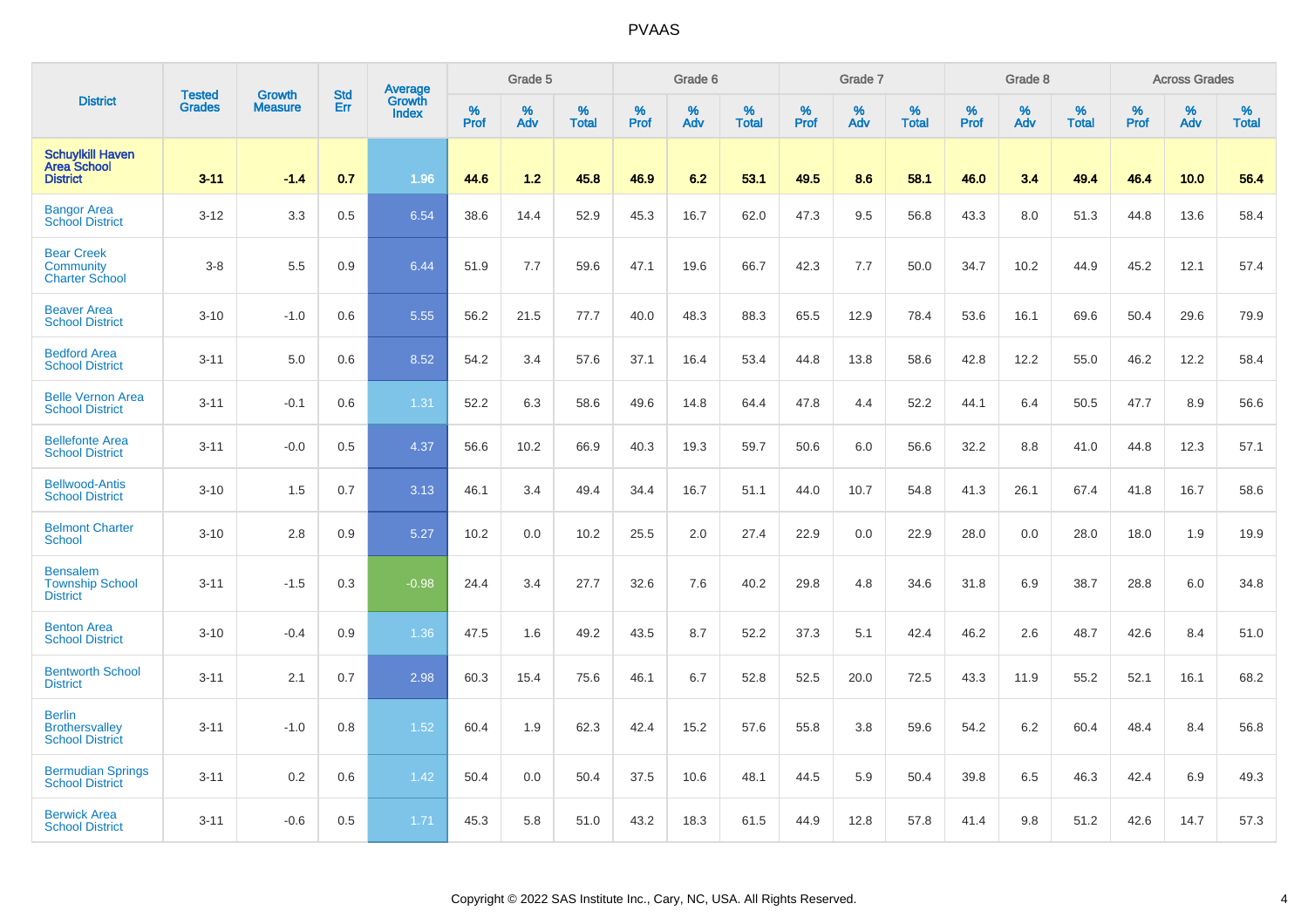| <b>District</b>                                                   |                                | <b>Growth</b>  | <b>Std</b> | Average                |                     | Grade 5  |                   |                  | Grade 6  |                   |                  | Grade 7  |                   |           | Grade 8  |                   |              | <b>Across Grades</b> |                   |
|-------------------------------------------------------------------|--------------------------------|----------------|------------|------------------------|---------------------|----------|-------------------|------------------|----------|-------------------|------------------|----------|-------------------|-----------|----------|-------------------|--------------|----------------------|-------------------|
|                                                                   | <b>Tested</b><br><b>Grades</b> | <b>Measure</b> | Err        | Growth<br><b>Index</b> | $\%$<br><b>Prof</b> | %<br>Adv | %<br><b>Total</b> | %<br><b>Prof</b> | %<br>Adv | %<br><b>Total</b> | %<br><b>Prof</b> | %<br>Adv | %<br><b>Total</b> | %<br>Prof | %<br>Adv | %<br><b>Total</b> | $\%$<br>Prof | %<br>Adv             | %<br><b>Total</b> |
| <b>Schuylkill Haven</b><br><b>Area School</b><br><b>District</b>  | $3 - 11$                       | $-1.4$         | 0.7        | 1.96                   | 44.6                | 1.2      | 45.8              | 46.9             | 6.2      | 53.1              | 49.5             | 8.6      | 58.1              | 46.0      | 3.4      | 49.4              | 46.4         | 10.0                 | 56.4              |
| <b>Bethel Park School</b><br><b>District</b>                      | $3 - 11$                       | 0.5            | 0.4        | 3.98                   | 59.3                | 14.8     | 74.2              | 44.6             | 30.2     | 74.9              | 57.6             | 17.0     | 74.5              | 54.5      | 19.6     | 74.1              | 52.1         | 24.5                 | 76.6              |
| <b>Bethlehem Area</b><br><b>School District</b>                   | $3 - 11$                       | 0.3            | 0.4        | 1.52                   | 50.4                | 5.3      | 55.6              | 39.9             | 8.4      | 48.3              | 40.8             | 5.2      | 46.0              | 33.8      | 6.3      | 40.1              | 42.3         | 9.3                  | 51.6              |
| <b>Bethlehem-Center</b><br><b>School District</b>                 | $3 - 10$                       | $-2.1$         | 0.8        | 1.31                   | 40.8                | 2.8      | 43.7              | 29.8             | 1.5      | 31.3              | 28.6             | 0.0      | 28.6              | 29.2      | 0.0      | 29.2              | 35.6         | 3.6                  | 39.2              |
| <b>Big Beaver Falls</b><br><b>Area School</b><br><b>District</b>  | $3 - 11$                       | $-0.7$         | 0.6        | 3.08                   | 44.1                | 2.9      | 47.1              | 30.8             | 1.9      | 32.7              | 29.7             | 5.0      | 34.6              | 27.8      | 2.1      | 29.9              | 33.1         | 3.7                  | 36.8              |
| <b>Big Spring School</b><br><b>District</b>                       | $3 - 11$                       | $-0.3$         | 0.5        | 3.91                   | 50.0                | 14.6     | 64.6              | 45.6             | 12.0     | 57.6              | 52.2             | 8.8      | 61.0              | 49.7      | 9.2      | 58.9              | 47.8         | 15.2                 | 63.0              |
| <b>Blackhawk School</b><br><b>District</b>                        | $3 - 11$                       | $-3.2$         | 0.5        | 0.56                   | 58.7                | 1.4      | 60.1              | 43.4             | 16.4     | 59.8              | 52.8             | 4.9      | 57.7              | 39.7      | 6.7      | 46.4              | 48.1         | 10.9                 | 59.0              |
| <b>Blacklick Valley</b><br><b>School District</b>                 | $3 - 11$                       | $-0.1$         | 1.0        | 0.41                   | 29.6                | 0.0      | 29.6              | 52.6             | 7.9      | 60.5              | 35.4             | 0.0      | 35.4              | 34.2      | 0.0      | 34.2              | 43.2         | 3.7                  | 46.9              |
| <b>Blairsville-</b><br><b>Saltsburg School</b><br><b>District</b> | $3 - 11$                       | $-0.1$         | 0.7        | 1.52                   | 46.9                | 8.2      | 55.1              | 40.4             | 22.5     | 62.9              | 38.6             | 9.9      | 48.5              | 50.6      | 14.1     | 64.7              | 41.8         | 15.1                 | 56.9              |
| <b>Bloomsburg Area</b><br><b>School District</b>                  | $3 - 10$                       | $-0.8$         | 0.7        | 1.26                   | 49.4                | 4.4      | 53.8              | 43.3             | 15.6     | 58.9              | 36.3             | 7.8      | 44.1              | 50.0      | 6.0      | 56.0              | 46.3         | 11.7                 | 57.9              |
| <b>Blue Mountain</b><br><b>School District</b>                    | $3 - 10$                       | 0.0            | 0.5        | 2.60                   | 60.1                | 12.0     | 72.2              | 50.9             | 12.4     | 63.3              | 52.0             | 10.1     | 62.0              | 47.3      | 11.5     | 58.8              | 52.0         | 15.0                 | 67.0              |
| <b>Blue Ridge School</b><br><b>District</b>                       | $3 - 11$                       | 2.2            | 0.8        | 2.90                   | 42.5                | 8.2      | 50.7              | 46.0             | 8.1      | 54.0              | 50.0             | 16.1     | 66.1              | 47.1      | 8.6      | 55.7              | 45.4         | 10.7                 | 56.1              |
| <b>Boyertown Area</b><br><b>School District</b>                   | $3 - 11$                       | $-3.6$         | 0.4        | $-2.83$                | 45.9                | 6.0      | 51.9              | 38.5             | 13.6     | 52.1              | 46.4             | 12.8     | 59.3              | 42.2      | 8.4      | 50.6              | 42.6         | 10.7                 | 53.4              |
| <b>Boys Latin Of</b><br>Philadelphia<br><b>Charter School</b>     | $6 - 12$                       | 2.7            | 0.8        | 3.28                   |                     |          |                   | 9.0              | 1.5      | 10.4              | 18.1             | 1.2      | 19.3              | 22.6      | 1.1      | 23.7              | 17.3         | $1.2$                | 18.5              |
| <b>Bradford Area</b><br><b>School District</b>                    | $3 - 12$                       | 3.9            | 0.5        | 7.92                   | 53.6                | 11.3     | 64.9              | 40.7             | 19.2     | 59.9              | 47.0             | 11.6     | 58.6              | 46.2      | 16.0     | 62.2              | 45.7         | 15.1                 | 60.8              |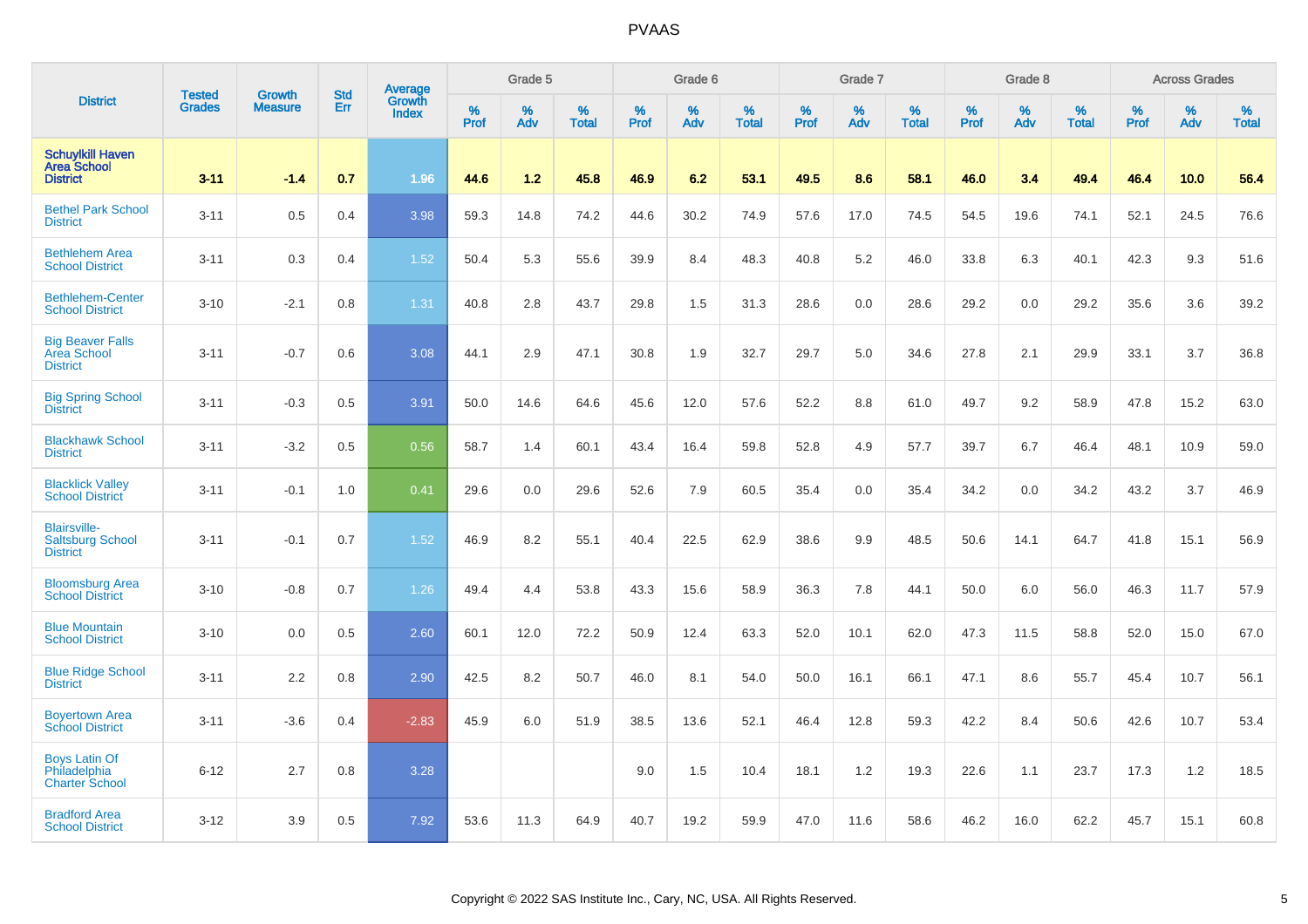| <b>District</b>                                                  |                                |                                 | <b>Std</b> | Average                       |              | Grade 5  |                   |           | Grade 6  |                   |           | Grade 7  |                   |           | Grade 8  |                   |           | <b>Across Grades</b> |                   |
|------------------------------------------------------------------|--------------------------------|---------------------------------|------------|-------------------------------|--------------|----------|-------------------|-----------|----------|-------------------|-----------|----------|-------------------|-----------|----------|-------------------|-----------|----------------------|-------------------|
|                                                                  | <b>Tested</b><br><b>Grades</b> | <b>Growth</b><br><b>Measure</b> | Err        | <b>Growth</b><br><b>Index</b> | $\%$<br>Prof | %<br>Adv | %<br><b>Total</b> | %<br>Prof | %<br>Adv | %<br><b>Total</b> | %<br>Prof | %<br>Adv | %<br><b>Total</b> | %<br>Prof | %<br>Adv | %<br><b>Total</b> | %<br>Prof | %<br>Adv             | %<br><b>Total</b> |
| <b>Schuylkill Haven</b><br><b>Area School</b><br><b>District</b> | $3 - 11$                       | $-1.4$                          | 0.7        | 1.96                          | 44.6         | 1.2      | 45.8              | 46.9      | 6.2      | 53.1              | 49.5      | 8.6      | 58.1              | 46.0      | 3.4      | 49.4              | 46.4      | 10.0                 | 56.4              |
| <b>Brentwood</b><br><b>Borough School</b><br><b>District</b>     | $3 - 11$                       | $-2.1$                          | 0.7        | $-0.70$                       | 53.5         | 7.0      | 60.5              | 36.1      | 12.0     | 48.2              | 33.3      | 4.6      | 37.9              | 48.0      | 6.8      | 54.8              | 40.9      | 9.4                  | 50.3              |
| <b>Bristol Borough</b><br><b>School District</b>                 | $3 - 12$                       | 0.4                             | 0.7        | 1.32                          | 37.3         | 1.3      | 38.7              | 28.4      | 18.2     | 46.6              | 39.5      | 7.4      | 46.9              | 27.7      | 6.0      | 33.7              | 33.3      | 8.0                  | 41.4              |
| <b>Bristol Township</b><br><b>School District</b>                | $3 - 11$                       | $-3.8$                          | 0.4        | $-3.67$                       | 23.8         | 0.9      | 24.7              | 30.0      | 5.5      | 35.5              | 30.2      | 2.2      | 32.4              | 24.1      | 2.8      | 26.9              | 26.9      | 2.9                  | 29.8              |
| <b>Brockway Area</b><br><b>School District</b>                   | $3 - 11$                       | 4.2                             | 0.7        | 5.89                          | 61.5         | 14.1     | 75.6              | 40.6      | 34.8     | 75.4              | 44.4      | 9.9      | 54.3              | 50.0      | 9.7      | 59.7              | 46.6      | 17.4                 | 64.0              |
| <b>Brookville Area</b><br><b>School District</b>                 | $3 - 11$                       | $-3.3$                          | 0.6        | $-1.08$                       | 41.6         | 5.9      | 47.5              | 37.1      | 12.4     | 49.4              | 34.4      | 0.8      | 35.2              | 45.0      | 7.3      | 52.3              | 40.4      | 8.7                  | 49.1              |
| <b>Brownsville Area</b><br><b>School District</b>                | $3 - 12$                       | 1.2                             | 0.7        | 1.74                          | 40.5         | 0.0      | 40.5              | 24.7      | 1.2      | 25.9              | 30.0      | 3.8      | 33.8              | 37.0      | 1.4      | 38.4              | 32.0      | 2.6                  | 34.6              |
| <b>Bucks County</b><br><b>Montessori Charter</b><br>School       | $3-6$                          | 10.3                            | 1.9        | 5.31                          | 64.5         | 19.4     | 83.9              | 35.7      | 57.1     | 92.9              |           |          |                   |           |          |                   | 51.1      | 35.1                 | 86.2              |
| <b>Burgettstown Area</b><br><b>School District</b>               | $3 - 11$                       | $-3.6$                          | 0.7        | 0.52                          | 35.1         | 6.5      | 41.6              | 58.5      | 7.7      | 66.2              | 32.9      | 2.4      | 35.4              | 35.6      | 5.5      | 41.1              | 40.5      | 8.8                  | 49.3              |
| <b>Burrell School</b><br><b>District</b>                         | $3 - 11$                       | $-3.3$                          | 0.7        | 1.06                          | 50.0         | 0.9      | 50.9              | 46.2      | 7.7      | 53.8              | 46.8      | 6.5      | 53.2              | 41.0      | 4.9      | 45.9              | 45.9      | 7.5                  | 53.4              |
| <b>Butler Area School</b><br><b>District</b>                     | $3 - 11$                       | 0.3                             | 0.3        | 5.32                          | 49.8         | 12.2     | 61.9              | 43.8      | 18.2     | 62.0              | 44.4      | 9.3      | 53.8              | 47.9      | 8.0      | 55.9              | 46.0      | 14.0                 | 60.0              |
| California Area<br><b>School District</b>                        | $3 - 10$                       | 1.5                             | 0.8        | 4.01                          | 51.8         | 3.7      | 55.6              | 39.4      | 9.1      | 48.5              | 46.4      | 17.9     | 64.3              | 50.0      | 18.5     | 68.5              | 45.7      | 14.1                 | 59.8              |
| <b>Cambria Heights</b><br><b>School District</b>                 | $3 - 10$                       | 1.6                             | 0.6        | 4.96                          | 62.9         | 5.6      | 68.5              | 42.6      | 24.8     | 67.3              | 51.0      | 5.2      | 56.2              | 48.2      | 13.4     | 61.6              | 49.1      | 11.7                 | 60.8              |
| <b>Cameron County</b><br><b>School District</b>                  | $3 - 12$                       | $-2.6$                          | 1.0        | 0.35                          | 73.3         | 3.3      | 76.7              | 48.7      | 25.6     | 74.4              | 39.0      | 0.0      | 39.0              | 43.2      | 5.4      | 48.6              | 50.4      | 14.0                 | 64.4              |
| <b>Camp Hill School</b><br><b>District</b>                       | $3 - 12$                       | $-2.3$                          | 0.7        | 0.25                          | 65.4         | 17.3     | 82.7              | 53.3      | 8.0      | 61.3              | 63.7      | 5.5      | 69.2              | 49.6      | 15.3     | 64.9              | 52.7      | 18.6                 | 71.3              |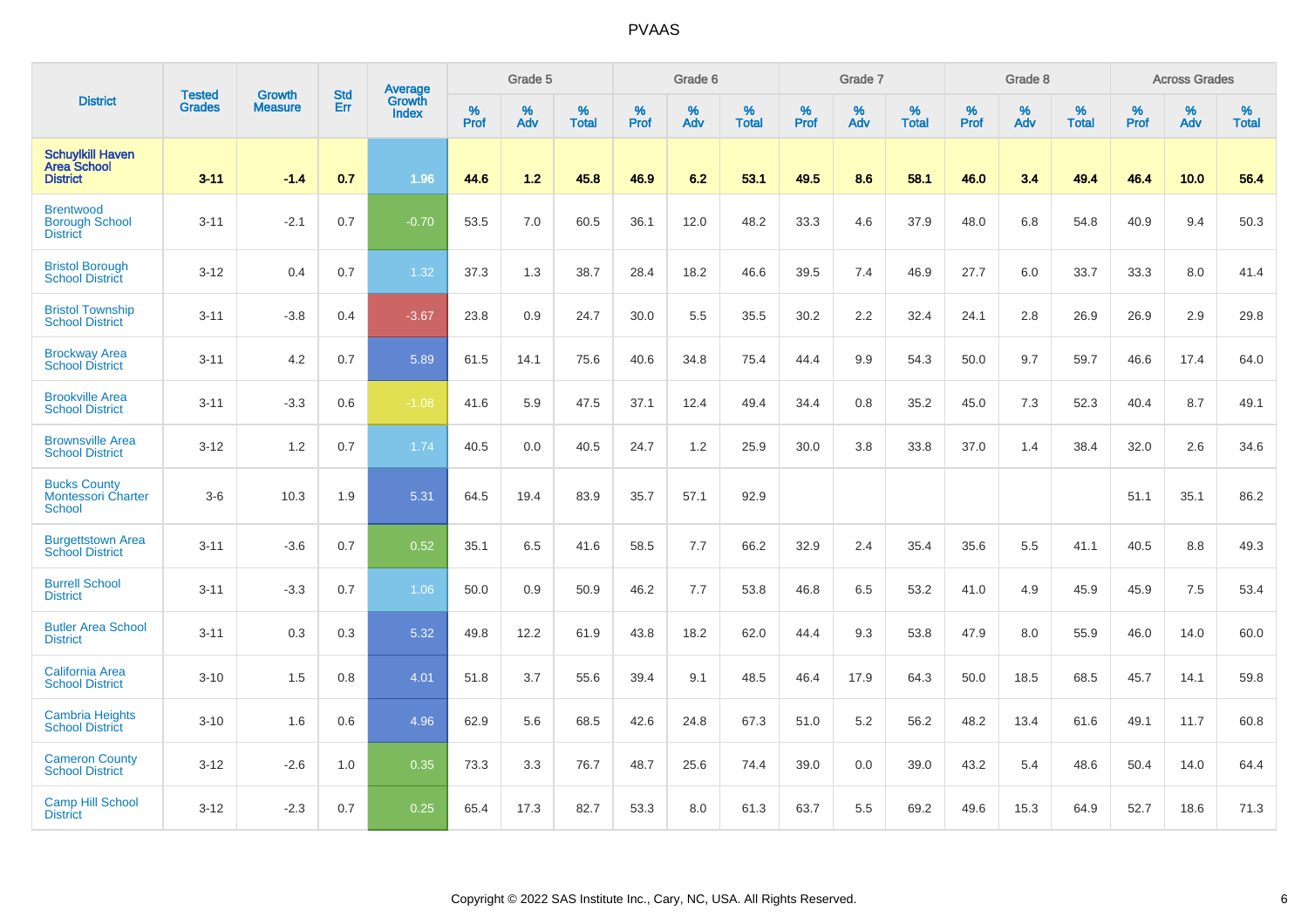|                                                                                | <b>Tested</b> | <b>Growth</b>  | <b>Std</b> | Average                |           | Grade 5  |                   |           | Grade 6  |                   |           | Grade 7  |                   |           | Grade 8  |                   |           | <b>Across Grades</b> |                   |
|--------------------------------------------------------------------------------|---------------|----------------|------------|------------------------|-----------|----------|-------------------|-----------|----------|-------------------|-----------|----------|-------------------|-----------|----------|-------------------|-----------|----------------------|-------------------|
| <b>District</b>                                                                | <b>Grades</b> | <b>Measure</b> | Err        | Growth<br><b>Index</b> | %<br>Prof | %<br>Adv | %<br><b>Total</b> | %<br>Prof | %<br>Adv | %<br><b>Total</b> | %<br>Prof | %<br>Adv | %<br><b>Total</b> | %<br>Prof | %<br>Adv | %<br><b>Total</b> | %<br>Prof | %<br>Adv             | %<br><b>Total</b> |
| <b>Schuylkill Haven</b><br><b>Area School</b><br><b>District</b>               | $3 - 11$      | $-1.4$         | 0.7        | 1.96                   | 44.6      | 1.2      | 45.8              | 46.9      | 6.2      | 53.1              | 49.5      | 8.6      | 58.1              | 46.0      | 3.4      | 49.4              | 46.4      | 10.0                 | 56.4              |
| Canon-Mcmillan<br><b>School District</b>                                       | $3 - 11$      | 2.0            | 0.3        | 8.06                   | 60.2      | 11.0     | 71.3              | 41.6      | 31.2     | 72.8              | 51.6      | 18.2     | 69.7              | 56.9      | 17.7     | 74.6              | 50.9      | 21.6                 | 72.5              |
| <b>Canton Area</b><br><b>School District</b>                                   | $3 - 11$      | $-2.0$         | 0.8        | 1.77                   | 57.7      | 5.8      | 63.5              | 46.0      | 4.8      | 50.8              | 40.0      | 0.0      | 40.0              | 36.9      | 3.1      | 40.0              | 43.6      | 6.7                  | 50.3              |
| <b>Carbondale Area</b><br><b>School District</b>                               | $3 - 10$      | $-1.3$         | 0.7        | 1.07                   | 34.5      | 0.0      | 34.5              | 23.1      | 2.2      | 25.3              | 29.4      | 3.5      | 32.9              | 42.4      | 5.7      | 48.1              | 30.0      | 3.2                  | 33.3              |
| <b>Carlisle Area</b><br><b>School District</b>                                 | $3 - 11$      | 1.8            | 0.4        | 5.66                   | 40.6      | 13.9     | 54.4              | 38.1      | 20.2     | 58.2              | 42.0      | 13.0     | 55.0              | 42.1      | 10.7     | 52.8              | 40.4      | 15.3                 | 55.7              |
| <b>Carlynton School</b><br><b>District</b>                                     | $3 - 11$      | 0.0            | 0.7        | 2.14                   | 50.5      | 6.4      | 57.0              | 47.1      | 18.8     | 65.9              | 30.8      | 7.5      | 38.3              | 40.8      | 7.9      | 48.7              | 41.6      | 11.0                 | 52.7              |
| <b>Carmichaels Area</b><br><b>School District</b>                              | $3 - 10$      | $-2.5$         | 0.8        | 0.32                   | 35.0      | 1.2      | 36.2              | 25.8      | 7.6      | 33.3              | 33.3      | 1.5      | 34.8              | 35.2      | 1.4      | 36.6              | 32.5      | 3.4                  | 35.9              |
| Catasauqua Area<br><b>School District</b>                                      | $3 - 12$      | $-1.3$         | 0.7        | 0.83                   | 30.1      | 0.0      | 30.1              | 55.4      | 9.5      | 64.9              | 33.3      | 2.9      | 36.3              | 24.4      | 7.8      | 32.2              | 36.9      | 5.3                  | 42.2              |
| <b>Centennial School</b><br><b>District</b>                                    | $3 - 10$      | 1.2            | 0.3        | 3.59                   | 49.0      | 5.4      | 54.4              | 41.7      | 11.3     | 53.0              | 46.4      | 7.1      | 53.6              | 43.6      | 5.1      | 48.7              | 44.3      | 10.2                 | 54.4              |
| <b>Center For Student</b><br><b>Learning Charter</b><br>School At<br>Pennsbury | $6 - 12$      | 1.9            | 3.5        | 0.54                   |           |          |                   |           |          |                   |           |          |                   | 25.0      | 8.3      | 33.3              | 26.9      | 3.8                  | 30.8              |
| <b>Central Bucks</b><br><b>School District</b>                                 | $3 - 11$      | $-1.3$         | 0.2        | 2.25                   | 57.2      | 12.0     | 69.2              | 48.3      | 28.7     | 76.9              | 54.3      | 16.8     | 71.0              | 51.5      | 17.5     | 69.0              | 51.5      | 19.8                 | 71.4              |
| <b>Central Cambria</b><br><b>School District</b>                               | $3 - 11$      | $-3.0$         | 0.6        | $-0.86$                | 59.8      | 11.1     | 70.9              | 33.6      | 13.3     | 46.9              | 48.2      | 4.4      | 52.6              | 38.9      | 4.8      | 43.6              | 44.9      | 10.7                 | 55.6              |
| <b>Central Columbia</b><br><b>School District</b>                              | $3 - 12$      | 3.0            | 0.5        | 6.31                   | 58.7      | 17.3     | 76.0              | 32.1      | 33.6     | 65.7              | 56.3      | 16.9     | 73.2              | 53.8      | 24.1     | 77.9              | 48.9      | 24.7                 | 73.6              |
| <b>Central Dauphin</b><br><b>School District</b>                               | $3 - 11$      | 1.6            | 0.2        | 7.01                   | 46.1      | 7.7      | 53.8              | 40.5      | 15.0     | 55.5              | 41.1      | 7.5      | 48.6              | 39.4      | 10.3     | 49.7              | 41.3      | 11.4                 | 52.8              |
| <b>Central Fulton</b><br><b>School District</b>                                | $3 - 11$      | 0.7            | 0.8        | 3.42                   | 43.4      | 7.9      | 51.3              | 36.2      | 8.7      | 44.9              | 42.7      | 2.7      | 45.3              | 53.6      | 16.1     | 69.6              | 45.7      | 8.1                  | 53.8              |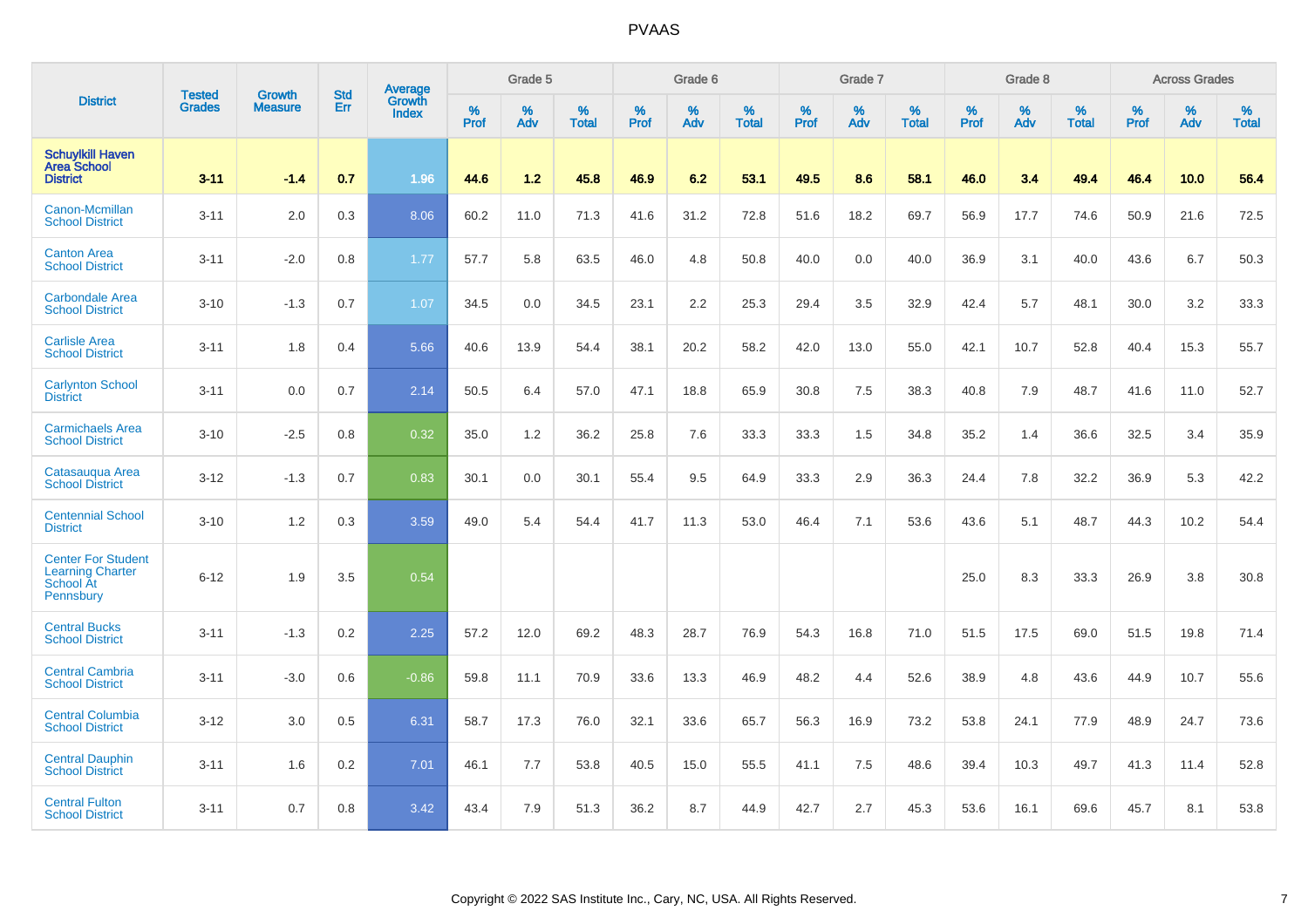|                                                                            | <b>Tested</b> | <b>Growth</b>  | <b>Std</b> | Average                |              | Grade 5  |                   |                  | Grade 6  |                   |                  | Grade 7  |                   |           | Grade 8  |                   |           | <b>Across Grades</b> |                   |
|----------------------------------------------------------------------------|---------------|----------------|------------|------------------------|--------------|----------|-------------------|------------------|----------|-------------------|------------------|----------|-------------------|-----------|----------|-------------------|-----------|----------------------|-------------------|
| <b>District</b>                                                            | <b>Grades</b> | <b>Measure</b> | Err        | Growth<br><b>Index</b> | $\%$<br>Prof | %<br>Adv | %<br><b>Total</b> | %<br><b>Prof</b> | %<br>Adv | %<br><b>Total</b> | %<br><b>Prof</b> | %<br>Adv | %<br><b>Total</b> | %<br>Prof | %<br>Adv | %<br><b>Total</b> | %<br>Prof | %<br>Adv             | %<br><b>Total</b> |
| <b>Schuylkill Haven</b><br><b>Area School</b><br><b>District</b>           | $3 - 11$      | $-1.4$         | 0.7        | 1.96                   | 44.6         | 1.2      | 45.8              | 46.9             | 6.2      | 53.1              | 49.5             | 8.6      | 58.1              | 46.0      | 3.4      | 49.4              | 46.4      | 10.0                 | 56.4              |
| <b>Central Greene</b><br><b>School District</b>                            | $3 - 11$      | $-1.8$         | 0.6        | 0.82                   | 35.0         | 0.0      | 35.0              | 40.0             | 9.5      | 49.5              | 33.3             | 5.0      | 38.3              | 31.5      | 1.8      | 33.3              | 35.2      | 5.2                  | 40.3              |
| <b>Central Valley</b><br><b>School District</b>                            | $3 - 10$      | $-2.0$         | 0.5        | 0.99                   | 44.1         | 4.2      | 48.2              | 39.3             | 25.0     | 64.3              | 50.3             | 9.2      | 59.5              | 41.9      | 8.8      | 50.7              | 46.3      | 13.9                 | 60.2              |
| <b>Central York</b><br><b>School District</b>                              | $3 - 12$      | 5.2            | 0.3        | 15.18                  | 51.5         | 5.0      | 56.5              | 45.8             | 10.9     | 56.7              | 54.3             | 10.8     | 65.1              | 44.1      | 9.2      | 53.2              | 46.7      | 10.4                 | 57.1              |
| <b>Centre Learning</b><br><b>Community</b><br><b>Charter School</b>        | $5 - 8$       | $-1.3$         | 2.1        | 0.35                   |              |          |                   |                  |          |                   | 37.5             | 12.5     | 50.0              | 47.1      | 11.8     | 58.8              | 51.8      | 16.7                 | 68.5              |
| Chambersburg<br><b>Area School</b><br><b>District</b>                      | $3 - 11$      | $-0.2$         | 0.3        | 1.89                   | 44.0         | 7.0      | 51.0              | 34.1             | 16.0     | 50.1              | 38.2             | 8.2      | 46.5              | 38.7      | 11.2     | 49.9              | 37.5      | 11.0                 | 48.5              |
| <b>Charleroi School</b><br><b>District</b>                                 | $3 - 11$      | $-2.5$         | 0.6        | 1.65                   | 45.1         | 2.0      | 47.1              | 44.0             | 11.0     | 55.0              | 37.7             | 11.3     | 49.1              | 45.3      | 4.2      | 49.5              | 43.2      | 7.7                  | 50.9              |
| <b>Chartiers Valley</b><br><b>School District</b>                          | $3 - 11$      | $-3.4$         | 0.4        | $-1.86$                | 51.3         | 6.5      | 57.8              | 45.9             | 15.3     | 61.2              | 46.3             | 8.7      | 55.0              | 42.9      | 7.6      | 50.5              | 47.3      | 10.0                 | 57.4              |
| <b>Chartiers-Houston</b><br><b>School District</b>                         | $3 - 10$      | $-1.5$         | 0.7        | 1.79                   | 58.4         | 10.1     | 68.5              | 55.8             | 18.2     | 74.0              | 52.0             | 5.5      | 57.5              | 54.9      | 7.0      | 62.0              | 53.8      | 14.2                 | 68.0              |
| Cheltenham<br><b>School District</b>                                       | $3 - 11$      | $-2.6$         | 0.6        | $-1.69$                | 43.9         | 13.0     | 56.9              | 49.5             | 17.8     | 67.3              | 48.3             | 9.4      | 57.7              | 35.2      | 7.7      | 42.9              | 44.0      | 14.8                 | 58.8              |
| <b>Chester Charter</b><br><b>Scholars Academy</b><br><b>Charter School</b> | $3 - 12$      | 0.0            | 0.9        | 2.02                   | 17.8         | 0.0      | 17.8              | 31.9             | 4.3      | 36.2              | 37.5             | 4.2      | 41.7              | 16.0      | 0.0      | 16.0              | 23.8      | 1.8                  | 25.6              |
| <b>Chester</b><br><b>Community</b><br><b>Charter School</b>                | $3 - 8$       | 3.8            | 0.6        | 6.24                   | 15.7         | 0.8      | 16.4              | 11.9             | 1.8      | 13.8              | 15.2             | 1.0      | 16.2              | 14.8      | 0.0      | 14.8              | 13.2      | 0.7                  | 13.9              |
| <b>Chester-Upland</b><br><b>School District</b>                            | $3 - 11$      | 0.8            | 0.8        | 2.47                   | 15.4         | 0.0      | 15.4              | 18.2             | 2.6      | 20.8              | 12.4             | 0.0      | 12.4              | 9.8       | 0.0      | 9.8               | 15.6      | 1.0                  | 16.6              |
| <b>Chestnut Ridge</b><br><b>School District</b>                            | $3 - 12$      | 1.2            | 0.7        | 3.96                   | 53.8         | 4.4      | 58.2              | 42.0             | 19.8     | 61.7              | 57.9             | 3.2      | 61.0              | 50.5      | 6.2      | 56.7              | 47.9      | 11.6                 | 59.5              |
| <b>Chichester School</b><br><b>District</b>                                | $3 - 11$      | $-4.0$         | 0.7        | 0.17                   | 27.3         | 1.1      | 28.4              | 37.2             | 9.0      | 46.2              | 31.2             | 6.2      | 37.5              | 41.1      | 0.0      | 41.1              | 36.7      | 5.7                  | 42.4              |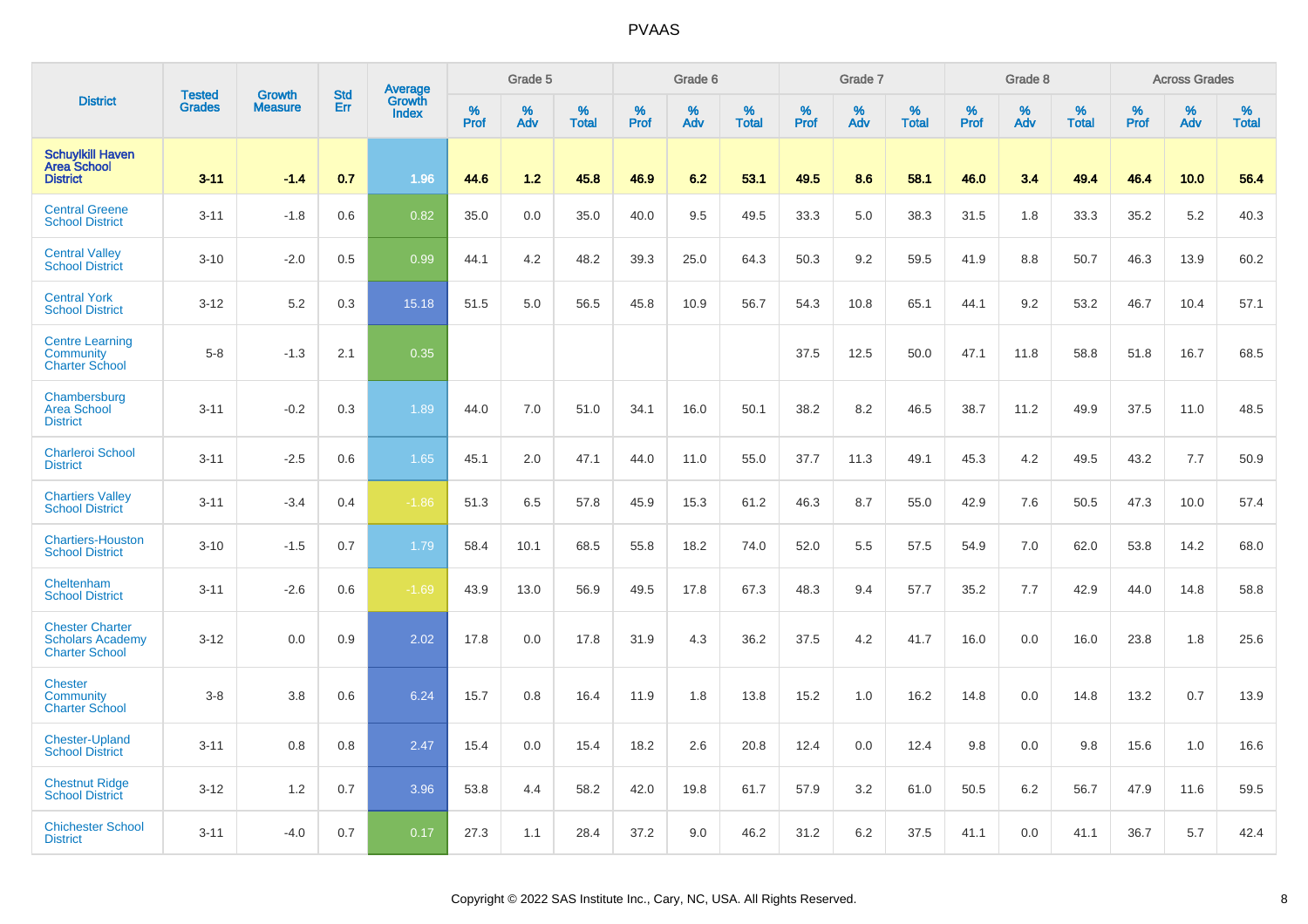| <b>District</b>                                                   | <b>Tested</b> | <b>Growth</b>  | <b>Std</b> | Average                |                     | Grade 5  |                   |                  | Grade 6  |                   |                  | Grade 7  |                   |                  | Grade 8  |                   |           | <b>Across Grades</b> |                   |
|-------------------------------------------------------------------|---------------|----------------|------------|------------------------|---------------------|----------|-------------------|------------------|----------|-------------------|------------------|----------|-------------------|------------------|----------|-------------------|-----------|----------------------|-------------------|
|                                                                   | <b>Grades</b> | <b>Measure</b> | Err        | Growth<br><b>Index</b> | $\%$<br><b>Prof</b> | %<br>Adv | %<br><b>Total</b> | %<br><b>Prof</b> | %<br>Adv | %<br><b>Total</b> | %<br><b>Prof</b> | %<br>Adv | %<br><b>Total</b> | %<br><b>Prof</b> | %<br>Adv | %<br><b>Total</b> | %<br>Prof | %<br>Adv             | %<br><b>Total</b> |
| <b>Schuylkill Haven</b><br><b>Area School</b><br><b>District</b>  | $3 - 11$      | $-1.4$         | 0.7        | 1.96                   | 44.6                | 1.2      | 45.8              | 46.9             | 6.2      | 53.1              | 49.5             | 8.6      | 58.1              | 46.0             | 3.4      | 49.4              | 46.4      | 10.0                 | 56.4              |
| <b>Circle Of Seasons</b><br><b>Charter School</b>                 | $3 - 8$       | 11.4           | 1.3        | 9.02                   | 65.7                | 11.4     | 77.1              | 50.0             | 20.0     | 70.0              | 44.4             | 19.4     | 63.9              |                  |          |                   | 50.8      | 18.6                 | 69.5              |
| <b>Clairton City</b><br><b>School District</b>                    | $3 - 11$      | 0.7            | 0.8        | 3.64                   | 12.5                | 2.1      | 14.6              | 22.1             | 5.9      | 27.9              | 17.7             | 0.0      | 17.7              | 25.5             | 0.0      | 25.5              | 19.3      | 1.5                  | 20.8              |
| <b>Clarion Area</b><br><b>School District</b>                     | $3 - 11$      | 1.1            | 0.9        | 2.53                   | 58.3                | 2.1      | 60.4              | 46.4             | 7.1      | 53.6              | 44.8             | 4.5      | 49.2              | 39.0             | 11.9     | 50.8              | 45.1      | 10.1                 | 55.2              |
| <b>Clarion-Limestone</b><br><b>Area School</b><br><b>District</b> | $3 - 12$      | 1.8            | 0.9        | 3.72                   | 54.6                | 29.1     | 83.6              | 57.7             | 26.9     | 84.6              | 41.7             | 16.7     | 58.3              | 44.7             | 12.8     | 57.4              | 47.0      | 20.8                 | 67.7              |
| Claysburg-Kimmel<br><b>School District</b>                        | $3 - 11$      | 2.9            | 0.8        | 3.49                   | 52.3                | 3.1      | 55.4              | 34.6             | 15.4     | 50.0              | 35.1             | 8.8      | 43.9              | 43.9             | 7.0      | 50.9              | 43.5      | 8.7                  | 52.2              |
| <b>Clearfield Area</b><br><b>School District</b>                  | $3 - 10$      | $-0.5$         | 0.5        | 0.63                   | 37.9                | 3.2      | 41.1              | 35.8             | 5.8      | 41.6              | 39.0             | 1.5      | 40.4              | 32.4             | 4.1      | 36.6              | 35.2      | 5.8                  | 41.0              |
| <b>Coatesville Area</b><br><b>School District</b>                 | $3 - 11$      | $-0.4$         | 0.4        | 0.42                   | 28.2                | 1.6      | 29.8              | 30.3             | 2.8      | 33.1              | 30.8             | 4.4      | 35.2              | 26.3             | 2.9      | 29.3              | 28.5      | 3.0                  | 31.5              |
| <b>Cocalico School</b><br><b>District</b>                         | $3 - 11$      | $-2.5$         | 0.4        | $-0.38$                | 50.2                | 11.9     | 62.2              | 46.0             | 22.6     | 68.5              | 50.7             | 7.0      | 57.6              | 35.9             | 14.1     | 50.0              | 44.9      | 15.8                 | 60.7              |
| <b>Collegium Charter</b><br>School                                | $3 - 10$      | $-4.5$         | 0.5        | $-1.74$                | 32.0                | 1.0      | 33.0              | 26.2             | 4.2      | 30.4              | 26.3             | 1.1      | 27.4              | 25.0             | 3.4      | 28.4              | 31.5      | 3.2                  | 34.7              |
| <b>Colonial School</b><br><b>District</b>                         | $3 - 11$      | 0.7            | 0.4        | 4.69                   | 55.2                | 20.3     | 75.4              | 43.0             | 38.9     | 81.8              | 49.7             | 19.2     | 68.9              | 52.2             | 17.0     | 69.2              | 47.2      | 26.2                 | 73.5              |
| Columbia Borough<br><b>School District</b>                        | $3 - 12$      | $-0.9$         | 0.8        | 1.58                   | 34.7                | 5.6      | 40.3              | 31.0             | 8.4      | 39.4              | 20.0             | 4.3      | 24.3              | 21.6             | 1.4      | 23.0              | 27.1      | 6.8                  | 33.9              |
| <b>Commodore Perry</b><br><b>School District</b>                  | $3 - 11$      | $-0.7$         | 1.1        | 0.10                   | 64.5                | 12.9     | 77.4              | 41.9             | 6.4      | 48.4              | 48.6             | 8.1      | 56.8              | 37.0             | 25.9     | 63.0              | 48.6      | 13.1                 | 61.8              |
| Commonwealth<br><b>Charter Academy</b><br><b>Charter School</b>   | $3 - 10$      | $-3.1$         | 0.9        | $-0.44$                | 49.2                | 1.7      | 50.8              | 56.0             | 12.0     | 68.0              | 49.1             | 8.8      | 57.9              | 39.6             | 4.2      | 43.8              | 45.3      | 10.1                 | 55.4              |
| Community<br>Academy Of<br>Philadelphia<br><b>Charter School</b>  | $3 - 11$      | $-4.1$         | 1.0        | 0.81                   | 22.5                | 0.0      | 22.5              | 27.3             | 0.0      | 27.3              | 33.3             | 2.8      | 36.1              | 12.2             | 0.0      | 12.2              | 24.9      | 1.4                  | 26.3              |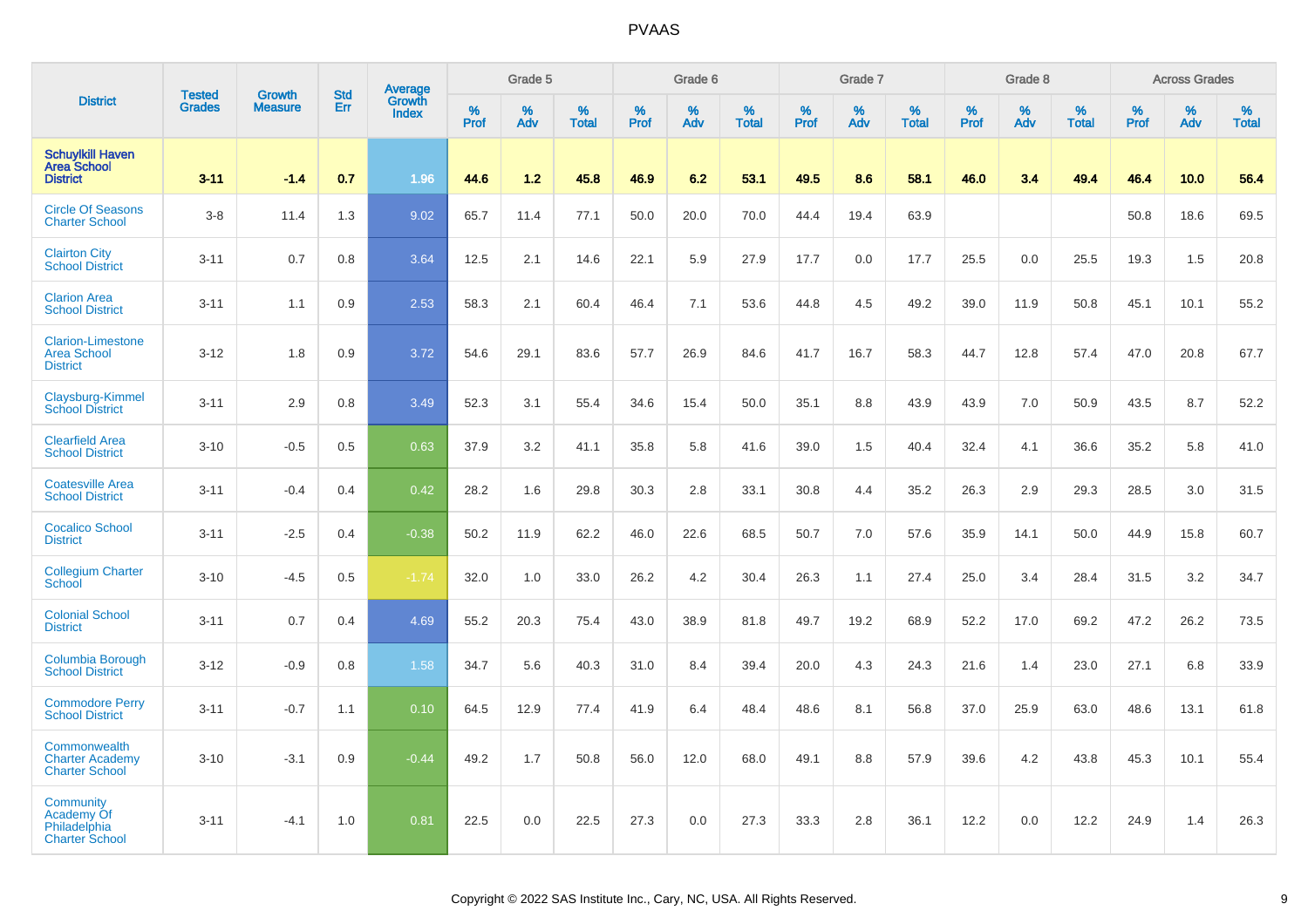| <b>District</b>                                                  |                                | <b>Growth</b>  | <b>Std</b> | Average                       |              | Grade 5  |                   |           | Grade 6  |                   |           | Grade 7  |                   |           | Grade 8  |                   |           | <b>Across Grades</b> |                   |
|------------------------------------------------------------------|--------------------------------|----------------|------------|-------------------------------|--------------|----------|-------------------|-----------|----------|-------------------|-----------|----------|-------------------|-----------|----------|-------------------|-----------|----------------------|-------------------|
|                                                                  | <b>Tested</b><br><b>Grades</b> | <b>Measure</b> | Err        | <b>Growth</b><br><b>Index</b> | $\%$<br>Prof | %<br>Adv | %<br><b>Total</b> | %<br>Prof | %<br>Adv | %<br><b>Total</b> | %<br>Prof | %<br>Adv | %<br><b>Total</b> | %<br>Prof | %<br>Adv | %<br><b>Total</b> | %<br>Prof | %<br>Adv             | %<br><b>Total</b> |
| <b>Schuylkill Haven</b><br><b>Area School</b><br><b>District</b> | $3 - 11$                       | $-1.4$         | 0.7        | 1.96                          | 44.6         | 1.2      | 45.8              | 46.9      | 6.2      | 53.1              | 49.5      | 8.6      | 58.1              | 46.0      | 3.4      | 49.4              | 46.4      | 10.0                 | 56.4              |
| Conemaugh<br><b>Township Area</b><br><b>School District</b>      | $3 - 12$                       | 2.5            | 0.8        | 3.95                          | 53.2         | 22.6     | 75.8              | 36.1      | 36.1     | 72.1              | 62.5      | 18.1     | 80.6              | 50.7      | 16.4     | 67.1              | 50.9      | 24.8                 | 75.7              |
| <b>Conemaugh Valley</b><br><b>School District</b>                | $3 - 12$                       | 0.5            | 0.9        | 2.31                          | 52.9         | 3.9      | 56.9              | 30.0      | 30.0     | 60.0              | 44.2      | 5.8      | 50.0              | 49.1      | 9.4      | 58.5              | 43.3      | 12.5                 | 55.8              |
| Conestoga Valley<br><b>School District</b>                       | $3 - 11$                       | 4.1            | 0.4        | 11.87                         | 45.1         | 10.2     | 55.3              | 37.5      | 28.4     | 65.9              | 44.6      | 10.7     | 55.4              | 39.6      | 18.3     | 57.9              | 42.4      | 17.7                 | 60.2              |
| <b>Conewago Valley</b><br><b>School District</b>                 | $3 - 12$                       | 0.7            | 0.4        | 2.38                          | 52.1         | 3.4      | 55.5              | 44.7      | 14.0     | 58.7              | 46.4      | 8.8      | 55.2              | 46.8      | 5.7      | 52.5              | 46.9      | 10.0                 | 56.9              |
| <b>Conneaut School</b><br><b>District</b>                        | $3-12$                         | 0.1            | 0.5        | 1.58                          | 42.4         | 5.3      | 47.7              | 44.8      | 18.4     | 63.2              | 51.1      | 6.7      | 57.8              | 47.6      | 5.4      | 53.1              | 45.1      | 12.8                 | 57.9              |
| <b>Connellsville Area</b><br><b>School District</b>              | $3 - 11$                       | $-2.2$         | 0.4        | 0.49                          | 34.7         | 3.7      | 38.4              | 32.7      | 6.4      | 39.1              | 27.4      | 5.1      | 32.4              | 33.8      | 3.6      | 37.4              | 33.6      | 5.9                  | 39.6              |
| <b>Conrad Weiser</b><br><b>Area School</b><br><b>District</b>    | $3 - 11$                       | $-2.3$         | 0.5        | 2.18                          | 44.8         | 0.6      | 45.4              | 40.0      | 8.7      | 48.7              | 26.2      | 2.7      | 28.9              | 30.0      | 3.4      | 33.5              | 36.9      | 6.7                  | 43.7              |
| <b>Cornell School</b><br><b>District</b>                         | $3 - 11$                       | $-0.8$         | 1.1        | 2.85                          | 36.7         | 0.0      | 36.7              | 34.9      | 7.0      | 41.9              | 35.9      | 0.0      | 35.9              | 24.3      | 2.7      | 27.0              | 32.9      | 6.1                  | 39.0              |
| Cornwall-Lebanon<br><b>School District</b>                       | $3 - 11$                       | $-0.8$         | 0.3        | 0.62                          | 46.8         | 6.1      | 52.9              | 45.0      | 15.9     | 60.9              | 48.6      | 7.2      | 55.8              | 49.4      | 12.2     | 61.6              | 44.4      | 12.6                 | 57.0              |
| <b>Corry Area School</b><br><b>District</b>                      | $3 - 11$                       | 2.4            | 0.6        | 4.24                          | 50.0         | 4.7      | 54.7              | 40.5      | 16.2     | 56.8              | 42.0      | 6.5      | 48.6              | 33.8      | 9.5      | 43.2              | 40.3      | 11.8                 | 52.1              |
| <b>Coudersport Area</b><br><b>School District</b>                | $3 - 11$                       | $-0.5$         | 0.9        | 1.66                          | 58.2         | 1.8      | 60.0              | 40.5      | 4.8      | 45.2              | 35.8      | 3.8      | 39.6              | 30.2      | 0.0      | 30.2              | 40.1      | 3.2                  | 43.3              |
| <b>Council Rock</b><br><b>School District</b>                    | $3 - 11$                       | $-2.3$         | 0.2        | $-0.18$                       | 58.1         | 8.8      | 66.9              | 49.7      | 26.1     | 75.9              | 52.3      | 13.9     | 66.2              | 46.6      | 14.5     | 61.1              | 50.8      | 17.6                 | 68.4              |
| <b>Cranberry Area</b><br><b>School District</b>                  | $3 - 12$                       | $-0.0$         | 0.7        | 1.30                          | 48.7         | 9.2      | 57.9              | 52.1      | 9.4      | 61.5              | 41.0      | 2.1      | 43.2              | 46.7      | 9.3      | 56.0              | 44.5      | 7.7                  | 52.2              |
| <b>Crawford Central</b><br><b>School District</b>                | $3 - 11$                       | 3.3            | 0.4        | 7.81                          | 48.1         | 4.2      | 52.3              | 37.2      | 13.2     | 50.4              | 40.0      | 13.1     | 53.1              | 42.5      | 12.0     | 54.5              | 40.4      | 10.5                 | 50.9              |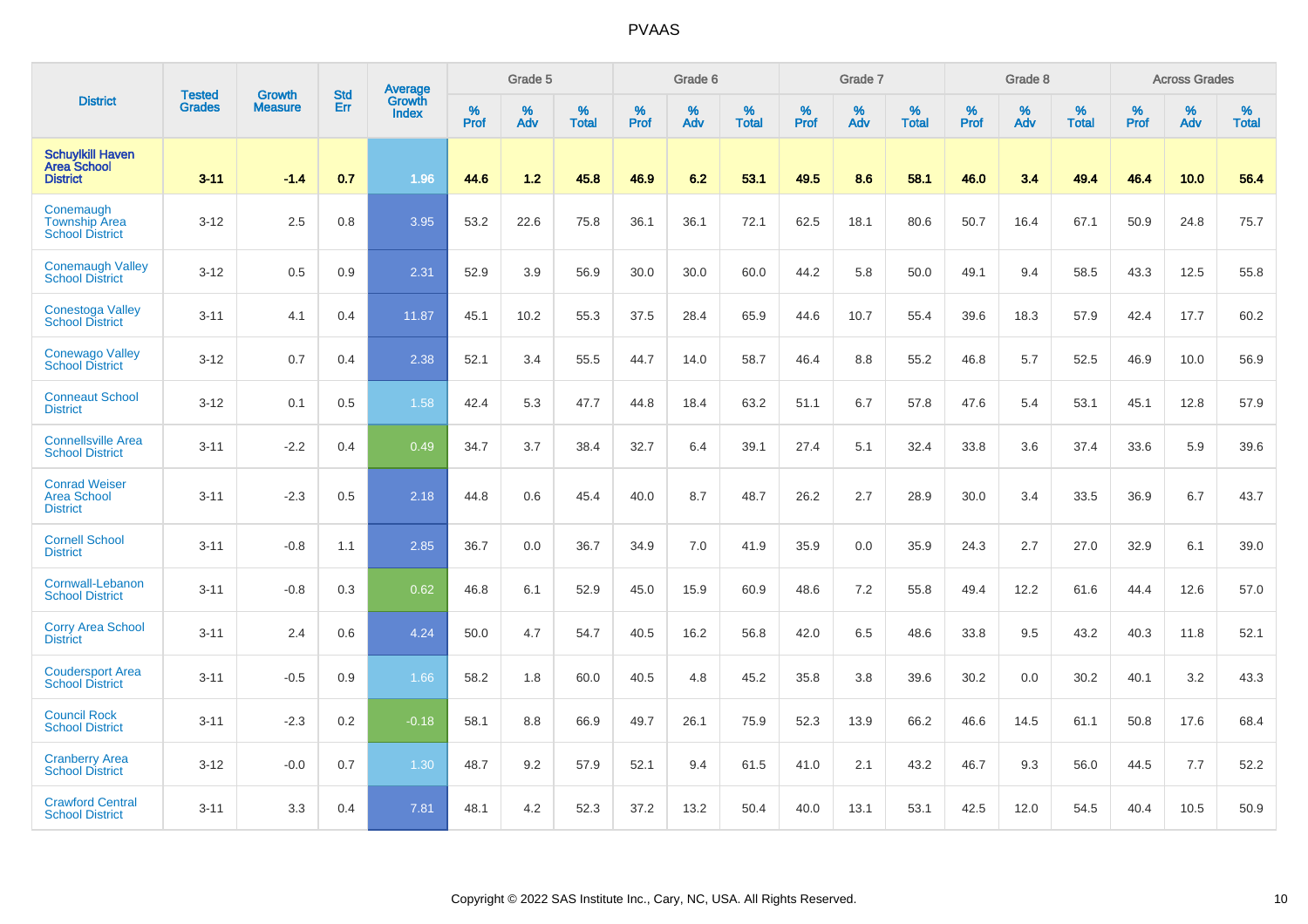| <b>District</b>                                                  |                         | <b>Growth</b>  | <b>Std</b> | Average                |                     | Grade 5  |                   |              | Grade 6  |                      |                     | Grade 7     |                      |                     | Grade 8     |                   |              | <b>Across Grades</b> |                   |
|------------------------------------------------------------------|-------------------------|----------------|------------|------------------------|---------------------|----------|-------------------|--------------|----------|----------------------|---------------------|-------------|----------------------|---------------------|-------------|-------------------|--------------|----------------------|-------------------|
|                                                                  | <b>Tested</b><br>Grades | <b>Measure</b> | Err        | Growth<br><b>Index</b> | $\%$<br><b>Prof</b> | %<br>Adv | %<br><b>Total</b> | $\%$<br>Prof | %<br>Adv | $\%$<br><b>Total</b> | $\%$<br><b>Prof</b> | $\%$<br>Adv | $\%$<br><b>Total</b> | $\%$<br><b>Prof</b> | $\%$<br>Adv | %<br><b>Total</b> | $\%$<br>Prof | %<br>Adv             | %<br><b>Total</b> |
| <b>Schuylkill Haven</b><br><b>Area School</b><br><b>District</b> | $3 - 11$                | $-1.4$         | 0.7        | 1.96                   | 44.6                | 1.2      | 45.8              | 46.9         | 6.2      | 53.1                 | 49.5                | 8.6         | 58.1                 | 46.0                | 3.4         | 49.4              | 46.4         | 10.0                 | 56.4              |
| <b>Crestwood School</b><br><b>District</b>                       | $3 - 11$                | $-0.8$         | 0.5        | 0.87                   | 50.0                | 6.1      | 56.1              | 48.2         | 26.2     | 74.4                 | 51.1                | 5.0         | 56.1                 | 47.9                | 13.2        | 61.1              | 48.5         | 14.6                 | 63.2              |
| <b>Cumberland Valley</b><br><b>School District</b>               | $3 - 12$                | 0.2            | 0.2        | 3.72                   | 59.3                | 12.9     | 72.1              | 45.0         | 24.7     | 69.7                 | 53.8                | 17.0        | 70.9                 | 51.0                | 16.9        | 67.8              | 49.2         | 22.4                 | 71.6              |
| <b>Curwensville Area</b><br><b>School District</b>               | $3 - 11$                | 4.2            | 0.8        | 7.48                   | 46.3                | 19.5     | 65.8              | 40.0         | 30.0     | 70.0                 | 43.7                | 18.3        | 62.0                 | 62.0                | 8.4         | 70.4              | 48.5         | 17.9                 | 66.4              |
| <b>Dallas School</b><br><b>District</b>                          | $3 - 11$                | $-5.2$         | 0.5        | $-0.51$                | 58.5                | 8.8      | 67.3              | 50.7         | 12.7     | 63.4                 | 49.2                | 3.2         | 52.4                 | 48.7                | 14.3        | 63.0              | 50.5         | 13.7                 | 64.2              |
| <b>Dallastown Area</b><br><b>School District</b>                 | $3 - 11$                | $-2.2$         | 0.3        | 2.50                   | 53.1                | 7.2      | 60.3              | 44.3         | 30.9     | 75.1                 | 45.3                | 9.3         | 54.7                 | 43.8                | 11.1        | 54.9              | 44.8         | 19.1                 | 63.9              |
| <b>Daniel Boone Area</b><br><b>School District</b>               | $3 - 12$                | 0.9            | 0.5        | 4.31                   | 54.5                | 3.9      | 58.4              | 31.7         | 16.1     | 47.8                 | 46.1                | 7.4         | 53.4                 | 42.8                | 9.2         | 52.0              | 42.6         | 10.0                 | 52.6              |
| <b>Danville Area</b><br><b>School District</b>                   | $3 - 11$                | 2.1            | 0.5        | 4.88                   | 56.7                | 16.6     | 73.2              | 41.0         | 27.1     | 68.1                 | 52.9                | 20.3        | 73.2                 | 43.3                | 21.7        | 65.0              | 46.6         | 21.7                 | 68.3              |
| <b>Deep Roots</b><br><b>Charter School</b>                       | $3-6$                   | $-2.5$         | 1.4        | $-0.12$                | 18.2                | 0.0      | 18.2              | 19.0         | 2.4      | 21.4                 |                     |             |                      |                     |             |                   | 19.2         | 0.7                  | 19.9              |
| <b>Deer Lakes School</b><br><b>District</b>                      | $3 - 11$                | $-0.4$         | 0.6        | 2.21                   | 52.0                | 5.5      | 57.5              | 47.2         | 22.0     | 69.1                 | 42.4                | 10.6        | 53.0                 | 44.7                | 10.7        | 55.3              | 45.1         | 14.9                 | 60.0              |
| <b>Delaware Valley</b><br><b>School District</b>                 | $3 - 11$                | 1.2            | 0.4        | 5.27                   | 55.0                | 9.2      | 64.3              | 46.5         | 15.6     | 62.1                 | 50.6                | 14.8        | 65.4                 | 44.7                | 16.5        | 61.2              | 48.8         | 17.1                 | 65.9              |
| <b>Derry Area School</b><br><b>District</b>                      | $3 - 11$                | 2.2            | 0.6        | 3.78                   | 44.6                | 8.3      | 52.9              | 44.4         | 29.1     | 73.5                 | 49.6                | 17.1        | 66.7                 | 43.1                | 12.9        | 56.0              | 44.1         | 17.4                 | 61.5              |
| <b>Derry Township</b><br><b>School District</b>                  | $3 - 10$                | $-1.3$         | 1.3        | 5.74                   | 57.1                | 20.9     | 78.0              | 38.2         | 44.1     | 82.4                 | 66.7                | 20.8        | 87.5                 | 46.7                | 53.3        | 100.0             | 49.1         | 29.0                 | 78.2              |
| <b>Discovery Charter</b><br><b>School</b>                        | $3-8$                   | 4.6            | 0.9        | 4.93                   | 36.4                | 2.3      | 38.6              | 27.3         | 9.1      | 36.4                 | 35.6                | 3.4         | 39.0                 | 45.7                | 5.7         | 51.4              | 29.8         | 3.4                  | 33.2              |
| <b>Donegal School</b><br><b>District</b>                         | $3 - 12$                | 1.3            | 0.5        | 3.15                   | 42.0                | 11.6     | 53.6              | 40.9         | 18.8     | 59.7                 | 44.4                | 12.4        | 56.8                 | 32.4                | 16.2        | 48.6              | 39.5         | 16.0                 | 55.5              |
| <b>Dover Area School</b><br><b>District</b>                      | $3 - 12$                | $-1.0$         | 0.4        | $-0.23$                | 48.0                | 4.8      | 52.8              | 41.4         | 17.1     | 58.6                 | 48.6                | 7.1         | 55.7                 | 44.7                | 5.7         | 50.4              | 44.8         | 10.8                 | 55.6              |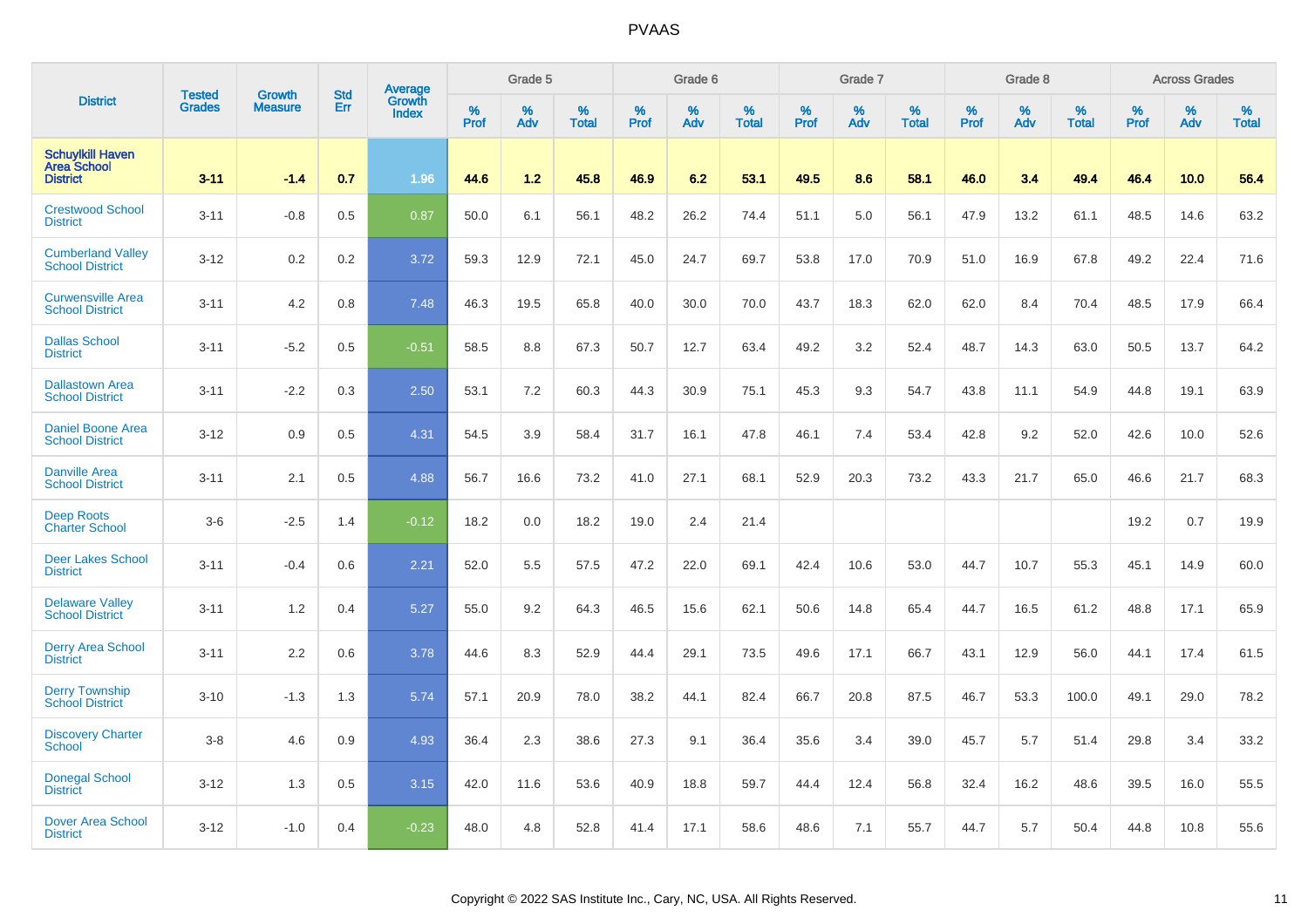|                                                                     |                                | <b>Growth</b>  | <b>Std</b> | Average                |                     | Grade 5  |                   |                     | Grade 6  |                   |                     | Grade 7  |                   |                     | Grade 8  |                   |                     | <b>Across Grades</b> |                   |
|---------------------------------------------------------------------|--------------------------------|----------------|------------|------------------------|---------------------|----------|-------------------|---------------------|----------|-------------------|---------------------|----------|-------------------|---------------------|----------|-------------------|---------------------|----------------------|-------------------|
| <b>District</b>                                                     | <b>Tested</b><br><b>Grades</b> | <b>Measure</b> | Err        | Growth<br><b>Index</b> | $\%$<br><b>Prof</b> | %<br>Adv | %<br><b>Total</b> | $\%$<br><b>Prof</b> | %<br>Adv | %<br><b>Total</b> | $\%$<br><b>Prof</b> | %<br>Adv | %<br><b>Total</b> | $\%$<br><b>Prof</b> | %<br>Adv | %<br><b>Total</b> | $\%$<br><b>Prof</b> | %<br>Adv             | %<br><b>Total</b> |
| <b>Schuylkill Haven</b><br><b>Area School</b><br><b>District</b>    | $3 - 11$                       | $-1.4$         | 0.7        | 1.96                   | 44.6                | $1.2$    | 45.8              | 46.9                | 6.2      | 53.1              | 49.5                | 8.6      | 58.1              | 46.0                | 3.4      | 49.4              | 46.4                | 10.0                 | 56.4              |
| Downingtown Area<br><b>School District</b>                          | $3 - 11$                       | $-0.3$         | 0.4        | 7.29                   | 56.2                | 27.7     | 83.8              | 42.9                | 39.9     | 82.8              | 53.8                | 24.3     | 78.0              | 49.8                | 32.5     | 82.3              | 49.4                | 33.5                 | 82.9              |
| <b>Dubois Area</b><br><b>School District</b>                        | $3 - 11$                       | $-0.6$         | 0.4        | 6.29                   | 47.0                | 5.7      | 52.6              | 39.4                | 17.4     | 56.8              | 43.4                | 8.5      | 51.8              | 36.6                | 8.8      | 45.4              | 42.2                | 13.1                 | 55.3              |
| <b>Dunmore School</b><br><b>District</b>                            | $3 - 11$                       | $-2.2$         | 0.7        | 0.07                   | 47.2                | 8.3      | 55.6              | 48.9                | 14.1     | 63.0              | 45.9                | 1.8      | 47.7              | 34.5                | 6.0      | 40.5              | 44.8                | 9.4                  | 54.2              |
| <b>Duquesne City</b><br><b>School District</b>                      | $3-8$                          | 3.1            | 1.4        | 2.56                   | 11.3                | 0.0      | 11.3              | 10.8                | 2.7      | 13.5              |                     |          |                   |                     |          |                   | 14.8                | 0.6                  | 15.3              |
| <b>East Allegheny</b><br><b>School District</b>                     | $3 - 11$                       | $-3.0$         | 0.7        | $-1.41$                | 41.6                | 3.4      | 44.9              | 25.9                | 7.1      | 32.9              | 30.8                | 2.6      | 33.3              | 22.3                | 3.9      | 26.2              | 26.8                | 4.0                  | 30.9              |
| <b>East Lycoming</b><br><b>School District</b>                      | $3 - 11$                       | $-0.6$         | 0.6        | 4.17                   | 63.9                | 6.7      | 70.6              | 45.3                | 24.5     | 69.8              | 57.8                | 10.7     | 68.6              | 43.0                | 12.4     | 55.4              | 47.7                | 14.9                 | 62.6              |
| <b>East Penn School</b><br><b>District</b>                          | $3 - 11$                       | 1.0            | 0.3        | 4.35                   | 59.9                | 7.4      | 67.3              | 45.2                | 18.0     | 63.2              | 52.5                | 15.0     | 67.5              | 53.3                | 14.4     | 67.7              | 49.9                | 15.8                 | 65.7              |
| <b>East Pennsboro</b><br><b>Area School</b><br><b>District</b>      | $3 - 11$                       | 1.2            | 0.5        | 3.93                   | 47.0                | 4.8      | 51.8              | 35.0                | 18.1     | 53.1              | 50.6                | 10.0     | 60.6              | 47.1                | 8.2      | 55.3              | 44.2                | 11.4                 | 55.5              |
| <b>East Stroudsburg</b><br><b>Area School</b><br><b>District</b>    | $3 - 11$                       | $-4.1$         | 0.5        | $-1.46$                | 43.7                | 1.9      | 45.6              | 40.8                | 9.4      | 50.3              | 41.9                | 3.5      | 45.4              | 32.3                | 5.1      | 37.3              | 36.5                | 7.4                  | 43.9              |
| <b>Eastern Lancaster</b><br><b>County School</b><br><b>District</b> | $3 - 12$                       | 1.1            | 0.5        | 3.97                   | 48.1                | 3.9      | 51.9              | 38.7                | 12.0     | 50.8              | 35.4                | 4.6      | 39.9              | 38.0                | 15.5     | 53.5              | 39.2                | 9.3                  | 48.5              |
| <b>Eastern Lebanon</b><br><b>County School</b><br><b>District</b>   | $3 - 11$                       | $-0.3$         | 0.5        | 2.41                   | 48.9                | 2.8      | 51.7              | 42.0                | 9.1      | 51.1              | 45.1                | 8.0      | 53.1              | 29.8                | 7.0      | 36.8              | 42.0                | 9.1                  | 51.0              |
| <b>Eastern York</b><br><b>School District</b>                       | $3 - 11$                       | 3.8            | 0.5        | 7.92                   | 50.9                | 9.2      | 60.1              | 49.3                | 23.0     | 72.3              | 49.4                | 23.9     | 73.3              | 50.0                | 16.1     | 66.1              | 48.6                | 16.2                 | 64.8              |
| <b>Easton Area</b><br><b>School District</b>                        | $3 - 12$                       | 0.1            | 0.4        | 3.54                   | 43.5                | 2.4      | 45.9              | 33.8                | 7.9      | 41.8              | 40.1                | 7.2      | 47.2              | 35.4                | 6.0      | 41.4              | 36.9                | 7.9                  | 44.8              |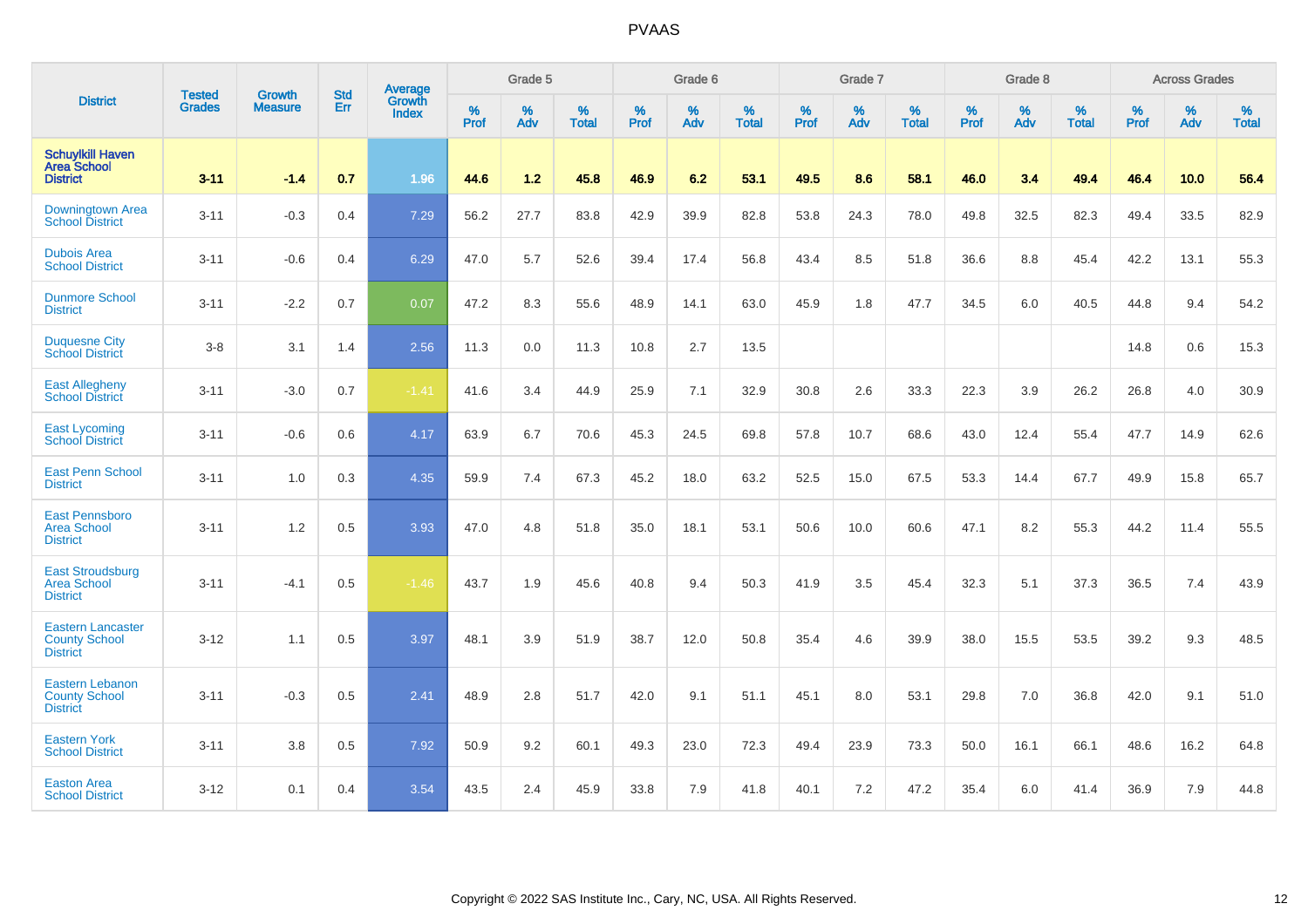|                                                                           | <b>Tested</b> | <b>Growth</b>  | <b>Std</b> | Average<br>Growth |              | Grade 5  |                   |                     | Grade 6  |                   |              | Grade 7  |                   |              | Grade 8  |                   |              | <b>Across Grades</b> |                   |
|---------------------------------------------------------------------------|---------------|----------------|------------|-------------------|--------------|----------|-------------------|---------------------|----------|-------------------|--------------|----------|-------------------|--------------|----------|-------------------|--------------|----------------------|-------------------|
| <b>District</b>                                                           | <b>Grades</b> | <b>Measure</b> | Err        | <b>Index</b>      | $\%$<br>Prof | %<br>Adv | %<br><b>Total</b> | $\%$<br><b>Prof</b> | %<br>Adv | %<br><b>Total</b> | $\%$<br>Prof | %<br>Adv | %<br><b>Total</b> | $\%$<br>Prof | %<br>Adv | %<br><b>Total</b> | $\%$<br>Prof | %<br>Adv             | %<br><b>Total</b> |
| <b>Schuylkill Haven</b><br><b>Area School</b><br><b>District</b>          | $3 - 11$      | $-1.4$         | 0.7        | 1.96              | 44.6         | 1.2      | 45.8              | 46.9                | 6.2      | 53.1              | 49.5         | 8.6      | 58.1              | 46.0         | 3.4      | 49.4              | 46.4         | 10.0                 | 56.4              |
| <b>Easton Arts</b><br>Academy<br>Elementary<br><b>Charter School</b>      | $3-5$         | 0.7            | 2.6        | 0.29              | 45.8         | 4.2      | 50.0              |                     |          |                   |              |          |                   |              |          |                   | 37.2         | 4.6                  | 41.9              |
| <b>Elizabeth Forward</b><br><b>School District</b>                        | $3 - 11$      | $-0.3$         | 0.5        | 1.44              | 55.7         | 11.4     | 67.0              | 47.5                | 18.5     | 66.0              | 56.9         | 11.1     | 68.0              | 50.9         | 6.3      | 57.1              | 51.2         | 14.0                 | 65.2              |
| Elizabethtown<br><b>Area School</b><br><b>District</b>                    | $3 - 12$      | $-0.8$         | 0.4        | 4.95              | 51.7         | 12.8     | 64.5              | 38.8                | 26.9     | 65.8              | 46.4         | 4.7      | 51.2              | 44.1         | 10.0     | 54.2              | 44.6         | 17.9                 | 62.5              |
| <b>Elk Lake School</b><br><b>District</b>                                 | $3 - 11$      | 2.6            | 0.7        | 4.22              | 43.8         | 3.8      | 47.5              | 35.8                | 21.0     | 56.8              | 39.8         | 11.4     | 51.1              | 35.8         | 6.2      | 42.0              | 38.3         | 11.7                 | 50.0              |
| <b>Ellwood City Area</b><br><b>School District</b>                        | $3 - 11$      | 0.6            | 0.6        | 3.38              | 53.8         | 11.5     | 65.4              | 47.0                | 14.8     | 61.7              | 43.0         | 10.7     | 53.7              | 41.3         | 8.3      | 49.5              | 45.3         | 10.3                 | 55.6              |
| Environmental<br><b>Charter School At</b><br><b>Frick Park</b>            | $3-9$         | $-2.5$         | 0.7        | 0.12              | 46.0         | 5.3      | 51.3              | 41.5                | 10.6     | 52.1              | 46.6         | 13.6     | 60.2              | 25.4         | 11.9     | 37.3              | 43.3         | 14.6                 | 57.9              |
| <b>Ephrata Area</b><br><b>School District</b>                             | $3 - 11$      | $-0.2$         | 0.4        | 6.69              | 50.5         | 10.3     | 60.8              | 47.6                | 12.7     | 60.4              | 40.8         | 5.2      | 46.0              | 39.2         | 7.3      | 46.5              | 45.1         | 12.6                 | 57.6              |
| <b>Erie City School</b><br><b>District</b>                                | $3 - 12$      | $-2.9$         | 0.3        | $-3.30$           | 17.9         | 0.9      | 18.8              | 15.4                | 2.7      | 18.1              | 16.6         | 1.6      | 18.2              | 18.4         | 2.3      | 20.7              | 17.5         | 2.2                  | 19.8              |
| <b>Erie Rise</b><br>Leadership<br><b>Academy Charter</b><br><b>School</b> | $3 - 8$       | 0.0            | 1.2        | 0.73              | 17.9         | 0.0      | 17.9              | 6.9                 | 0.0      | 6.9               | 4.8          | 2.4      | 7.1               | 0.0          | 0.0      | 0.0               | 7.8          | 0.5                  | 8.3               |
| Esperanza<br><b>Academy Charter</b><br><b>School</b>                      | $4 - 11$      | 1.2            | 0.5        | 4.88              |              |          |                   | 17.4                | 0.5      | 17.9              | 22.3         | 1.4      | 23.6              | 18.9         | 0.5      | 19.4              | 19.0         | 0.9                  | 19.9              |
| <b>Esperanza Cyber</b><br><b>Charter School</b>                           | $3 - 11$      | $-2.3$         | 1.3        | 0.51              | 11.8         | 0.0      | 11.8              | 8.7                 | 0.0      | 8.7               | 12.8         | 0.0      | 12.8              | 9.1          | 0.0      | 9.1               | 9.4          | 0.8                  | 10.2              |
| <b>Eugenio Maria De</b><br><b>Hostos Charter</b><br><b>School</b>         | $3 - 8$       | $-0.5$         | 1.4        | 0.49              | 45.8         | 0.0      | 45.8              | 16.7                | 16.7     | 33.3              | 18.2         | 9.1      | 27.3              | 46.7         | 0.0      | 46.7              | 35.0         | 6.7                  | 41.7              |
| <b>Everett Area</b><br><b>School District</b>                             | $3 - 11$      | $-0.2$         | 0.7        | 2.63              | 41.4         | 9.2      | 50.6              | 34.9                | 11.6     | 46.5              | 47.5         | 5.9      | 53.5              | 37.3         | 9.3      | 46.7              | 40.8         | 11.4                 | 52.2              |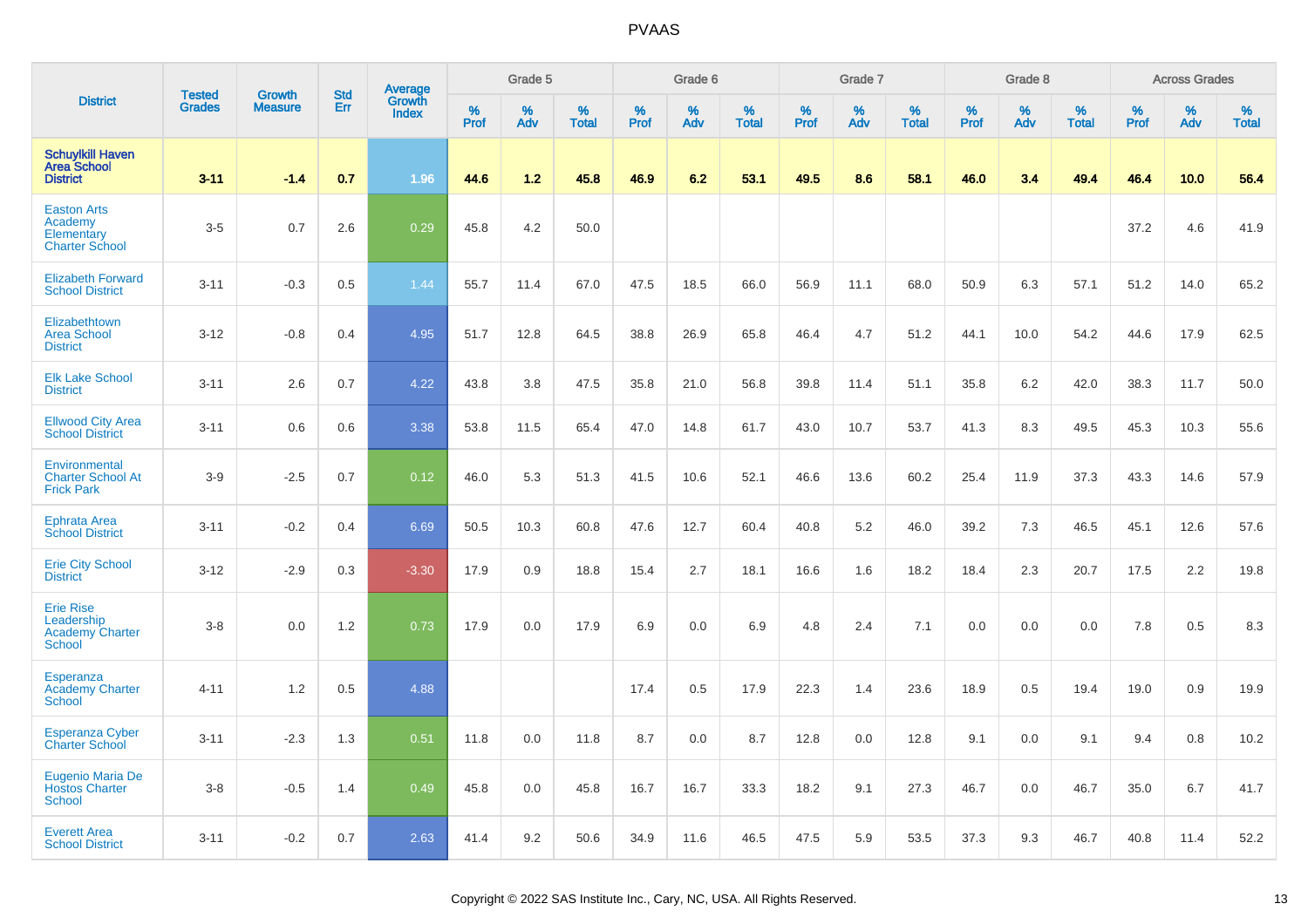|                                                                                 | <b>Tested</b> | <b>Growth</b>  | <b>Std</b> | Average                |                  | Grade 5  |                   |                  | Grade 6  |                   |                  | Grade 7  |                   |                  | Grade 8  |                   |                  | <b>Across Grades</b> |                   |
|---------------------------------------------------------------------------------|---------------|----------------|------------|------------------------|------------------|----------|-------------------|------------------|----------|-------------------|------------------|----------|-------------------|------------------|----------|-------------------|------------------|----------------------|-------------------|
| <b>District</b>                                                                 | <b>Grades</b> | <b>Measure</b> | Err        | Growth<br><b>Index</b> | %<br><b>Prof</b> | %<br>Adv | %<br><b>Total</b> | %<br><b>Prof</b> | %<br>Adv | %<br><b>Total</b> | %<br><b>Prof</b> | %<br>Adv | %<br><b>Total</b> | %<br><b>Prof</b> | %<br>Adv | %<br><b>Total</b> | %<br><b>Prof</b> | %<br>Adv             | %<br><b>Total</b> |
| <b>Schuylkill Haven</b><br><b>Area School</b><br><b>District</b>                | $3 - 11$      | $-1.4$         | 0.7        | 1.96                   | 44.6             | 1.2      | 45.8              | 46.9             | 6.2      | 53.1              | 49.5             | 8.6      | 58.1              | 46.0             | 3.4      | 49.4              | 46.4             | 10.0                 | 56.4              |
| <b>Executive</b><br><b>Education</b><br><b>Academy Charter</b><br><b>School</b> | $3 - 10$      | $-5.5$         | 1.6        | $-1.38$                | 10.0             | 0.0      | 10.0              | 12.5             | 6.2      | 18.8              |                  |          |                   | 38.1             | 0.0      | 38.1              | 31.4             | 2.9                  | 34.3              |
| <b>Exeter Township</b><br><b>School District</b>                                | $3 - 11$      | 3.1            | 0.4        | 7.68                   | 49.8             | 11.2     | 61.0              | 44.2             | 26.3     | 70.5              | 49.4             | 9.5      | 58.9              | 44.3             | 14.6     | 59.0              | 46.4             | 15.0                 | 61.4              |
| <b>Fairfield Area</b><br><b>School District</b>                                 | $3 - 11$      | $-1.0$         | 0.8        | 0.10                   | 50.8             | 3.3      | 54.1              | 44.3             | 6.6      | 50.8              | 45.4             | 1.8      | 47.3              | 37.0             | 5.6      | 42.6              | 45.1             | 9.6                  | 54.6              |
| <b>Fairview School</b><br><b>District</b>                                       | $3 - 11$      | $-1.8$         | 0.5        | 1.83                   | 61.9             | 9.5      | 71.4              | 47.8             | 30.6     | 78.4              | 46.6             | 26.7     | 73.3              | 55.9             | 16.9     | 72.8              | 50.8             | 23.7                 | 74.4              |
| <b>Fannett-Metal</b><br><b>School District</b>                                  | $3 - 11$      | 0.5            | 1.1        | 1.79                   | 34.5             | 10.3     | 44.8              | 44.8             | 6.9      | 51.7              | 37.5             | 3.1      | 40.6              | 33.3             | 2.2      | 35.6              | 40.2             | 9.2                  | 49.4              |
| <b>Farrell Area School</b><br><b>District</b>                                   | $3 - 11$      | 1.3            | 1.0        | 2.47                   | 26.7             | 0.0      | 26.7              | 31.7             | 2.4      | 34.2              | 20.4             | 0.0      | 20.4              | 28.2             | 0.0      | 28.2              | 25.9             | 2.3                  | 28.2              |
| <b>Fell Charter School</b>                                                      | $3 - 8$       | 3.1            | 2.3        | 1.57                   | 62.5             | 0.0      | 62.5              | 50.0             | 6.2      | 56.2              |                  |          |                   |                  |          |                   | 60.5             | 4.0                  | 64.5              |
| <b>Ferndale Area</b><br><b>School District</b>                                  | $3 - 10$      | 1.9            | 1.0        | 1.95                   | 43.2             | 4.6      | 47.7              | 46.3             | 14.6     | 61.0              | 61.5             | 5.1      | 66.7              | 54.4             | 4.4      | 58.7              | 46.1             | 10.6                 | 56.6              |
| <b>First Philadelphia</b><br>Preparatory<br><b>Charter School</b>               | $3 - 8$       | $-3.5$         | 0.7        | $-1.44$                | 13.7             | 1.0      | 14.7              | 22.8             | 1.1      | 23.9              | 7.6              | 0.0      | 7.6               | 18.9             | 4.0      | 23.0              | 16.4             | 1.6                  | 17.9              |
| <b>Fleetwood Area</b><br><b>School District</b>                                 | $3 - 10$      | $-1.3$         | 0.5        | 1.03                   | 44.8             | 6.0      | 50.8              | 37.4             | 6.4      | 43.9              | 37.0             | 6.2      | 43.2              | 45.1             | 8.0      | 53.1              | 42.1             | 7.7                  | 49.9              |
| <b>Folk Arts-Cultural</b><br><b>Treasures Charter</b><br><b>School</b>          | $3 - 7$       | 7.1            | 1.0        | 7.76                   | 50.0             | 6.8      | 56.8              | 42.2             | 37.8     | 80.0              | 52.3             | 11.4     | 63.6              |                  |          |                   | 46.5             | 14.6                 | 61.1              |
| <b>Forbes Road</b><br><b>School District</b>                                    | $3 - 11$      | 1.3            | 1.4        | 1.67                   | 61.3             | 3.2      | 64.5              | 40.0             | 6.7      | 46.7              | 57.9             | 0.0      | 57.9              | 27.8             | 0.0      | 27.8              | 47.4             | 7.3                  | 54.7              |
| <b>Forest Area School</b><br><b>District</b>                                    | $3 - 11$      | $-1.6$         | 1.2        | 1.07                   | 45.8             | 0.0      | 45.8              | 37.5             | 4.2      | 41.7              | 24.2             | 12.1     | 36.4              | 28.1             | 3.1      | 31.2              | 40.8             | 6.6                  | 47.4              |
| <b>Forest City</b><br><b>Regional School</b><br><b>District</b>                 | $3 - 12$      | $-2.2$         | 0.9        | 1.18                   | 55.6             | 4.4      | 60.0              | 36.7             | 6.1      | 42.9              | 39.5             | 5.3      | 44.7              | 52.1             | 8.3      | 60.4              | 44.0             | 8.8                  | 52.8              |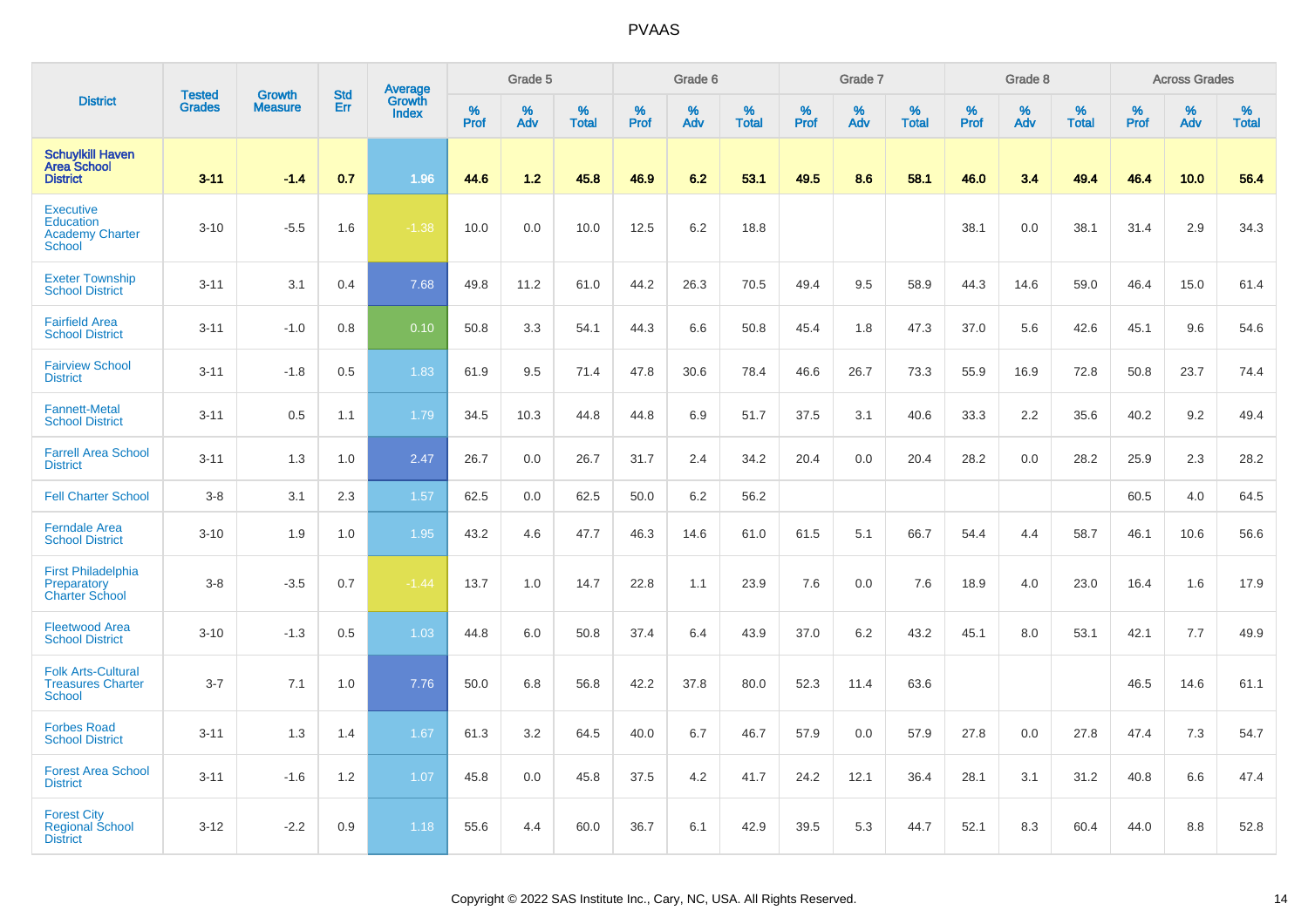|                                                                      | <b>Tested</b> | <b>Growth</b>  | <b>Std</b> | Average                |           | Grade 5  |                   |           | Grade 6  |                   |           | Grade 7  |                   |           | Grade 8  |                   |           | <b>Across Grades</b> |                   |
|----------------------------------------------------------------------|---------------|----------------|------------|------------------------|-----------|----------|-------------------|-----------|----------|-------------------|-----------|----------|-------------------|-----------|----------|-------------------|-----------|----------------------|-------------------|
| <b>District</b>                                                      | <b>Grades</b> | <b>Measure</b> | Err        | <b>Growth</b><br>Index | %<br>Prof | %<br>Adv | %<br><b>Total</b> | %<br>Prof | %<br>Adv | %<br><b>Total</b> | %<br>Prof | %<br>Adv | %<br><b>Total</b> | %<br>Prof | %<br>Adv | %<br><b>Total</b> | %<br>Prof | %<br>Adv             | %<br><b>Total</b> |
| <b>Schuylkill Haven</b><br><b>Area School</b><br><b>District</b>     | $3 - 11$      | $-1.4$         | 0.7        | 1.96                   | 44.6      | 1.2      | 45.8              | 46.9      | 6.2      | 53.1              | 49.5      | 8.6      | 58.1              | 46.0      | 3.4      | 49.4              | 46.4      | 10.0                 | 56.4              |
| <b>Forest Hills School</b><br><b>District</b>                        | $3 - 11$      | $-4.9$         | 0.6        | $-0.43$                | 53.0      | 4.5      | 57.5              | 48.3      | 6.7      | 55.0              | 30.9      | 3.2      | 34.2              | 22.3      | 2.5      | 24.8              | 39.3      | 7.6                  | 46.9              |
| <b>Fort Cherry School</b><br><b>District</b>                         | $3 - 10$      | $-2.2$         | 0.8        | 1.85                   | 61.4      | 8.8      | 70.2              | 31.6      | 33.3     | 64.9              | 45.6      | 8.8      | 54.4              | 39.5      | 26.7     | 66.3              | 45.7      | 16.8                 | 62.5              |
| <b>Fort Leboeuf</b><br><b>School District</b>                        | $3 - 11$      | 0.0            | 0.5        | 2.34                   | 47.7      | 21.9     | 69.7              | 39.4      | 26.8     | 66.2              | 49.2      | 15.1     | 64.2              | 42.1      | 16.6     | 58.6              | 45.4      | 23.3                 | 68.7              |
| <b>Fox Chapel Area</b><br><b>School District</b>                     | $3 - 11$      | 1.0            | 0.4        | 6.43                   | 54.0      | 36.5     | 90.5              | 34.8      | 51.8     | 86.6              | 50.0      | 27.0     | 77.0              | 52.9      | 31.4     | 84.3              | 42.6      | 42.9                 | 85.5              |
| <b>Franklin Area</b><br><b>School District</b>                       | $3 - 11$      | 0.3            | 0.6        | 2.18                   | 47.7      | 1.5      | 49.2              | 41.7      | 12.6     | 54.3              | 36.6      | 4.9      | 41.5              | 43.0      | 5.9      | 48.9              | 40.2      | 6.2                  | 46.4              |
| <b>Franklin Regional</b><br><b>School District</b>                   | $3 - 11$      | 1.8            | 0.4        | 4.92                   | 51.5      | 28.2     | 79.7              | 36.5      | 42.3     | 78.8              | 55.2      | 18.9     | 74.1              | 46.1      | 16.8     | 62.8              | 47.8      | 29.9                 | 77.6              |
| <b>Franklin Towne</b><br><b>Charter</b><br><b>Elementary School</b>  | $3-8$         | $-3.1$         | 1.2        | 0.46                   | 46.4      | 7.1      | 53.6              | 48.2      | 7.4      | 55.6              | 53.6      | 7.1      | 60.7              | 59.1      | 0.0      | 59.1              | 50.6      | 6.8                  | 57.4              |
| <b>Frazier School</b><br><b>District</b>                             | $3 - 11$      | $-1.8$         | 0.8        | 1.09                   | 49.0      | 3.9      | 52.9              | 48.8      | 17.5     | 66.2              | 43.0      | 12.8     | 55.8              | 20.4      | 3.7      | 24.1              | 40.8      | 10.9                 | 51.7              |
| <b>Frederick Douglass</b><br><b>Mastery Charter</b><br><b>School</b> | $3-8$         | 1.8            | 1.4        | 1.59                   | 20.8      | 0.0      | 20.8              | 22.2      | 0.0      | 22.2              | 14.3      | 0.0      | 14.3              | 34.6      | 3.8      | 38.5              | 19.1      | 0.9                  | 20.0              |
| <b>Freedom Area</b><br><b>School District</b>                        | $3 - 11$      | $-1.9$         | 0.7        | 1.34                   | 36.0      | 2.3      | 38.4              | 36.8      | 12.6     | 49.4              | 37.9      | 1.9      | 39.8              | 40.3      | 1.3      | 41.6              | 38.8      | 6.0                  | 44.7              |
| <b>Freeport Area</b><br><b>School District</b>                       | $3 - 10$      | 0.2            | 0.6        | 0.98                   | 65.4      | 10.0     | 75.4              | 35.8      | 23.6     | 59.4              | 57.0      | 14.1     | 71.1              | 53.5      | 20.2     | 73.6              | 52.5      | 17.7                 | 70.1              |
| <b>Freire Charter</b><br><b>School</b>                               | $5 - 11$      | 1.6            | 0.7        | 4.55                   | 17.5      | 0.0      | 17.5              | 31.4      | 1.4      | 32.9              | 28.3      | 2.0      | 30.3              | 33.6      | 3.7      | 37.4              | 27.6      | 1.9                  | 29.5              |
| <b>Galeton Area</b><br><b>School District</b>                        | $3 - 11$      | 2.2            | 1.4        | 1.61                   | 56.0      | 8.0      | 64.0              | 38.1      | 14.3     | 52.4              | 28.0      | 0.0      | 28.0              | 35.0      | 5.0      | 40.0              | 37.7      | 6.9                  | 44.6              |
| <b>Garnet Valley</b><br><b>School District</b>                       | $3 - 10$      | $-3.6$         | 0.4        | $-1.48$                | 53.3      | 14.4     | 67.6              | 51.3      | 23.0     | 74.4              | 53.8      | 10.5     | 64.3              | 53.4      | 12.2     | 65.6              | 51.6      | 17.8                 | 69.4              |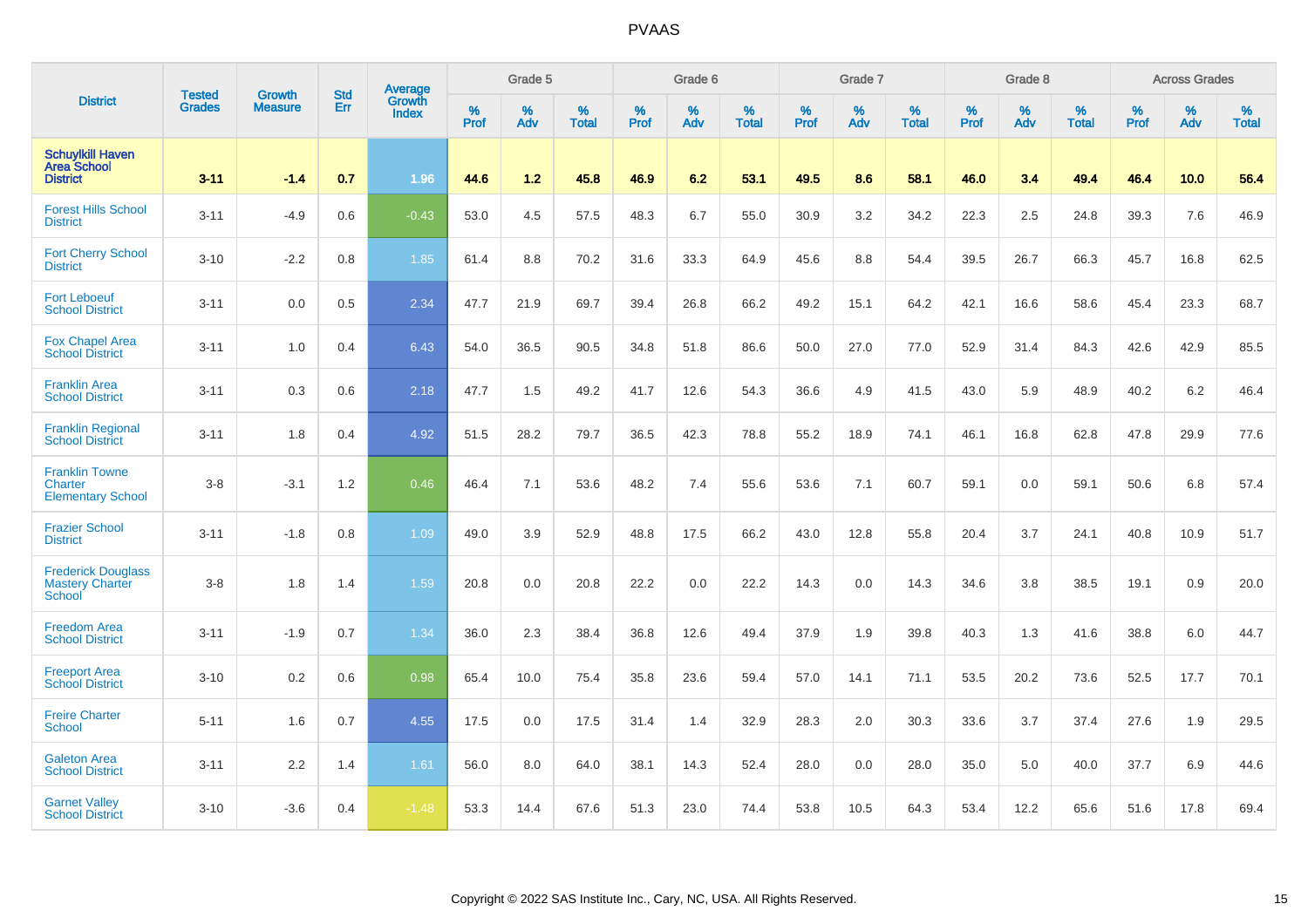|                                                                                          |                                | <b>Growth</b>  | <b>Std</b> | Average                |                     | Grade 5  |                   |                     | Grade 6  |                   |                     | Grade 7  |                   |                     | Grade 8  |                   |                     | <b>Across Grades</b> |                   |
|------------------------------------------------------------------------------------------|--------------------------------|----------------|------------|------------------------|---------------------|----------|-------------------|---------------------|----------|-------------------|---------------------|----------|-------------------|---------------------|----------|-------------------|---------------------|----------------------|-------------------|
| <b>District</b>                                                                          | <b>Tested</b><br><b>Grades</b> | <b>Measure</b> | Err        | Growth<br><b>Index</b> | $\%$<br><b>Prof</b> | %<br>Adv | %<br><b>Total</b> | $\%$<br><b>Prof</b> | %<br>Adv | %<br><b>Total</b> | $\%$<br><b>Prof</b> | %<br>Adv | %<br><b>Total</b> | $\%$<br><b>Prof</b> | %<br>Adv | %<br><b>Total</b> | $\%$<br><b>Prof</b> | %<br>Adv             | %<br><b>Total</b> |
| <b>Schuylkill Haven</b><br><b>Area School</b><br><b>District</b>                         | $3 - 11$                       | $-1.4$         | 0.7        | 1.96                   | 44.6                | 1.2      | 45.8              | 46.9                | 6.2      | 53.1              | 49.5                | 8.6      | 58.1              | 46.0                | 3.4      | 49.4              | 46.4                | 10.0                 | 56.4              |
| <b>Gateway School</b><br><b>District</b>                                                 | $3 - 11$                       | $-1.0$         | 0.4        | 2.51                   | 48.9                | 5.6      | 54.5              | 42.7                | 10.8     | 53.5              | 49.3                | 10.8     | 60.1              | 43.7                | 14.0     | 57.7              | 45.5                | 12.1                 | 57.7              |
| <b>General Mclane</b><br><b>School District</b>                                          | $3 - 11$                       | 0.2            | 0.5        | 2.21                   | 57.7                | 8.0      | 65.8              | 45.4                | 23.3     | 68.7              | 50.3                | 15.6     | 66.0              | 44.9                | 12.2     | 57.0              | 49.9                | 16.3                 | 66.2              |
| <b>Gettysburg Area</b><br><b>School District</b>                                         | $3 - 11$                       | 2.5            | 0.4        | 5.70                   | 52.6                | 9.8      | 62.3              | 42.6                | 22.5     | 65.1              | 48.1                | 11.6     | 59.7              | 44.9                | 10.3     | 55.1              | 45.0                | 16.0                 | 61.0              |
| Gettysburg<br>Montessori Charter<br><b>School</b>                                        | $3-6$                          | 2.6            | 2.0        | 2.12                   | 50.0                | 10.0     | 60.0              | 44.4                | 22.2     | 66.7              |                     |          |                   |                     |          |                   | 43.0                | 14.0                 | 57.0              |
| <b>Gillingham Charter</b><br><b>School</b>                                               | $3 - 11$                       | 2.2            | 2.0        | 1.82                   | 41.7                | 0.0      | 41.7              | 38.5                | 0.0      | 38.5              |                     |          |                   | 30.8                | 15.4     | 46.2              | 34.3                | 4.3                  | 38.6              |
| <b>Girard School</b><br><b>District</b>                                                  | $3 - 11$                       | 1.9            | 0.6        | 3.54                   | 54.5                | 12.5     | 67.0              | 38.1                | 22.9     | 61.0              | 47.8                | 16.2     | 64.0              | 54.1                | 7.3      | 61.5              | 45.5                | 17.8                 | 63.3              |
| <b>Glendale School</b><br><b>District</b>                                                | $3 - 10$                       | 3.8            | 0.9        | 7.43                   | 50.0                | 12.5     | 62.5              | 40.7                | 24.1     | 64.8              | 44.6                | 20.0     | 64.6              | 44.9                | 14.3     | 59.2              | 47.2                | 15.2                 | 62.4              |
| <b>Global Leadership</b><br><b>Academy Charter</b><br><b>School</b>                      | $3-8$                          | 0.6            | 1.9        | 1.10                   | 21.4                | 0.0      | 21.4              |                     |          |                   | 14.3                | 0.0      | 14.3              | 25.0                | 0.0      | 25.0              | 13.4                | 0.0                  | 13.4              |
| <b>Global Leadership</b><br><b>Academy Charter</b><br><b>School Southwest</b><br>at Huey | $3-8$                          | $-0.4$         | 1.8        | 1.35                   | 0.0                 | 0.0      | 0.0               | 0.0                 | 0.0      | 0.0               |                     |          |                   | 21.4                | 0.0      | 21.4              | 11.1                | 0.0                  | 11.1              |
| <b>Governor Mifflin</b><br><b>School District</b>                                        | $3 - 11$                       | $-1.0$         | 0.4        | 1.81                   | 38.2                | 3.2      | 41.5              | 31.2                | 11.7     | 42.9              | 44.4                | 8.3      | 52.8              | 45.8                | 5.5      | 51.3              | 40.8                | 9.3                  | 50.1              |
| <b>Great Valley</b><br><b>School District</b>                                            | $3 - 11$                       | $-2.0$         | 0.4        | $-1.91$                | 57.8                | 13.0     | 70.8              | 43.6                | 32.2     | 75.8              | 53.2                | 16.6     | 69.8              | 56.6                | 18.4     | 75.0              | 50.6                | 21.7                 | 72.3              |
| <b>Greater Johnstown</b><br><b>School District</b>                                       | $3 - 11$                       | $-0.2$         | 0.5        | 3.35                   | 21.9                | 0.0      | 21.9              | 21.0                | 2.7      | 23.6              | 26.7                | 0.6      | 27.3              | 23.4                | 0.6      | 24.0              | 21.6                | 1.8                  | 23.4              |
| <b>Greater Latrobe</b><br><b>School District</b>                                         | $3 - 11$                       | $-3.1$         | 0.4        | 2.46                   | 55.6                | 5.8      | 61.4              | 42.2                | 21.1     | 63.2              | 49.0                | 10.1     | 59.1              | 46.2                | 20.0     | 66.2              | 46.9                | 15.6                 | 62.5              |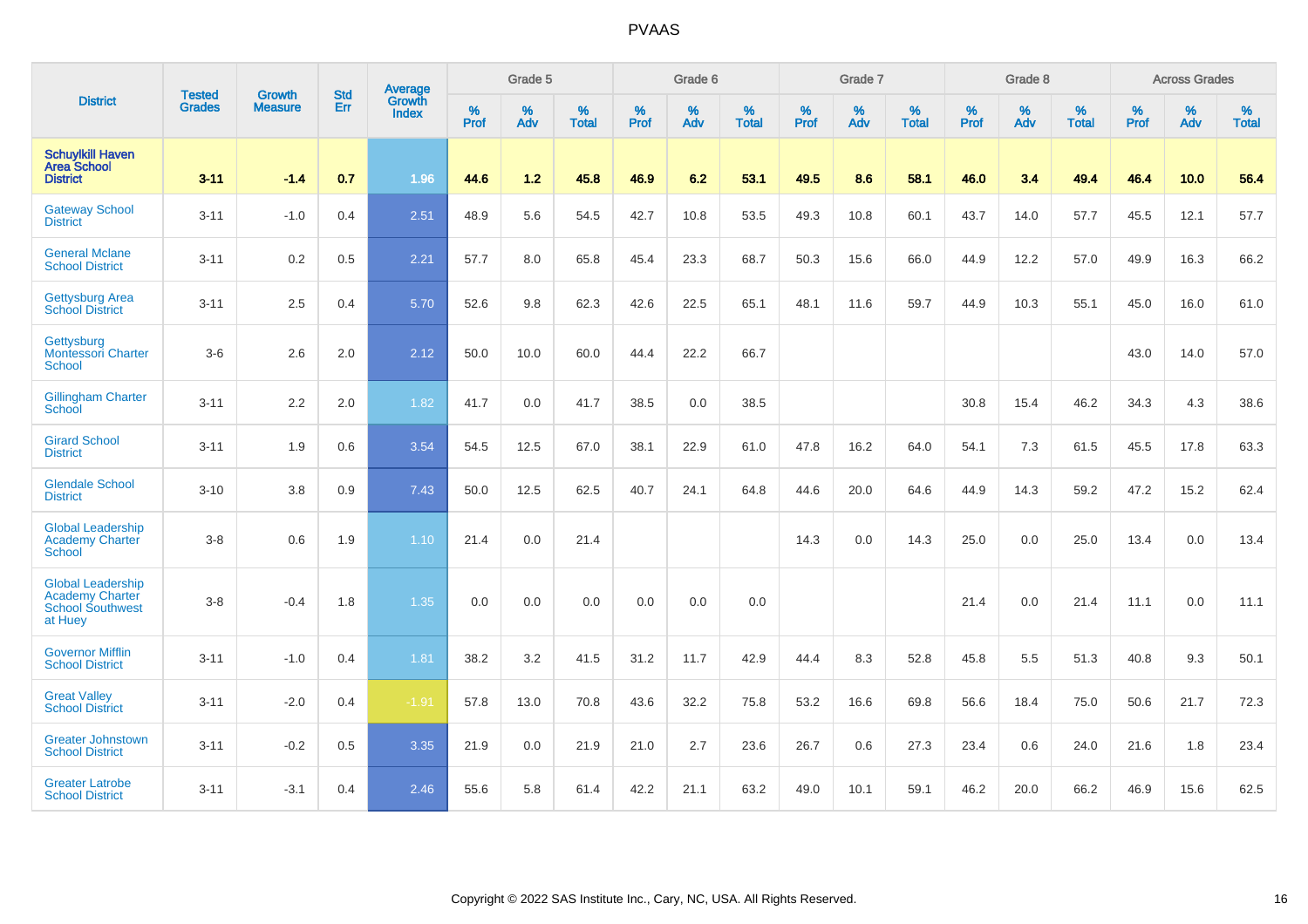|                                                                   | <b>Tested</b> | <b>Growth</b>  | <b>Std</b> | Average                |           | Grade 5  |                   |           | Grade 6  |                   |           | Grade 7  |                   |           | Grade 8  |                   |           | <b>Across Grades</b> |                   |
|-------------------------------------------------------------------|---------------|----------------|------------|------------------------|-----------|----------|-------------------|-----------|----------|-------------------|-----------|----------|-------------------|-----------|----------|-------------------|-----------|----------------------|-------------------|
| <b>District</b>                                                   | <b>Grades</b> | <b>Measure</b> | Err        | Growth<br><b>Index</b> | %<br>Prof | %<br>Adv | %<br><b>Total</b> | %<br>Prof | %<br>Adv | %<br><b>Total</b> | %<br>Prof | %<br>Adv | %<br><b>Total</b> | %<br>Prof | %<br>Adv | %<br><b>Total</b> | %<br>Prof | %<br>Adv             | %<br><b>Total</b> |
| <b>Schuylkill Haven</b><br><b>Area School</b><br><b>District</b>  | $3 - 11$      | $-1.4$         | 0.7        | 1.96                   | 44.6      | 1.2      | 45.8              | 46.9      | 6.2      | 53.1              | 49.5      | 8.6      | 58.1              | 46.0      | 3.4      | 49.4              | 46.4      | 10.0                 | 56.4              |
| <b>Greater Nanticoke</b><br><b>Area School</b><br><b>District</b> | $3 - 12$      | $-0.0$         | 0.6        | 1.30                   | 43.1      | 2.8      | 45.9              | 26.7      | 6.0      | 32.8              | 23.6      | 1.9      | 25.5              | 35.6      | 3.5      | 39.1              | 29.8      | 5.0                  | 34.8              |
| <b>Green Woods</b><br><b>Charter School</b>                       | $3-8$         | 1.6            | 0.8        | 1.98                   | 44.8      | 6.9      | 51.7              | 39.3      | 19.7     | 59.0              | 43.9      | 12.3     | 56.1              | 39.2      | 17.6     | 56.9              | 40.6      | 17.4                 | 58.0              |
| Greencastle-Antrim<br><b>School District</b>                      | $3 - 11$      | 2.7            | 0.4        | 6.18                   | 46.3      | 16.4     | 62.7              | 41.0      | 28.2     | 69.2              | 45.4      | 20.7     | 66.1              | 51.7      | 14.7     | 66.4              | 44.6      | 20.8                 | 65.4              |
| <b>Greensburg Salem</b><br><b>School District</b>                 | $3 - 11$      | $-1.6$         | 0.5        | 0.18                   | 49.7      | 7.2      | 56.9              | 40.1      | 13.8     | 53.9              | 44.0      | 5.5      | 49.4              | 48.3      | 7.2      | 55.6              | 42.8      | 11.4                 | 54.2              |
| <b>Greenville Area</b><br><b>School District</b>                  | $3 - 11$      | 1.0            | 0.7        | 1.92                   | 46.7      | 5.6      | 52.2              | 52.5      | 11.2     | 63.8              | 43.8      | 5.7      | 49.5              | 31.2      | 12.5     | 43.8              | 42.0      | 10.1                 | 52.1              |
| <b>Greenwood School</b><br><b>District</b>                        | $3 - 11$      | 4.5            | 0.8        | 5.56                   | 51.5      | 3.0      | 54.6              | 45.3      | 28.3     | 73.6              | 43.6      | 9.1      | 52.7              | 51.8      | 31.5     | 83.3              | 47.9      | 19.4                 | 67.3              |
| <b>Grove City Area</b><br><b>School District</b>                  | $3 - 12$      | 1.6            | 0.6        | 3.90                   | 45.0      | 21.0     | 66.0              | 36.9      | 23.8     | 60.7              | 58.9      | 16.1     | 75.0              | 47.1      | 12.6     | 59.7              | 45.7      | 20.1                 | 65.8              |
| <b>Halifax Area</b><br><b>School District</b>                     | $3 - 11$      | 0.6            | 0.8        | 1.63                   | 52.9      | 8.6      | 61.4              | 51.8      | 20.4     | 72.2              | 41.6      | 6.5      | 48.0              | 35.5      | 2.6      | 38.2              | 44.9      | 10.1                 | 55.1              |
| <b>Hamburg Area</b><br><b>School District</b>                     | $3 - 11$      | $-0.4$         | 0.5        | 1.81                   | 41.1      | 5.0      | 46.1              | 43.3      | 6.3      | 49.6              | 33.1      | 1.9      | 35.0              | 32.4      | 3.5      | 35.9              | 38.6      | 5.3                  | 43.9              |
| <b>Hampton Township</b><br><b>School District</b>                 | $3 - 11$      | 1.7            | 0.5        | 4.06                   | 50.3      | 30.7     | 81.0              | 35.6      | 44.2     | 79.8              | 54.6      | 26.3     | 81.0              | 46.9      | 34.3     | 81.1              | 44.1      | 38.5                 | 82.7              |
| <b>Hanover Area</b><br><b>School District</b>                     | $3 - 11$      | $-2.1$         | 0.9        | 0.50                   | 29.8      | 0.0      | 29.8              | 14.6      | 9.1      | 23.6              | 15.5      | 0.0      | 15.5              | 14.3      | 2.4      | 16.7              | 20.2      | 2.3                  | 22.5              |
| <b>Hanover Public</b><br><b>School District</b>                   | $3 - 11$      | 1.6            | 0.6        | 4.71                   | 40.6      | 3.0      | 43.6              | 42.4      | 9.4      | 51.8              | 45.4      | 6.2      | 51.5              | 38.7      | 7.3      | 46.0              | 42.0      | 12.7                 | 54.7              |
| <b>Harbor Creek</b><br><b>School District</b>                     | $3 - 11$      | $-2.4$         | 0.5        | 0.77                   | 61.7      | 20.8     | 82.5              | 37.4      | 36.3     | 73.7              | 55.9      | 13.3     | 69.2              | 45.4      | 12.3     | 57.8              | 48.7      | 24.9                 | 73.6              |
| <b>Harmony Area</b><br><b>School District</b>                     | $3 - 10$      | 0.8            | 1.8        | 1.01                   | 43.8      | 0.0      | 43.8              | 54.2      | 12.5     | 66.7              | 33.3      | 0.0      | 33.3              |           |          |                   | 43.6      | 6.4                  | 50.0              |
| <b>Harrisburg City</b><br><b>School District</b>                  | $3 - 11$      | 1.6            | 0.4        | 7.12                   | 6.5       | 0.3      | 6.7               | 14.5      | 1.7      | 16.2              | 15.4      | 1.9      | 17.3              | 20.3      | 2.1      | 22.4              | 12.6      | 1.0                  | 13.6              |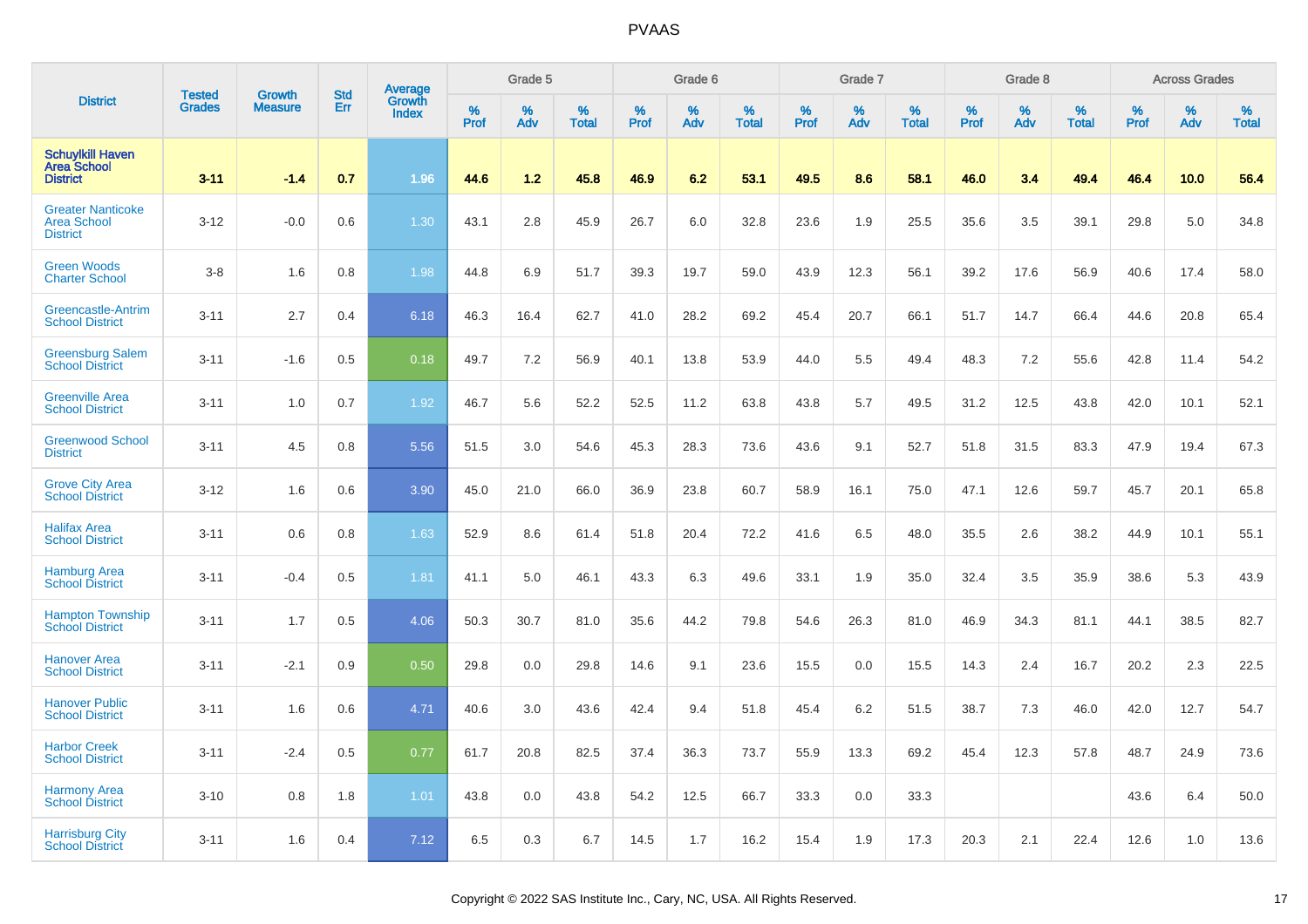|                                                                                   | <b>Tested</b> | <b>Growth</b>  | <b>Std</b> | Average                |              | Grade 5  |                   |                  | Grade 6  |                   |                  | Grade 7  |                   |                  | Grade 8  |                   |           | <b>Across Grades</b> |                   |
|-----------------------------------------------------------------------------------|---------------|----------------|------------|------------------------|--------------|----------|-------------------|------------------|----------|-------------------|------------------|----------|-------------------|------------------|----------|-------------------|-----------|----------------------|-------------------|
| <b>District</b>                                                                   | <b>Grades</b> | <b>Measure</b> | Err        | Growth<br><b>Index</b> | $\%$<br>Prof | %<br>Adv | %<br><b>Total</b> | %<br><b>Prof</b> | %<br>Adv | %<br><b>Total</b> | %<br><b>Prof</b> | %<br>Adv | %<br><b>Total</b> | %<br><b>Prof</b> | %<br>Adv | %<br><b>Total</b> | %<br>Prof | %<br>Adv             | %<br><b>Total</b> |
| <b>Schuylkill Haven</b><br><b>Area School</b><br><b>District</b>                  | $3 - 11$      | $-1.4$         | 0.7        | 1.96                   | 44.6         | 1.2      | 45.8              | 46.9             | 6.2      | 53.1              | 49.5             | 8.6      | 58.1              | 46.0             | 3.4      | 49.4              | 46.4      | 10.0                 | 56.4              |
| Hatboro-Horsham<br><b>School District</b>                                         | $3 - 11$      | 1.3            | 0.4        | 3.69                   | 55.0         | 7.8      | 62.7              | 49.0             | 19.5     | 68.5              | 52.9             | 10.9     | 63.8              | 51.3             | 9.1      | 60.5              | 49.9      | 13.8                 | 63.7              |
| <b>Haverford</b><br><b>Township School</b><br><b>District</b>                     | $3 - 11$      | 0.2            | 0.3        | 2.38                   | 55.4         | 23.8     | 79.2              | 51.1             | 27.6     | 78.7              | 55.0             | 18.3     | 73.3              | 44.5             | 32.3     | 76.7              | 49.2      | 29.5                 | 78.6              |
| <b>Hazleton Area</b><br><b>School District</b>                                    | $3 - 11$      | 0.5            | 0.4        | 1.18                   | 30.2         | 2.3      | 32.5              | 24.8             | 4.8      | 29.6              | 24.8             | 2.8      | 27.5              | 26.1             | 6.5      | 32.6              | 28.6      | 4.0                  | 32.6              |
| <b>Hempfield Area</b><br><b>School District</b>                                   | $3 - 12$      | $-0.3$         | 0.3        | 0.96                   | 55.2         | 8.7      | 63.9              | 41.4             | 20.3     | 61.6              | 52.8             | 14.0     | 66.8              | 50.0             | 12.4     | 62.4              | 48.7      | 16.2                 | 64.9              |
| <b>Hempfield School</b><br><b>District</b>                                        | $3 - 11$      | 2.2            | 0.3        | 6.93                   | 52.4         | 9.3      | 61.6              | 44.6             | 23.5     | 68.1              | 43.1             | 21.1     | 64.2              | 46.0             | 20.1     | 66.1              | 45.8      | 20.4                 | 66.2              |
| <b>Hermitage School</b><br><b>District</b>                                        | $3 - 12$      | 2.9            | 0.5        | 6.27                   | 52.9         | 7.9      | 60.7              | 33.3             | 40.3     | 73.6              | 50.4             | 24.5     | 74.8              | 51.0             | 19.3     | 70.3              | 47.0      | 22.0                 | 69.0              |
| <b>Highlands School</b><br><b>District</b>                                        | $3 - 11$      | $-0.6$         | 0.5        | 1.51                   | 47.5         | 0.0      | 47.5              | 37.2             | 9.7      | 46.9              | 42.2             | 5.4      | 47.6              | 39.2             | 9.5      | 48.6              | 40.7      | 7.9                  | 48.6              |
| <b>Hollidaysburg Area</b><br>School District                                      | $3 - 11$      | 1.1            | 0.4        | 5.11                   | 54.2         | 10.2     | 64.4              | 40.4             | 26.5     | 67.0              | 47.0             | 17.2     | 64.2              | 45.4             | 11.8     | 57.2              | 45.9      | 17.3                 | 63.2              |
| <b>Homer-Center</b><br><b>School District</b>                                     | $3 - 11$      | 6.3            | 0.8        | 7.72                   | 57.1         | 1.6      | 58.7              | 47.7             | 13.6     | 61.4              | 48.0             | 8.2      | 56.2              | 50.8             | 14.9     | 65.7              | 45.3      | 11.7                 | 56.9              |
| <b>Hope For</b><br><b>Hyndman Charter</b><br>School                               | $3 - 11$      | 4.1            | 1.9        | 2.16                   |              |          |                   | 12.5             | 6.2      | 18.8              | 41.7             | 8.3      | 50.0              | 37.5             | 0.0      | 37.5              | 27.4      | 6.0                  | 33.3              |
| <b>Hopewell Area</b><br><b>School District</b>                                    | $3 - 11$      | $-0.3$         | 0.6        | 3.08                   | 53.8         | 3.0      | 56.8              | 50.4             | 19.0     | 69.4              | 48.3             | 10.7     | 59.1              | 42.6             | 6.6      | 49.2              | 48.2      | 11.9                 | 60.1              |
| <b>Howard Gardner</b><br><b>Multiple</b><br>Intelligence<br><b>Charter School</b> | $3 - 8$       | $-1.2$         | 1.2        | 1.34                   | 41.4         | 10.3     | 51.7              | 39.4             | 3.0      | 42.4              | 63.6             | 0.0      | 63.6              | 55.6             | 11.1     | 66.7              | 48.8      | 7.1                  | 55.9              |
| Huntingdon Area<br><b>School District</b>                                         | $3 - 11$      | 1.8            | 0.6        | 5.73                   | 41.6         | 3.5      | 45.1              | 33.0             | 11.9     | 44.9              | 34.5             | 7.9      | 42.4              | 34.9             | 7.1      | 42.1              | 37.2      | 10.0                 | 47.2              |
| Independence<br><b>Charter School</b>                                             | $3 - 8$       | $-2.1$         | 0.7        | $-0.30$                | 28.8         | 9.6      | 38.4              | 39.0             | 18.3     | 57.3              | 38.3             | 11.1     | 49.4              | 50.9             | 7.0      | 57.9              | 35.6      | 11.9                 | 47.5              |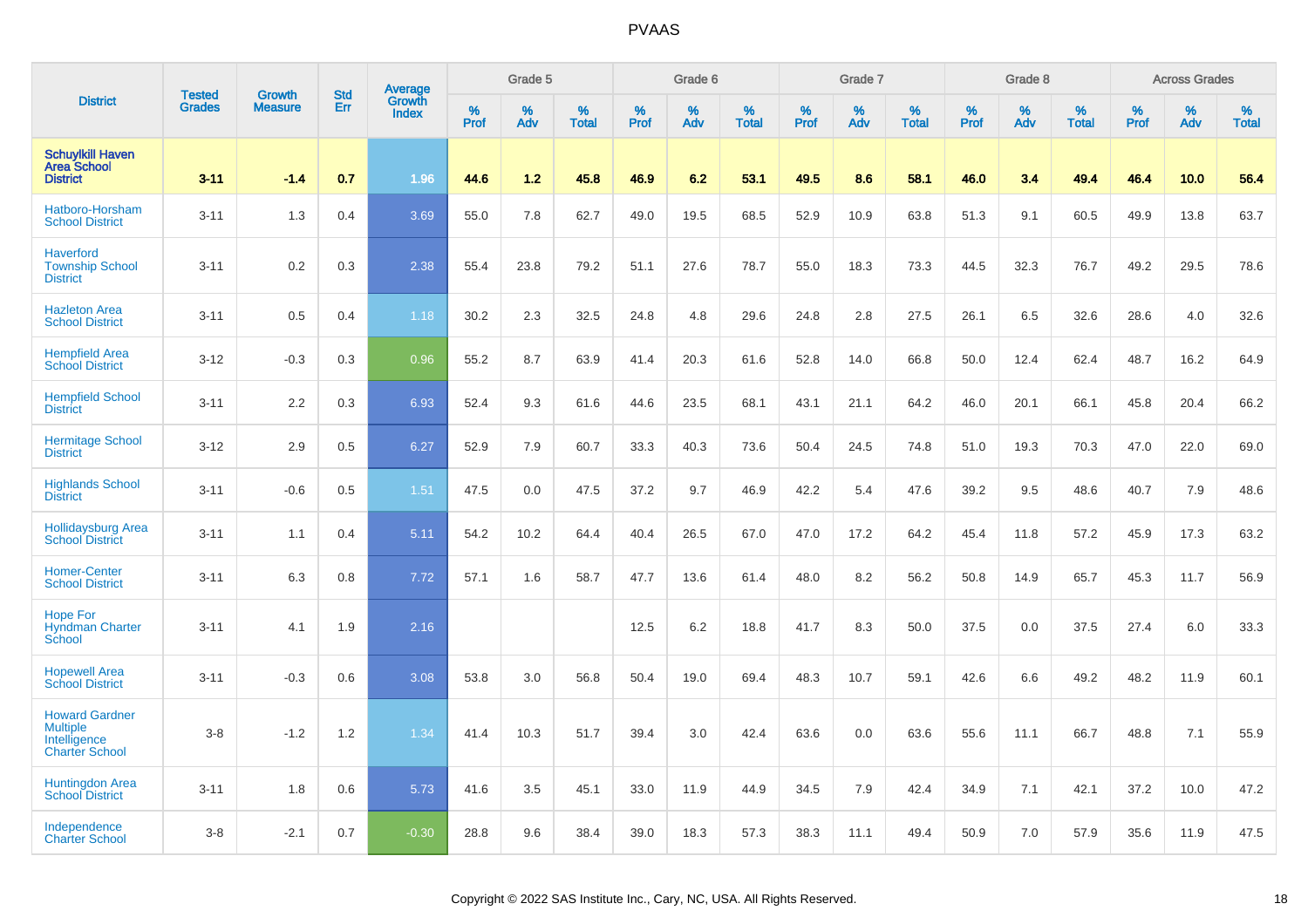|                                                                   | <b>Tested</b> | <b>Growth</b>  | <b>Std</b> | Average                |           | Grade 5  |                   |           | Grade 6  |                   |           | Grade 7  |                   |           | Grade 8  |                   |           | <b>Across Grades</b> |                   |
|-------------------------------------------------------------------|---------------|----------------|------------|------------------------|-----------|----------|-------------------|-----------|----------|-------------------|-----------|----------|-------------------|-----------|----------|-------------------|-----------|----------------------|-------------------|
| <b>District</b>                                                   | <b>Grades</b> | <b>Measure</b> | Err        | Growth<br><b>Index</b> | %<br>Prof | %<br>Adv | %<br><b>Total</b> | %<br>Prof | %<br>Adv | %<br><b>Total</b> | %<br>Prof | %<br>Adv | %<br><b>Total</b> | %<br>Prof | %<br>Adv | %<br><b>Total</b> | %<br>Prof | %<br>Adv             | %<br><b>Total</b> |
| <b>Schuylkill Haven</b><br><b>Area School</b><br><b>District</b>  | $3 - 11$      | $-1.4$         | 0.7        | 1.96                   | 44.6      | 1.2      | 45.8              | 46.9      | 6.2      | 53.1              | 49.5      | 8.6      | 58.1              | 46.0      | 3.4      | 49.4              | 46.4      | 10.0                 | 56.4              |
| Independence<br><b>Charter School</b><br>West                     | $3 - 7$       | $-3.2$         | 1.8        | 0.23                   | 14.3      | 0.0      | 14.3              | 15.4      | 7.7      | 23.1              | 15.8      | 0.0      | 15.8              |           |          |                   | 15.0      | 2.6                  | 17.7              |
| <b>Indiana Area</b><br><b>School District</b>                     | $3 - 11$      | 1.1            | 0.5        | 2.72                   | 57.2      | 12.8     | 70.0              | 37.5      | 22.5     | 60.0              | 53.6      | 16.6     | 70.2              | 52.0      | 16.3     | 68.4              | 49.3      | 18.5                 | 67.7              |
| <b>Infinity Charter</b><br>School                                 | $3-8$         | $-0.5$         | 1.3        | 1.09                   | 72.7      | 22.7     | 95.4              | 50.0      | 38.5     | 88.5              | 62.5      | 25.0     | 87.5              | 68.2      | 18.2     | 86.4              | 56.6      | 31.5                 | 88.1              |
| <b>Innovative Arts</b><br><b>Academy Charter</b><br><b>School</b> | $6 - 11$      | $-2.2$         | 0.9        | 1.94                   |           |          |                   | 15.4      | 1.9      | 17.3              | 19.1      | 0.0      | 19.1              | 15.4      | 1.1      | 16.5              | 16.6      | 1.0                  | 17.5              |
| <b>Inquiry Charter</b><br>School                                  | $3-5$         | $-7.5$         | 2.2        | $-3.42$                | 30.3      | 0.0      | 30.3              |           |          |                   |           |          |                   |           |          |                   | 25.9      | 4.6                  | 30.6              |
| Insight PA Cyber<br><b>Charter School</b>                         | $3 - 11$      | $-1.0$         | 1.6        | 1.03                   | 29.4      | 0.0      | 29.4              | 31.6      | 5.3      | 36.8              | 37.0      | 11.1     | 48.2              | 48.2      | 11.1     | 59.3              | 41.5      | 9.2                  | 50.8              |
| <b>Interboro School</b><br><b>District</b>                        | $3 - 12$      | 0.3            | 0.4        | 2.51                   | 42.9      | 4.5      | 47.3              | 40.0      | 11.7     | 51.7              | 44.0      | 8.7      | 52.7              | 44.2      | 7.4      | 51.6              | 41.8      | 8.7                  | 50.4              |
| <b>Iroquois School</b><br><b>District</b>                         | $3 - 11$      | $-0.1$         | 0.7        | 0.56                   | 55.1      | 9.0      | 64.1              | 39.5      | 19.8     | 59.3              | 38.8      | 6.1      | 44.9              | 44.0      | 10.0     | 54.0              | 42.6      | 12.8                 | 55.4              |
| <b>Jamestown Area</b><br><b>School District</b>                   | $3 - 11$      | 2.7            | 1.2        | 3.54                   | 47.4      | 0.0      | 47.4              | 30.6      | 19.4     | 50.0              | 41.4      | 6.9      | 48.3              | 54.6      | 0.0      | 54.6              | 41.2      | 7.9                  | 49.1              |
| <b>Jeannette City</b><br><b>School District</b>                   | $3 - 11$      | 3.5            | 0.8        | 4.26                   | 41.7      | 1.4      | 43.1              | 33.3      | 18.5     | 51.8              | 44.6      | 9.2      | 53.8              | 48.1      | 7.7      | 55.8              | 40.4      | 8.2                  | 48.6              |
| Jefferson-Morgan<br><b>School District</b>                        | $3 - 10$      | 2.7            | 0.9        | 4.29                   | 45.1      | 2.8      | 47.9              | 40.0      | 7.3      | 47.3              | 41.8      | 5.4      | 47.3              | 44.4      | 6.7      | 51.1              | 41.7      | 6.6                  | 48.2              |
| <b>Jenkintown School</b><br><b>District</b>                       | $3 - 11$      | 1.5            | 1.0        | 2.79                   | 68.0      | 8.0      | 76.0              | 54.0      | 18.9     | 73.0              | 42.9      | 35.7     | 78.6              | 60.6      | 21.2     | 81.8              | 53.1      | 25.8                 | 78.9              |
| Jersey Shore Area<br><b>School District</b>                       | $3 - 11$      | 1.7            | 0.5        | 6.13                   | 47.6      | 8.3      | 56.0              | 45.6      | 24.8     | 70.4              | 46.3      | 8.0      | 54.3              | 39.6      | 7.7      | 47.2              | 45.3      | 13.4                 | 58.7              |
| <b>Jim Thorpe Area</b><br><b>School District</b>                  | $3 - 11$      | $-3.4$         | 0.6        | $-2.05$                | 45.4      | 2.0      | 47.5              | 30.8      | 9.4      | 40.2              | 37.9      | 6.4      | 44.3              | 37.6      | 5.6      | 43.2              | 38.6      | 8.0                  | 46.6              |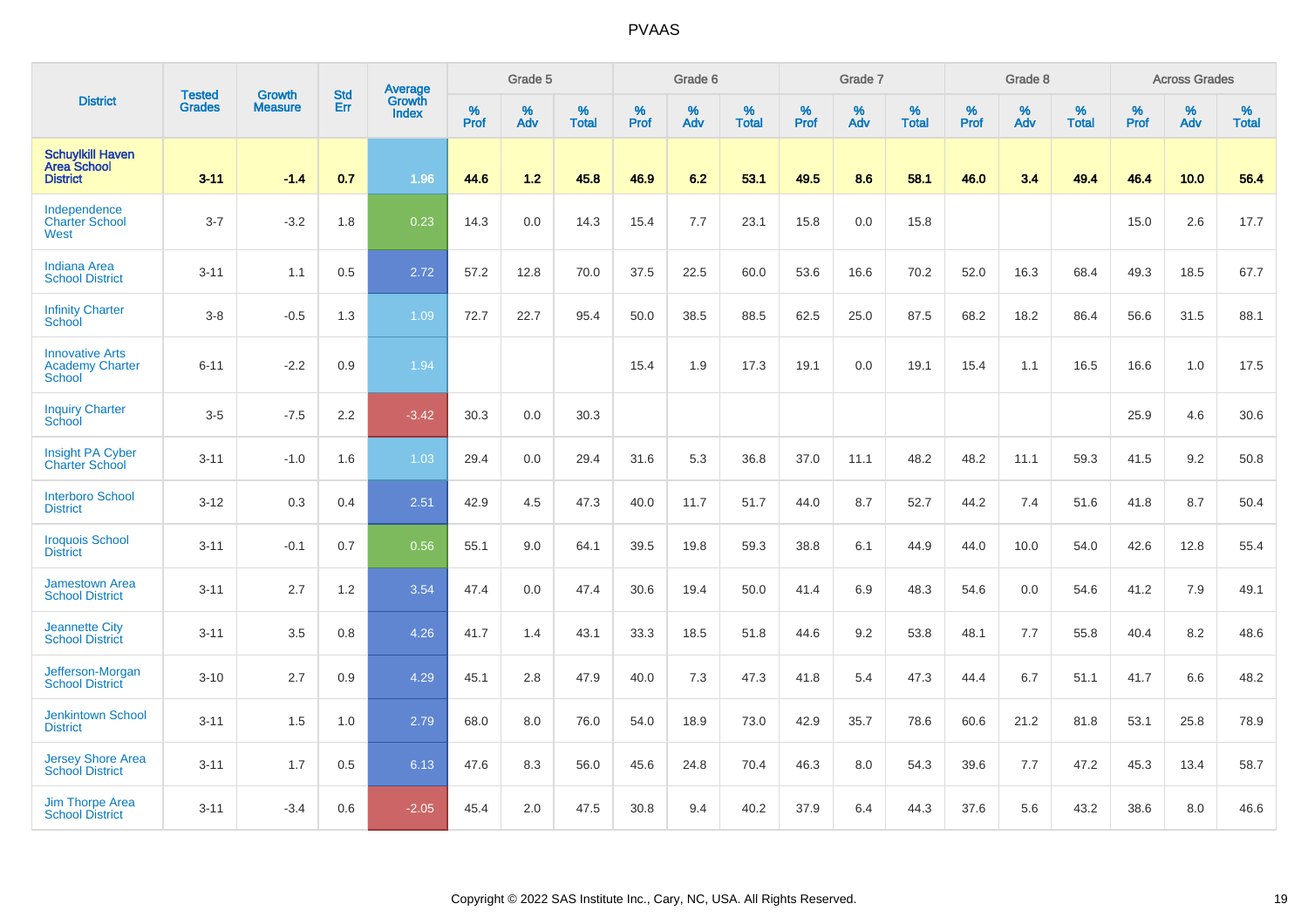|                                                                     | <b>Tested</b> | <b>Growth</b>  | <b>Std</b> | Average                |                  | Grade 5  |                   |                  | Grade 6  |                   |                  | Grade 7  |                   |                  | Grade 8  |                   |           | <b>Across Grades</b> |                   |
|---------------------------------------------------------------------|---------------|----------------|------------|------------------------|------------------|----------|-------------------|------------------|----------|-------------------|------------------|----------|-------------------|------------------|----------|-------------------|-----------|----------------------|-------------------|
| <b>District</b>                                                     | <b>Grades</b> | <b>Measure</b> | Err        | Growth<br><b>Index</b> | %<br><b>Prof</b> | %<br>Adv | %<br><b>Total</b> | %<br><b>Prof</b> | %<br>Adv | %<br><b>Total</b> | %<br><b>Prof</b> | %<br>Adv | %<br><b>Total</b> | %<br><b>Prof</b> | %<br>Adv | %<br><b>Total</b> | %<br>Prof | %<br>Adv             | %<br><b>Total</b> |
| <b>Schuylkill Haven</b><br><b>Area School</b><br><b>District</b>    | $3 - 11$      | $-1.4$         | 0.7        | 1.96                   | 44.6             | 1.2      | 45.8              | 46.9             | 6.2      | 53.1              | 49.5             | 8.6      | 58.1              | 46.0             | 3.4      | 49.4              | 46.4      | 10.0                 | 56.4              |
| John B. Stetson<br><b>Charter School</b>                            | $5 - 8$       | 3.5            | 0.6        | 5.56                   | 4.5              | 0.0      | 4.5               | 6.4              | 0.0      | 6.4               | 10.2             | 0.0      | 10.2              | 10.5             | 1.6      | 12.1              | 8.5       | 0.5                  | 8.9               |
| <b>Johnsonburg Area</b><br><b>School District</b>                   | $3 - 11$      | $-1.6$         | 1.0        | 1.86                   | 42.5             | 7.5      | 50.0              | 60.6             | 12.1     | 72.7              | 41.9             | 9.3      | 51.2              | 44.2             | 2.3      | 46.5              | 51.3      | 10.3                 | 61.5              |
| <b>Juniata County</b><br><b>School District</b>                     | $3 - 12$      | 2.7            | 0.5        | 6.20                   | 42.6             | 3.0      | 45.6              | 31.9             | 6.2      | 38.1              | 36.6             | 5.5      | 42.1              | 36.5             | 8.4      | 44.9              | 36.0      | 7.7                  | 43.7              |
| <b>Juniata Valley</b><br><b>School District</b>                     | $3 - 11$      | $-0.4$         | 0.9        | 1.62                   | 53.5             | 2.3      | 55.8              | 35.7             | 8.9      | 44.6              | 50.9             | 5.3      | 56.1              | 33.3             | 4.2      | 37.5              | 41.8      | 7.0                  | 48.8              |
| <b>Kane Area School</b><br><b>District</b>                          | $3 - 10$      | 3.4            | 0.7        | 4.52                   | 40.8             | 19.7     | 60.6              | 40.6             | 15.6     | 56.2              | 50.8             | 6.0      | 56.7              | 50.0             | 9.8      | 59.8              | 44.4      | 10.2                 | 54.6              |
| <b>Karns City Area</b><br><b>School District</b>                    | $3 - 11$      | $-0.9$         | 0.6        | 3.33                   | 56.2             | 9.0      | 65.2              | 46.6             | 14.8     | 61.4              | 47.4             | 1.7      | 49.1              | 40.7             | 1.8      | 42.6              | 44.7      | 6.8                  | 51.5              |
| Kennett<br>Consolidated<br><b>School District</b>                   | $3 - 11$      | 1.3            | 0.4        | 5.04                   | 47.8             | 15.1     | 62.9              | 35.8             | 24.1     | 59.9              | 44.2             | 15.1     | 59.4              | 45.0             | 5.7      | 50.7              | 40.9      | 17.5                 | 58.4              |
| Keystone<br><b>Academy Charter</b><br>School                        | $3 - 8$       | 0.9            | 0.8        | 1.23                   | 42.1             | 3.5      | 45.6              | 38.7             | 19.4     | 58.1              | 47.4             | 3.5      | 50.9              | 40.7             | 8.5      | 49.2              | 40.7      | 7.4                  | 48.1              |
| <b>Keystone Central</b><br><b>School District</b>                   | $3 - 11$      | 1.9            | 0.4        | 4.90                   | 36.0             | 3.6      | 39.7              | 38.1             | 13.8     | 52.0              | 33.4             | 4.4      | 37.8              | 37.3             | 3.6      | 40.9              | 36.9      | 7.7                  | 44.6              |
| <b>Keystone</b><br><b>Education Center</b><br><b>Charter School</b> | $3 - 12$      | 0.7            | 3.3        | 0.20                   |                  |          |                   |                  |          |                   |                  |          |                   | 0.0              | 0.0      | 0.0               | 0.0       | 0.0                  | 0.0               |
| <b>Keystone Oaks</b><br><b>School District</b>                      | $3 - 11$      | $-1.4$         | 0.6        | 1.31                   | 54.1             | 17.2     | 71.3              | 35.4             | 25.7     | 61.1              | 45.1             | 13.3     | 58.4              | 41.1             | 12.5     | 53.6              | 44.5      | 21.3                 | 65.8              |
| <b>Keystone School</b><br><b>District</b>                           | $3 - 11$      | 0.8            | 0.8        | 4.69                   | 49.2             | 26.9     | 76.1              | 50.0             | 17.3     | 67.3              | 50.0             | 16.2     | 66.2              | 46.8             | 9.7      | 56.4              | 46.5      | 21.0                 | 67.5              |
| <b>KIPP Philadelphia</b><br><b>Charter School</b>                   | $3 - 8$       | 2.8            | 0.9        | 3.91                   | 13.5             | 0.0      | 13.5              | 28.0             | 0.0      | 28.0              | 29.0             | 0.0      | 29.0              | 25.6             | 0.0      | 25.6              | 21.5      | 0.4                  | 21.9              |
| <b>KIPP West</b><br>Philadelphia<br><b>Charter School</b>           | $3 - 8$       | $-0.4$         | 1.2        | 1.32                   | 28.6             | 0.0      | 28.6              | 19.4             | 0.0      | 19.4              | 25.0             | 0.0      | 25.0              | 16.7             | 0.0      | 16.7              | 17.6      | 0.6                  | 18.1              |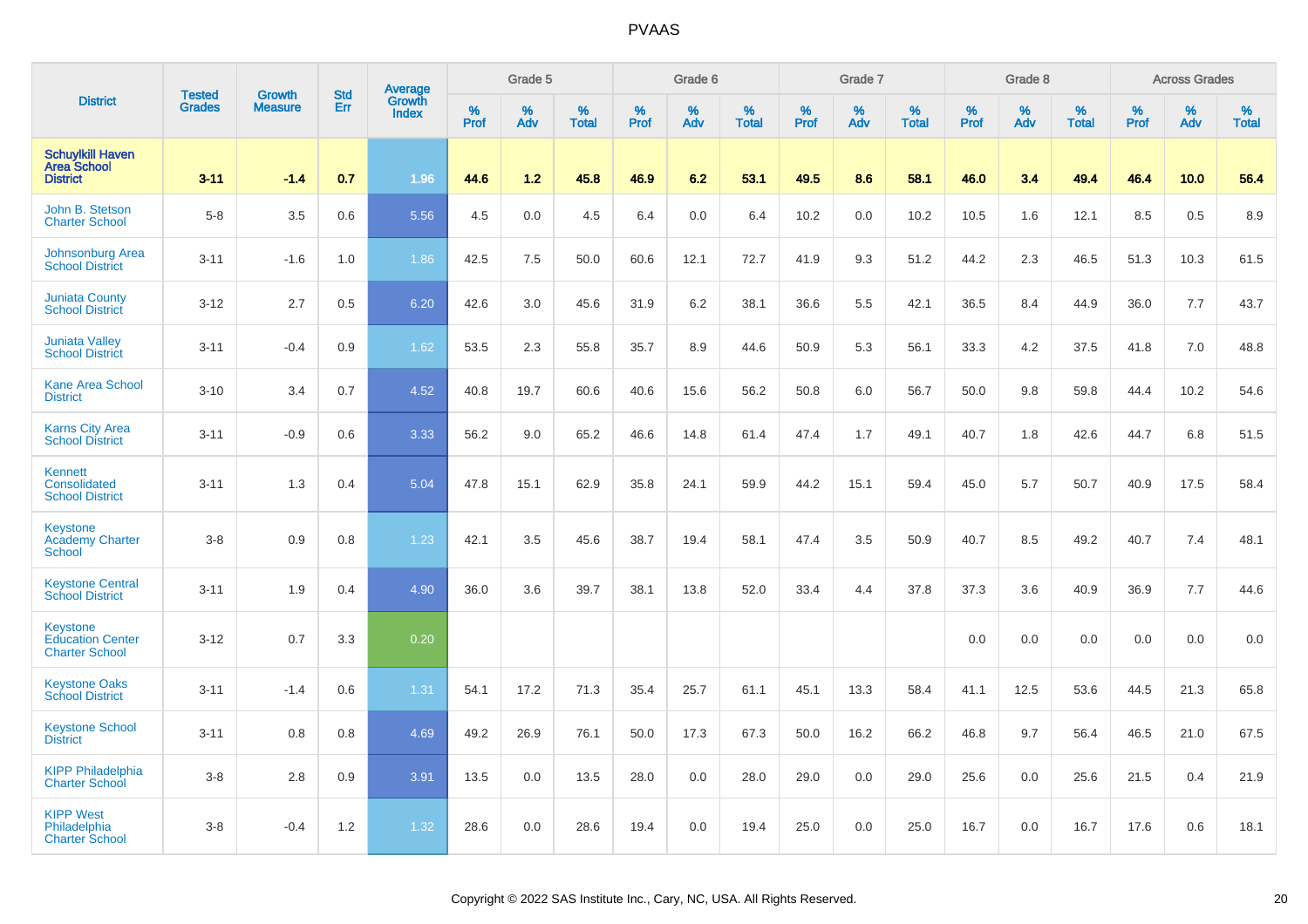|                                                                  | <b>Tested</b> | <b>Growth</b>  | <b>Std</b> | Average                       |              | Grade 5  |                   |           | Grade 6  |                   |           | Grade 7  |                   |           | Grade 8  |                   |           | <b>Across Grades</b> |                   |
|------------------------------------------------------------------|---------------|----------------|------------|-------------------------------|--------------|----------|-------------------|-----------|----------|-------------------|-----------|----------|-------------------|-----------|----------|-------------------|-----------|----------------------|-------------------|
| <b>District</b>                                                  | <b>Grades</b> | <b>Measure</b> | Err        | <b>Growth</b><br><b>Index</b> | $\%$<br>Prof | %<br>Adv | %<br><b>Total</b> | %<br>Prof | %<br>Adv | %<br><b>Total</b> | %<br>Prof | %<br>Adv | %<br><b>Total</b> | %<br>Prof | %<br>Adv | %<br><b>Total</b> | %<br>Prof | %<br>Adv             | %<br><b>Total</b> |
| <b>Schuylkill Haven</b><br><b>Area School</b><br><b>District</b> | $3 - 11$      | $-1.4$         | 0.7        | 1.96                          | 44.6         | 1.2      | 45.8              | 46.9      | 6.2      | 53.1              | 49.5      | 8.6      | 58.1              | 46.0      | 3.4      | 49.4              | 46.4      | 10.0                 | 56.4              |
| <b>Kiski Area School</b><br><b>District</b>                      | $3 - 11$      | $-2.3$         | 0.4        | 0.71                          | 50.9         | 4.2      | 55.2              | 41.3      | 18.4     | 59.6              | 53.8      | 7.5      | 61.3              | 45.8      | 5.0      | 50.8              | 47.0      | 13.3                 | 60.4              |
| <b>Kutztown Area</b><br><b>School District</b>                   | $3 - 12$      | $-0.3$         | 0.8        | 0.56                          | 59.7         | 6.0      | 65.7              | 46.0      | 17.5     | 63.5              | 37.5      | 17.5     | 55.0              | 50.0      | 10.3     | 60.3              | 48.4      | 17.0                 | 65.5              |
| La Academia<br>Partnership<br><b>Charter School</b>              | $6 - 11$      | $-4.8$         | 1.8        | $-0.39$                       |              |          |                   | 14.3      | 0.0      | 14.3              | 4.2       | 0.0      | 4.2               | 0.0       | 0.0      | 0.0               | 5.6       | 0.0                  | 5.6               |
| <b>Laboratory Charter</b><br><b>School</b>                       | $3-8$         | 3.4            | 1.2        | 4.02                          | 17.2         | 0.0      | 17.2              | 26.2      | 7.1      | 33.3              | 52.0      | 0.0      | 52.0              | 33.3      | 4.8      | 38.1              | 27.2      | 2.4                  | 29.6              |
| Lackawanna Trail<br><b>School District</b>                       | $3 - 10$      | $-3.9$         | 0.8        | $-1.13$                       | 50.9         | 3.6      | 54.6              | 38.8      | 14.9     | 53.7              | 45.1      | 5.6      | 50.7              | 31.2      | 3.9      | 35.1              | 43.8      | 10.0                 | 53.8              |
| <b>Lakeland School</b><br><b>District</b>                        | $3 - 11$      | $-0.9$         | 0.7        | 1.69                          | 41.3         | 1.3      | 42.7              | 38.7      | 11.8     | 50.5              | 49.1      | 9.4      | 58.5              | 39.3      | 5.6      | 44.9              | 41.3      | 9.6                  | 50.8              |
| Lake-Lehman<br><b>School District</b>                            | $3 - 11$      | 2.0            | 0.6        | 4.90                          | 46.8         | 4.5      | 51.4              | 42.9      | 10.5     | 53.3              | 53.0      | 9.6      | 62.6              | 52.2      | 8.7      | 60.9              | 48.7      | 10.4                 | 59.1              |
| <b>Lakeview School</b><br><b>District</b>                        | $3 - 11$      | $-3.2$         | 0.8        | $-0.37$                       | 63.3         | 10.2     | 73.5              | 46.5      | 16.9     | 63.4              | 37.1      | 8.1      | 45.2              | 43.1      | 9.2      | 52.3              | 45.7      | 15.4                 | 61.1              |
| Lampeter-<br><b>Strasburg School</b><br><b>District</b>          | $3 - 12$      | $-1.0$         | 0.5        | $-0.34$                       | 56.5         | 14.9     | 71.4              | 48.5      | 27.4     | 76.0              | 56.6      | 10.1     | 66.7              | 49.5      | 10.0     | 59.5              | 50.0      | 20.6                 | 70.5              |
| <b>Lancaster School</b><br><b>District</b>                       | $3 - 12$      | $-4.1$         | 0.3        | $-5.26$                       | 22.5         | 2.4      | 24.9              | 21.2      | 5.2      | 26.3              | 20.2      | 1.6      | 21.8              | 17.0      | 2.1      | 19.1              | 21.5      | 3.7                  | 25.2              |
| Laurel Highlands<br>School District                              | $3 - 11$      | $-1.7$         | 0.5        | 0.43                          | 43.1         | 4.4      | 47.5              | 39.4      | 11.6     | 51.0              | 35.7      | 2.9      | 38.6              | 37.8      | 5.5      | 43.3              | 39.8      | 9.6                  | 49.4              |
| <b>Laurel School</b><br><b>District</b>                          | $3 - 11$      | $-0.0$         | 0.7        | 1.41                          | 54.0         | 6.8      | 60.8              | 35.7      | 21.4     | 57.1              | 60.8      | 10.1     | 70.9              | 50.8      | 10.4     | 61.2              | 50.7      | 14.6                 | 65.3              |
| <b>Lebanon School</b><br><b>District</b>                         | $3 - 11$      | $-0.4$         | 0.4        | 2.48                          | 29.4         | 2.5      | 31.9              | 21.7      | 5.5      | 27.2              | 20.0      | 2.5      | 22.5              | 21.9      | 1.2      | 23.0              | 25.5      | 3.4                  | 28.8              |
| <b>Leechburg Area</b><br><b>School District</b>                  | $3 - 11$      | $-2.3$         | 0.9        | 2.14                          | 46.7         | 2.2      | 48.9              | 29.7      | 2.7      | 32.4              | 42.9      | 0.0      | 42.9              | 51.2      | 11.6     | 62.8              | 45.8      | 7.9                  | 53.8              |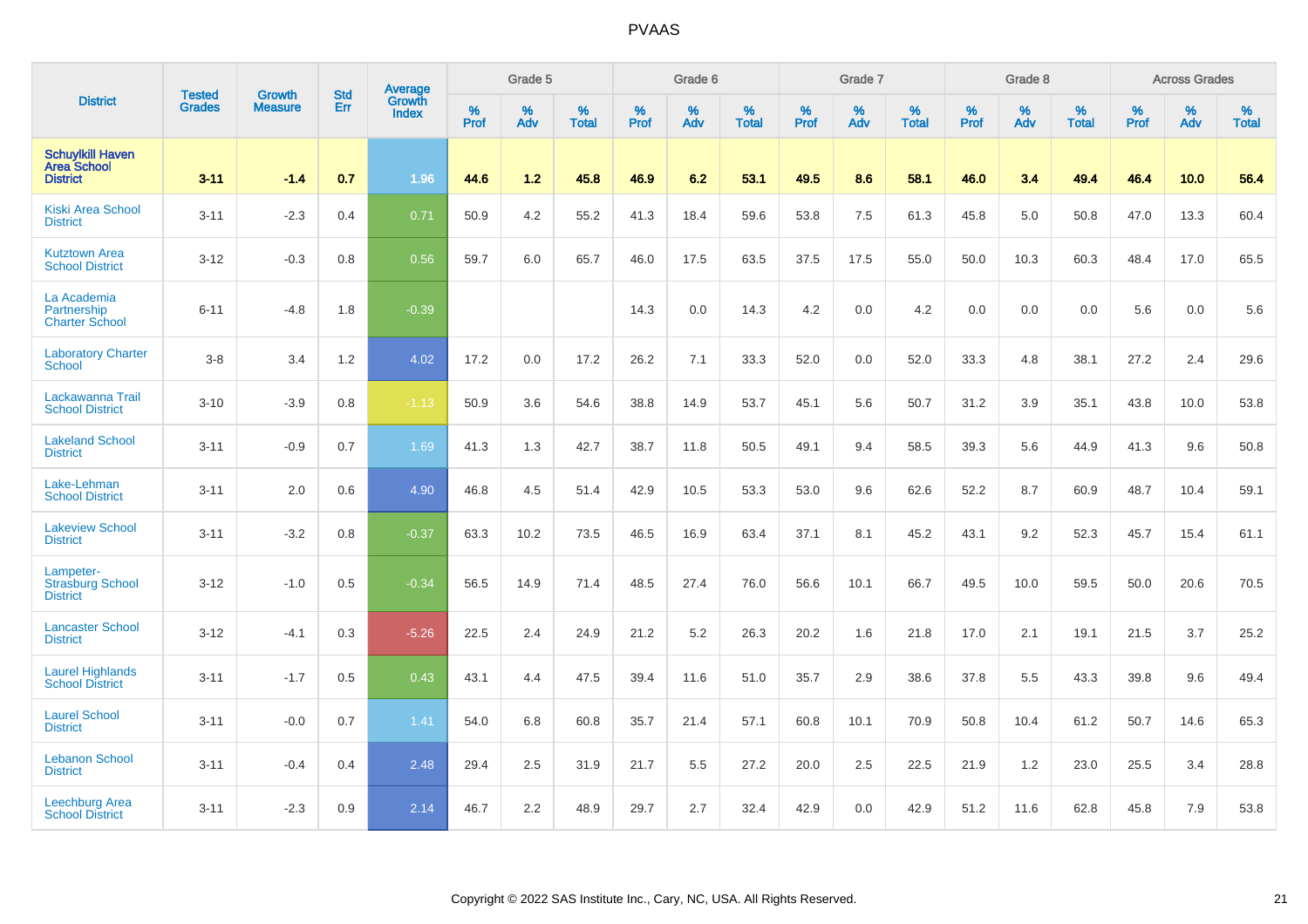|                                                                          |                                |                                 | <b>Std</b> | Average                |           | Grade 5  |                   |           | Grade 6  |                   |           | Grade 7  |                   |           | Grade 8  |                   |           | <b>Across Grades</b> |                   |
|--------------------------------------------------------------------------|--------------------------------|---------------------------------|------------|------------------------|-----------|----------|-------------------|-----------|----------|-------------------|-----------|----------|-------------------|-----------|----------|-------------------|-----------|----------------------|-------------------|
| <b>District</b>                                                          | <b>Tested</b><br><b>Grades</b> | <b>Growth</b><br><b>Measure</b> | Err        | Growth<br><b>Index</b> | %<br>Prof | %<br>Adv | %<br><b>Total</b> | %<br>Prof | %<br>Adv | %<br><b>Total</b> | %<br>Prof | %<br>Adv | %<br><b>Total</b> | %<br>Prof | %<br>Adv | %<br><b>Total</b> | %<br>Prof | %<br>Adv             | %<br><b>Total</b> |
| <b>Schuylkill Haven</b><br><b>Area School</b><br><b>District</b>         | $3 - 11$                       | $-1.4$                          | 0.7        | 1.96                   | 44.6      | 1.2      | 45.8              | 46.9      | 6.2      | 53.1              | 49.5      | 8.6      | 58.1              | 46.0      | 3.4      | 49.4              | 46.4      | 10.0                 | 56.4              |
| <b>Lehigh Valley</b><br><b>Academy Regional</b><br><b>Charter School</b> | $3 - 11$                       | 0.4                             | 0.6        | 1.58                   | 50.0      | 5.8      | 55.8              | 38.3      | 18.8     | 57.0              | 50.9      | 3.8      | 54.7              | 51.8      | 4.6      | 56.4              | 46.4      | 11.0                 | 57.4              |
| <b>Lehigh Valley Dual</b><br>Language Charter<br>School                  | $3-8$                          | $-0.8$                          | 2.5        | 0.81                   | 8.3       | 0.0      | 8.3               | 58.3      | 0.0      | 58.3              |           |          |                   |           |          |                   | 34.3      | 0.0                  | 34.3              |
| <b>Lehighton Area</b><br><b>School District</b>                          | $3 - 11$                       | $-1.0$                          | 0.5        | 0.55                   | 45.3      | 1.3      | 46.7              | 40.8      | 8.3      | 49.2              | 42.3      | 5.7      | 48.0              | 34.2      | 9.8      | 43.9              | 41.8      | 8.6                  | 50.4              |
| <b>Lewisburg Area</b><br><b>School District</b>                          | $3 - 11$                       | 4.0                             | 0.6        | 6.97                   | 53.1      | 21.2     | 74.3              | 38.8      | 38.8     | 77.7              | 42.6      | 30.9     | 73.5              | 43.0      | 31.1     | 74.1              | 44.8      | 30.1                 | 74.9              |
| <b>Ligonier Valley</b><br><b>School District</b>                         | $3 - 11$                       | $-0.8$                          | 0.7        | 1.19                   | 43.8      | 7.5      | 51.2              | 46.0      | 16.0     | 62.0              | 40.5      | 2.7      | 43.2              | 45.9      | 10.2     | 56.1              | 44.7      | 12.8                 | 57.6              |
| <b>Lincoln Charter</b><br><b>School</b>                                  | $3-5$                          | 1.2                             | 1.4        | 0.81                   | 17.7      | 0.0      | 17.7              |           |          |                   |           |          |                   |           |          |                   | 14.5      | 1.2                  | 15.7              |
| <b>Lincoln Leadership</b><br><b>Academy Charter</b><br><b>School</b>     | $3 - 12$                       | 1.6                             | 0.9        | 3.13                   | 29.6      | 0.0      | 29.6              | 25.0      | 12.5     | 37.5              | 24.5      | 5.7      | 30.2              | 22.0      | 2.4      | 24.4              | 28.4      | 5.4                  | 33.8              |
| <b>Lincoln Park</b><br><b>Performing Arts</b><br><b>Charter School</b>   | $7 - 11$                       | $-3.9$                          | 1.1        | $-2.06$                |           |          |                   |           |          |                   | 66.1      | 5.4      | 71.4              | 59.8      | 17.2     | 77.0              | 62.2      | 12.6                 | 74.8              |
| <b>Lindley Academy</b><br>Charter School At<br><b>Birney</b>             | $3-8$                          | 1.0                             | 0.7        | 2.21                   | 8.9       | 0.0      | 8.9               | 24.0      | 2.5      | 26.6              | 20.6      | 3.2      | 23.8              | 19.4      | 4.8      | 24.2              | 19.6      | 2.3                  | 21.9              |
| <b>Line Mountain</b><br><b>School District</b>                           | $3 - 11$                       | 5.9                             | 0.7        | 8.01                   | 43.9      | 13.6     | 57.6              | 43.1      | 23.6     | 66.7              | 48.0      | 21.4     | 69.4              | 43.7      | 11.3     | 54.9              | 43.0      | 17.5                 | 60.5              |
| <b>Littlestown Area</b><br><b>School District</b>                        | $3 - 11$                       | 4.6                             | 0.6        | 7.92                   | 49.6      | 3.5      | 53.1              | 50.8      | 15.6     | 66.4              | 37.0      | 7.4      | 44.4              | 55.6      | 6.4      | 61.9              | 45.7      | 9.8                  | 55.5              |
| <b>Lower Dauphin</b><br><b>School District</b>                           | $3 - 11$                       | $-0.9$                          | 0.4        | 0.88                   | 52.7      | 13.3     | 66.0              | 42.7      | 15.9     | 58.6              | 48.9      | 8.1      | 57.0              | 32.9      | 10.8     | 43.7              | 44.6      | 14.8                 | 59.4              |
| <b>Lower Merion</b><br><b>School District</b>                            | $3 - 11$                       | 1.5                             | 0.3        | 9.67                   | 56.1      | 29.4     | 85.5              | 43.9      | 40.6     | 84.5              | 54.5      | 29.1     | 83.6              | 49.4      | 29.4     | 78.8              | 47.8      | 36.9                 | 84.6              |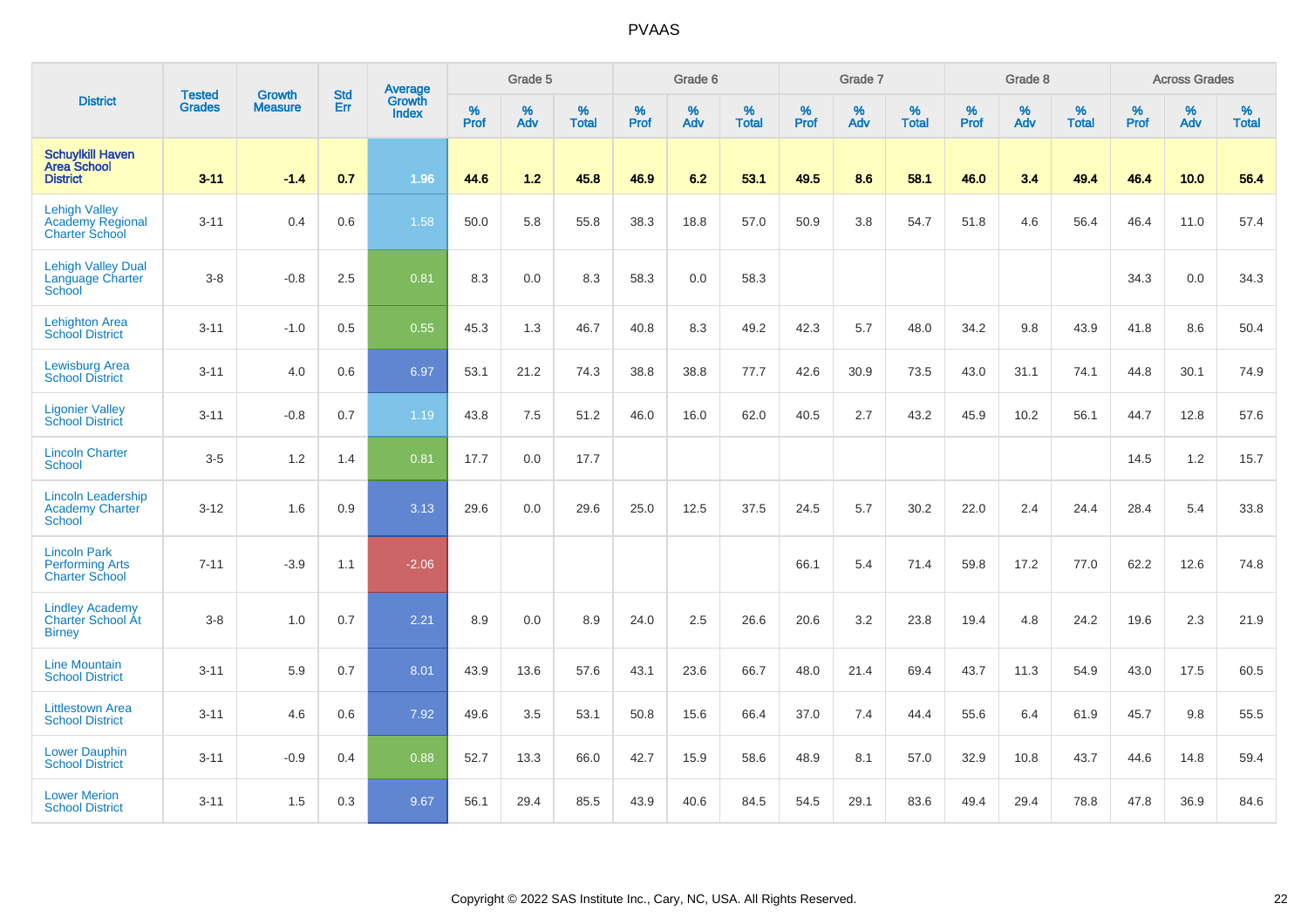|                                                                    |                                |                                 | <b>Std</b> | Average                |           | Grade 5  |                      |           | Grade 6  |                   |           | Grade 7  |                   |                  | Grade 8  |                   |                  | <b>Across Grades</b> |                   |
|--------------------------------------------------------------------|--------------------------------|---------------------------------|------------|------------------------|-----------|----------|----------------------|-----------|----------|-------------------|-----------|----------|-------------------|------------------|----------|-------------------|------------------|----------------------|-------------------|
| <b>District</b>                                                    | <b>Tested</b><br><b>Grades</b> | <b>Growth</b><br><b>Measure</b> | Err        | Growth<br><b>Index</b> | %<br>Prof | %<br>Adv | $\%$<br><b>Total</b> | %<br>Prof | %<br>Adv | %<br><b>Total</b> | %<br>Prof | %<br>Adv | %<br><b>Total</b> | %<br><b>Prof</b> | %<br>Adv | %<br><b>Total</b> | %<br><b>Prof</b> | %<br>Adv             | %<br><b>Total</b> |
| <b>Schuylkill Haven</b><br><b>Area School</b><br><b>District</b>   | $3 - 11$                       | $-1.4$                          | 0.7        | 1.96                   | 44.6      | 1.2      | 45.8                 | 46.9      | 6.2      | 53.1              | 49.5      | 8.6      | 58.1              | 46.0             | 3.4      | 49.4              | 46.4             | 10.0                 | 56.4              |
| <b>Lower Moreland</b><br><b>Township School</b><br><b>District</b> | $3 - 11$                       | $-2.1$                          | 0.5        | 1.48                   | 53.0      | 10.2     | 63.2                 | 50.0      | 25.9     | 75.9              | 55.2      | 14.7     | 69.9              | 48.8             | 18.8     | 67.6              | 51.2             | 19.3                 | 70.5              |
| Loyalsock<br><b>Township School</b><br><b>District</b>             | $3 - 12$                       | 1.2                             | 0.6        | 3.98                   | 48.3      | 12.9     | 61.2                 | 43.9      | 17.4     | 61.2              | 50.8      | 7.0      | 57.8              | 51.0             | 5.0      | 56.0              | 45.5             | 13.2                 | 58.7              |
| <b>Mahanoy Area</b><br><b>School District</b>                      | $3 - 10$                       | $-3.0$                          | 0.8        | 1.88                   | 30.4      | 0.0      | 30.4                 | 31.5      | 8.2      | 39.7              | 19.6      | 2.0      | 21.6              | 14.9             | 1.5      | 16.4              | 27.6             | 3.3                  | 30.9              |
| <b>Manchester</b><br><b>Academic Charter</b><br><b>School</b>      | $3-8$                          | 2.1                             | 1.1        | 2.91                   | 12.0      | 0.0      | 12.0                 | 35.7      | 3.6      | 39.3              | 46.2      | 0.0      | 46.2              | 31.4             | 0.0      | 31.4              | 30.7             | 1.7                  | 32.4              |
| <b>Manheim Central</b><br><b>School District</b>                   | $3 - 11$                       | $-0.3$                          | 0.5        | 1.28                   | 35.4      | 6.2      | 41.5                 | 48.3      | 9.2      | 57.5              | 37.6      | 6.2      | 43.8              | 41.9             | 11.7     | 53.6              | 42.2             | 11.1                 | 53.2              |
| <b>Manheim</b><br><b>Township School</b><br><b>District</b>        | $3 - 12$                       | $-2.7$                          | 0.3        | $-3.23$                | 48.2      | 17.7     | 65.9                 | 40.2      | 34.8     | 75.0              | 50.6      | 15.3     | 65.8              | 42.1             | 17.4     | 59.5              | 45.0             | 24.3                 | 69.3              |
| <b>Mariana Bracetti</b><br><b>Academy Charter</b><br><b>School</b> | $3 - 10$                       | 0.4                             | 0.9        | 0.58                   | 33.9      | 1.7      | 35.6                 | 17.8      | 0.0      | 17.8              | 38.2      | 1.8      | 40.0              | 12.1             | 3.0      | 15.2              | 26.5             | 2.0                  | 28.5              |
| <b>Marion Center</b><br><b>Area School</b><br><b>District</b>      | $3 - 10$                       | 2.0                             | 0.7        | 2.96                   | 52.6      | 10.3     | 62.8                 | 45.6      | 22.3     | 68.0              | 52.9      | 5.9      | 58.8              | 49.5             | 7.4      | 56.8              | 49.1             | 13.2                 | 62.3              |
| <b>Maritime Academy</b><br><b>Charter School</b>                   | $3 - 10$                       | $-6.3$                          | 0.7        | $-3.02$                | 16.3      | 0.0      | 16.3                 | 18.1      | 2.4      | 20.5              | 24.1      | 3.4      | 27.6              | 22.7             | 0.0      | 22.7              | 19.4             | 1.9                  | 21.3              |
| <b>Marple Newtown</b><br><b>School District</b>                    | $3 - 11$                       | $-4.5$                          | 0.5        | $-2.54$                | 57.0      | 10.9     | 67.8                 | 47.9      | 22.8     | 70.6              | 50.8      | 9.4      | 60.2              | 51.2             | 7.2      | 58.4              | 51.2             | 18.8                 | 69.9              |
| <b>Mars Area School</b><br><b>District</b>                         | $3 - 10$                       | $-1.1$                          | 0.4        | 1.23                   | 66.5      | 10.4     | 76.9                 | 45.1      | 33.8     | 79.0              | 51.6      | 17.4     | 69.0              | 56.1             | 9.4      | 65.6              | 51.3             | 23.7                 | 75.1              |
| <b>MaST Community</b><br><b>Charter School</b>                     | $3 - 10$                       | $-4.3$                          | 0.6        | 2.81                   | 56.4      | 9.9      | 66.3                 | 45.3      | 21.7     | 67.0              | 59.8      | 12.8     | 72.6              | 54.4             | 12.6     | 67.0              | 51.0             | 14.1                 | 65.2              |
| <b>MaST Community</b><br>Charter School II                         | $3 - 10$                       | $-4.6$                          | 0.7        | 0.45                   | 41.0      | 3.0      | 44.0                 | 38.7      | 4.3      | 43.0              | 50.0      | 5.9      | 55.9              |                  |          |                   | 44.5             | 7.0                  | 51.5              |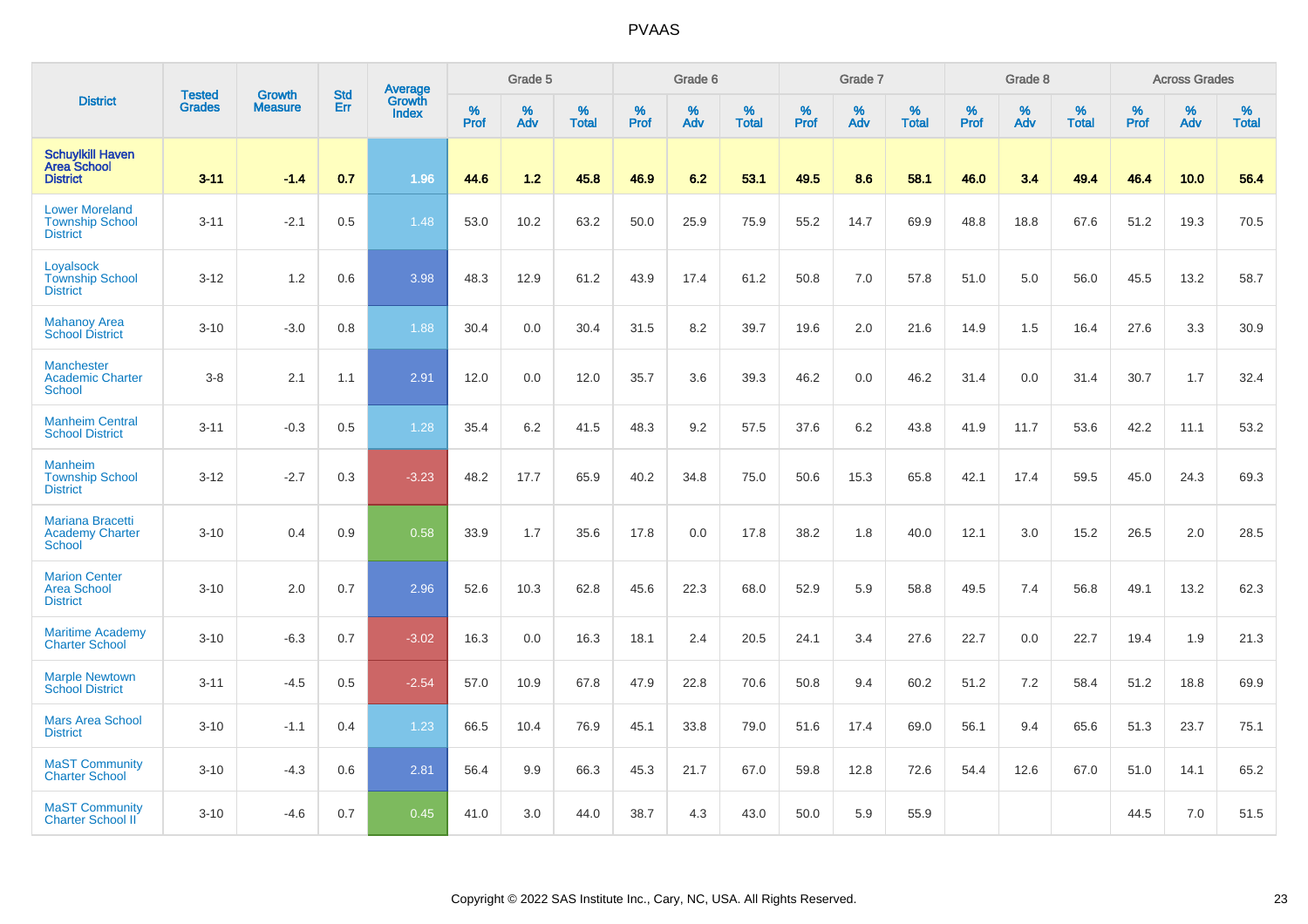|                                                                  | <b>Tested</b> | <b>Growth</b>  | <b>Std</b> | Average                |              | Grade 5     |                   |              | Grade 6  |                   |              | Grade 7  |                   |              | Grade 8  |                      |              | <b>Across Grades</b> |                   |
|------------------------------------------------------------------|---------------|----------------|------------|------------------------|--------------|-------------|-------------------|--------------|----------|-------------------|--------------|----------|-------------------|--------------|----------|----------------------|--------------|----------------------|-------------------|
| <b>District</b>                                                  | <b>Grades</b> | <b>Measure</b> | Err        | Growth<br><b>Index</b> | $\%$<br>Prof | $\%$<br>Adv | %<br><b>Total</b> | $\%$<br>Prof | %<br>Adv | %<br><b>Total</b> | $\%$<br>Prof | %<br>Adv | %<br><b>Total</b> | $\%$<br>Prof | %<br>Adv | $\%$<br><b>Total</b> | $\%$<br>Prof | $\%$<br>Adv          | %<br><b>Total</b> |
| <b>Schuylkill Haven</b><br><b>Area School</b><br><b>District</b> | $3 - 11$      | $-1.4$         | 0.7        | 1.96                   | 44.6         | $1.2$       | 45.8              | 46.9         | 6.2      | 53.1              | 49.5         | 8.6      | 58.1              | 46.0         | 3.4      | 49.4                 | 46.4         | 10.0                 | 56.4              |
| <b>MaST Community</b><br><b>Charter School III</b>               | $3-6$         | $-0.7$         | 0.8        | $-0.27$                | 25.8         | 0.8         | 26.5              | 30.0         | 6.9      | 36.9              |              |          |                   |              |          |                      | 28.3         | 6.5                  | 34.8              |
| <b>Mastery Charter</b><br>School - Clymer<br>Elementary          | $3-6$         | 1.7            | 1.5        | 1.29                   | 13.5         | 0.0         | 13.5              | 24.1         | 3.4      | 27.6              |              |          |                   |              |          |                      | 17.5         | 0.8                  | 18.3              |
| <b>Mastery Charter</b><br>School - Gratz<br>Campus               | $7 - 10$      | 5.0            | 1.4        | 3.77                   |              |             |                   |              |          |                   | 19.4         | 0.0      | 19.4              | 7.3          | 0.0      | 7.3                  | 13.0         | 0.0                  | 13.0              |
| <b>Mastery Charter</b><br>School - Hardy<br><b>Williams</b>      | $3 - 11$      | 0.9            | 1.2        | 2.86                   | 10.3         | 0.0         | 10.3              | 37.8         | 13.5     | 51.4              | 29.2         | 0.0      | 29.2              |              |          |                      | 21.1         | 3.6                  | 24.7              |
| <b>Mastery Charter</b><br>School - Harrity<br>Campus             | $3-8$         | 0.5            | 1.2        | 2.44                   | 13.6         | 0.0         | 13.6              | 12.8         | 2.1      | 14.9              | 26.5         | 0.0      | 26.5              | 11.1         | 7.4      | 18.5                 | 18.2         | 2.0                  | 20.2              |
| <b>Mastery Charter</b><br>School - Pickett<br>Campus             | $6 - 10$      | 1.6            | 1.1        | 2.34                   |              |             |                   | 4.9          | 0.0      | 4.9               | 15.4         | 0.0      | 15.4              | 8.8          | 2.9      | 11.8                 | 9.6          | 0.9                  | 10.5              |
| <b>Mastery Charter</b><br>School -<br>Shoemaker<br>Campus        | $7 - 10$      | 5.8            | 1.6        | 3.54                   |              |             |                   |              |          |                   | 26.7         | 6.7      | 33.3              | 25.9         | 0.0      | 25.9                 | 26.3         | 3.5                  | 29.8              |
| <b>Mastery Charter</b><br><b>School - Smedley</b><br>Campus      | $3-6$         | $-4.0$         | 1.3        | $-1.35$                | 19.2         | 1.9         | 21.2              | 31.0         | 1.7      | 32.8              |              |          |                   |              |          |                      | 21.4         | 2.2                  | 23.6              |
| <b>Mastery Charter</b><br>School - Thomas<br>Campus              | $3 - 10$      | 0.4            | 1.0        | 2.12                   | 29.0         | 0.0         | 29.0              | 17.1         | 0.0      | 17.1              | 20.9         | 2.3      | 23.3              | 28.9         | 0.0      | 28.9                 | 24.9         | 2.3                  | 27.2              |
| <b>Mastery Charter</b><br>School John Wister<br>Elementary       | $3-5$         | 2.7            | 2.5        | 1.08                   | 8.3          | 0.0         | 8.3               |              |          |                   |              |          |                   |              |          |                      | 10.8         | 0.0                  | 10.8              |
| <b>Mastery Charter</b><br>School-Cleveland<br>Elementary         | $3-8$         | 2.7            | 1.3        | 2.27                   | 25.0         | 7.1         | 32.1              | 23.5         | 0.0      | 23.5              | 24.1         | 3.4      | 27.6              | 21.7         | 0.0      | 21.7                 | 18.8         | 1.9                  | 20.6              |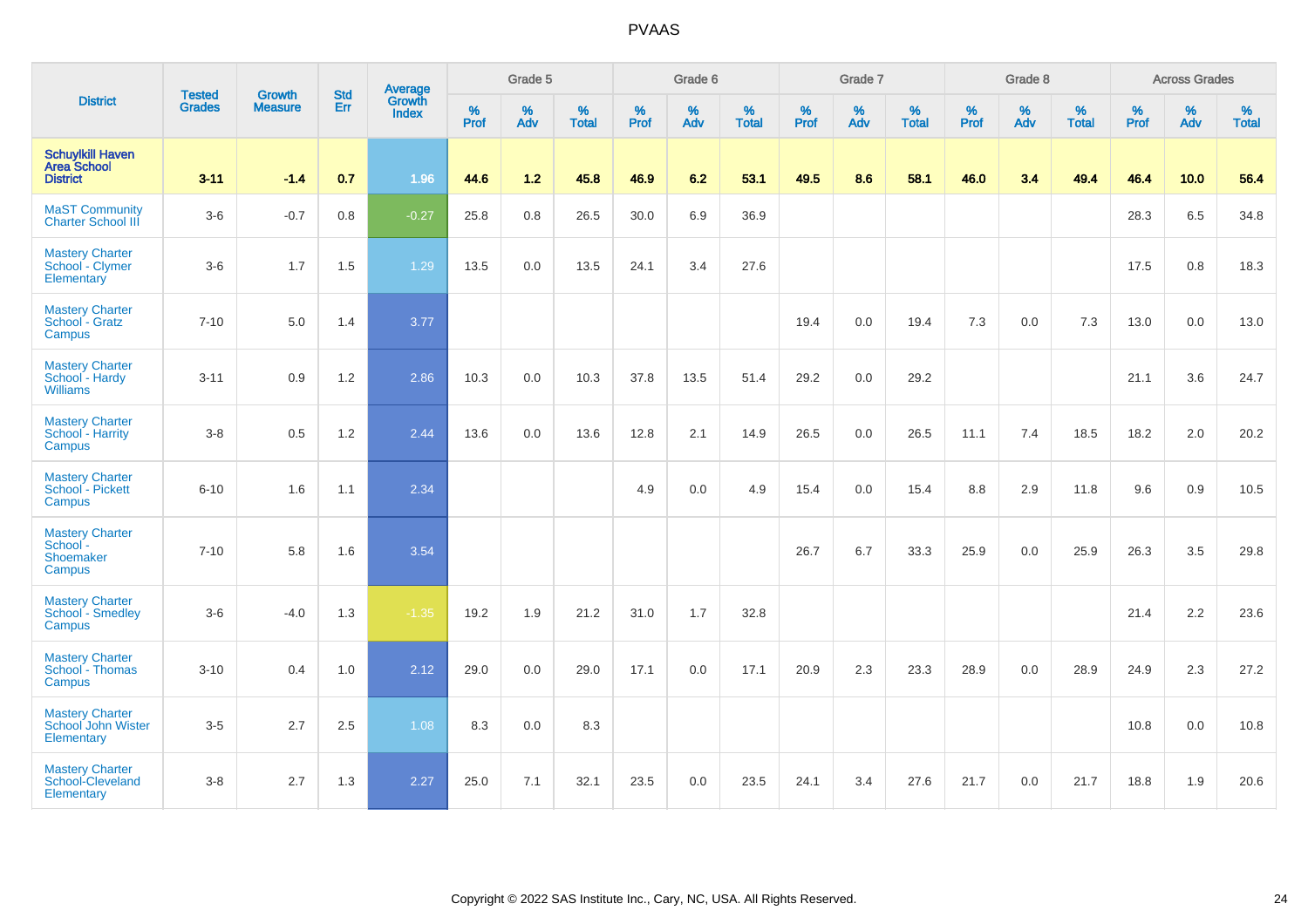|                                                                                |                                |                                 | <b>Std</b> | Average                |           | Grade 5  |                   |           | Grade 6  |                   |              | Grade 7  |                   |           | Grade 8  |                   |                  | <b>Across Grades</b> |                   |
|--------------------------------------------------------------------------------|--------------------------------|---------------------------------|------------|------------------------|-----------|----------|-------------------|-----------|----------|-------------------|--------------|----------|-------------------|-----------|----------|-------------------|------------------|----------------------|-------------------|
| <b>District</b>                                                                | <b>Tested</b><br><b>Grades</b> | <b>Growth</b><br><b>Measure</b> | Err        | Growth<br><b>Index</b> | %<br>Prof | %<br>Adv | %<br><b>Total</b> | %<br>Prof | %<br>Adv | %<br><b>Total</b> | $\%$<br>Prof | %<br>Adv | %<br><b>Total</b> | %<br>Prof | %<br>Adv | %<br><b>Total</b> | %<br><b>Prof</b> | $\%$<br>Adv          | %<br><b>Total</b> |
| <b>Schuylkill Haven</b><br><b>Area School</b><br><b>District</b>               | $3 - 11$                       | $-1.4$                          | 0.7        | 1.96                   | 44.6      | 1.2      | 45.8              | 46.9      | 6.2      | 53.1              | 49.5         | 8.6      | 58.1              | 46.0      | 3.4      | 49.4              | 46.4             | 10.0                 | 56.4              |
| <b>Mastery Charter</b><br>School-Francis D.<br><b>Pastorius</b><br>Elementary  | $3-8$                          | $-1.7$                          | 1.5        | $-0.10$                | 3.8       | 0.0      | 3.8               | 28.6      | 3.6      | 32.1              | 22.7         | 0.0      | 22.7              |           |          |                   | 14.3             | 0.8                  | 15.1              |
| <b>Mastery Charter</b><br>School-Mann<br>Campus                                | $3-6$                          | $-2.7$                          | 1.7        | $-0.22$                | 16.7      | 0.0      | 16.7              | 27.8      | 0.0      | 27.8              |              |          |                   |           |          |                   | 18.4             | 0.0                  | 18.4              |
| <b>Mcguffey School</b><br><b>District</b>                                      | $3 - 11$                       | $-1.8$                          | 0.6        | 1.38                   | 43.5      | 1.8      | 45.4              | 42.7      | 12.6     | 55.3              | 34.9         | 0.9      | 35.8              | 38.0      | 4.1      | 42.2              | 41.6             | 8.2                  | 49.8              |
| <b>Mckeesport Area</b><br><b>School District</b>                               | $3 - 12$                       | 0.3                             | 0.5        | 2.63                   | 30.5      | 0.6      | 31.1              | 29.1      | 1.3      | 30.4              | 24.1         | 0.0      | 24.1              | 22.6      | 1.0      | 23.7              | 25.9             | 2.4                  | 28.3              |
| Mechanicsburg<br><b>Area School</b><br><b>District</b>                         | $3 - 11$                       | 0.3                             | 0.4        | 3.07                   | 48.1      | 12.0     | 60.1              | 45.6      | 16.3     | 61.9              | 46.2         | 12.4     | 58.6              | 52.3      | 8.7      | 61.0              | 46.4             | 13.9                 | 60.2              |
| <b>Memphis Street</b><br><b>Academy Charter</b><br>School @ JP<br><b>Jones</b> | $5-8$                          | 4.3                             | 0.8        | 8.40                   | 13.3      | 0.0      | 13.3              | 12.9      | 0.0      | 12.9              | 21.3         | 1.6      | 23.0              | 18.0      | 0.0      | 18.0              | 16.6             | 0.6                  | 17.2              |
| <b>Mercer Area</b><br><b>School District</b>                                   | $3 - 11$                       | 1.5                             | 0.8        | 5.18                   | 56.9      | 1.7      | 58.6              | 31.3      | 35.8     | 67.2              | 46.8         | 14.3     | 61.0              | 61.3      | 8.0      | 69.3              | 46.7             | 16.6                 | 63.3              |
| <b>Methacton School</b><br><b>District</b>                                     | $3 - 11$                       | 0.4                             | 0.4        | 2.33                   | 64.7      | 8.3      | 73.0              | 54.9      | 21.0     | 75.9              | 56.6         | 11.2     | 67.8              | 49.7      | 21.0     | 70.7              | 55.3             | 17.3                 | 72.6              |
| <b>Meyersdale Area</b><br><b>School District</b>                               | $3 - 11$                       | 2.0                             | 0.8        | 2.85                   | 51.8      | 13.0     | 64.8              | 55.4      | 12.3     | 67.7              | 62.3         | 1.9      | 64.2              | 54.2      | 5.1      | 59.3              | 52.4             | 10.9                 | 63.3              |
| <b>Mid Valley School</b><br><b>District</b>                                    | $3 - 10$                       | $-0.4$                          | 0.6        | 4.01                   | 41.6      | 5.0      | 46.5              | 48.8      | 10.4     | 59.2              | 38.6         | 2.4      | 40.9              | 26.2      | 2.7      | 28.9              | 38.8             | 7.4                  | 46.2              |
| <b>Middletown Area</b><br><b>School District</b>                               | $3 - 11$                       | $-0.3$                          | 0.6        | 2.42                   | 40.9      | 6.3      | 47.2              | 28.7      | 7.0      | 35.7              | 43.8         | 5.6      | 49.3              | 38.5      | 3.8      | 42.3              | 37.8             | 8.2                  | 46.0              |
| <b>Midd-West School</b><br><b>District</b>                                     | $3 - 11$                       | 1.2                             | 0.6        | 5.38                   | 52.2      | 3.0      | 55.2              | 42.5      | 9.7      | 52.2              | 51.0         | 5.1      | 56.1              | 48.8      | 8.0      | 56.8              | 46.3             | 8.6                  | 55.0              |
| <b>Midland Borough</b><br><b>School District</b>                               | $3-8$                          | 0.1                             | 1.3        | 1.76                   | 58.6      | 0.0      | 58.6              | 52.4      | 9.5      | 61.9              | 42.9         | 7.1      | 50.0              | 47.6      | 0.0      | 47.6              | 49.3             | 5.7                  | 55.0              |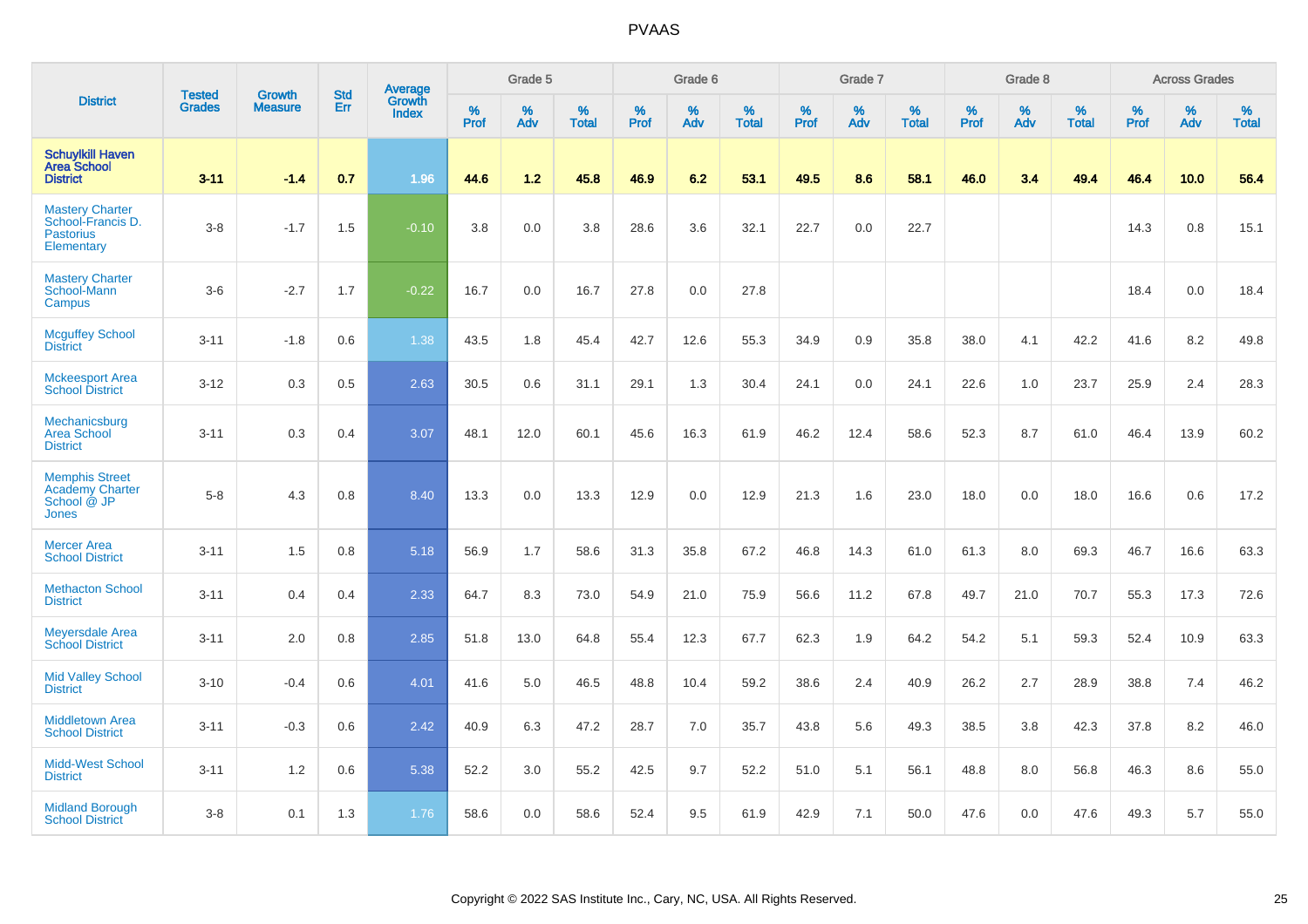|                                                                  | <b>Tested</b> | <b>Growth</b>  | <b>Std</b> | Average                |                     | Grade 5  |                   |                  | Grade 6  |                   |                  | Grade 7  |                   |           | Grade 8  |                   |              | <b>Across Grades</b> |                   |
|------------------------------------------------------------------|---------------|----------------|------------|------------------------|---------------------|----------|-------------------|------------------|----------|-------------------|------------------|----------|-------------------|-----------|----------|-------------------|--------------|----------------------|-------------------|
| <b>District</b>                                                  | <b>Grades</b> | <b>Measure</b> | Err        | Growth<br><b>Index</b> | $\%$<br><b>Prof</b> | %<br>Adv | %<br><b>Total</b> | %<br><b>Prof</b> | %<br>Adv | %<br><b>Total</b> | %<br><b>Prof</b> | %<br>Adv | %<br><b>Total</b> | %<br>Prof | %<br>Adv | %<br><b>Total</b> | $\%$<br>Prof | %<br>Adv             | %<br><b>Total</b> |
| <b>Schuylkill Haven</b><br><b>Area School</b><br><b>District</b> | $3 - 11$      | $-1.4$         | 0.7        | 1.96                   | 44.6                | 1.2      | 45.8              | 46.9             | 6.2      | 53.1              | 49.5             | 8.6      | 58.1              | 46.0      | 3.4      | 49.4              | 46.4         | 10.0                 | 56.4              |
| <b>Mifflin County</b><br><b>School District</b>                  | $3 - 11$      | 2.7            | 0.4        | 9.04                   | 49.5                | 8.0      | 57.4              | 35.1             | 15.2     | 50.3              | 45.2             | 7.3      | 52.5              | 40.4      | 4.9      | 45.3              | 40.4         | 9.0                  | 49.4              |
| <b>Mifflinburg Area</b><br><b>School District</b>                | $3 - 11$      | 1.9            | 0.6        | 6.51                   | 60.8                | 8.0      | 68.8              | 47.8             | 20.7     | 68.5              | 47.1             | 5.8      | 52.9              | 53.8      | 8.6      | 62.5              | 49.7         | 13.0                 | 62.7              |
| <b>Millcreek Township</b><br><b>School District</b>              | $3 - 11$      | 2.0            | 0.3        | 8.68                   | 49.1                | 17.2     | 66.3              | 43.6             | 22.3     | 66.0              | 46.9             | 17.3     | 64.2              | 44.9      | 17.2     | 62.1              | 45.8         | 19.9                 | 65.8              |
| <b>Millersburg Area</b><br><b>School District</b>                | $3 - 11$      | $-0.2$         | 0.8        | 3.43                   | 47.1                | 3.9      | 51.0              | 41.5             | 0.0      | 41.5              | 51.6             | 3.1      | 54.7              | 40.3      | 3.2      | 43.6              | 44.2         | 7.4                  | 51.5              |
| <b>Millville Area</b><br><b>School District</b>                  | $3 - 12$      | 5.0            | 1.0        | 5.28                   | 63.8                | 2.1      | 66.0              | 43.4             | 22.6     | 66.0              | 44.4             | 13.3     | 57.8              | 52.6      | 10.5     | 63.2              | 50.2         | 13.2                 | 63.4              |
| <b>Milton Area School</b><br><b>District</b>                     | $3 - 11$      | 3.2            | 0.6        | 5.64                   | 51.7                | 5.8      | 57.5              | 40.3             | 12.4     | 52.7              | 48.9             | 13.3     | 62.2              | 40.9      | 16.5     | 57.5              | 42.3         | 13.0                 | 55.3              |
| <b>Minersville Area</b><br><b>School District</b>                | $3 - 11$      | $-1.1$         | 0.7        | 2.84                   | 42.5                | 2.7      | 45.2              | 38.7             | 24.0     | 62.7              | 40.0             | 4.0      | 44.0              | 46.6      | 1.4      | 48.0              | 42.2         | 10.0                 | 52.2              |
| <b>Mohawk Area</b><br><b>School District</b>                     | $3 - 11$      | 0.9            | 0.6        | 4.05                   | 43.7                | 6.8      | 50.5              | 44.7             | 21.3     | 66.0              | 56.9             | 7.8      | 64.7              | 55.9      | 8.6      | 64.5              | 46.4         | 17.1                 | 63.5              |
| <b>Monessen City</b><br><b>School District</b>                   | $3 - 10$      | $-3.2$         | 1.2        | 0.72                   | 20.0                | 0.0      | 20.0              | 18.0             | 2.6      | 20.5              | 13.3             | 0.0      | 13.3              | 4.8       | 0.0      | 4.8               | 15.2         | 0.6                  | 15.8              |
| <b>Moniteau School</b><br><b>District</b>                        | $3 - 11$      | $-1.6$         | 0.7        | 0.33                   | 43.4                | 7.2      | 50.6              | 33.3             | 19.0     | 52.4              | 32.1             | 6.0      | 38.1              | 44.0      | 1.3      | 45.3              | 40.5         | 10.6                 | 51.1              |
| <b>Montessori</b><br><b>Regional Charter</b><br><b>School</b>    | $3-6$         | $-3.8$         | 1.1        | $-2.11$                | 33.3                | 0.0      | 33.3              | 37.3             | 8.5      | 45.8              |                  |          |                   |           |          |                   | 32.2         | 4.5                  | 36.7              |
| <b>Montgomery Area</b><br><b>School District</b>                 | $3 - 11$      | $-2.0$         | 0.8        | 0.80                   | 56.8                | 6.8      | 63.5              | 43.6             | 19.4     | 62.9              | 34.7             | 4.2      | 38.9              | 50.0      | 6.9      | 56.9              | 42.9         | 11.7                 | 54.6              |
| <b>Montour School</b><br><b>District</b>                         | $3 - 11$      | 2.4            | 0.5        | 7.13                   | 61.9                | 17.1     | 79.0              | 49.0             | 25.0     | 74.0              | 46.2             | 29.7     | 75.9              | 51.0      | 22.5     | 73.5              | 49.5         | 25.4                 | 74.9              |
| <b>Montoursville Area</b><br><b>School District</b>              | $3 - 12$      | $-1.3$         | 0.5        | 0.77                   | 54.2                | 10.7     | 64.9              | 55.2             | 16.8     | 72.0              | 51.1             | 7.5      | 58.6              | 45.4      | 10.6     | 56.0              | 48.5         | 14.2                 | 62.6              |
| <b>Montrose Area</b><br><b>School District</b>                   | $3 - 10$      | 1.0            | 0.7        | 2.93                   | 50.0                | 16.2     | 66.2              | 40.2             | 28.3     | 68.5              | 38.2             | 13.2     | 51.5              | 45.0      | 10.0     | 55.0              | 43.8         | 18.3                 | 62.0              |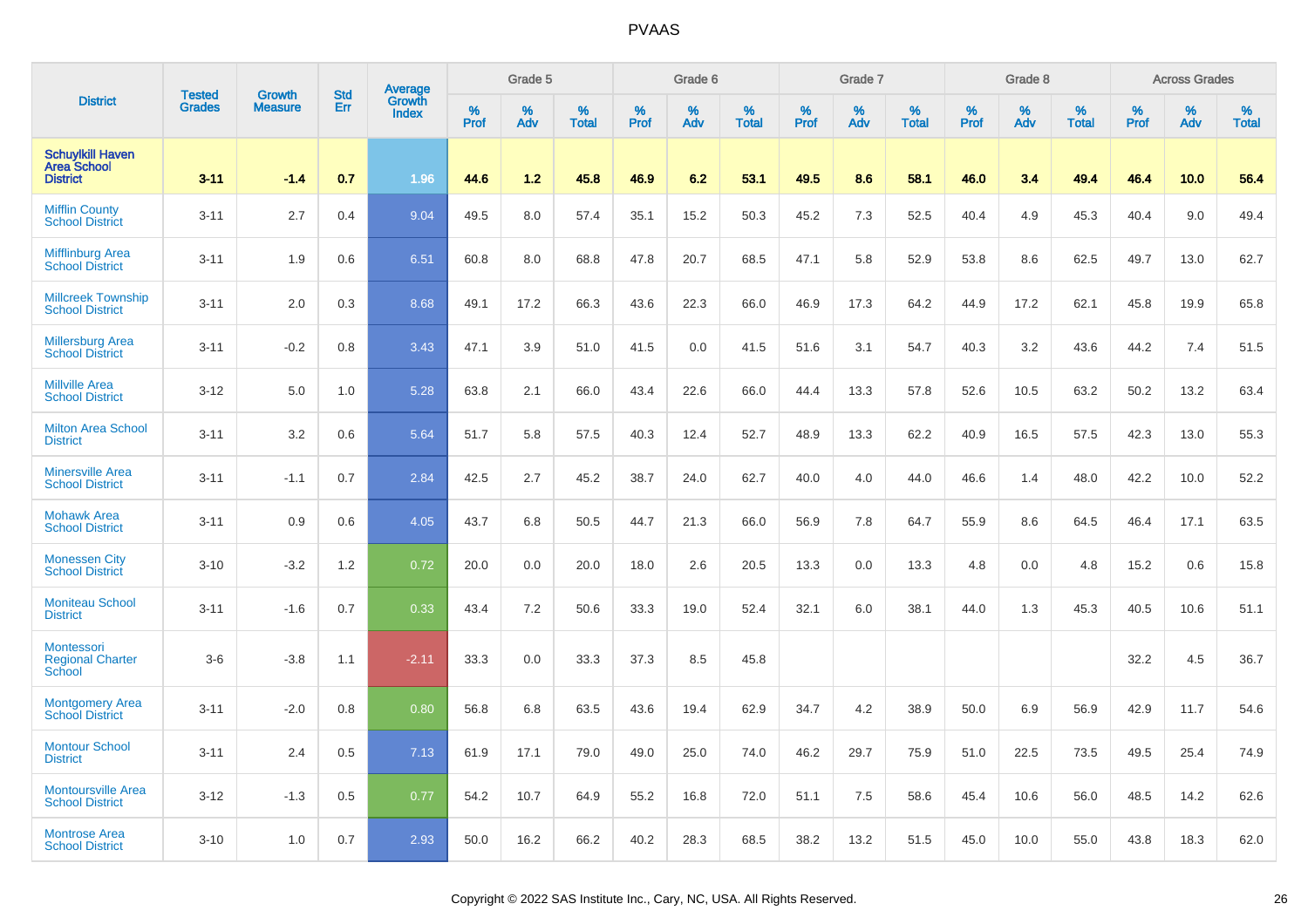|                                                                  |                         | <b>Growth</b>  | <b>Std</b> | Average                |              | Grade 5  |                   |           | Grade 6  |                   |           | Grade 7  |                   |           | Grade 8  |                   |           | <b>Across Grades</b> |                   |
|------------------------------------------------------------------|-------------------------|----------------|------------|------------------------|--------------|----------|-------------------|-----------|----------|-------------------|-----------|----------|-------------------|-----------|----------|-------------------|-----------|----------------------|-------------------|
| <b>District</b>                                                  | <b>Tested</b><br>Grades | <b>Measure</b> | Err        | Growth<br><b>Index</b> | $\%$<br>Prof | %<br>Adv | %<br><b>Total</b> | %<br>Prof | %<br>Adv | %<br><b>Total</b> | %<br>Prof | %<br>Adv | %<br><b>Total</b> | %<br>Prof | %<br>Adv | %<br><b>Total</b> | %<br>Prof | %<br>Adv             | %<br><b>Total</b> |
| <b>Schuylkill Haven</b><br><b>Area School</b><br><b>District</b> | $3 - 11$                | $-1.4$         | 0.7        | 1.96                   | 44.6         | 1.2      | 45.8              | 46.9      | 6.2      | 53.1              | 49.5      | 8.6      | 58.1              | 46.0      | 3.4      | 49.4              | 46.4      | 10.0                 | 56.4              |
| <b>Moon Area School</b><br><b>District</b>                       | $3 - 11$                | $-0.1$         | 0.4        | 4.93                   | 57.7         | 16.7     | 74.4              | 49.6      | 19.3     | 68.9              | 51.6      | 10.8     | 62.4              | 52.0      | 17.4     | 69.4              | 51.5      | 19.8                 | 71.3              |
| <b>Morrisville Borough</b><br><b>School District</b>             | $3 - 11$                | $-0.9$         | 0.9        | 0.63                   | 28.3         | 3.3      | 31.7              | 19.2      | 1.9      | 21.2              | 32.7      | 0.0      | 32.7              | 27.9      | 0.0      | 27.9              | 27.6      | 1.9                  | 29.5              |
| <b>Moshannon Valley</b><br><b>School District</b>                | $3 - 10$                | 5.6            | 0.8        | 6.66                   | 51.1         | 2.1      | 53.2              | 24.1      | 22.2     | 46.3              | 45.2      | 1.6      | 46.8              | 41.8      | 6.0      | 47.8              | 39.6      | 7.8                  | 47.4              |
| <b>Mount Carmel</b><br><b>Area School</b><br><b>District</b>     | $3 - 11$                | $-2.5$         | 0.6        | $-0.26$                | 36.9         | 1.8      | 38.7              | 31.3      | 7.8      | 39.1              | 30.6      | 0.0      | 30.6              | 29.0      | 2.6      | 31.6              | 32.7      | 4.4                  | 37.2              |
| <b>Mount Pleasant</b><br><b>Area School</b><br><b>District</b>   | $3 - 11$                | $-2.9$         | 0.6        | 1.19                   | 45.9         | 0.0      | 45.9              | 41.6      | 12.0     | 53.6              | 42.2      | 2.8      | 45.1              | 38.7      | 6.4      | 45.2              | 42.0      | 8.5                  | 50.5              |
| <b>Mount Union Area</b><br><b>School District</b>                | $3 - 10$                | 1.4            | 0.7        | 2.08                   | 28.7         | 3.2      | 31.9              | 28.4      | 0.0      | 28.4              | 28.9      | 4.8      | 33.7              | 36.9      | 1.2      | 38.1              | 31.6      | 2.9                  | 34.4              |
| <b>Mountain View</b><br><b>School District</b>                   | $3 - 11$                | 1.6            | 0.9        | 1.96                   | 45.0         | 3.3      | 48.3              | 49.0      | 6.1      | 55.1              | 47.2      | 5.7      | 52.8              | 55.0      | 10.0     | 65.0              | 45.1      | 5.6                  | 50.7              |
| Mt Lebanon<br><b>School District</b>                             | $3 - 11$                | 0.4            | 0.4        | 4.79                   | 60.1         | 27.2     | 87.2              | 39.7      | 50.2     | 89.8              | 46.8      | 35.3     | 82.2              | 52.4      | 35.7     | 88.1              | 48.2      | 38.9                 | 87.0              |
| <b>Muhlenberg</b><br><b>School District</b>                      | $3 - 10$                | $-2.8$         | 0.4        | 1.01                   | 35.9         | 1.4      | 37.2              | 23.8      | 0.9      | 24.7              | 27.7      | 2.0      | 29.6              | 26.4      | 1.4      | 27.8              | 28.8      | 3.0                  | 31.8              |
| <b>Muncy School</b><br><b>District</b>                           | $3 - 11$                | 0.3            | 0.7        | 4.17                   | 49.2         | 11.5     | 60.7              | 48.7      | 30.8     | 79.5              | 58.0      | 8.7      | 66.7              | 44.4      | 12.2     | 56.7              | 49.3      | 16.0                 | 65.3              |
| <b>Nazareth Area</b><br><b>School District</b>                   | $3 - 11$                | $-2.5$         | 0.4        | 0.00                   | 49.2         | 5.5      | 54.7              | 43.3      | 23.0     | 66.3              | 56.0      | 8.6      | 64.7              | 51.9      | 8.5      | 60.5              | 48.6      | 14.4                 | 63.0              |
| <b>Neshaminy School</b><br><b>District</b>                       | $3 - 11$                | $-2.8$         | 0.3        | $-2.26$                | 49.1         | 6.0      | 55.1              | 46.0      | 14.0     | 60.0              | 44.0      | 7.6      | 51.6              | 41.9      | 9.1      | 51.0              | 44.7      | 12.5                 | 57.2              |
| <b>Neshannock</b><br><b>Township School</b><br><b>District</b>   | $3 - 10$                | $-3.2$         | 0.7        | $-0.34$                | 56.7         | 8.9      | 65.6              | 57.4      | 20.6     | 77.9              | 62.0      | 14.0     | 76.0              | 51.3      | 6.4      | 57.7              | 55.4      | 13.5                 | 68.9              |
| <b>New Brighton Area</b><br><b>School District</b>               | $3 - 11$                | $-4.3$         | 0.6        | $-1.99$                | 37.1         | 4.5      | 41.6              | 37.0      | 7.0      | 44.0              | 33.7      | 5.0      | 38.6              | 27.6      | 3.8      | 31.4              | 32.4      | 4.8                  | 37.2              |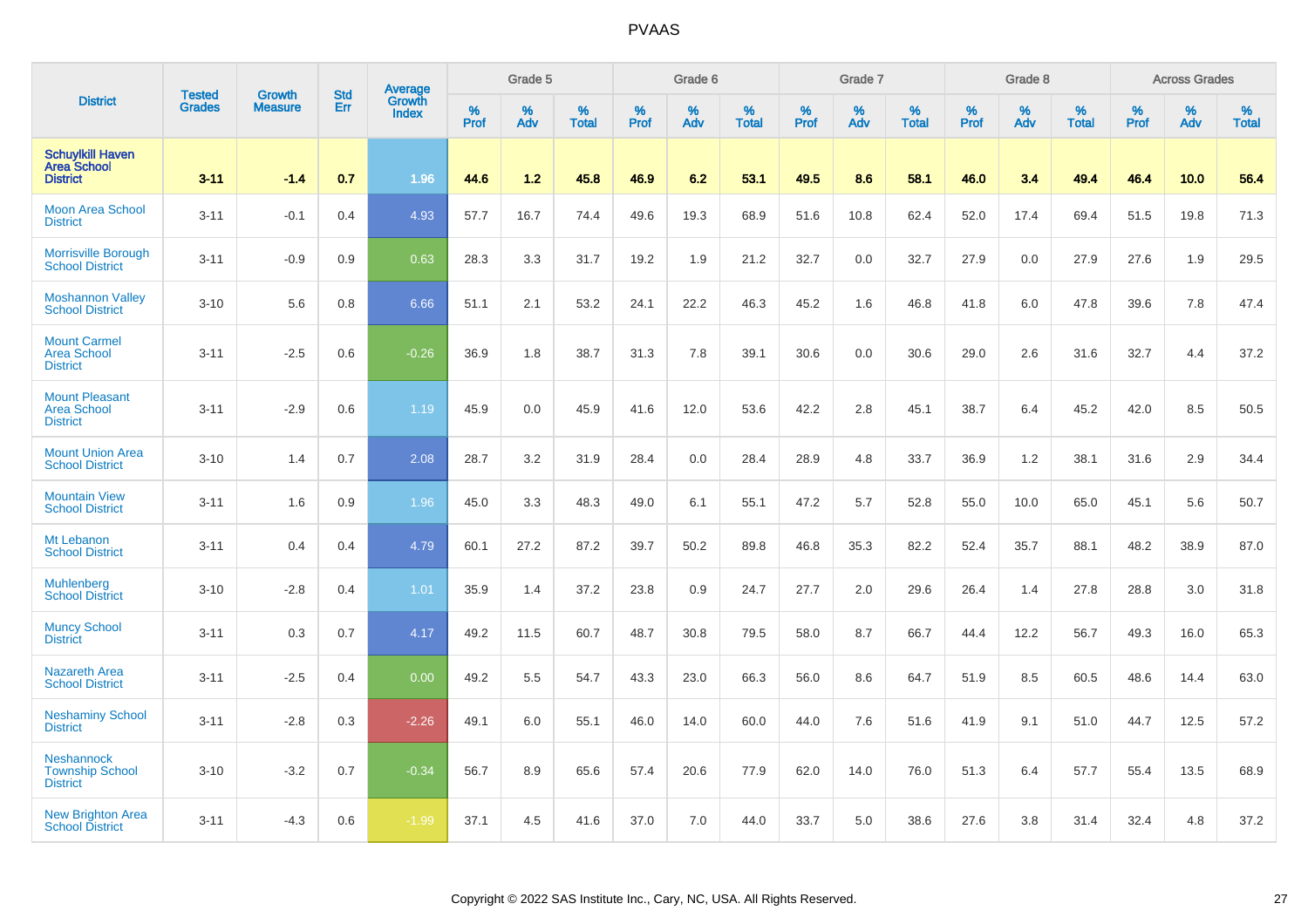|                                                                  |                                |                                 | <b>Std</b> | <b>Average</b>         |              | Grade 5  |                   |           | Grade 6  |                   |           | Grade 7  |                   |           | Grade 8  |                   |           | <b>Across Grades</b> |                   |
|------------------------------------------------------------------|--------------------------------|---------------------------------|------------|------------------------|--------------|----------|-------------------|-----------|----------|-------------------|-----------|----------|-------------------|-----------|----------|-------------------|-----------|----------------------|-------------------|
| <b>District</b>                                                  | <b>Tested</b><br><b>Grades</b> | <b>Growth</b><br><b>Measure</b> | Err        | Growth<br><b>Index</b> | $\%$<br>Prof | %<br>Adv | %<br><b>Total</b> | %<br>Prof | %<br>Adv | %<br><b>Total</b> | %<br>Prof | %<br>Adv | %<br><b>Total</b> | %<br>Prof | %<br>Adv | %<br><b>Total</b> | %<br>Prof | %<br>Adv             | %<br><b>Total</b> |
| <b>Schuylkill Haven</b><br><b>Area School</b><br><b>District</b> | $3 - 11$                       | $-1.4$                          | 0.7        | 1.96                   | 44.6         | 1.2      | 45.8              | 46.9      | 6.2      | 53.1              | 49.5      | 8.6      | 58.1              | 46.0      | 3.4      | 49.4              | 46.4      | 10.0                 | 56.4              |
| <b>New Castle Area</b><br><b>School District</b>                 | $3 - 12$                       | $-5.0$                          | 0.4        | $-3.79$                | 19.4         | 0.5      | 19.9              | 18.2      | 4.2      | 22.4              | 18.3      | 0.0      | 18.3              | 20.9      | 0.9      | 21.9              | 17.6      | 1.9                  | 19.5              |
| <b>New Day Charter</b><br><b>School</b>                          | $7 - 11$                       | $-1.7$                          | 3.2        | $-0.53$                |              |          |                   |           |          |                   |           |          |                   | 11.1      | 0.0      | 11.1              | 11.1      | 0.0                  | 11.1              |
| <b>New Foundations</b><br><b>Charter School</b>                  | $3 - 11$                       | $-0.9$                          | 0.8        | 2.66                   | 37.0         | 9.3      | 46.3              | 38.1      | 9.5      | 47.6              | 50.8      | 3.3      | 54.1              | 36.1      | 6.0      | 42.2              | 41.1      | 6.7                  | 47.8              |
| New Hope-<br><b>Solebury School</b><br><b>District</b>           | $3 - 11$                       | 2.7                             | 0.6        | 7.15                   | 63.4         | 11.8     | 75.3              | 46.1      | 25.5     | 71.6              | 50.0      | 22.9     | 72.9              | 60.2      | 25.9     | 86.1              | 51.8      | 23.2                 | 75.0              |
| <b>New Kensington-</b><br>Arnold School<br><b>District</b>       | $3 - 11$                       | $-1.0$                          | 0.7        | $-0.05$                | 22.5         | 0.9      | 23.4              | 20.6      | 10.3     | 30.8              | 27.0      | 0.0      | 27.0              | 26.4      | 3.4      | 29.9              | 27.1      | 4.2                  | 31.3              |
| <b>Newport School</b><br><b>District</b>                         | $3 - 12$                       | $-0.1$                          | 0.8        | 2.26                   | 42.2         | 11.1     | 53.3              | 44.4      | 11.1     | 55.6              | 41.3      | 1.6      | 42.9              | 43.8      | 7.8      | 51.6              | 40.2      | 8.8                  | 48.9              |
| <b>Norristown Area</b><br><b>School District</b>                 | $3 - 12$                       | $-1.1$                          | 0.4        | 1.83                   | 24.5         | 1.0      | 25.5              | 32.9      | 5.0      | 37.8              | 26.4      | 4.8      | 31.3              | 26.6      | 3.6      | 30.2              | 27.8      | 4.0                  | 31.7              |
| <b>North Allegheny</b><br><b>School District</b>                 | $3 - 11$                       | 1.3                             | 0.3        | 11.95                  | 55.4         | 31.5     | 87.0              | 44.4      | 33.0     | 77.4              | 51.9      | 28.9     | 80.8              | 55.5      | 24.5     | 80.0              | 48.3      | 33.7                 | 82.0              |
| <b>North Clarion</b><br><b>County School</b><br><b>District</b>  | $3 - 12$                       | 2.6                             | 1.0        | 2.80                   | 51.1         | 8.9      | 60.0              | 46.3      | 19.5     | 65.8              | 45.2      | 4.8      | 50.0              | 54.6      | 11.4     | 65.9              | 45.1      | 12.2                 | 57.3              |
| <b>North East School</b><br><b>District</b>                      | $3 - 11$                       | 0.8                             | 0.6        | 2.76                   | 61.2         | 9.5      | 70.7              | 44.8      | 21.6     | 66.4              | 50.0      | 9.3      | 59.3              | 56.9      | 16.8     | 73.7              | 52.6      | 15.4                 | 68.0              |
| <b>North Hills School</b><br><b>District</b>                     | $3 - 11$                       | $-1.2$                          | 0.4        | 0.57                   | 59.2         | 11.6     | 70.8              | 45.2      | 26.0     | 71.2              | 51.8      | 20.0     | 71.8              | 48.3      | 18.4     | 66.7              | 50.2      | 22.0                 | 72.3              |
| <b>North Penn School</b><br><b>District</b>                      | $3 - 11$                       | 1.5                             | 0.2        | 9.67                   | 53.0         | 12.7     | 65.7              | 41.4      | 33.0     | 74.4              | 53.7      | 13.2     | 66.9              | 48.2      | 18.4     | 66.7              | 47.4      | 19.9                 | 67.3              |
| North Pocono<br><b>School District</b>                           | $3 - 11$                       | 0.3                             | 0.6        | 2.99                   | 55.8         | 8.5      | 64.3              | 57.8      | 12.1     | 69.8              | 61.3      | 16.0     | 77.3              | 48.7      | 12.4     | 61.1              | 54.2      | 17.4                 | 71.6              |
| <b>North Schuylkill</b><br><b>School District</b>                | $3 - 11$                       | 0.7                             | 0.5        | 1.85                   | 36.8         | 2.2      | 39.0              | 42.4      | 8.8      | 51.2              | 41.3      | 3.9      | 45.2              | 50.0      | 5.2      | 55.2              | 40.4      | 8.7                  | 49.1              |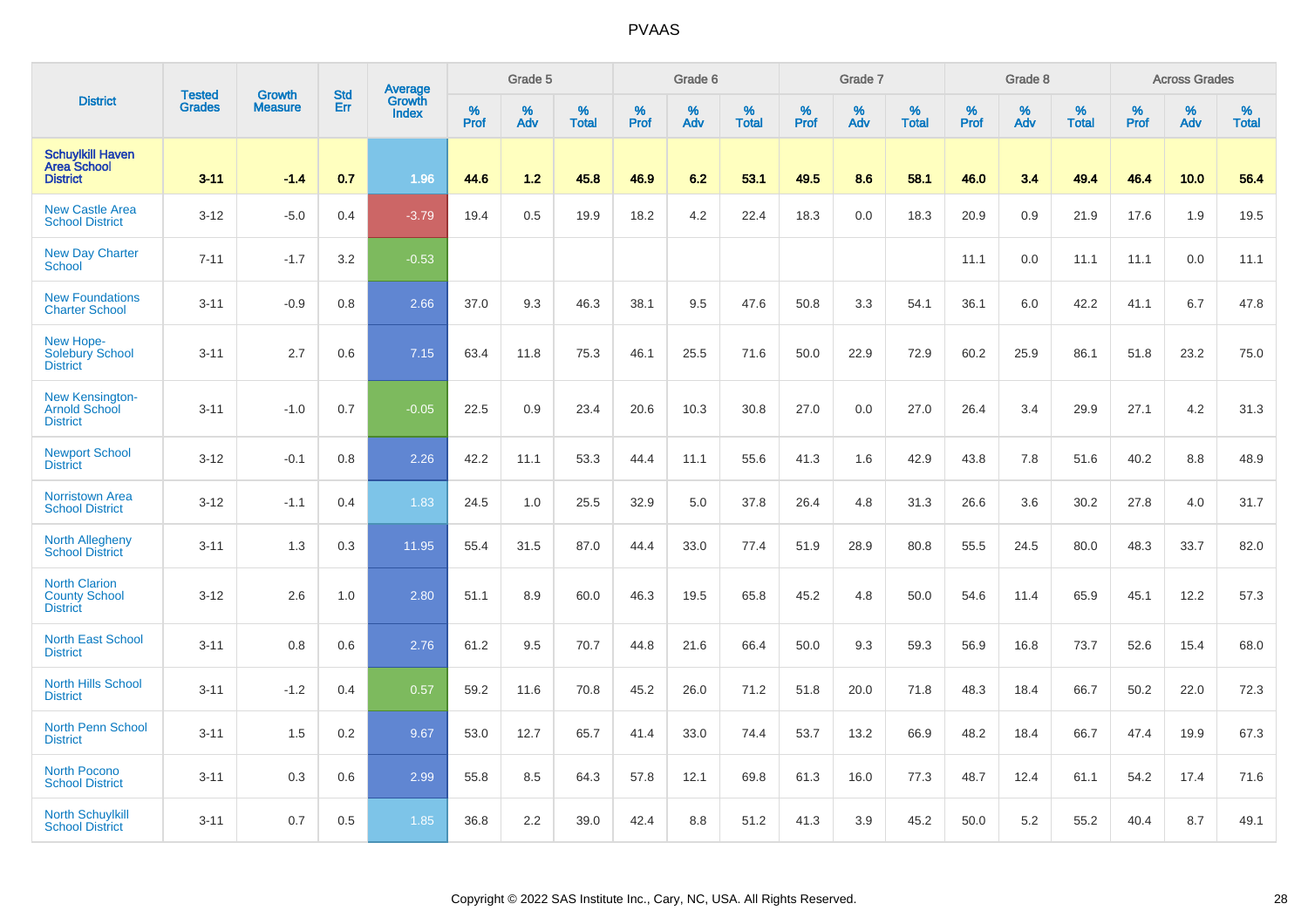|                                                                    |                                |                                 | <b>Std</b> | Average                |           | Grade 5  |                   |           | Grade 6  |                   |           | Grade 7  |                   |           | Grade 8  |                   |                  | <b>Across Grades</b> |                   |
|--------------------------------------------------------------------|--------------------------------|---------------------------------|------------|------------------------|-----------|----------|-------------------|-----------|----------|-------------------|-----------|----------|-------------------|-----------|----------|-------------------|------------------|----------------------|-------------------|
| <b>District</b>                                                    | <b>Tested</b><br><b>Grades</b> | <b>Growth</b><br><b>Measure</b> | Err        | Growth<br><b>Index</b> | %<br>Prof | %<br>Adv | %<br><b>Total</b> | %<br>Prof | %<br>Adv | %<br><b>Total</b> | %<br>Prof | %<br>Adv | %<br><b>Total</b> | %<br>Prof | %<br>Adv | %<br><b>Total</b> | %<br><b>Prof</b> | %<br>Adv             | %<br><b>Total</b> |
| <b>Schuylkill Haven</b><br><b>Area School</b><br><b>District</b>   | $3 - 11$                       | $-1.4$                          | 0.7        | 1.96                   | 44.6      | 1.2      | 45.8              | 46.9      | 6.2      | 53.1              | 49.5      | 8.6      | 58.1              | 46.0      | 3.4      | 49.4              | 46.4             | 10.0                 | 56.4              |
| <b>North Star School</b><br><b>District</b>                        | $3 - 11$                       | $-0.3$                          | 0.7        | 2.55                   | 44.3      | 3.8      | 48.1              | 35.9      | 17.2     | 53.1              | 44.4      | 8.3      | 52.8              | 49.5      | 17.2     | 66.7              | 44.5             | 15.3                 | 59.8              |
| <b>Northampton Area</b><br><b>School District</b>                  | $3 - 11$                       | $-4.3$                          | 0.7        | $-1.06$                | 39.1      | 8.6      | 47.7              | 34.2      | 19.3     | 53.5              | 27.4      | 6.8      | 34.2              | 40.0      | 5.0      | 45.0              | 42.3             | 12.8                 | 55.1              |
| Northeast Bradford<br><b>School District</b>                       | $3 - 10$                       | 3.0                             | 0.9        | 3.25                   | 57.5      | 2.5      | 60.0              | 37.8      | 11.1     | 48.9              | 39.6      | 11.3     | 50.9              | 40.4      | 7.0      | 47.4              | 45.2             | 9.9                  | 55.1              |
| <b>Northeastern York</b><br><b>School District</b>                 | $3 - 11$                       | 1.5                             | 0.4        | 3.51                   | 51.8      | 13.3     | 65.0              | 45.0      | 21.5     | 66.5              | 48.5      | 11.0     | 59.5              | 43.2      | 18.2     | 61.5              | 46.8             | 17.3                 | 64.1              |
| <b>Northern Bedford</b><br><b>County School</b><br><b>District</b> | $3 - 11$                       | $-0.1$                          | 0.8        | 3.33                   | 46.9      | 14.3     | 61.2              | 57.6      | 28.8     | 86.4              | 43.1      | 17.2     | 60.3              | 50.0      | 15.6     | 65.6              | 46.8             | 20.5                 | 67.3              |
| <b>Northern Cambria</b><br><b>School District</b>                  | $3 - 11$                       | 1.6                             | 0.8        | 2.89                   | 40.0      | 5.4      | 45.4              | 33.3      | 7.4      | 40.7              | 53.7      | 5.6      | 59.3              | 47.7      | 4.6      | 52.3              | 42.9             | 6.6                  | 49.4              |
| <b>Northern Lebanon</b><br><b>School District</b>                  | $3 - 11$                       | $-3.3$                          | 0.5        | 1.00                   | 51.7      | 3.4      | 55.2              | 43.1      | 9.2      | 52.3              | 35.3      | 1.3      | 36.6              | 32.3      | 2.6      | 34.8              | 41.8             | 7.5                  | 49.3              |
| <b>Northern Lehigh</b><br><b>School District</b>                   | $3 - 12$                       | $-0.6$                          | 0.7        | 0.95                   | 52.1      | 2.1      | 54.2              | 44.4      | 6.2      | 50.6              | 36.7      | 4.2      | 40.8              | 41.7      | 5.6      | 47.2              | 42.1             | 5.6                  | 47.7              |
| <b>Northern Potter</b><br><b>School District</b>                   | $3 - 12$                       | 0.3                             | 1.1        | 1.76                   | 33.3      | 3.3      | 36.7              | 32.6      | 14.0     | 46.5              | 51.6      | 9.7      | 61.3              | 40.7      | 3.7      | 44.4              | 36.4             | 8.9                  | 45.3              |
| <b>Northern Tioga</b><br><b>School District</b>                    | $3 - 12$                       | 3.0                             | 0.5        | 5.57                   | 45.2      | 2.6      | 47.7              | 48.2      | 9.8      | 58.0              | 41.7      | 7.0      | 48.7              | 51.2      | 8.4      | 59.5              | 44.8             | 9.6                  | 54.4              |
| <b>Northern York</b><br><b>County School</b><br><b>District</b>    | $3 - 11$                       | 0.6                             | 0.4        | 7.68                   | 53.3      | 9.4      | 62.7              | 39.4      | 14.4     | 53.8              | 44.9      | 8.2      | 53.1              | 39.9      | 7.2      | 47.1              | 44.2             | 12.9                 | 57.1              |
| <b>Northgate School</b><br><b>District</b>                         | $3 - 11$                       | $-1.4$                          | 0.8        | 0.45                   | 60.8      | 3.9      | 64.7              | 59.0      | 11.5     | 70.5              | 36.1      | 9.8      | 45.9              | 37.5      | 17.9     | 55.4              | 45.5             | 12.8                 | 58.3              |
| <b>Northwest Area</b><br><b>School District</b>                    | $3 - 10$                       | $-2.3$                          | 0.9        | $-0.94$                | 38.6      | 0.0      | 38.6              | 26.7      | 8.3      | 35.0              | 28.0      | 0.0      | 28.0              | 37.0      | 3.7      | 40.7              | 32.5             | 3.1                  | 35.6              |
| Northwestern<br><b>Lehigh School</b><br><b>District</b>            | $3 - 11$                       | $-1.5$                          | 0.5        | 1.29                   | 55.9      | 5.5      | 61.4              | 46.0      | 15.3     | 61.3              | 51.0      | 7.1      | 58.1              | 40.1      | 16.6     | 56.7              | 48.0             | 12.1                 | 60.1              |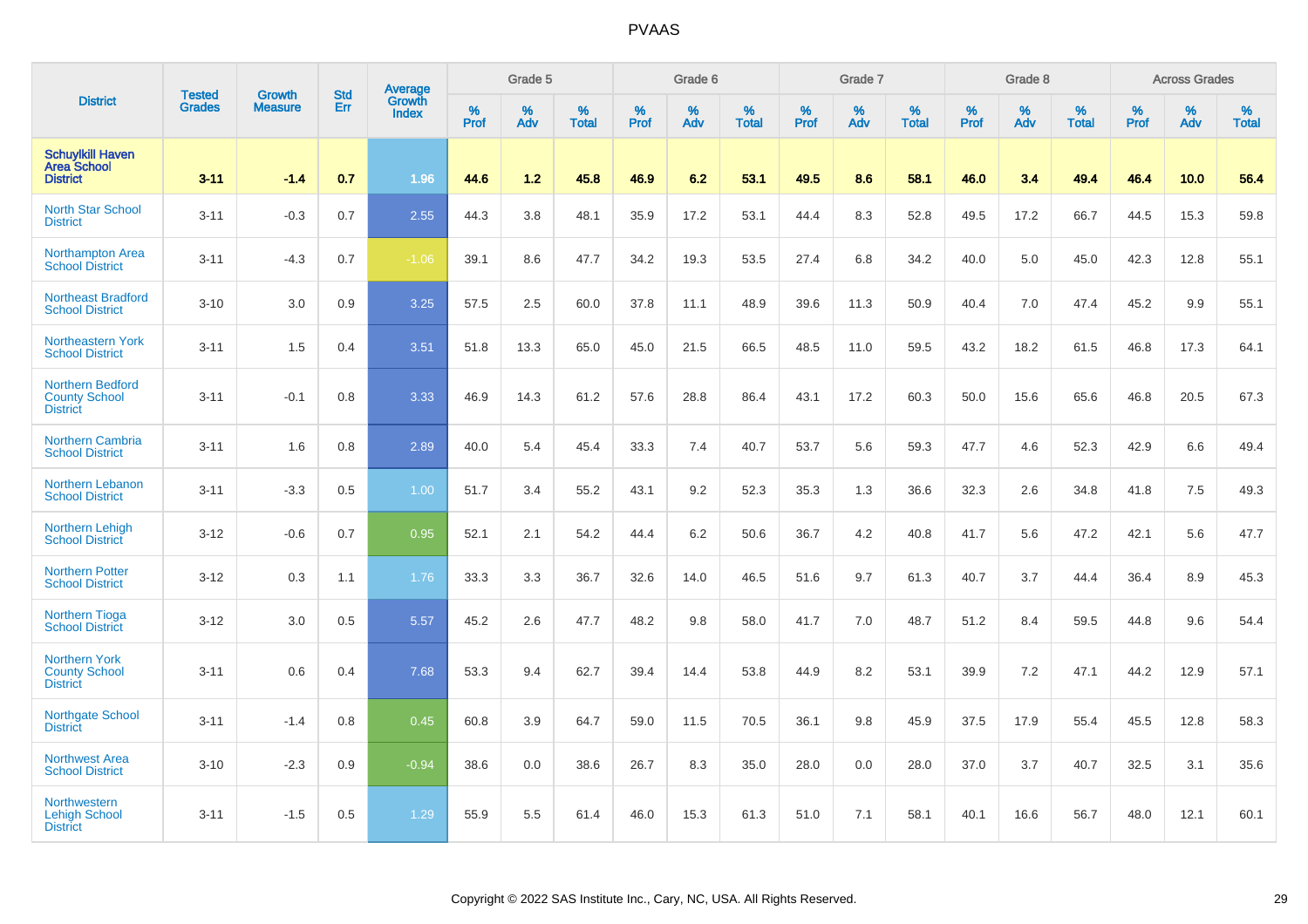|                                                                  | <b>Tested</b> | <b>Growth</b>  | <b>Std</b> | Average                |                  | Grade 5  |                   |           | Grade 6  |                   |           | Grade 7  |                   |           | Grade 8  |                   |           | <b>Across Grades</b> |                   |
|------------------------------------------------------------------|---------------|----------------|------------|------------------------|------------------|----------|-------------------|-----------|----------|-------------------|-----------|----------|-------------------|-----------|----------|-------------------|-----------|----------------------|-------------------|
| <b>District</b>                                                  | <b>Grades</b> | <b>Measure</b> | Err        | Growth<br><b>Index</b> | %<br><b>Prof</b> | %<br>Adv | %<br><b>Total</b> | %<br>Prof | %<br>Adv | %<br><b>Total</b> | %<br>Prof | %<br>Adv | %<br><b>Total</b> | %<br>Prof | %<br>Adv | %<br><b>Total</b> | %<br>Prof | %<br>Adv             | %<br><b>Total</b> |
| <b>Schuylkill Haven</b><br><b>Area School</b><br><b>District</b> | $3 - 11$      | $-1.4$         | 0.7        | 1.96                   | 44.6             | 1.2      | 45.8              | 46.9      | 6.2      | 53.1              | 49.5      | 8.6      | 58.1              | 46.0      | 3.4      | 49.4              | 46.4      | 10.0                 | 56.4              |
| Northwestern<br><b>School District</b>                           | $3 - 11$      | $-4.4$         | 0.6        | $-1.84$                | 50.0             | 2.1      | 52.1              | 41.4      | 16.1     | 57.5              | 42.4      | 1.9      | 44.3              | 36.4      | 6.4      | 42.7              | 40.4      | 8.1                  | 48.5              |
| Northwood<br><b>Academy Charter</b><br><b>School</b>             | $3 - 8$       | $-0.1$         | 0.7        | 2.45                   | 23.4             | 1.3      | 24.7              | 44.2      | 6.5      | 50.6              | 37.5      | 5.6      | 43.1              | 29.6      | 13.0     | 42.6              | 31.0      | 5.4                  | 36.4              |
| <b>Norwin School</b><br><b>District</b>                          | $3 - 11$      | $-0.6$         | 0.3        | 0.73                   | 59.5             | 18.6     | 78.1              | 40.9      | 36.6     | 77.4              | 60.2      | 18.0     | 78.3              | 52.5      | 13.8     | 66.4              | 51.8      | 24.9                 | 76.7              |
| Octorara Area<br><b>School District</b>                          | $3 - 11$      | $-3.9$         | 0.6        | $-0.87$                | 44.6             | 9.1      | 53.6              | 53.3      | 8.3      | 61.7              | 28.9      | 5.2      | 34.1              | 40.5      | 6.0      | 46.6              | 42.6      | 9.0                  | 51.6              |
| <b>Oil City Area</b><br><b>School District</b>                   | $3 - 11$      | 2.6            | 0.6        | 4.69                   | 47.2             | 2.8      | 50.0              | 41.1      | 9.7      | 50.8              | 32.8      | 4.7      | 37.5              | 42.0      | 7.6      | 49.6              | 39.2      | 7.8                  | 47.0              |
| <b>Old Forge School</b><br><b>District</b>                       | $3 - 12$      | 0.5            | 0.8        | 4.31                   | 39.1             | 0.0      | 39.1              | 41.1      | 17.9     | 58.9              | 33.3      | 24.2     | 57.6              | 44.1      | 6.8      | 50.8              | 40.1      | 9.2                  | 49.3              |
| <b>Oley Valley School</b><br><b>District</b>                     | $3 - 11$      | $-0.0$         | 0.6        | 1.90                   | 53.5             | 5.0      | 58.4              | 40.0      | 19.0     | 59.0              | 50.0      | 7.8      | 57.8              | 54.8      | 5.4      | 60.2              | 49.6      | 9.0                  | 58.6              |
| <b>Oswayo Valley</b><br><b>School District</b>                   | $3 - 12$      | $-0.7$         | 1.2        | 0.97                   | 62.1             | 13.8     | 75.9              | 40.7      | 18.5     | 59.3              | 48.2      | 0.0      | 48.2              | 51.6      | 6.4      | 58.1              | 54.7      | 11.8                 | 66.5              |
| <b>Otto-Eldred School</b><br><b>District</b>                     | $3 - 11$      | 5.1            | 1.0        | 5.26                   | 57.1             | 9.5      | 66.7              | 47.5      | 15.0     | 62.5              | 42.2      | 11.1     | 53.3              | 35.4      | 12.5     | 47.9              | 43.8      | 11.1                 | 54.9              |
| <b>Owen J Roberts</b><br><b>School District</b>                  | $3 - 11$      | $-2.3$         | 0.3        | 3.57                   | 59.8             | 15.0     | 74.8              | 41.4      | 38.7     | 80.1              | 56.3      | 10.6     | 67.0              | 51.6      | 11.0     | 62.6              | 50.6      | 21.3                 | 71.8              |
| <b>Oxford Area</b><br><b>School District</b>                     | $3 - 11$      | $-1.2$         | 0.4        | 4.84                   | 43.9             | 6.1      | 50.0              | 41.5      | 17.6     | 59.0              | 44.6      | 7.0      | 51.6              | 30.2      | 3.9      | 34.2              | 39.6      | 10.3                 | 49.9              |
| <b>Palisades School</b><br><b>District</b>                       | $3 - 11$      | 0.4            | 0.6        | 2.52                   | 53.1             | 13.5     | 66.7              | 48.5      | 19.2     | 67.7              | 60.2      | 10.7     | 70.9              | 43.2      | 9.1      | 52.3              | 48.5      | 17.4                 | 65.9              |
| <b>Palmerton Area</b><br><b>School District</b>                  | $3 - 11$      | 1.6            | 0.6        | 4.14                   | 54.9             | 3.7      | 58.5              | 47.3      | 14.6     | 61.8              | 42.6      | 11.6     | 54.3              | 38.3      | 11.2     | 49.5              | 45.2      | 11.6                 | 56.8              |
| <b>Palmyra Area</b><br><b>School District</b>                    | $3 - 11$      | $-0.7$         | 0.4        | 3.31                   | 54.6             | 19.4     | 74.0              | 44.9      | 24.2     | 69.1              | 58.9      | 12.6     | 71.5              | 53.4      | 10.9     | 64.3              | 49.8      | 21.3                 | 71.1              |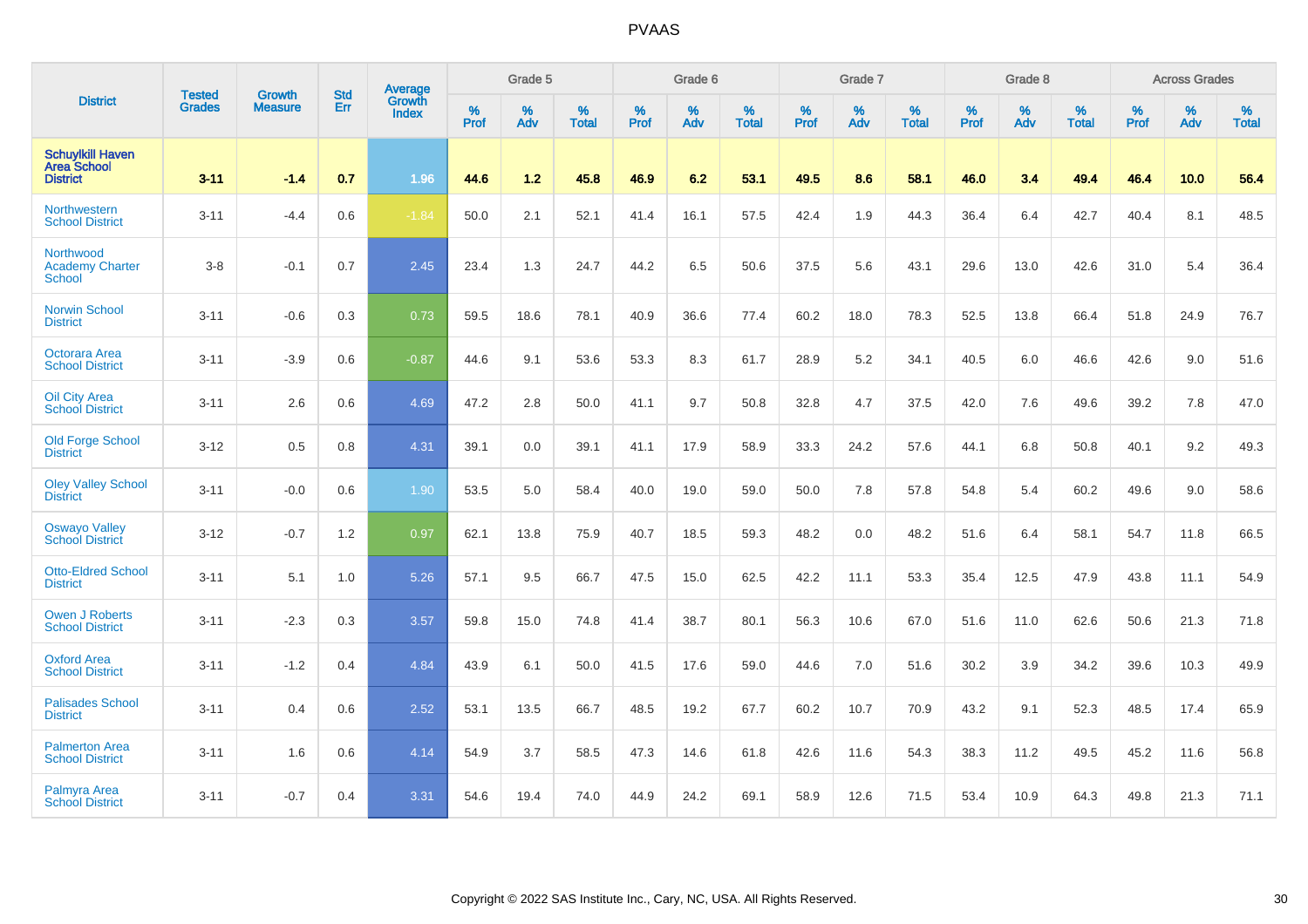|                                                                  |                                |                                 | <b>Std</b> | Average                       |              | Grade 5  |                   |           | Grade 6  |                   |           | Grade 7  |                   |           | Grade 8  |                   |           | <b>Across Grades</b> |                   |
|------------------------------------------------------------------|--------------------------------|---------------------------------|------------|-------------------------------|--------------|----------|-------------------|-----------|----------|-------------------|-----------|----------|-------------------|-----------|----------|-------------------|-----------|----------------------|-------------------|
| <b>District</b>                                                  | <b>Tested</b><br><b>Grades</b> | <b>Growth</b><br><b>Measure</b> | Err        | <b>Growth</b><br><b>Index</b> | $\%$<br>Prof | %<br>Adv | %<br><b>Total</b> | %<br>Prof | %<br>Adv | %<br><b>Total</b> | %<br>Prof | %<br>Adv | %<br><b>Total</b> | %<br>Prof | %<br>Adv | %<br><b>Total</b> | %<br>Prof | %<br>Adv             | %<br><b>Total</b> |
| <b>Schuylkill Haven</b><br><b>Area School</b><br><b>District</b> | $3 - 11$                       | $-1.4$                          | 0.7        | 1.96                          | 44.6         | 1.2      | 45.8              | 46.9      | 6.2      | 53.1              | 49.5      | 8.6      | 58.1              | 46.0      | 3.4      | 49.4              | 46.4      | 10.0                 | 56.4              |
| Pan American<br><b>Academy Charter</b><br><b>School</b>          | $3-8$                          | 0.9                             | 0.8        | 3.18                          | 19.3         | 1.8      | 21.0              | 17.1      | 0.0      | 17.1              | 28.1      | 1.8      | 29.8              | 21.3      | 1.6      | 23.0              | 19.6      | 2.0                  | 21.5              |
| <b>Panther Valley</b><br><b>School District</b>                  | $3 - 12$                       | 0.1                             | 0.6        | 0.76                          | 26.7         | 1.0      | 27.6              | 33.1      | 1.6      | 34.7              | 34.6      | 2.7      | 37.3              | 32.7      | 4.7      | 37.4              | 31.1      | 4.0                  | 35.1              |
| <b>Parkland School</b><br><b>District</b>                        | $3 - 11$                       | $-2.9$                          | 0.3        | $-1.56$                       | 55.6         | 16.6     | 72.1              | 42.4      | 30.0     | 72.4              | 50.3      | 17.5     | 67.8              | 46.6      | 14.9     | 61.4              | 47.1      | 23.4                 | 70.5              |
| Pen Argyl Area<br><b>School District</b>                         | $3 - 12$                       | 2.2                             | 0.6        | 3.79                          | 50.0         | 10.0     | 60.0              | 43.9      | 13.4     | 57.3              | 44.6      | 9.1      | 53.6              | 44.7      | 4.8      | 49.5              | 46.0      | 11.3                 | 57.2              |
| Penn Cambria<br><b>School District</b>                           | $3 - 11$                       | $-0.4$                          | 0.6        | 2.47                          | 56.8         | 0.9      | 57.7              | 46.5      | 7.1      | 53.5              | 58.1      | 7.7      | 65.8              | 52.3      | 7.8      | 60.2              | 48.8      | 9.2                  | 58.0              |
| <b>Penn Hills Charter</b><br>School of<br>Entrepreneurship       | $3 - 8$                        | $-1.5$                          | 1.0        | 0.35                          | 27.3         | 0.0      | 27.3              | 37.1      | 8.6      | 45.7              | 34.2      | 0.0      | 34.2              | 45.4      | 0.0      | 45.4              | 40.8      | 6.4                  | 47.2              |
| <b>Penn Hills School</b><br><b>District</b>                      | $3 - 11$                       | $-4.6$                          | 0.5        | $-1.61$                       | 22.2         | 0.0      | 22.2              | 17.0      | 6.1      | 23.1              | 13.6      | 1.6      | 15.2              | 20.7      | 4.3      | 25.0              | 20.9      | 2.9                  | 23.8              |
| <b>Penn Manor</b><br><b>School District</b>                      | $3 - 11$                       | 2.1                             | 0.3        | 6.05                          | 53.4         | 10.5     | 63.8              | 46.5      | 23.0     | 69.5              | 48.2      | 16.2     | 64.4              | 43.7      | 15.4     | 59.1              | 46.8      | 18.7                 | 65.6              |
| <b>Penncrest School</b><br><b>District</b>                       | $3 - 11$                       | 2.8                             | 0.5        | 7.11                          | 37.4         | 10.6     | 48.0              | 39.5      | 19.2     | 58.7              | 38.5      | 6.5      | 45.0              | 35.0      | 10.2     | 45.2              | 39.6      | 11.2                 | 50.7              |
| Penn-Delco School<br><b>District</b>                             | $3 - 11$                       | 1.3                             | 0.4        | 5.11                          | 51.9         | 12.9     | 64.7              | 40.8      | 17.9     | 58.7              | 48.7      | 16.8     | 65.4              | 45.6      | 6.2      | 51.8              | 46.1      | 12.9                 | 59.0              |
| <b>Pennridge School</b><br><b>District</b>                       | $3 - 10$                       | $-4.2$                          | 0.3        | $-4.74$                       | 58.0         | 5.4      | 63.4              | 42.6      | 18.6     | 61.3              | 49.7      | 8.2      | 57.8              | 46.2      | 10.0     | 56.1              | 49.6      | 11.6                 | 61.1              |
| <b>Penns Manor Area</b><br><b>School District</b>                | $3 - 12$                       | 1.6                             | 0.8        | 1.96                          | 49.2         | 1.6      | 50.8              | 30.9      | 3.6      | 34.6              | 38.5      | 3.8      | 42.3              | 30.5      | 11.9     | 42.4              | 40.8      | 6.9                  | 47.8              |
| <b>Penns Valley Area</b><br><b>School District</b>               | $3 - 12$                       | 2.5                             | 0.6        | 6.79                          | 56.1         | 8.2      | 64.3              | 41.8      | 33.0     | 74.8              | 45.7      | 1.9      | 47.6              | 35.8      | 8.5      | 44.3              | 44.5      | 13.0                 | 57.5              |
| <b>Pennsbury School</b><br><b>District</b>                       | $3 - 11$                       | 0.6                             | 0.3        | 5.23                          | 56.7         | 12.6     | 69.3              | 48.5      | 21.9     | 70.3              | 52.0      | 14.7     | 66.7              | 49.3      | 18.0     | 67.3              | 49.0      | 20.2                 | 69.1              |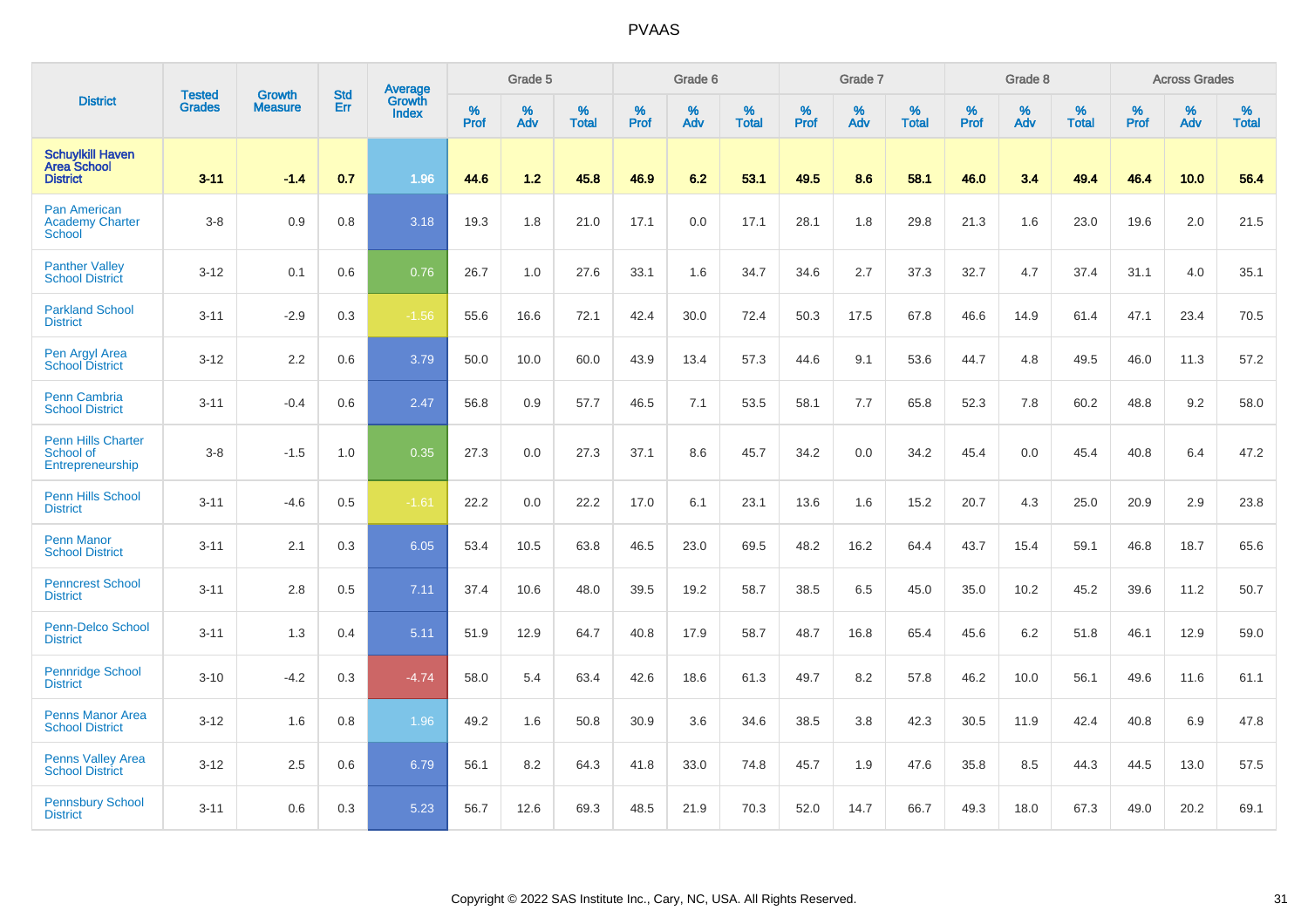|                                                                       |                         | <b>Growth</b>  |                   | Average                |                     | Grade 5  |                      |           | Grade 6  |                   |                  | Grade 7  |                   |                     | Grade 8     |                      |           | <b>Across Grades</b> |                   |
|-----------------------------------------------------------------------|-------------------------|----------------|-------------------|------------------------|---------------------|----------|----------------------|-----------|----------|-------------------|------------------|----------|-------------------|---------------------|-------------|----------------------|-----------|----------------------|-------------------|
| <b>District</b>                                                       | <b>Tested</b><br>Grades | <b>Measure</b> | <b>Std</b><br>Err | Growth<br><b>Index</b> | $\%$<br><b>Prof</b> | %<br>Adv | $\%$<br><b>Total</b> | %<br>Prof | %<br>Adv | %<br><b>Total</b> | %<br><b>Prof</b> | %<br>Adv | %<br><b>Total</b> | $\%$<br><b>Prof</b> | $\%$<br>Adv | $\%$<br><b>Total</b> | %<br>Prof | %<br>Adv             | %<br><b>Total</b> |
| <b>Schuylkill Haven</b><br><b>Area School</b><br><b>District</b>      | $3 - 11$                | $-1.4$         | 0.7               | 1.96                   | 44.6                | 1.2      | 45.8                 | 46.9      | 6.2      | 53.1              | 49.5             | 8.6      | 58.1              | 46.0                | 3.4         | 49.4                 | 46.4      | 10.0                 | 56.4              |
| Pennsylvania<br><b>Cyber Charter</b><br>School                        | $3 - 11$                | 2.1            | 0.5               | 4.24                   | 41.0                | 4.9      | 45.8                 | 39.5      | 11.2     | 50.7              | 42.9             | 3.4      | 46.4              | 39.5                | 2.6         | 42.0                 | 40.1      | 7.4                  | 47.5              |
| Pennsylvania<br><b>Distance Learning</b><br><b>Charter School</b>     | $3 - 12$                | 0.0            | 0.7               | 4.62                   | 30.3                | 0.0      | 30.3                 | 16.2      | 4.0      | 20.3              | 25.6             | 1.2      | 26.7              | 33.3                | 2.3         | 35.6                 | 25.8      | 3.0                  | 28.8              |
| Pennsylvania<br><b>Leadership Charter</b><br><b>School</b>            | $3 - 11$                | $-1.6$         | 0.5               | $-0.25$                | 59.1                | 11.7     | 70.8                 | 51.3      | 16.2     | 67.5              | 43.2             | 14.2     | 57.4              | 48.7                | 11.8        | 60.5                 | 49.6      | 15.0                 | 64.6              |
| Pennsylvania<br><b>Virtual Charter</b><br><b>School</b>               | $3 - 11$                | 2.2            | 0.7               | 3.25                   | 51.9                | 4.7      | 56.6                 | 41.9      | 14.0     | 55.9              | 38.4             | 13.1     | 51.5              | 43.8                | 9.0         | 52.8                 | 42.3      | 11.6                 | 53.9              |
| Penn-Trafford<br><b>School District</b>                               | $3 - 11$                | 0.1            | 0.4               | 2.31                   | 59.8                | 20.9     | 80.7                 | 45.7      | 34.7     | 80.4              | 56.2             | 23.2     | 79.4              | 54.3                | 14.9        | 69.1                 | 51.0      | 27.6                 | 78.6              |
| People For People<br><b>Charter School</b>                            | $3 - 12$                | 3.5            | 1.0               | 3.90                   | 12.9                | 3.2      | 16.1                 | 19.4      | 0.0      | 19.4              | 23.1             | 0.0      | 23.1              | 6.8                 | 0.0         | 6.8                  | 13.2      | 0.4                  | 13.6              |
| <b>Pequea Valley</b><br><b>School District</b>                        | $3 - 11$                | 1.3            | 0.6               | 3.16                   | 46.4                | 1.8      | 48.2                 | 36.6      | 7.5      | 44.1              | 43.0             | 4.7      | 47.7              | 37.9                | 6.8         | 44.7                 | 37.7      | 6.5                  | 44.2              |
| <b>Perkiomen Valley</b><br><b>School District</b>                     | $3 - 11$                | $-3.7$         | 0.3               | $-1.26$                | 53.1                | 15.9     | 69.0                 | 52.5      | 21.5     | 74.0              | 51.0             | 12.6     | 63.6              | 48.7                | 12.2        | 60.9                 | 51.1      | 18.7                 | 69.8              |
| <b>Perseus House</b><br><b>Charter School Of</b><br><b>Excellence</b> | $6 - 11$                | $-0.9$         | 1.2               | 0.37                   |                     |          |                      | 4.8       | 0.0      | 4.8               | 20.4             | 0.0      | 20.4              | 22.7                | 1.5         | 24.2                 | 19.2      | 0.7                  | 19.9              |
| <b>Peters Township</b><br><b>School District</b>                      | $3 - 11$                | $-0.2$         | 0.4               | 3.44                   | 62.9                | 24.3     | 87.3                 | 48.1      | 33.6     | 81.7              | 57.8             | 25.7     | 83.5              | 63.8                | 20.1        | 83.9                 | 52.4      | 33.7                 | 86.1              |
| Philadelphia<br><b>Academy Charter</b><br><b>School</b>               | $3 - 11$                | 1.9            | 0.8               | 6.60                   | 42.3                | 9.0      | 51.3                 | 48.0      | 28.6     | 76.6              | 51.5             | 19.1     | 70.6              | 42.6                | 16.7        | 59.3                 | 45.5      | 14.9                 | 60.4              |
| <b>Philadelphia City</b><br><b>School District</b>                    | $3 - 12$                | $-0.0$         | 0.2               | 2.44                   | 24.2                | 3.5      | 27.7                 | 22.9      | 8.1      | 31.0              | 26.8             | 6.5      | 33.4              | 22.4                | 4.6         | 27.1                 | 23.1      | 6.3                  | 29.4              |
| Philadelphia<br><b>Performing Arts</b><br><b>Charter School</b>       | $3-9$                   | 4.0            | 0.8               | 6.37                   | 42.9                | 9.1      | 52.0                 | 54.6      | 18.2     | 72.7              | 52.9             | 20.7     | 73.6              | 58.8                | 11.8        | 70.6                 | 50.6      | 15.6                 | 66.2              |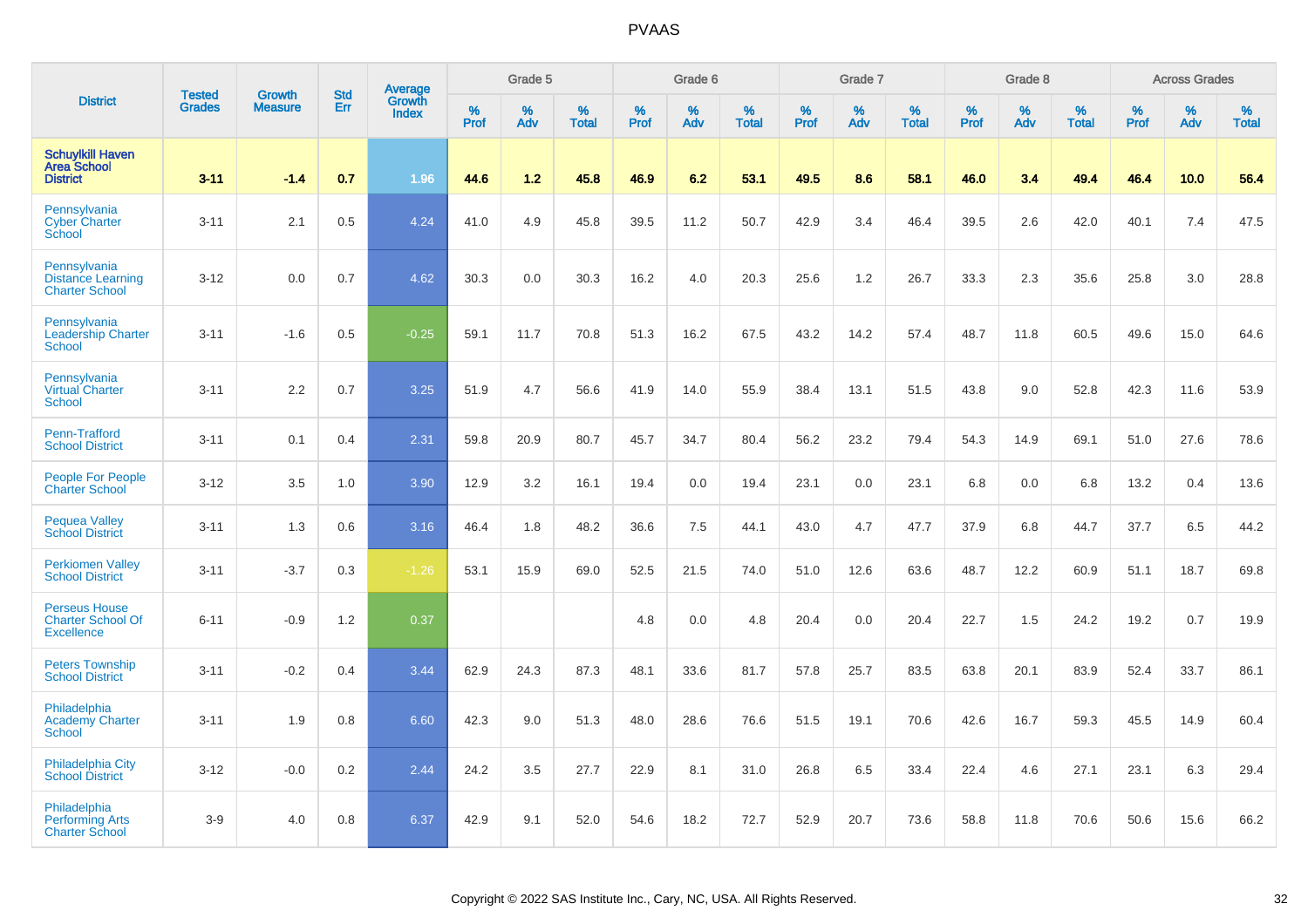|                                                           | <b>Tested</b> | <b>Growth</b>  | <b>Std</b> | <b>Average</b>  |           | Grade 5  |                   |           | Grade 6  |                   |           | Grade 7  |                   |           | Grade 8  |                   |                  | <b>Across Grades</b> |                   |
|-----------------------------------------------------------|---------------|----------------|------------|-----------------|-----------|----------|-------------------|-----------|----------|-------------------|-----------|----------|-------------------|-----------|----------|-------------------|------------------|----------------------|-------------------|
| <b>District</b>                                           | <b>Grades</b> | <b>Measure</b> | <b>Err</b> | Growth<br>Index | %<br>Prof | %<br>Adv | %<br><b>Total</b> | %<br>Prof | %<br>Adv | %<br><b>Total</b> | %<br>Prof | %<br>Adv | %<br><b>Total</b> | %<br>Prof | %<br>Adv | %<br><b>Total</b> | %<br><b>Prof</b> | %<br>Adv             | %<br><b>Total</b> |
| <b>Schuylkill Haven</b><br>Area School<br><b>District</b> | $3 - 11$      | $-1.4$         | 0.7        | 1.96            | 44.6      | 1.2      | 45.8              | 46.9      | 6.2      | 53.1              | 49.5      | 8.6      | 58.1              | 46.0      | 3.4      | 49.4              | 46.4             | 10.0                 | 56.4              |
| Philipsburg-<br>Osceola Area<br><b>School District</b>    | $3 - 11$      | $-4.8$         | 0.6        | $-0.04$         | 45.5      | 6.5      | 52.0              | 41.3      | 11.9     | 53.2              | 35.2      | 2.4      | 37.6              | 33.0      | $6.2\,$  | 39.2              | 40.7             | 11.1                 | 51.8              |
| <b>Phoenixville Area</b><br><b>School District</b>        | $3 - 11$      | $-1.1$         | 0.4        | 1.89            | 54.8      | 10.0     | 64.7              | 45.9      | 27.3     | 73.2              | 45.6      | 19.4     | 65.0              | 52.8      | 12.7     | 65.5              | 46.9             | 19.2                 | 66.1              |
| <b>Pine Grove Area</b><br><b>School District</b>          | $3 - 11$      | 0.9            | 0.6        | 4.20            | 55.8      | 1.0      | 56.8              | 41.0      | 14.5     | 55.6              | 44.7      | 0.8      | 45.5              | 45.5      | 6.2      | 51.8              | 46.5             | 10.4                 | 56.9              |
| <b>Pine-Richland</b><br><b>School District</b>            | $3 - 11$      | $-3.0$         | 0.3        | 0.72            | 58.0      | 19.8     | 77.8              | 55.8      | 26.4     | 82.2              | 57.0      | 18.5     | 75.6              | 56.2      | 27.0     | 83.3              | 52.7             | 28.2                 | 80.9              |
| <b>Pittsburgh School</b><br><b>District</b>               | $3 - 11$      | $-1.6$         | 0.2        | 1.12            | 29.0      | 3.9      | 32.8              | 27.7      | 11.6     | 39.2              | 33.3      | 6.0      | 39.3              | 30.7      | 7.3      | 38.0              | 29.7             | 7.6                  | 37.3              |
| <b>Pittston Area</b><br><b>School District</b>            | $3 - 11$      | $-3.7$         | 0.8        | 1.59            | 36.6      | 1.4      | 38.0              | 36.2      | 4.3      | 40.4              | 28.8      | 1.5      | 30.3              | 34.5      | 3.4      | 37.9              | 35.3             | 5.0                  | 40.3              |
| <b>Pleasant Valley</b><br><b>School District</b>          | $3 - 11$      | 1.4            | 0.5        | 4.11            | 52.2      | 0.9      | 53.1              | 50.0      | 8.3      | 58.3              | 47.0      | 10.5     | 57.5              | 51.9      | 7.6      | 59.5              | 48.1             | 6.4                  | 54.6              |
| <b>Plum Borough</b><br><b>School District</b>             | $3 - 11$      | $-5.8$         | 0.4        | $-5.02$         | 53.7      | 6.3      | 60.0              | 45.8      | 25.1     | 70.9              | 50.0      | 6.0      | 56.0              | 49.0      | 5.7      | 54.6              | 47.5             | 15.8                 | 63.2              |
| <b>Pocono Mountain</b><br><b>School District</b>          | $3 - 12$      | 0.1            | 0.6        | 2.09            | 48.0      | 5.4      | 53.5              | 41.8      | 7.9      | 49.7              | 42.1      | 1.8      | 43.9              | 35.6      | 1.9      | 37.5              | 43.4             | 7.1                  | 50.5              |
| <b>Port Allegany</b><br><b>School District</b>            | $3 - 11$      | $-1.8$         | 0.8        | 2.58            | 34.3      | 2.9      | 37.1              | 31.9      | 2.9      | 34.8              | 32.9      | 5.7      | 38.6              | 40.3      | 3.2      | 43.6              | 35.0             | 5.9                  | 40.8              |
| <b>Portage Area</b><br><b>School District</b>             | $3 - 10$      | 1.0            | 0.9        | 3.66            | 50.0      | 9.5      | 59.5              | 52.0      | 28.0     | 80.0              | 54.0      | 3.2      | 57.1              | 49.1      | 7.6      | 56.6              | 51.5             | 15.6                 | 67.2              |
| <b>Pottsgrove School</b><br><b>District</b>               | $3 - 11$      | $-0.4$         | 0.5        | 4.12            | 39.7      | 5.4      | 45.1              | 42.3      | 6.4      | 48.7              | 53.1      | 9.1      | 62.3              | 40.4      | 3.7      | 44.2              | 43.1             | 7.6                  | 50.7              |
| <b>Pottstown School</b><br><b>District</b>                | $3 - 12$      | $-5.4$         | 0.5        | $-2.03$         | 22.5      | 1.2      | 23.7              | 20.1      | 2.1      | 22.2              | 16.9      | 0.6      | 17.5              | 16.5      | 1.6      | 18.1              | 21.9             | 2.2                  | 24.0              |
| <b>Pottsville Area</b><br><b>School District</b>          | $3 - 12$      | $-1.5$         | 0.5        | 3.56            | 43.0      | 3.7      | 46.7              | 39.2      | 7.7      | 46.8              | 34.4      | 4.9      | 39.3              | 40.4      | 4.1      | 44.4              | 39.7             | 6.1                  | 45.8              |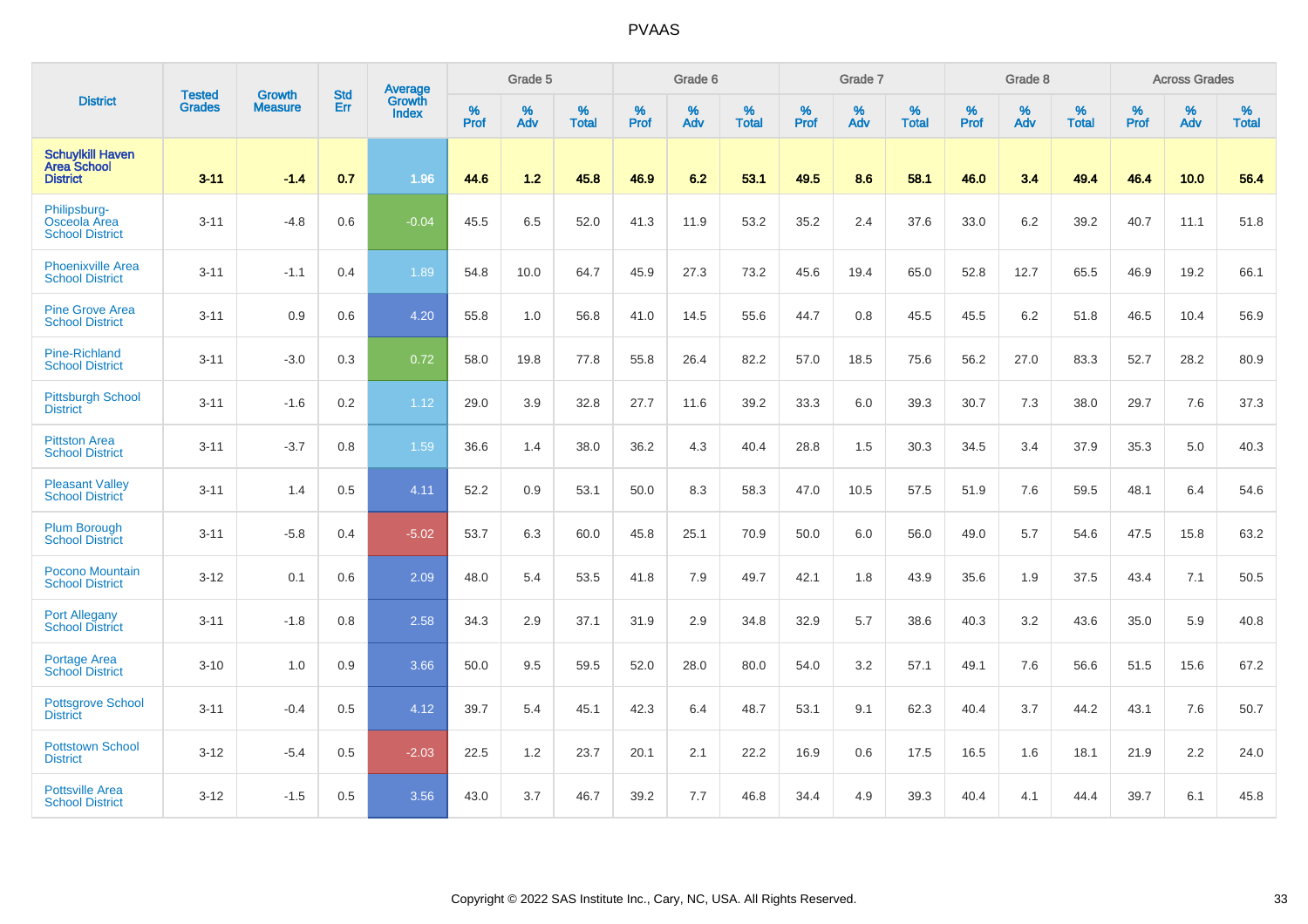|                                                                    |                                |                                 | <b>Std</b> | Average                       |           | Grade 5  |                   |           | Grade 6  |                   |           | Grade 7  |                   |           | Grade 8  |                   |           | <b>Across Grades</b> |                   |
|--------------------------------------------------------------------|--------------------------------|---------------------------------|------------|-------------------------------|-----------|----------|-------------------|-----------|----------|-------------------|-----------|----------|-------------------|-----------|----------|-------------------|-----------|----------------------|-------------------|
| <b>District</b>                                                    | <b>Tested</b><br><b>Grades</b> | <b>Growth</b><br><b>Measure</b> | Err        | <b>Growth</b><br><b>Index</b> | %<br>Prof | %<br>Adv | %<br><b>Total</b> | %<br>Prof | %<br>Adv | %<br><b>Total</b> | %<br>Prof | %<br>Adv | %<br><b>Total</b> | %<br>Prof | %<br>Adv | %<br><b>Total</b> | %<br>Prof | %<br>Adv             | %<br><b>Total</b> |
| <b>Schuylkill Haven</b><br><b>Area School</b><br><b>District</b>   | $3 - 11$                       | $-1.4$                          | 0.7        | 1.96                          | 44.6      | 1.2      | 45.8              | 46.9      | 6.2      | 53.1              | 49.5      | 8.6      | 58.1              | 46.0      | 3.4      | 49.4              | 46.4      | 10.0                 | 56.4              |
| <b>Premier Arts And</b><br><b>Science Charter</b><br><b>School</b> | $3-5$                          | 5.2                             | 2.1        | 2.52                          | 16.7      | 0.0      | 16.7              |           |          |                   |           |          |                   |           |          |                   | 14.2      | 1.9                  | 16.0              |
| <b>Propel Charter</b><br>School - Braddock<br><b>Hills</b>         | $3 - 11$                       | $-3.7$                          | 0.8        | 1.04                          | 19.6      | 1.8      | 21.4              | 15.8      | 3.5      | 19.3              | 19.0      | 0.0      | 19.0              | 14.5      | 2.9      | 17.4              | 15.6      | 1.9                  | 17.5              |
| <b>Propel Charter</b><br>School - East                             | $3 - 8$                        | 1.1                             | 1.0        | 2.62                          | 32.5      | 0.0      | 32.5              | 34.3      | 11.4     | 45.7              | 33.3      | 9.1      | 42.4              | 29.4      | 0.0      | 29.4              | 31.6      | 4.7                  | 36.3              |
| <b>Propel Charter</b><br>School-Hazelwood                          | $3-8$                          | $-0.7$                          | 1.2        | 0.69                          | 6.7       | 0.0      | 6.7               | 14.3      | 0.0      | 14.3              | 14.3      | 4.8      | 19.0              | 16.0      | 0.0      | 16.0              | 10.2      | 0.6                  | 10.8              |
| <b>Propel Charter</b><br>School-Homestead                          | $3 - 11$                       | $-1.0$                          | 1.0        | 1.67                          | 21.6      | 0.0      | 21.6              | 16.7      | 5.6      | 22.2              | 11.8      | 0.0      | 11.8              | 9.5       | 2.4      | 11.9              | 15.3      | 2.2                  | 17.6              |
| <b>Propel Charter</b><br><b>School-Mckeesport</b>                  | $3 - 8$                        | $-7.2$                          | 1.0        | $-2.06$                       | 36.1      | 0.0      | 36.1              | 32.4      | 0.0      | 32.4              | 34.2      | 2.6      | 36.8              | 29.7      | 2.7      | 32.4              | 32.1      | 1.4                  | 33.5              |
| <b>Propel Charter</b><br><b>School-Montour</b>                     | $3 - 10$                       | $-1.8$                          | 0.8        | $-0.22$                       | 18.0      | 0.0      | 18.0              | 22.7      | 3.0      | 25.8              | 21.5      | 0.0      | 21.5              | 23.4      | 3.1      | 26.6              | 21.5      | 3.2                  | 24.7              |
| <b>Propel Charter</b><br>School-Northside                          | $3-8$                          | $-1.3$                          | 1.0        | 2.10                          | 7.0       | 0.0      | 7.0               | 14.6      | 0.0      | 14.6              | 5.0       | 0.0      | 5.0               | 10.0      | 0.0      | 10.0              | 9.0       | 0.0                  | 9.0               |
| <b>Propel Charter</b><br>School-Pitcairn                           | $3 - 8$                        | $-5.3$                          | 1.2        | $-1.11$                       | 12.1      | 0.0      | 12.1              | 29.6      | 11.1     | 40.7              | 18.2      | 0.0      | 18.2              | 16.7      | 0.0      | 16.7              | 17.3      | 2.5                  | 19.8              |
| <b>Provident Charter</b><br><b>School</b>                          | $3-8$                          | 4.1                             | 1.1        | 4.26                          | 19.6      | 0.0      | 19.6              | 15.8      | 5.3      | 21.0              | 13.6      | 0.0      | 13.6              | 17.2      | 3.4      | 20.7              | 16.4      | 2.9                  | 19.3              |
| Punxsutawney<br><b>Area School</b><br><b>District</b>              | $3 - 11$                       | 1.1                             | 0.6        | 3.35                          | 52.2      | 9.4      | 61.6              | 54.9      | 13.3     | 68.1              | 36.8      | 5.6      | 42.4              | 40.0      | 5.4      | 45.4              | 41.5      | 12.4                 | 53.8              |
| <b>Purchase Line</b><br><b>School District</b>                     | $3 - 12$                       | $-1.5$                          | 0.8        | 0.46                          | 37.2      | 5.9      | 43.1              | 40.9      | 6.1      | 47.0              | 39.4      | 3.0      | 42.4              | 30.9      | 3.6      | 34.6              | 39.8      | 6.3                  | 46.1              |
| <b>Quaker Valley</b><br><b>School District</b>                     | $3 - 11$                       | 2.7                             | 0.6        | 4.90                          | 56.0      | 24.1     | 80.1              | 33.6      | 45.4     | 79.0              | 53.5      | 25.7     | 79.2              | 57.6      | 23.5     | 81.1              | 47.9      | 33.9                 | 81.8              |
| Quakertown<br><b>Community School</b><br><b>District</b>           | $3 - 12$                       | $-1.6$                          | 0.4        | 0.69                          | 50.0      | 4.9      | 54.9              | 40.2      | 19.3     | 59.5              | 40.4      | 7.5      | 47.8              | 42.6      | 17.3     | 59.9              | 42.5      | 12.6                 | 55.1              |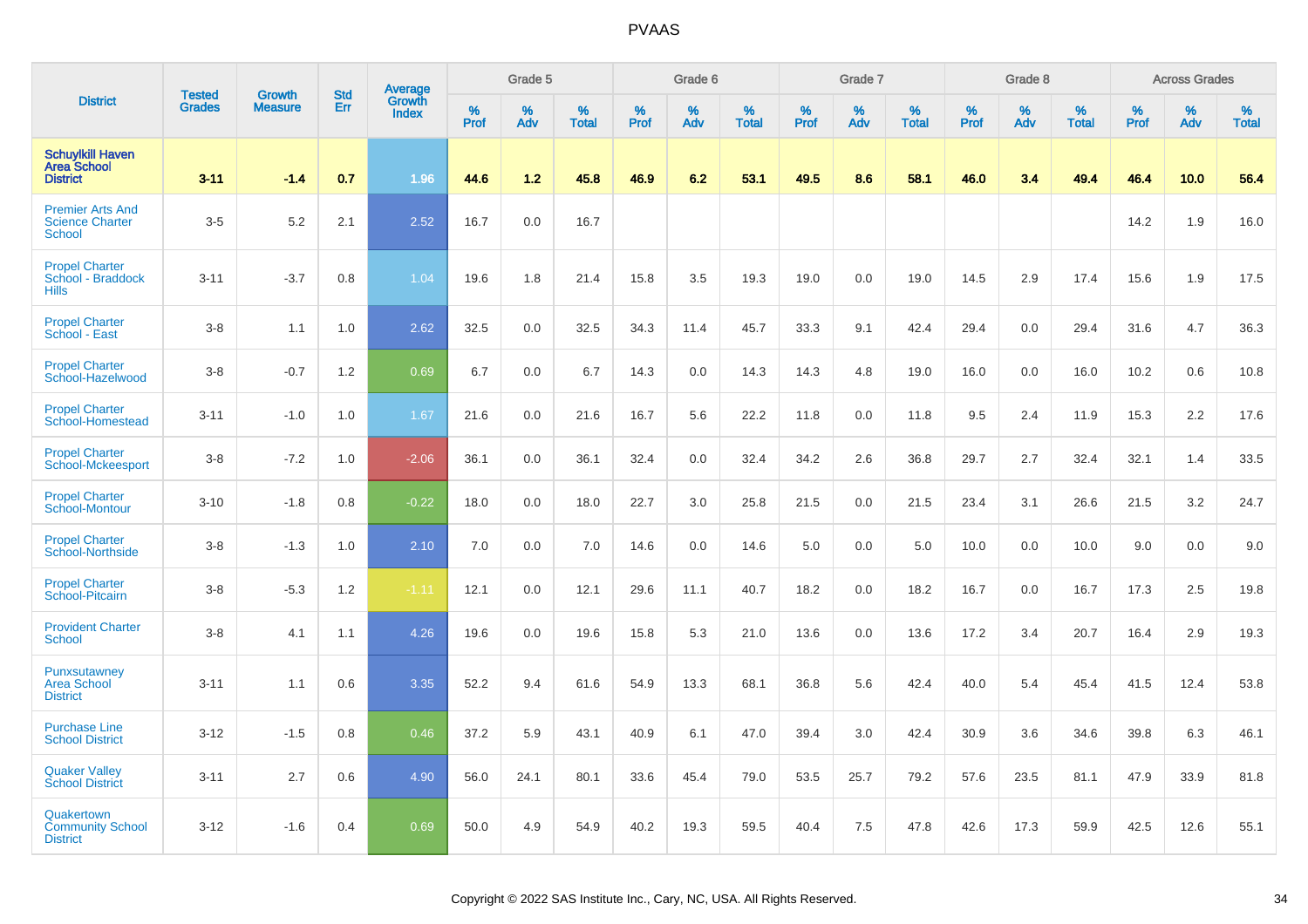|                                                                    |                                | <b>Growth</b>  | <b>Std</b> | Average                |              | Grade 5  |                   |           | Grade 6  |                   |              | Grade 7  |                   |           | Grade 8  |                   |           | <b>Across Grades</b> |                   |
|--------------------------------------------------------------------|--------------------------------|----------------|------------|------------------------|--------------|----------|-------------------|-----------|----------|-------------------|--------------|----------|-------------------|-----------|----------|-------------------|-----------|----------------------|-------------------|
| <b>District</b>                                                    | <b>Tested</b><br><b>Grades</b> | <b>Measure</b> | Err        | Growth<br><b>Index</b> | $\%$<br>Prof | %<br>Adv | %<br><b>Total</b> | %<br>Prof | %<br>Adv | %<br><b>Total</b> | $\%$<br>Prof | %<br>Adv | %<br><b>Total</b> | %<br>Prof | %<br>Adv | %<br><b>Total</b> | %<br>Prof | %<br>Adv             | %<br><b>Total</b> |
| <b>Schuylkill Haven</b><br><b>Area School</b><br><b>District</b>   | $3 - 11$                       | $-1.4$         | 0.7        | 1.96                   | 44.6         | 1.2      | 45.8              | 46.9      | 6.2      | 53.1              | 49.5         | 8.6      | 58.1              | 46.0      | 3.4      | 49.4              | 46.4      | 10.0                 | 56.4              |
| <b>Radnor Township</b><br><b>School District</b>                   | $3 - 12$                       | 1.9            | 0.4        | 6.85                   | 54.7         | 29.0     | 83.7              | 53.9      | 37.8     | 91.7              | 48.0         | 32.3     | 80.3              | 51.4      | 36.7     | 88.1              | 49.6      | 36.7                 | 86.4              |
| <b>Reach Cyber</b><br><b>Charter School</b>                        | $3 - 11$                       | $-2.6$         | 0.9        | 0.61                   | 52.4         | 4.8      | 57.1              | 52.2      | 8.7      | 60.9              | 38.5         | 1.9      | 40.4              | 47.5      | 5.1      | 52.5              | 46.8      | 5.5                  | 52.3              |
| <b>Reading School</b><br><b>District</b>                           | $3 - 11$                       | 1.5            | 0.4        | 4.93                   | 14.9         | 0.5      | 15.4              | 15.2      | 2.2      | 17.4              | 16.6         | 1.3      | 17.9              | 16.7      | 0.4      | 17.0              | 16.0      | 1.2                  | 17.2              |
| <b>Red Lion Area</b><br><b>School District</b>                     | $3 - 11$                       | 0.6            | 0.4        | 5.52                   | 46.1         | 2.7      | 48.8              | 38.1      | 15.8     | 54.0              | 41.4         | 10.4     | 51.9              | 38.8      | 7.5      | 46.3              | 40.6      | 9.4                  | 50.0              |
| <b>Redbank Valley</b><br><b>School District</b>                    | $3 - 11$                       | 2.3            | 0.7        | 3.22                   | 64.3         | 4.3      | 68.6              | 38.8      | 13.8     | 52.5              | 54.6         | 12.5     | 67.0              | 55.4      | 15.4     | 70.8              | 50.6      | 13.7                 | 64.4              |
| Renaissance<br><b>Academy Charter</b><br><b>School</b>             | $3 - 11$                       | $-1.3$         | 0.7        | 1.67                   | 36.6         | 5.6      | 42.2              | 39.7      | 16.4     | 56.2              | 50.7         | 5.3      | 56.0              | 40.6      | 18.8     | 59.4              | 41.0      | 10.8                 | 51.8              |
| <b>Reynolds School</b><br><b>District</b>                          | $3 - 10$                       | $-4.3$         | 0.8        | 1.96                   | 46.3         | 0.0      | 46.3              | 44.2      | 1.3      | 45.4              | 35.3         | 7.8      | 43.1              | 47.1      | 8.8      | 55.9              | 41.5      | 4.9                  | 46.4              |
| <b>Richard Allen</b><br>Preparatory<br><b>Charter School</b>       | $5-8$                          | 4.8            | 0.7        | 6.89                   | 9.3          | 0.0      | 9.3               | 16.1      | 0.0      | 16.1              | 16.7         | 1.8      | 18.5              | 19.1      | 1.8      | 20.9              | 16.4      | 1.1                  | 17.5              |
| <b>Richland School</b><br><b>District</b>                          | $3 - 11$                       | 3.6            | 0.6        | 5.79                   | 51.5         | 18.4     | 69.9              | 54.7      | 20.0     | 74.7              | 51.6         | 14.1     | 65.6              | 53.8      | 15.1     | 68.9              | 51.0      | 18.8                 | 69.8              |
| <b>Ridgway Area</b><br><b>School District</b>                      | $3 - 11$                       | 2.8            | 0.8        | 3.71                   | 57.4         | 6.6      | 63.9              | 45.9      | 32.8     | 78.7              | 48.3         | 8.3      | 56.7              | 57.4      | 8.2      | 65.6              | 51.0      | 16.6                 | 67.6              |
| <b>Ridley School</b><br><b>District</b>                            | $3 - 12$                       | $-0.9$         | 0.4        | 0.04                   | 49.2         | 5.6      | 54.8              | 38.5      | 12.4     | 50.9              | 39.6         | 5.9      | 45.6              | 41.1      | 7.5      | 48.6              | 42.4      | 10.0                 | 52.4              |
| <b>Ringgold School</b><br><b>District</b>                          | $3 - 11$                       | $-6.9$         | 0.5        | $-1.93$                | 22.7         | 1.2      | 23.9              | 29.5      | 0.6      | 30.1              | 21.8         | 3.5      | 25.3              | 31.7      | 4.3      | 36.0              | 32.2      | 4.3                  | 36.4              |
| <b>Riverside Beaver</b><br><b>County School</b><br><b>District</b> | $3 - 11$                       | 2.3            | 0.6        | 3.93                   | 53.1         | 9.4      | 62.5              | 37.0      | 36.0     | 73.0              | 48.8         | 12.5     | 61.2              | 51.6      | 15.8     | 67.4              | 45.6      | 22.4                 | 68.1              |
| <b>Riverside School</b><br><b>District</b>                         | $3 - 11$                       | 2.8            | 0.6        | 4.52                   | 44.6         | 4.0      | 48.5              | 45.4      | 13.1     | 58.6              | 43.7         | 11.6     | 55.3              | 45.0      | 8.3      | 53.2              | 44.3      | 10.7                 | 55.0              |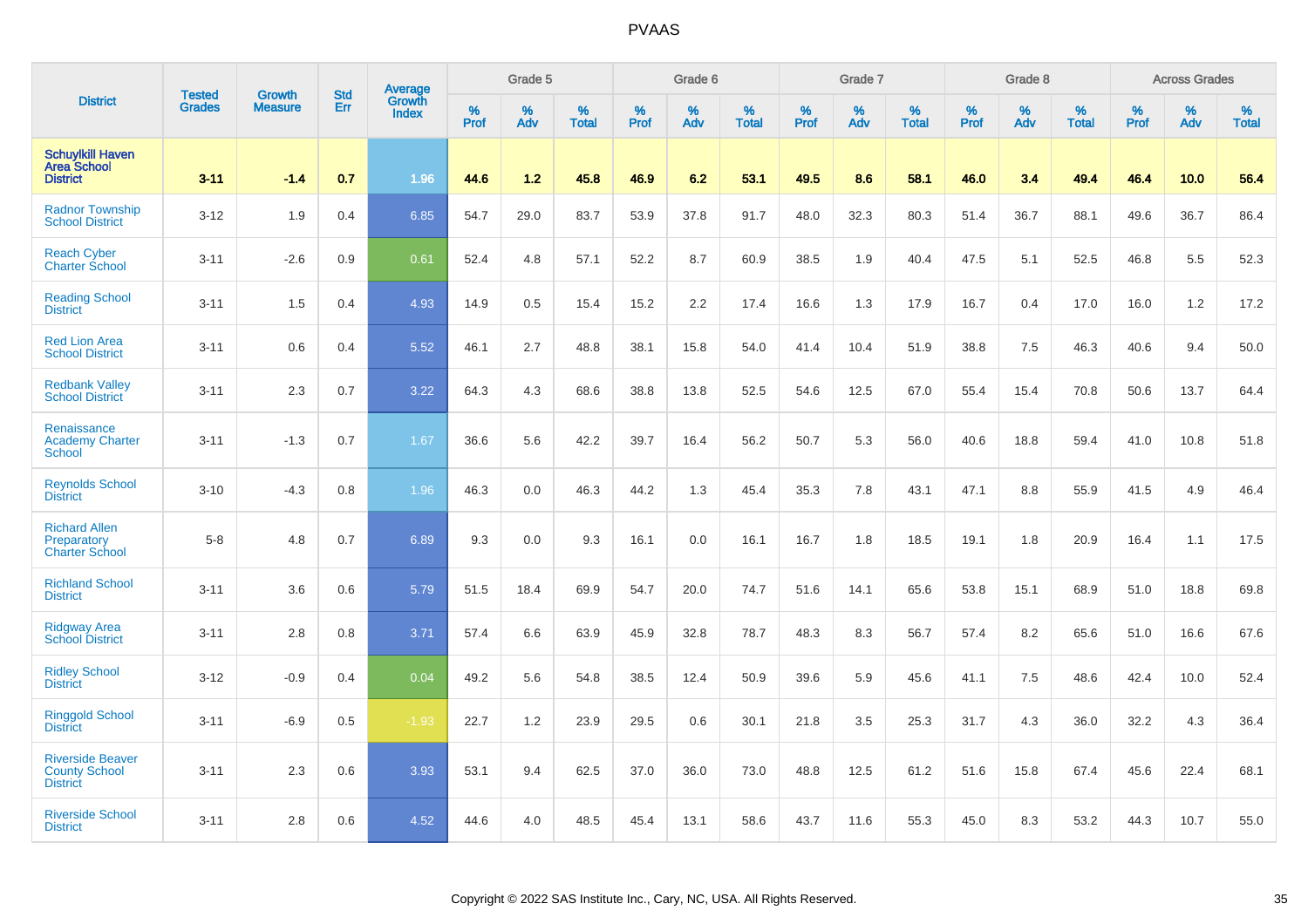|                                                                           | <b>Tested</b> | <b>Growth</b>  | <b>Std</b> | Average                       |              | Grade 5  |                   |           | Grade 6  |                   |           | Grade 7  |                   |           | Grade 8  |                   |           | <b>Across Grades</b> |                   |
|---------------------------------------------------------------------------|---------------|----------------|------------|-------------------------------|--------------|----------|-------------------|-----------|----------|-------------------|-----------|----------|-------------------|-----------|----------|-------------------|-----------|----------------------|-------------------|
| <b>District</b>                                                           | <b>Grades</b> | <b>Measure</b> | Err        | <b>Growth</b><br><b>Index</b> | $\%$<br>Prof | %<br>Adv | %<br><b>Total</b> | %<br>Prof | %<br>Adv | %<br><b>Total</b> | %<br>Prof | %<br>Adv | %<br><b>Total</b> | %<br>Prof | %<br>Adv | %<br><b>Total</b> | %<br>Prof | %<br>Adv             | %<br><b>Total</b> |
| <b>Schuylkill Haven</b><br><b>Area School</b><br><b>District</b>          | $3 - 11$      | $-1.4$         | 0.7        | 1.96                          | 44.6         | 1.2      | 45.8              | 46.9      | 6.2      | 53.1              | 49.5      | 8.6      | 58.1              | 46.0      | 3.4      | 49.4              | 46.4      | 10.0                 | 56.4              |
| <b>Riverview School</b><br><b>District</b>                                | $3 - 11$      | $-2.8$         | 0.8        | 3.67                          | 71.2         | 9.6      | 80.8              | 39.7      | 29.5     | 69.2              | 54.8      | 1.6      | 56.4              | 38.0      | 10.1     | 48.1              | 48.9      | 19.2                 | 68.1              |
| <b>Robert Benjamin</b><br><b>Wiley Community</b><br><b>Charter School</b> | $3-8$         | 3.6            | 0.9        | 4.03                          | 20.9         | 0.0      | 20.9              | 23.4      | 4.3      | 27.7              | 28.1      | 1.8      | 29.8              | 31.1      | 0.0      | 31.1              | 24.2      | 2.4                  | 26.5              |
| <b>Roberto Clemente</b><br><b>Charter School</b>                          | $3 - 12$      | $-5.1$         | 1.0        | $-0.08$                       | 19.4         | 0.0      | 19.4              | 23.1      | 5.1      | 28.2              | 11.6      | 0.0      | 11.6              | 12.2      | 0.0      | 12.2              | 15.5      | 1.7                  | 17.2              |
| <b>Rochester Area</b><br><b>School District</b>                           | $3 - 11$      | $-3.0$         | 0.9        | 1.72                          | 50.0         | 0.0      | 50.0              | 40.4      | 13.5     | 53.8              | 24.0      | 2.0      | 26.0              | 47.2      | 1.9      | 49.1              | 43.3      | 7.5                  | 50.8              |
| <b>Rockwood Area</b><br><b>School District</b>                            | $3 - 11$      | 1.8            | 0.9        | 4.02                          | 65.8         | 2.4      | 68.3              | 38.1      | 31.0     | 69.0              | 63.0      | 6.5      | 69.6              | 50.8      | 19.0     | 69.8              | 52.2      | 13.4                 | 65.7              |
| <b>Rose Tree Media</b><br><b>School District</b>                          | $3 - 10$      | 0.1            | 0.4        | 4.09                          | 62.5         | 14.0     | 76.5              | 41.0      | 44.4     | 85.4              | 51.8      | 27.0     | 78.8              | 56.2      | 22.8     | 79.0              | 51.9      | 27.9                 | 79.8              |
| <b>Russell Byers</b><br><b>Charter School</b>                             | $3 - 8$       | 1.4            | 0.9        | 3.89                          | 18.2         | 1.8      | 20.0              | 36.8      | 0.0      | 36.8              | 28.1      | 0.0      | 28.1              | 14.3      | 2.0      | 16.3              | 22.4      | 3.0                  | 25.3              |
| <b>Saint Clair Area</b><br><b>School District</b>                         | $3-8$         | $-1.8$         | 0.9        | 0.86                          | 43.4         | 1.9      | 45.3              | 58.0      | 6.0      | 64.0              | 36.5      | 7.7      | 44.2              | 41.5      | 2.4      | 43.9              | 43.9      | 4.7                  | 48.6              |
| <b>Saint Marys Area</b><br><b>School District</b>                         | $3 - 11$      | $-1.5$         | 0.6        | 2.49                          | 48.7         | 2.6      | 51.3              | 42.7      | 13.7     | 56.4              | 40.8      | 7.7      | 48.5              | 46.4      | 8.0      | 54.3              | 44.6      | 11.0                 | 55.6              |
| Salisbury<br><b>Township School</b><br><b>District</b>                    | $3 - 11$      | $-1.7$         | 0.7        | 2.04                          | 38.3         | 7.4      | 45.7              | 33.0      | 22.0     | 55.0              | 34.8      | 4.4      | 39.1              | 47.1      | 12.6     | 59.8              | 40.0      | 11.6                 | 51.7              |
| Salisbury-Elk Lick<br><b>School District</b>                              | $3 - 11$      | $-3.9$         | 1.3        | $-1.19$                       | 50.0         | 8.3      | 58.3              | 50.0      | 0.0      | 50.0              | 30.0      | 0.0      | 30.0              | 28.6      | 4.8      | 33.3              | 42.2      | 3.3                  | 45.4              |
| <b>Saucon Valley</b><br><b>School District</b>                            | $3 - 11$      | 3.7            | 0.6        | 8.54                          | 50.8         | 21.0     | 71.8              | 43.6      | 21.5     | 65.1              | 42.4      | 18.0     | 60.4              | 50.0      | 20.2     | 70.2              | 42.6      | 23.9                 | 66.5              |
| <b>Sayre Area School</b><br><b>District</b>                               | $3 - 11$      | 4.2            | 0.8        | 5.75                          | 32.8         | 4.9      | 37.7              | 51.8      | 19.8     | 71.6              | 47.6      | 8.3      | 56.0              | 39.0      | 4.9      | 43.9              | 44.6      | 10.7                 | 55.4              |
| <b>School Lane</b><br><b>Charter School</b>                               | $3 - 11$      | 0.1            | 0.7        | 1.77                          | 57.4         | 5.9      | 63.2              | 40.0      | 18.3     | 58.3              | 43.8      | 6.8      | 50.7              | 40.9      | 21.2     | 62.1              | 43.3      | 14.5                 | 57.9              |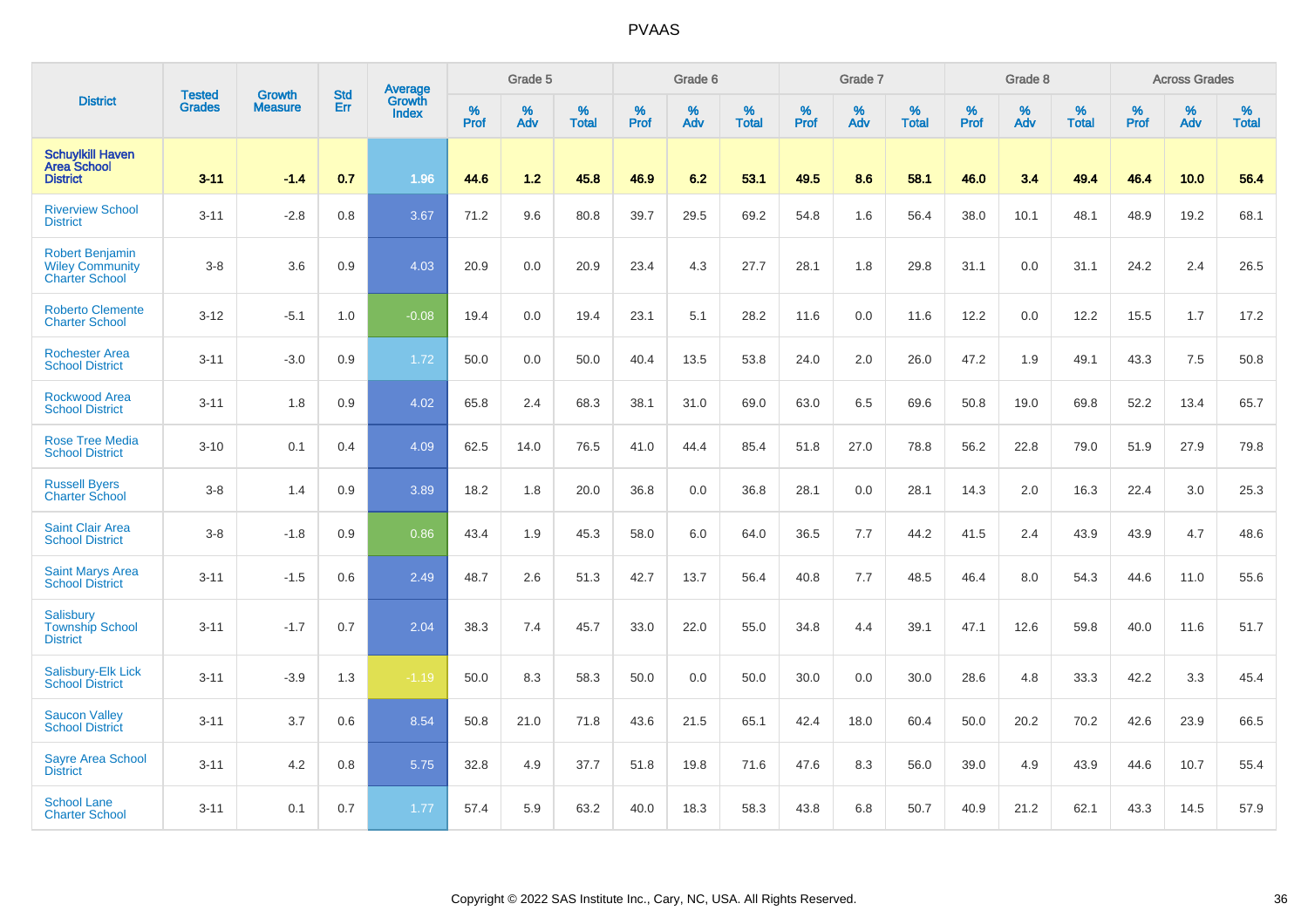|                                                                  |                                | <b>Growth</b>  | <b>Std</b> | Average                |              | Grade 5     |                   |                  | Grade 6  |                   |                  | Grade 7  |                   |              | Grade 8  |                   |              | <b>Across Grades</b> |                   |
|------------------------------------------------------------------|--------------------------------|----------------|------------|------------------------|--------------|-------------|-------------------|------------------|----------|-------------------|------------------|----------|-------------------|--------------|----------|-------------------|--------------|----------------------|-------------------|
| <b>District</b>                                                  | <b>Tested</b><br><b>Grades</b> | <b>Measure</b> | Err        | Growth<br><b>Index</b> | $\%$<br>Prof | $\%$<br>Adv | %<br><b>Total</b> | %<br><b>Prof</b> | %<br>Adv | %<br><b>Total</b> | %<br><b>Prof</b> | %<br>Adv | %<br><b>Total</b> | $\%$<br>Prof | %<br>Adv | %<br><b>Total</b> | $\%$<br>Prof | $\%$<br>Adv          | %<br><b>Total</b> |
| <b>Schuylkill Haven</b><br><b>Area School</b><br><b>District</b> | $3 - 11$                       | $-1.4$         | 0.7        | 1.96                   | 44.6         | 1.2         | 45.8              | 46.9             | 6.2      | 53.1              | 49.5             | 8.6      | 58.1              | 46.0         | 3.4      | 49.4              | 46.4         | 10.0                 | 56.4              |
| <b>Schuylkill Haven</b><br><b>Area School</b><br><b>District</b> | $3 - 11$                       | $-1.4$         | 0.7        | 1.96                   | 44.6         | $1.2$       | 45.8              | 46.9             | 6.2      | 53.1              | 49.5             | 8.6      | 58.1              | 46.0         | 3.4      | 49.4              | 46.4         | 10.0                 | 56.4              |
| <b>Schuylkill Valley</b><br><b>School District</b>               | $3 - 11$                       | 0.6            | 0.6        | 2.04                   | 53.1         | 3.1         | 56.2              | 44.4             | 16.9     | 61.3              | 42.9             | 7.5      | 50.4              | 45.0         | 6.3      | 51.4              | 45.2         | 10.3                 | 55.6              |
| <b>Scranton School</b><br><b>District</b>                        | $3 - 12$                       | $-0.8$         | 0.5        | 2.89                   | 35.9         | 1.7         | 37.6              | 29.4             | 4.2      | 33.6              | 24.9             | 2.8      | 27.7              | 26.3         | 5.8      | 32.2              | 29.5         | 4.0                  | 33.5              |
| <b>Selinsgrove Area</b><br><b>School District</b>                | $3 - 12$                       | $-1.5$         | 0.5        | 2.93                   | 51.9         | 4.4         | 56.4              | 46.4             | 19.0     | 65.4              | 39.7             | 16.7     | 56.4              | 47.6         | 12.6     | 60.2              | 44.8         | 15.2                 | 60.0              |
| <b>Seneca Valley</b><br><b>School District</b>                   | $3 - 11$                       | $-3.6$         | 0.3        | $-3.48$                | 52.6         | 9.8         | 62.4              | 44.4             | 27.6     | 72.0              | 53.0             | 9.8      | 62.9              | 51.1         | 14.5     | 65.6              | 47.2         | 20.2                 | 67.4              |
| <b>Seven Generations</b><br><b>Charter School</b>                | $3-5$                          | 5.1            | 2.1        | 2.46                   | 62.2         | 2.7         | 64.9              |                  |          |                   |                  |          |                   |              |          |                   | 48.0         | 8.8                  | 56.8              |
| <b>Shade-Central City</b><br><b>School District</b>              | $3 - 11$                       | $-2.8$         | 1.4        | 1.08                   | 43.8         | 0.0         | 43.8              | 44.4             | 14.8     | 59.3              | 25.0             | 0.0      | 25.0              | 29.2         | 0.0      | 29.2              | 35.1         | 6.0                  | 41.0              |
| <b>Shaler Area</b><br><b>School District</b>                     | $3 - 11$                       | $-4.5$         | 0.4        | 0.47                   | 52.7         | 5.4         | 58.1              | 39.8             | 10.6     | 50.4              | 50.0             | 7.8      | 57.8              | 46.9         | 12.9     | 59.8              | 46.7         | 13.0                 | 59.7              |
| <b>Shamokin Area</b><br><b>School District</b>                   | $3 - 11$                       | 1.2            | 0.5        | 2.31                   | 42.9         | 2.1         | 45.0              | 32.6             | 9.4      | 42.0              | 44.0             | 1.5      | 45.5              | 31.3         | 5.5      | 36.8              | 34.3         | 5.8                  | 40.1              |
| Shanksville-<br><b>Stonycreek School</b><br><b>District</b>      | $3 - 10$                       | 0.6            | 1.4        | 1.21                   | 28.6         | 0.0         | 28.6              | 41.7             | 16.7     | 58.3              | 45.0             | 5.0      | 50.0              | 44.4         | 5.6      | 50.0              | 49.2         | 8.5                  | 57.6              |
| <b>Sharon City School</b><br><b>District</b>                     | $3 - 11$                       | 1.0            | 0.6        | 3.68                   | 36.8         | 3.5         | 40.3              | 30.8             | 15.0     | 45.8              | 33.3             | 1.8      | 35.2              | 42.1         | 6.4      | 48.4              | 34.2         | 6.1                  | 40.2              |
| <b>Sharpsville Area</b><br><b>School District</b>                | $3 - 11$                       | $-0.5$         | 0.8        | 1.61                   | 54.8         | 4.8         | 59.7              | 52.9             | 19.1     | 72.1              | 40.0             | 10.8     | 50.8              | 47.1         | 12.9     | 60.0              | 48.0         | 14.5                 | 62.5              |
| Shenandoah<br><b>Valley School</b><br><b>District</b>            | $3 - 11$                       | 1.7            | 0.9        | 4.15                   | 37.3         | 3.0         | 40.3              | 31.4             | 9.8      | 41.2              | 36.2             | 1.7      | 37.9              | 26.3         | 0.0      | 26.3              | 34.3         | 5.0                  | 39.4              |
| Shenango Area<br><b>School District</b>                          | $3 - 11$                       | 1.9            | 0.7        | 2.73                   | 46.4         | 19.0        | 65.5              | 37.5             | 25.0     | 62.5              | 45.7             | 9.6      | 55.3              | 41.1         | 18.9     | 60.0              | 42.3         | 18.7                 | 61.1              |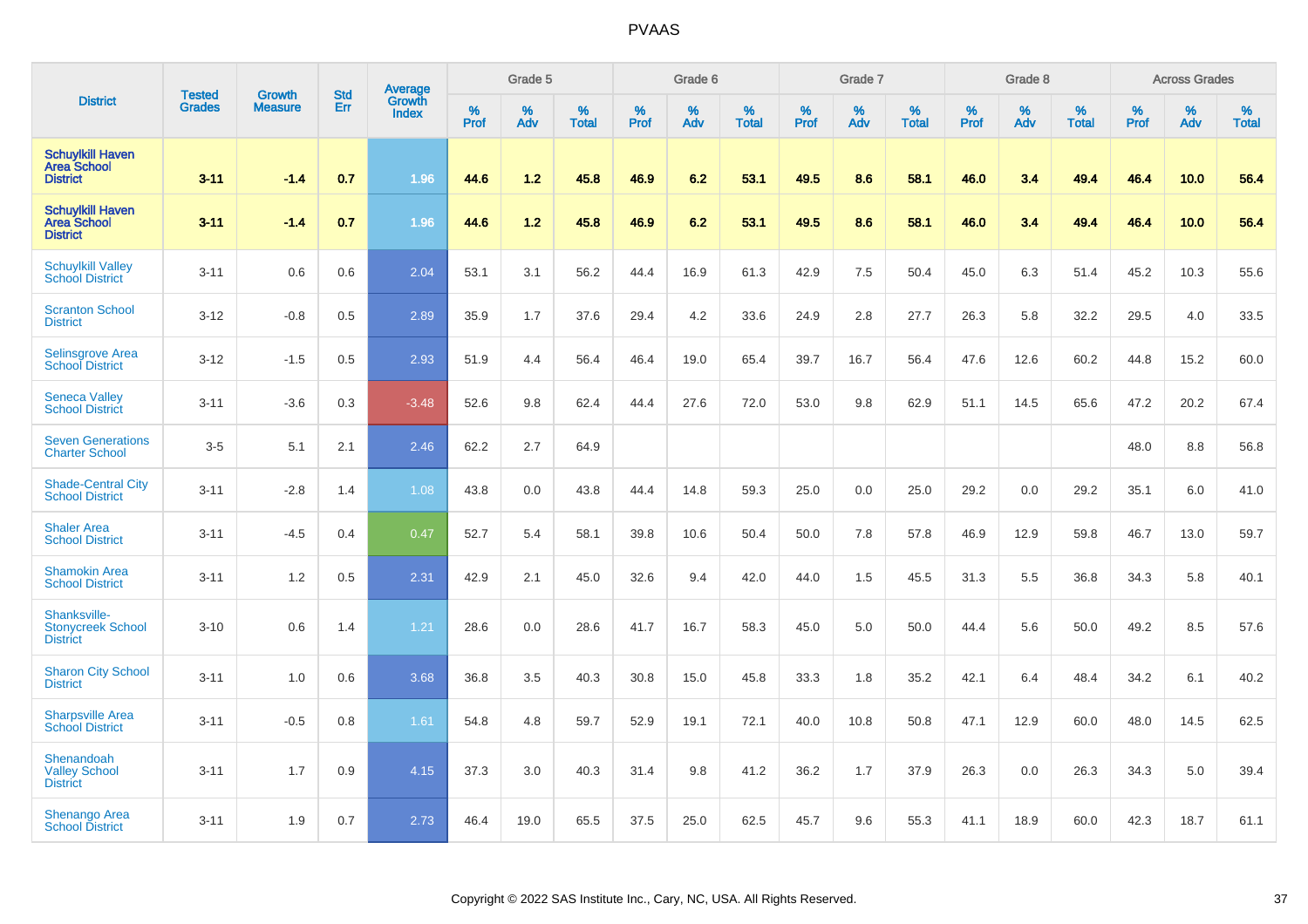|                                                                   |                                |                                 | <b>Std</b> | Average                |              | Grade 5  |                   |           | Grade 6  |                   |           | Grade 7  |                   |           | Grade 8  |                   |           | <b>Across Grades</b> |                   |
|-------------------------------------------------------------------|--------------------------------|---------------------------------|------------|------------------------|--------------|----------|-------------------|-----------|----------|-------------------|-----------|----------|-------------------|-----------|----------|-------------------|-----------|----------------------|-------------------|
| <b>District</b>                                                   | <b>Tested</b><br><b>Grades</b> | <b>Growth</b><br><b>Measure</b> | Err        | Growth<br><b>Index</b> | $\%$<br>Prof | %<br>Adv | %<br><b>Total</b> | %<br>Prof | %<br>Adv | %<br><b>Total</b> | %<br>Prof | %<br>Adv | %<br><b>Total</b> | %<br>Prof | %<br>Adv | %<br><b>Total</b> | %<br>Prof | %<br>Adv             | %<br><b>Total</b> |
| <b>Schuylkill Haven</b><br><b>Area School</b><br><b>District</b>  | $3 - 11$                       | $-1.4$                          | 0.7        | 1.96                   | 44.6         | 1.2      | 45.8              | 46.9      | 6.2      | 53.1              | 49.5      | 8.6      | 58.1              | 46.0      | 3.4      | 49.4              | 46.4      | 10.0                 | 56.4              |
| <b>Shikellamy School</b><br><b>District</b>                       | $3 - 10$                       | $-2.8$                          | 0.5        | 1.06                   | 47.9         | 5.7      | 53.6              | 29.1      | 9.8      | 38.9              | 41.5      | 8.5      | 50.0              | 35.8      | 7.4      | 43.2              | 38.2      | 9.0                  | 47.3              |
| <b>Shippensburg Area</b><br><b>School District</b>                | $3 - 11$                       | $-1.6$                          | 0.4        | 1.17                   | 40.8         | 9.2      | 50.0              | 30.4      | 12.9     | 43.3              | 40.6      | 5.9      | 46.5              | 47.0      | 10.1     | 57.1              | 41.0      | 11.2                 | 52.2              |
| <b>Slippery Rock Area</b><br><b>School District</b>               | $3 - 11$                       | 0.3                             | 0.6        | 3.13                   | 61.1         | 15.1     | 76.2              | 42.1      | 32.3     | 74.4              | 51.6      | 6.6      | 58.2              | 47.2      | 18.1     | 65.4              | 47.2      | 24.9                 | 72.1              |
| <b>Smethport Area</b><br><b>School District</b>                   | $3 - 12$                       | 6.2                             | 0.8        | 7.41                   | 54.0         | 8.0      | 62.0              | 43.3      | 21.7     | 65.0              | 33.8      | 9.2      | 43.1              | 46.9      | 12.5     | 59.4              | 41.6      | 15.0                 | 56.6              |
| <b>Solanco School</b><br><b>District</b>                          | $3 - 11$                       | 2.8                             | 0.4        | 6.54                   | 47.3         | 9.0      | 56.2              | 52.1      | 16.9     | 69.0              | 37.0      | 14.8     | 51.7              | 40.8      | 15.0     | 55.9              | 43.0      | 14.5                 | 57.5              |
| <b>Somerset Area</b><br><b>School District</b>                    | $3 - 11$                       | 0.7                             | 0.6        | 4.76                   | 48.3         | 5.8      | 54.2              | 42.4      | 28.8     | 71.2              | 46.7      | 17.5     | 64.2              | 52.5      | 12.8     | 65.2              | 45.3      | 16.7                 | 62.0              |
| <b>Souderton Area</b><br><b>School District</b>                   | $3 - 11$                       | $-0.1$                          | 0.3        | 9.83                   | 56.4         | 17.7     | 74.1              | 48.0      | 16.2     | 64.2              | 56.6      | 10.1     | 66.8              | 47.3      | 11.1     | 58.4              | 50.2      | 17.4                 | 67.7              |
| <b>Souderton Charter</b><br><b>School</b><br>Collaborative        | $3-8$                          | 4.3                             | 1.3        | 3.72                   | 74.1         | 25.9     | 100.0             | 48.0      | 48.0     | 96.0              | 33.3      | 61.9     | 95.2              | 47.1      | 41.2     | 88.2              | 50.7      | 40.8                 | 91.6              |
| South Allegheny<br><b>School District</b>                         | $3 - 11$                       | $-5.4$                          | 0.9        | $-1.98$                | 43.1         | 0.0      | 43.1              | 32.6      | 6.1      | 38.8              | 31.6      | 5.3      | 36.8              | 41.5      | 12.2     | 53.7              | 39.4      | 6.6                  | 46.0              |
| <b>South Butler</b><br><b>County School</b><br><b>District</b>    | $3 - 10$                       | 1.0                             | 0.5        | 2.55                   | 59.9         | 14.3     | 74.2              | 50.7      | 14.5     | 65.2              | 44.7      | 11.4     | 56.1              | 53.7      | 13.0     | 66.7              | 50.5      | 17.8                 | 68.3              |
| <b>South Eastern</b><br><b>School District</b>                    | $3 - 11$                       | 2.3                             | 0.5        | 7.81                   | 55.2         | 6.3      | 61.5              | 42.2      | 16.2     | 58.4              | 48.3      | 12.9     | 61.2              | 43.6      | 10.5     | 54.1              | 46.7      | 14.1                 | 60.8              |
| <b>South Fayette</b><br><b>Township School</b><br><b>District</b> | $3 - 11$                       | 1.9                             | 0.4        | 8.21                   | 60.2         | 23.2     | 83.4              | 44.7      | 39.0     | 83.7              | 56.4      | 27.0     | 83.4              | 46.8      | 40.6     | 87.4              | 49.6      | 35.9                 | 85.4              |
| <b>South Middleton</b><br><b>School District</b>                  | $3 - 11$                       | 0.8                             | 0.5        | 2.78                   | 48.5         | 12.1     | 60.6              | 45.2      | 21.0     | 66.1              | 44.4      | 12.9     | 57.3              | 42.1      | 12.0     | 54.1              | 45.4      | 16.9                 | 62.3              |
| South Park School<br><b>District</b>                              | $3 - 11$                       | $-0.8$                          | 0.6        | 0.04                   | 61.4         | 2.4      | 63.9              | 40.6      | 13.2     | 53.8              | 47.5      | 12.5     | 60.0              | 55.8      | 7.7      | 63.5              | 50.5      | 13.2                 | 63.8              |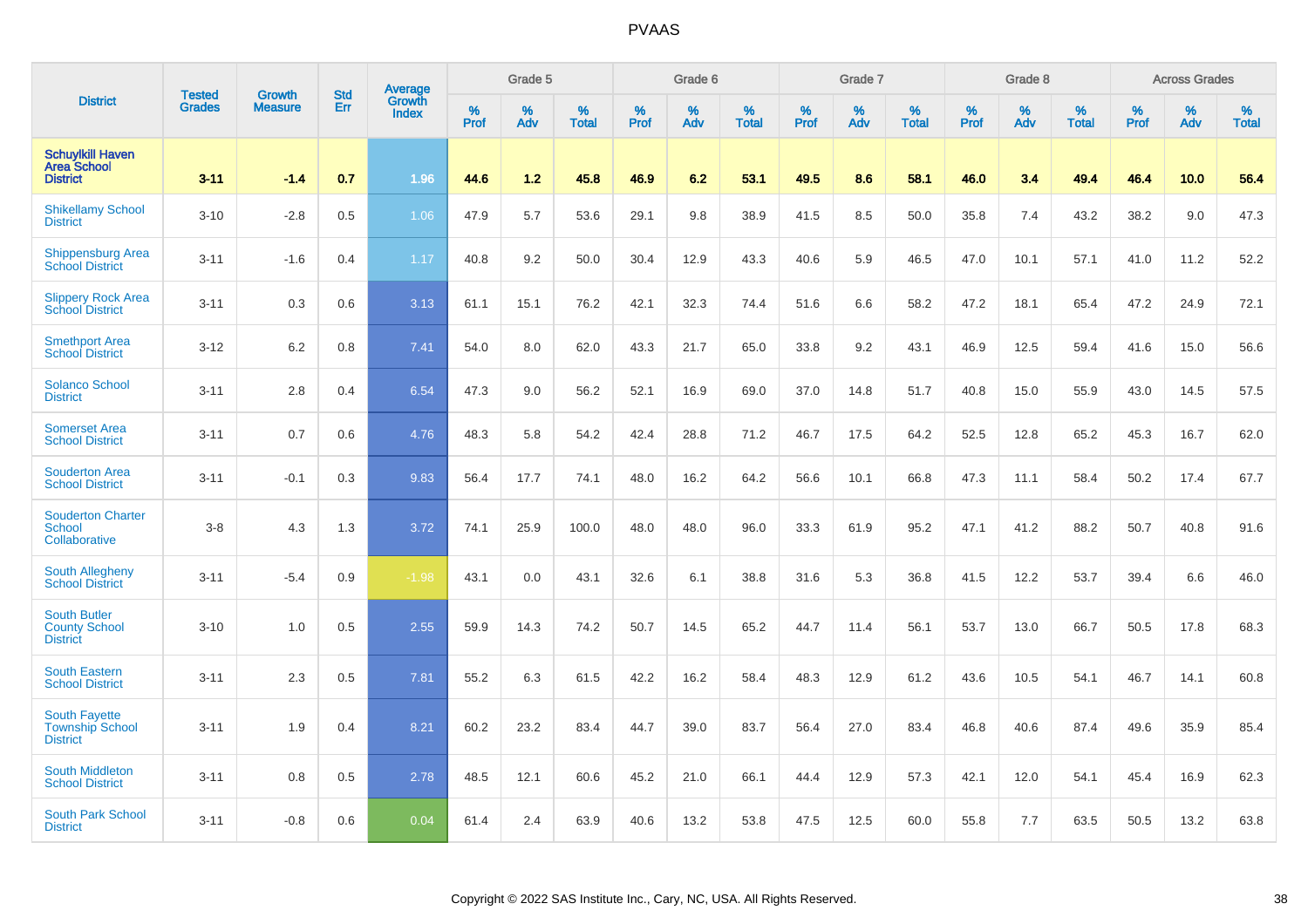|                                                                           |                                | <b>Growth</b>  | <b>Std</b> | Average                |                     | Grade 5     |                      |                  | Grade 6  |                   |              | Grade 7  |                   |              | Grade 8  |                   |              | <b>Across Grades</b> |                      |
|---------------------------------------------------------------------------|--------------------------------|----------------|------------|------------------------|---------------------|-------------|----------------------|------------------|----------|-------------------|--------------|----------|-------------------|--------------|----------|-------------------|--------------|----------------------|----------------------|
| <b>District</b>                                                           | <b>Tested</b><br><b>Grades</b> | <b>Measure</b> | Err        | Growth<br><b>Index</b> | $\%$<br><b>Prof</b> | $\%$<br>Adv | $\%$<br><b>Total</b> | %<br><b>Prof</b> | %<br>Adv | %<br><b>Total</b> | $\%$<br>Prof | %<br>Adv | %<br><b>Total</b> | $\%$<br>Prof | %<br>Adv | %<br><b>Total</b> | $\%$<br>Prof | $\%$<br>Adv          | $\%$<br><b>Total</b> |
| <b>Schuylkill Haven</b><br><b>Area School</b><br><b>District</b>          | $3 - 11$                       | $-1.4$         | 0.7        | 1.96                   | 44.6                | 1.2         | 45.8                 | 46.9             | 6.2      | 53.1              | 49.5         | 8.6      | 58.1              | 46.0         | 3.4      | 49.4              | 46.4         | 10.0                 | 56.4                 |
| South Side Area<br><b>School District</b>                                 | $3 - 11$                       | $-1.4$         | 0.8        | 1.73                   | 50.0                | 6.7         | 56.7                 | 33.9             | 8.1      | 41.9              | 57.6         | 6.1      | 63.6              | 49.3         | 8.4      | 57.8              | 43.1         | 10.2                 | 53.3                 |
| <b>South Western</b><br><b>School District</b>                            | $3 - 12$                       | 0.9            | 0.4        | 10.20                  | 49.8                | 9.7         | 59.5                 | 38.7             | 21.6     | 60.3              | 37.1         | 5.7      | 42.8              | 46.5         | 7.4      | 53.9              | 43.5         | 12.7                 | 56.2                 |
| <b>South Williamsport</b><br><b>Area School</b><br><b>District</b>        | $3 - 10$                       | 0.5            | 0.7        | 1.48                   | 45.7                | 6.4         | 52.1                 | 37.4             | 15.4     | 52.8              | 40.5         | 8.3      | 48.8              | 43.2         | 12.5     | 55.7              | 39.9         | 12.1                 | 52.0                 |
| <b>Southeast Delco</b><br><b>School District</b>                          | $3 - 10$                       | $-0.6$         | 0.6        | 2.38                   | 28.6                | 0.0         | 28.6                 | 30.4             | 1.8      | 32.1              | 29.2         | 1.5      | 30.8              | 34.4         | 3.8      | 38.2              | 28.9         | 2.4                  | 31.3                 |
| Southeastern<br><b>Greene School</b><br><b>District</b>                   | $3 - 10$                       | $-4.6$         | 1.0        | $-0.76$                | 44.8                | 17.2        | 62.1                 | 42.4             | 12.1     | 54.6              | 36.7         | 6.1      | 42.9              | 48.8         | 2.3      | 51.2              | 41.1         | 14.3                 | 55.4                 |
| Southern Columbia<br><b>Area School</b><br><b>District</b>                | $3 - 11$                       | 1.6            | 0.7        | 6.77                   | 56.2                | 5.5         | 61.6                 | 46.9             | 25.0     | 71.9              | 51.5         | 14.8     | 66.3              | 39.4         | 11.7     | 51.1              | 47.9         | 16.1                 | 64.0                 |
| <b>Southern Fulton</b><br><b>School District</b>                          | $3 - 11$                       | 0.0            | 0.9        | 3.83                   | 53.2                | 6.4         | 59.6                 | 41.4             | 15.5     | 56.9              | 40.4         | 0.0      | 40.4              | 32.0         | 8.0      | 40.0              | 43.4         | 7.9                  | 51.3                 |
| <b>Southern</b><br><b>Huntingdon County</b><br><b>School District</b>     | $3 - 11$                       | 1.1            | 0.7        | 2.65                   | 47.1                | 2.9         | 50.0                 | 26.6             | 7.6      | 34.2              | 43.2         | 4.6      | 47.7              | 41.5         | 3.7      | 45.1              | 39.6         | 5.6                  | 45.2                 |
| <b>Southern Lehigh</b><br><b>School District</b>                          | $3 - 11$                       | 0.9            | 0.5        | 6.70                   | 57.9                | 13.1        | 71.0                 | 37.4             | 44.8     | 82.2              | 55.9         | 17.4     | 73.2              | 56.4         | 16.7     | 73.1              | 51.9         | 24.2                 | 76.1                 |
| <b>Southern Tioga</b><br><b>School District</b>                           | $3 - 11$                       | 1.4            | 0.6        | 2.67                   | 38.5                | 4.2         | 42.7                 | 39.6             | 14.2     | 53.8              | 44.9         | 3.6      | 48.6              | 37.2         | 8.3      | 45.4              | 38.5         | 7.0                  | 45.6                 |
| <b>Southern York</b><br><b>County School</b><br><b>District</b>           | $3 - 11$                       | $-0.7$         | 0.5        | 5.19                   | 44.0                | 5.1         | 49.0                 | 50.6             | 24.4     | 75.0              | 42.2         | 9.2      | 51.5              | 49.2         | 8.5      | 57.7              | 44.9         | 13.5                 | 58.4                 |
| Southmoreland<br><b>School District</b>                                   | $3 - 11$                       | $-3.9$         | 0.6        | 0.18                   | 39.6                | 2.1         | 41.7                 | 41.4             | 8.1      | 49.6              | 43.1         | 4.6      | 47.7              | 49.5         | 4.8      | 54.4              | 44.6         | 6.8                  | 51.3                 |
| <b>Southwest</b><br>Leadership<br><b>Academy Charter</b><br><b>School</b> | $3 - 8$                        | 0.2            | 1.1        | 2.48                   | 9.1                 | 0.0         | 9.1                  | 16.1             | 6.4      | 22.6              | 15.8         | 2.6      | 18.4              | 20.8         | 0.0      | 20.8              | 19.0         | 3.3                  | 22.3                 |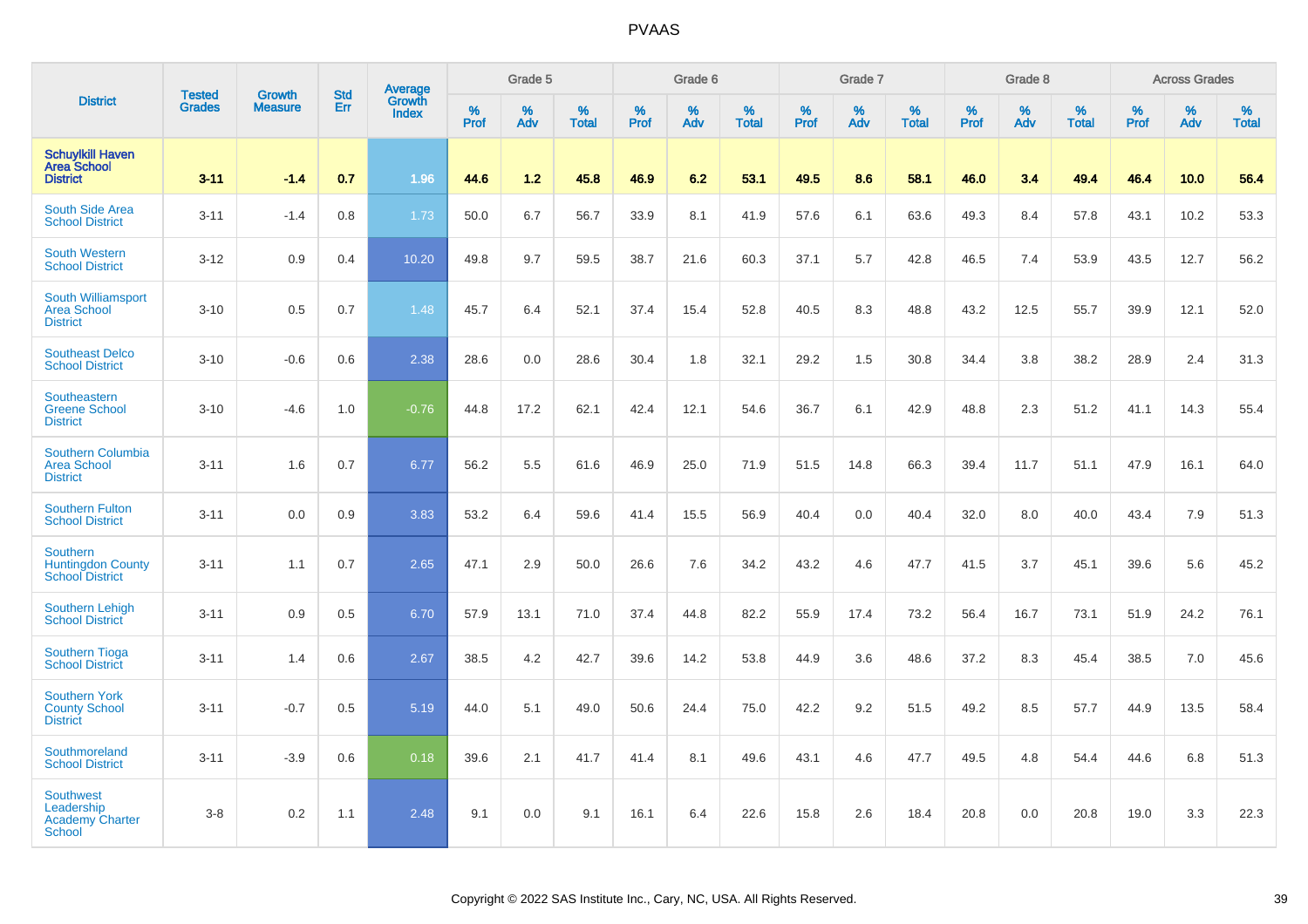|                                                                  |                                |                                 | <b>Std</b> | Average                |                     | Grade 5  |                   |                  | Grade 6  |                   |                  | Grade 7  |                   |           | Grade 8  |                   |           | <b>Across Grades</b> |                   |
|------------------------------------------------------------------|--------------------------------|---------------------------------|------------|------------------------|---------------------|----------|-------------------|------------------|----------|-------------------|------------------|----------|-------------------|-----------|----------|-------------------|-----------|----------------------|-------------------|
| <b>District</b>                                                  | <b>Tested</b><br><b>Grades</b> | <b>Growth</b><br><b>Measure</b> | Err        | Growth<br><b>Index</b> | $\%$<br><b>Prof</b> | %<br>Adv | %<br><b>Total</b> | %<br><b>Prof</b> | %<br>Adv | %<br><b>Total</b> | %<br><b>Prof</b> | %<br>Adv | %<br><b>Total</b> | %<br>Prof | %<br>Adv | %<br><b>Total</b> | %<br>Prof | %<br>Adv             | %<br><b>Total</b> |
| <b>Schuylkill Haven</b><br><b>Area School</b><br><b>District</b> | $3 - 11$                       | $-1.4$                          | 0.7        | 1.96                   | 44.6                | 1.2      | 45.8              | 46.9             | 6.2      | 53.1              | 49.5             | 8.6      | 58.1              | 46.0      | 3.4      | 49.4              | 46.4      | 10.0                 | 56.4              |
| <b>Spring Cove</b><br>School District                            | $3 - 11$                       | 0.1                             | 0.6        | 4.38                   | 41.7                | 5.0      | 46.7              | 42.1             | 13.5     | 55.6              | 48.8             | 6.3      | 55.1              | 34.6      | 11.8     | 46.5              | 40.5      | 10.8                 | 51.3              |
| <b>Spring Grove Area</b><br><b>School District</b>               | $3 - 11$                       | $-0.1$                          | 0.4        | 3.08                   | 49.1                | 16.7     | 65.7              | 40.9             | 25.0     | 65.9              | 47.4             | 15.5     | 63.0              | 50.4      | 6.8      | 57.2              | 46.5      | 19.3                 | 65.8              |
| <b>Springfield School</b><br><b>District</b>                     | $3 - 11$                       | $-0.9$                          | 0.4        | 0.48                   | 58.3                | 23.8     | 82.1              | 53.6             | 25.6     | 79.2              | 58.6             | 20.9     | 79.5              | 51.5      | 18.2     | 69.7              | 52.1      | 26.9                 | 78.9              |
| Springfield<br><b>Township School</b><br><b>District</b>         | $3 - 11$                       | $-1.2$                          | 0.5        | 0.29                   | 52.0                | 13.4     | 65.4              | 51.4             | 15.0     | 66.5              | 56.3             | 10.8     | 67.1              | 47.3      | 14.0     | 61.3              | 52.1      | 16.5                 | 68.6              |
| Spring-Ford Area<br><b>School District</b>                       | $3 - 11$                       | 2.9                             | 0.3        | 10.53                  | 62.0                | 13.4     | 75.4              | 51.9             | 27.2     | 79.1              | 52.7             | 21.3     | 74.0              | 52.4      | 21.8     | 74.2              | 51.9      | 24.7                 | 76.6              |
| <b>State College Area</b><br><b>School District</b>              | $3 - 11$                       | 1.7                             | 0.4        | 7.27                   | 58.6                | 18.2     | 76.8              | 47.1             | 26.1     | 73.2              | 62.2             | 15.2     | 77.4              | 47.5      | 16.5     | 64.0              | 50.8      | 22.8                 | 73.6              |
| <b>Steel Valley</b><br><b>School District</b>                    | $3 - 11$                       | $-2.9$                          | 0.7        | 0.64                   | 38.4                | 1.2      | 39.5              | 37.1             | 14.5     | 51.6              | 26.5             | 3.6      | 30.1              | 26.7      | 6.7      | 33.3              | 35.3      | 10.2                 | 45.5              |
| Steelton-Highspire<br><b>School District</b>                     | $3 - 11$                       | $-1.9$                          | 0.7        | 0.69                   | 21.9                | 0.0      | 21.9              | 11.5             | 0.0      | 11.5              | 3.8              | 0.0      | 3.8               | 5.9       | 0.0      | 5.9               | 9.0       | 0.0                  | 9.0               |
| <b>Sto-Rox School</b><br><b>District</b>                         | $3 - 10$                       | $-0.0$                          | 0.9        | 3.62                   | 16.1                | 2.2      | 18.3              | 27.9             | 1.2      | 29.1              | 0.0              | 0.0      | 0.0               | 2.9       | 0.0      | 2.9               | 16.8      | 1.0                  | 17.9              |
| <b>Stroudsburg Area</b><br><b>School District</b>                | $3 - 11$                       | 1.1                             | 0.4        | 3.47                   | 39.1                | 4.0      | 43.1              | 39.0             | 11.2     | 50.2              | 46.4             | 8.5      | 54.9              | 48.9      | 7.8      | 56.7              | 40.7      | 9.2                  | 49.9              |
| <b>Sugar Valley Rural</b><br><b>Charter School</b>               | $3 - 11$                       | 0.5                             | 1.0        | 1.63                   | 36.8                | 0.0      | 36.8              | 34.2             | 7.9      | 42.1              | 21.0             | 5.3      | 26.3              | 8.6       | 2.9      | 11.4              | 25.4      | 4.7                  | 30.0              |
| <b>Sullivan County</b><br><b>School District</b>                 | $3 - 10$                       | $-3.1$                          | 1.0        | 0.79                   | 23.8                | 2.4      | 26.2              | 62.0             | 6.0      | 68.0              | 41.2             | 5.9      | 47.1              | 40.0      | 2.9      | 42.9              | 40.0      | 6.0                  | 46.0              |
| Susquehanna<br><b>Community School</b><br><b>District</b>        | $3 - 11$                       | 0.1                             | 0.9        | 0.88                   | 47.1                | 7.8      | 54.9              | 43.1             | 12.1     | 55.2              | 43.5             | 6.5      | 50.0              | 36.7      | 2.0      | 38.8              | 40.9      | 10.7                 | 51.6              |
| Susquehanna<br><b>Township School</b><br><b>District</b>         | $3 - 12$                       | $-0.5$                          | 0.5        | 3.65                   | 42.6                | 1.2      | 43.8              | 30.8             | 2.0      | 32.8              | 27.1             | 2.8      | 29.9              | 33.8      | 6.1      | 39.9              | 34.8      | 4.8                  | 39.6              |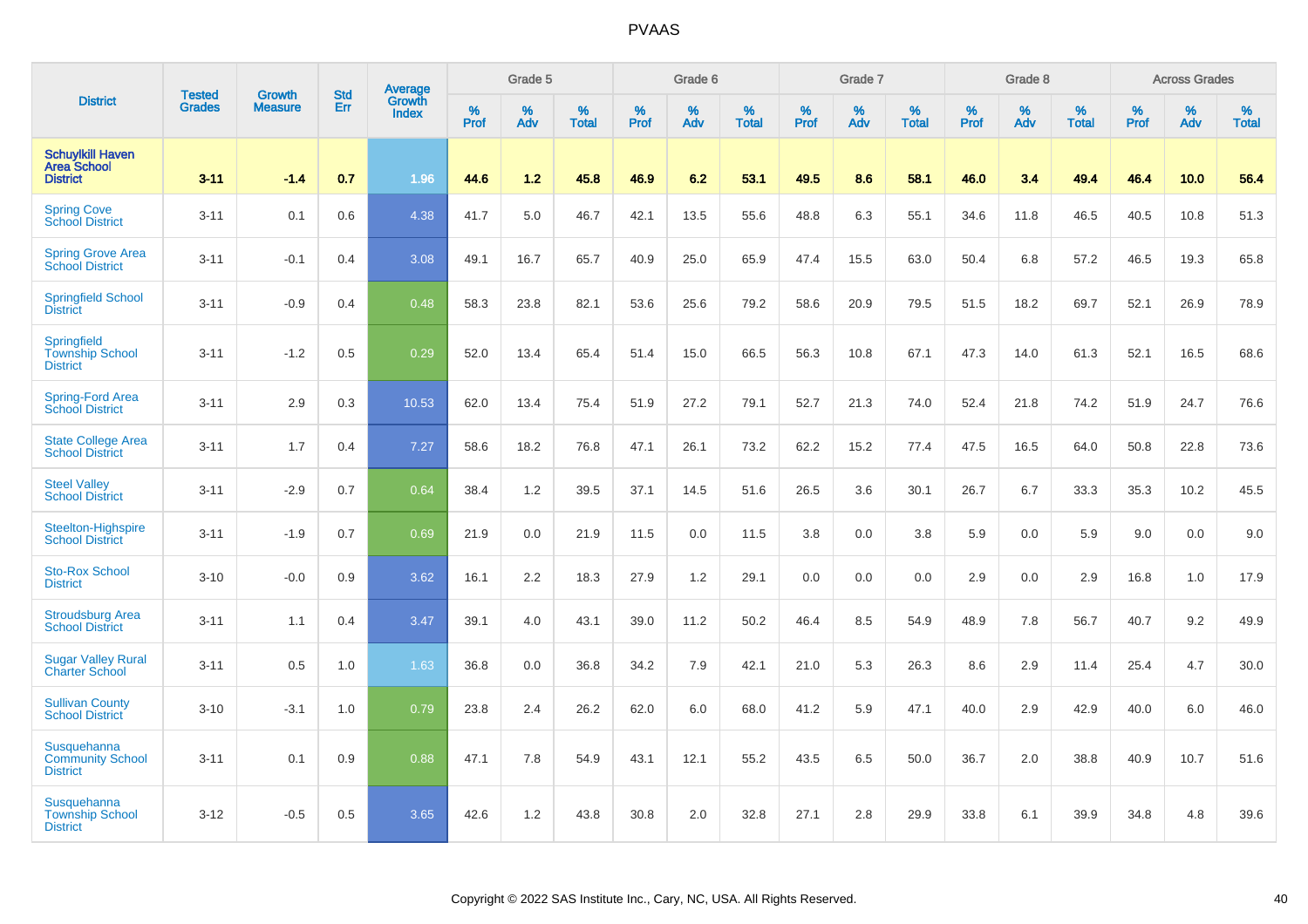|                                                                                     | <b>Tested</b> | <b>Growth</b>  | <b>Std</b> | Average                |              | Grade 5     |                      |              | Grade 6  |                   |              | Grade 7     |                      |              | Grade 8     |                      |                     | <b>Across Grades</b> |                   |
|-------------------------------------------------------------------------------------|---------------|----------------|------------|------------------------|--------------|-------------|----------------------|--------------|----------|-------------------|--------------|-------------|----------------------|--------------|-------------|----------------------|---------------------|----------------------|-------------------|
| <b>District</b>                                                                     | <b>Grades</b> | <b>Measure</b> | Err        | Growth<br><b>Index</b> | $\%$<br>Prof | $\%$<br>Adv | $\%$<br><b>Total</b> | $\%$<br>Prof | %<br>Adv | %<br><b>Total</b> | $\%$<br>Prof | $\%$<br>Adv | $\%$<br><b>Total</b> | $\%$<br>Prof | $\%$<br>Adv | $\%$<br><b>Total</b> | $\%$<br><b>Prof</b> | $\%$<br>Adv          | %<br><b>Total</b> |
| <b>Schuylkill Haven</b><br><b>Area School</b><br><b>District</b>                    | $3 - 11$      | $-1.4$         | 0.7        | 1.96                   | 44.6         | 1.2         | 45.8                 | 46.9         | 6.2      | 53.1              | 49.5         | 8.6         | 58.1                 | 46.0         | 3.4         | 49.4                 | 46.4                | 10.0                 | 56.4              |
| <b>Susquenita School</b><br><b>District</b>                                         | $3 - 11$      | 0.7            | 0.6        | 3.42                   | 46.7         | 9.2         | 55.8                 | 45.3         | 8.5      | 53.8              | 38.0         | 7.4         | 45.4                 | 42.1         | 6.5         | 48.6                 | 43.0                | 11.2                 | 54.2              |
| <b>Tacony Academy</b><br><b>Charter School</b>                                      | $3 - 11$      | $-3.1$         | 0.8        | 4.52                   | 26.5         | 1.5         | 27.9                 | 21.7         | 4.4      | 26.1              | 48.0         | 1.4         | 49.3                 | 17.1         | 5.7         | 22.9                 | 25.6                | 2.4                  | 28.0              |
| <b>Tamaqua Area</b><br><b>School District</b>                                       | $3 - 12$      | $-0.4$         | 0.6        | 1.47                   | 60.2         | 5.6         | 65.7                 | 39.1         | 7.8      | 46.9              | 37.9         | 5.2         | 43.1                 | 42.2         | 7.0         | 49.3                 | 44.6                | 7.7                  | 52.3              |
| The Philadelphia<br>Charter School for<br><b>Arts and Sciences</b><br>at HR Edmunds | $3 - 8$       | $-1.2$         | 0.7        | 1.91                   | 11.9         | 2.4         | 14.3                 | 18.6         | 0.0      | 18.6              | 17.2         | 0.0         | 17.2                 | 24.4         | 0.0         | 24.4                 | 16.1                | 0.6                  | 16.7              |
| <b>Tidioute</b><br>Community<br><b>Charter School</b>                               | $3 - 11$      | 2.0            | 1.5        | 2.84                   | 69.2         | 0.0         | 69.2                 | 61.1         | 5.6      | 66.7              | 26.3         | 0.0         | 26.3                 | 37.0         | 0.0         | 37.0                 | 43.2                | 4.0                  | 47.2              |
| <b>Titusville Area</b><br><b>School District</b>                                    | $3 - 11$      | $-0.4$         | 0.5        | 0.35                   | 57.4         | 8.5         | 65.9                 | 35.0         | 12.6     | 47.6              | 46.2         | 8.3         | 54.6                 | 40.6         | 11.6        | 52.2                 | 44.1                | 12.1                 | 56.2              |
| <b>Towanda Area</b><br><b>School District</b>                                       | $3 - 11$      | 0.7            | 0.6        | 5.23                   | 40.8         | 6.7         | 47.5                 | 36.4         | 19.6     | 56.1              | 37.3         | 5.9         | 43.2                 | 40.5         | 7.8         | 48.3                 | 36.0                | 10.8                 | 46.7              |
| Tredyffrin-<br><b>Easttown School</b><br><b>District</b>                            | $3 - 10$      | 0.5            | 0.4        | 3.47                   | 65.0         | 22.0        | 87.0                 | 47.7         | 39.5     | 87.2              | 56.5         | 29.3        | 85.8                 | 48.6         | 39.7        | 88.4                 | 52.0                | 36.6                 | 88.6              |
| <b>Trinity Area School</b><br><b>District</b>                                       | $3 - 11$      | $-0.1$         | 0.4        | 1.05                   | 55.8         | 12.7        | 68.5                 | 43.1         | 14.7     | 57.8              | 48.7         | 9.2         | 58.0                 | 48.2         | 13.5        | 61.6                 | 46.8                | 15.3                 | 62.1              |
| <b>Tri-Valley School</b><br><b>District</b>                                         | $3 - 10$      | $-2.4$         | 0.9        | 0.50                   | 40.0         | 5.9         | 45.9                 | 36.7         | 6.1      | 42.9              | 36.7         | 0.0         | 36.7                 | 40.5         | 9.5         | 50.0                 | 41.3                | 8.0                  | 49.3              |
| <b>Troy Area School</b><br><b>District</b>                                          | $3 - 10$      | 0.2            | 0.6        | 3.50                   | 45.0         | 1.0         | 46.0                 | 25.5         | 5.9      | 31.4              | 45.6         | 6.5         | 52.2                 | 42.4         | 10.2        | 52.5                 | 39.4                | 6.6                  | 46.0              |
| <b>Tulpehocken Area</b><br><b>School District</b>                                   | $3 - 12$      | $-0.2$         | 0.6        | 1.52                   | 57.5         | 2.3         | 59.8                 | 32.4         | 17.6     | 50.0              | 39.8         | 4.8         | 44.7                 | 42.0         | 6.2         | 48.2                 | 41.5                | 9.5                  | 51.0              |
| <b>Tunkhannock Area</b><br><b>School District</b>                                   | $3 - 11$      | $-3.4$         | 0.5        | $-0.95$                | 29.2         | 2.9         | 32.1                 | 35.9         | 12.5     | 48.4              | 33.3         | 3.1         | 36.4                 | 40.1         | 8.2         | 48.3                 | 36.3                | 6.8                  | 43.0              |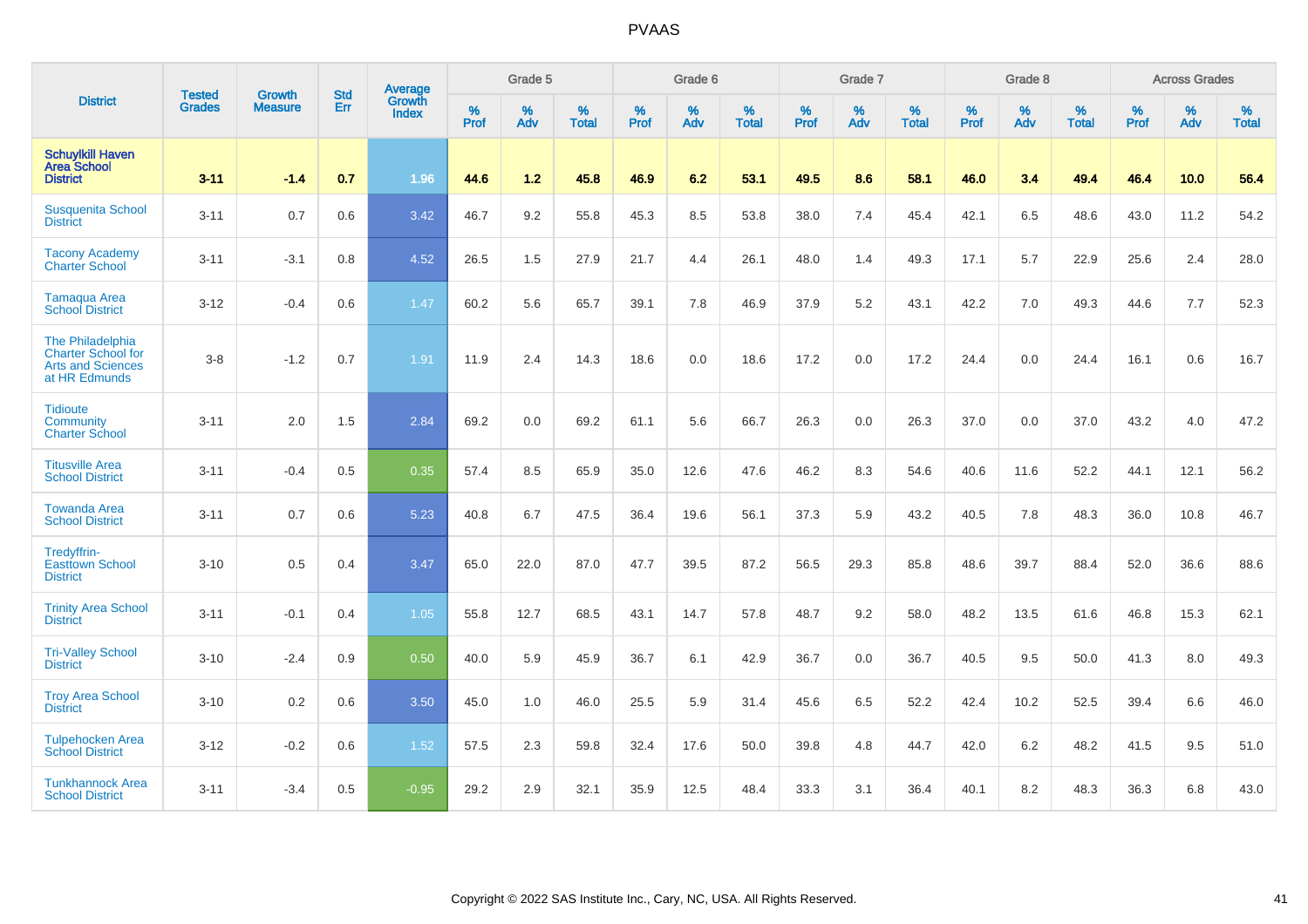|                                                                   | <b>Tested</b> | <b>Growth</b>  | <b>Std</b> |                                   |                     | Grade 5  |                   |           | Grade 6  |                   |                  | Grade 7  |                   |                  | Grade 8     |                   |           | <b>Across Grades</b> |                   |
|-------------------------------------------------------------------|---------------|----------------|------------|-----------------------------------|---------------------|----------|-------------------|-----------|----------|-------------------|------------------|----------|-------------------|------------------|-------------|-------------------|-----------|----------------------|-------------------|
| <b>District</b>                                                   | <b>Grades</b> | <b>Measure</b> | Err        | Average<br>Growth<br><b>Index</b> | $\%$<br><b>Prof</b> | %<br>Adv | %<br><b>Total</b> | %<br>Prof | %<br>Adv | %<br><b>Total</b> | %<br><b>Prof</b> | %<br>Adv | %<br><b>Total</b> | %<br><b>Prof</b> | $\%$<br>Adv | %<br><b>Total</b> | %<br>Prof | %<br>Adv             | %<br><b>Total</b> |
| <b>Schuylkill Haven</b><br><b>Area School</b><br><b>District</b>  | $3 - 11$      | $-1.4$         | 0.7        | 1.96                              | 44.6                | 1.2      | 45.8              | 46.9      | 6.2      | 53.1              | 49.5             | 8.6      | 58.1              | 46.0             | 3.4         | 49.4              | 46.4      | 10.0                 | 56.4              |
| <b>Turkeyfoot Valley</b><br>Area School<br><b>District</b>        | $3 - 12$      | 0.6            | 1.4        | 1.84                              | 27.3                | 4.6      | 31.8              | 38.1      | 9.5      | 47.6              | 30.0             | 5.0      | 35.0              | 30.4             | 0.0         | 30.4              | 33.0      | 3.6                  | 36.6              |
| <b>Tuscarora School</b><br><b>District</b>                        | $3 - 11$      | $-0.1$         | 0.5        | 1.52                              | 41.0                | 5.8      | 46.8              | 43.7      | 11.9     | 55.6              | 45.8             | 5.6      | 51.4              | 45.6             | 6.3         | 51.8              | 43.1      | 9.9                  | 53.0              |
| <b>Tussey Mountain</b><br><b>School District</b>                  | $3 - 12$      | 1.8            | 0.8        | 4.53                              | 44.8                | 3.4      | 48.3              | 46.3      | 8.5      | 54.9              | 45.2             | 0.0      | 45.2              | 47.2             | 2.8         | 50.0              | 40.7      | 6.3                  | 47.0              |
| <b>Twin Valley School</b><br><b>District</b>                      | $3 - 12$      | 2.3            | 0.5        | 5.39                              | 50.9                | 8.9      | 59.8              | 41.4      | 26.0     | 67.3              | 39.6             | 19.3     | 58.9              | 54.2             | 16.1        | 70.2              | 45.6      | 20.6                 | 66.2              |
| <b>Tyrone Area</b><br><b>School District</b>                      | $3 - 12$      | $-2.0$         | 0.6        | 1.91                              | 50.4                | 3.0      | 53.3              | 43.4      | 10.1     | 53.5              | 43.8             | 5.0      | 48.8              | 44.7             | 6.1         | 50.9              | 45.2      | 12.0                 | 57.2              |
| <b>Union Area School</b><br><b>District</b>                       | $3 - 11$      | $-1.4$         | 0.9        | 0.90                              | 66.7                | 7.7      | 74.4              | 41.4      | 15.5     | 56.9              | 43.9             | 5.3      | 49.1              | 55.6             | 8.9         | 64.4              | 47.6      | 12.4                 | 60.1              |
| <b>Union City Area</b><br><b>School District</b>                  | $3 - 12$      | 0.2            | 0.7        | 2.38                              | 34.8                | 1.4      | 36.2              | 35.5      | 16.1     | 51.6              | 44.7             | 10.5     | 55.3              | 42.2             | 8.9         | 51.1              | 39.0      | 12.5                 | 51.5              |
| <b>Union School</b><br><b>District</b>                            | $3 - 12$      | 2.7            | 1.0        | 3.99                              | 21.2                | 6.1      | 27.3              | 40.9      | 20.4     | 61.4              | 40.5             | 0.0      | 40.5              | 40.0             | 6.7         | 46.7              | 37.0      | 8.4                  | 45.4              |
| <b>Uniontown Area</b><br><b>School District</b>                   | $3 - 11$      | 0.5            | 0.6        | 1.21                              | 40.6                | 9.4      | 50.0              | 40.7      | 14.8     | 55.6              | 37.3             | 3.6      | 40.9              | 42.4             | 3.3         | 45.6              | 39.1      | 11.0                 | 50.1              |
| <b>Unionville-Chadds</b><br><b>Ford School</b><br><b>District</b> | $3 - 11$      | 0.8            | 0.4        | 6.82                              | 61.2                | 24.6     | 85.8              | 48.8      | 36.0     | 84.8              | 54.4             | 26.8     | 81.2              | 45.3             | 38.9        | 84.2              | 48.0      | 37.1                 | 85.2              |
| <b>United School</b><br><b>District</b>                           | $3 - 11$      | 0.7            | 0.8        | 3.15                              | 52.4                | 0.0      | 52.4              | 54.0      | 14.3     | 68.2              | 52.3             | 7.7      | 60.0              | 35.8             | 16.4        | 52.2              | 47.1      | 12.4                 | 59.5              |
| <b>Universal Alcorn</b><br><b>Charter School</b>                  | $3-8$         | 6.0            | 0.9        | 6.81                              | 32.1                | 9.4      | 41.5              | 34.0      | 6.0      | 40.0              | 37.5             | 3.6      | 41.1              | 28.2             | 0.0         | 28.2              | 29.2      | 4.4                  | 33.6              |
| <b>Universal Bluford</b><br><b>Charter School</b>                 | $3-6$         | $-2.8$         | 1.2        | $-0.99$                           | 19.0                | 0.0      | 19.0              | 23.3      | 0.0      | 23.3              |                  |          |                   |                  |             |                   | 22.3      | 1.8                  | 24.1              |
| <b>Universal</b><br><b>Creighton Charter</b><br><b>School</b>     | $3-8$         | $-0.0$         | 0.7        | 4.61                              | 31.0                | 2.4      | 33.3              | 25.6      | 2.3      | 27.9              | 15.4             | 4.6      | 20.0              | 34.9             | 5.8         | 40.7              | 28.8      | 4.7                  | 33.5              |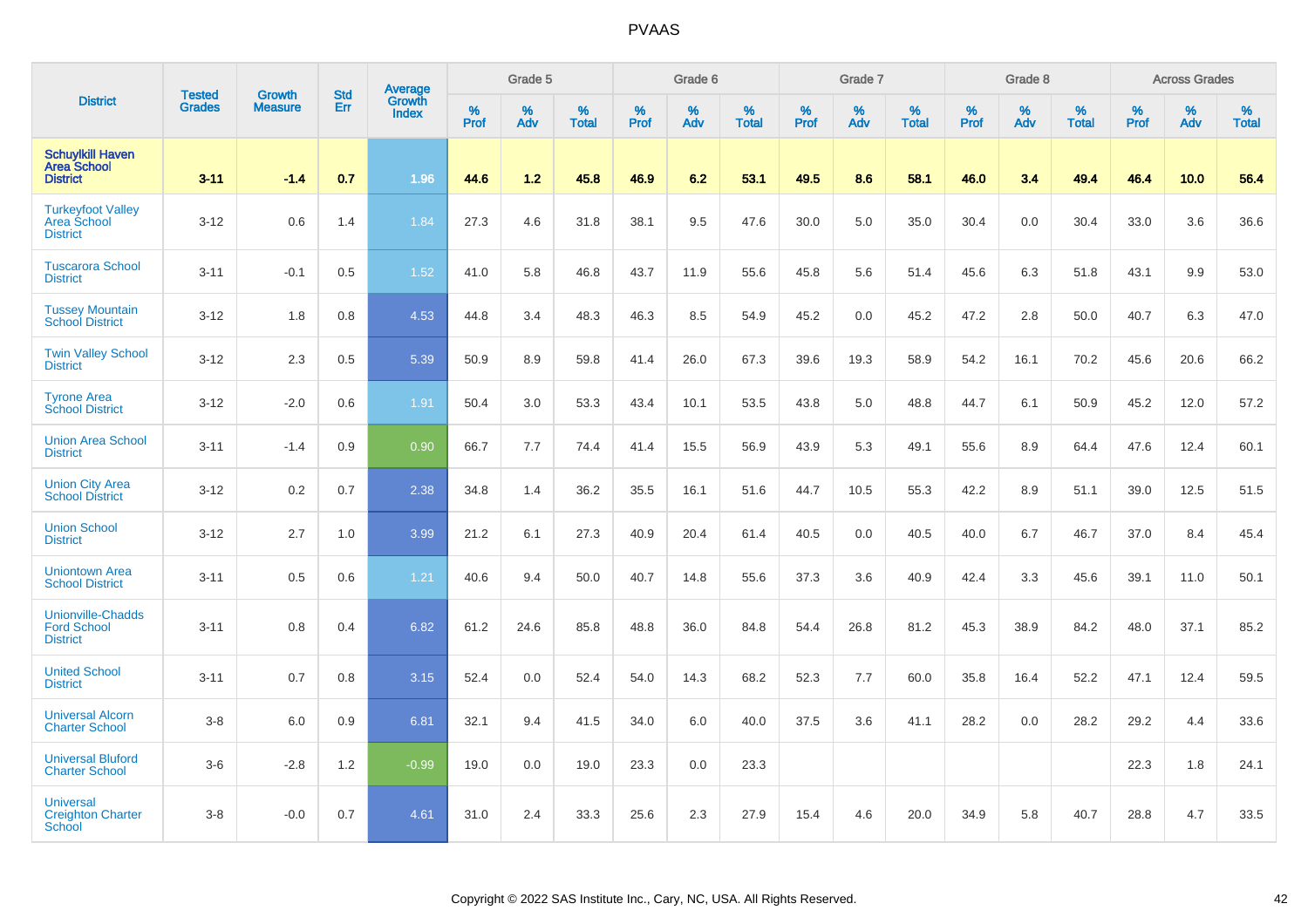|                                                                               |                                |                                 |                   | Average                |              | Grade 5  |                   |           | Grade 6  |                   |           | Grade 7  |                   |           | Grade 8  |                   |           | <b>Across Grades</b> |                   |
|-------------------------------------------------------------------------------|--------------------------------|---------------------------------|-------------------|------------------------|--------------|----------|-------------------|-----------|----------|-------------------|-----------|----------|-------------------|-----------|----------|-------------------|-----------|----------------------|-------------------|
| <b>District</b>                                                               | <b>Tested</b><br><b>Grades</b> | <b>Growth</b><br><b>Measure</b> | <b>Std</b><br>Err | Growth<br><b>Index</b> | $\%$<br>Prof | %<br>Adv | %<br><b>Total</b> | %<br>Prof | %<br>Adv | %<br><b>Total</b> | %<br>Prof | %<br>Adv | %<br><b>Total</b> | %<br>Prof | %<br>Adv | %<br><b>Total</b> | %<br>Prof | %<br>Adv             | %<br><b>Total</b> |
| <b>Schuylkill Haven</b><br><b>Area School</b><br><b>District</b>              | $3 - 11$                       | $-1.4$                          | 0.7               | 1.96                   | 44.6         | 1.2      | 45.8              | 46.9      | 6.2      | 53.1              | 49.5      | 8.6      | 58.1              | 46.0      | 3.4      | 49.4              | 46.4      | 10.0                 | 56.4              |
| <b>Universal Daroff</b><br><b>Charter School</b>                              | $3 - 8$                        | 4.3                             | 0.8               | 5.09                   | 14.5         | 0.0      | 14.5              | 20.4      | 1.8      | 22.2              | 12.5      | 2.1      | 14.6              | 21.8      | 0.0      | 21.8              | 15.2      | 1.3                  | 16.5              |
| <b>Universal Institute</b><br><b>Charter School</b>                           | $3 - 8$                        | 2.4                             | 0.7               | 6.34                   | 20.3         | 0.0      | 20.3              | 21.9      | 1.4      | 23.3              | 28.6      | 0.0      | 28.6              | 35.2      | 3.4      | 38.6              | 26.8      | 1.5                  | 28.3              |
| <b>Universal Vare</b><br><b>Charter School</b>                                | $6 - 8$                        | 6.8                             | 1.3               | 5.11                   |              |          |                   | 11.8      | 17.6     | 29.4              | 16.7      | 0.0      | 16.7              | 28.6      | 1.6      | 30.2              | 22.7      | 3.6                  | 26.4              |
| <b>Upper Adams</b><br><b>School District</b>                                  | $3 - 11$                       | 0.7                             | 0.6               | 1.17                   | 47.3         | 3.8      | 51.2              | 40.2      | 16.2     | 56.4              | 37.7      | 6.6      | 44.3              | 51.5      | 0.0      | 51.5              | 43.6      | 8.8                  | 52.4              |
| <b>Upper Darby</b><br><b>School District</b>                                  | $3 - 12$                       | 0.7                             | 0.3               | 3.08                   | 30.9         | 2.9      | 33.8              | 29.8      | 6.5      | 36.3              | 26.4      | 1.4      | 27.7              | 29.9      | 3.6      | 33.4              | 30.4      | 5.0                  | 35.4              |
| <b>Upper Dauphin</b><br>Area School<br><b>District</b>                        | $3 - 11$                       | $-1.6$                          | 0.8               | 0.67                   | 40.3         | 1.6      | 41.9              | 41.7      | 16.7     | 58.3              | 48.6      | 8.1      | 56.8              | 41.4      | 8.6      | 50.0              | 42.4      | 12.8                 | 55.2              |
| <b>Upper Dublin</b><br><b>School District</b>                                 | $3 - 12$                       | 2.0                             | 0.4               | 5.53                   | 62.0         | 16.3     | 78.3              | 45.4      | 34.4     | 79.8              | 59.5      | 20.0     | 79.5              | 55.3      | 21.9     | 77.2              | 51.4      | 27.8                 | 79.3              |
| <b>Upper Merion Area</b><br><b>School District</b>                            | $3 - 11$                       | 3.6                             | 0.5               | 7.75                   | 55.7         | 7.0      | 62.7              | 45.2      | 26.4     | 71.6              | 53.5      | 10.8     | 64.3              | 43.3      | 14.0     | 57.3              | 47.7      | 19.3                 | 67.0              |
| <b>Upper Moreland</b><br><b>Township School</b><br><b>District</b>            | $3 - 11$                       | $-0.3$                          | 0.4               | 2.54                   | 54.1         | 10.5     | 64.6              | 42.4      | 21.0     | 63.4              | 53.7      | 8.4      | 62.1              | 41.0      | 14.2     | 55.1              | 46.0      | 16.1                 | 62.1              |
| <b>Upper Perkiomen</b><br><b>School District</b>                              | $3 - 11$                       | 0.7                             | 0.4               | 5.33                   | 50.2         | 3.0      | 53.2              | 45.7      | 12.0     | 57.7              | 48.7      | 11.5     | 60.2              | 46.0      | 12.4     | 58.4              | 45.9      | 9.5                  | 55.3              |
| <b>Upper Saint Clair</b><br><b>School District</b>                            | $3 - 11$                       | 2.6                             | 0.4               | 9.21                   | 49.8         | 35.9     | 85.7              | 47.4      | 39.0     | 86.5              | 58.5      | 31.1     | 89.6              | 48.7      | 42.2     | 90.9              | 46.0      | 42.0                 | 88.0              |
| <b>Urban Academy Of</b><br><b>Greater Pittsburgh</b><br><b>Charter School</b> | $3-5$                          | $-8.2$                          | 1.9               | $-4.39$                | 21.4         | 2.4      | 23.8              |           |          |                   |           |          |                   |           |          |                   | 20.6      | 1.6                  | 22.2              |
| <b>Urban Pathways 6-</b><br>12 Charter School                                 | $6 - 11$                       | $-0.2$                          | 2.1               | 0.12                   |              |          |                   |           |          |                   | 22.2      | 0.0      | 22.2              | 0.0       | 0.0      | 0.0               | 15.9      | 0.0                  | 15.9              |
| <b>Valley Grove</b><br><b>School District</b>                                 | $3 - 10$                       | 0.6                             | 0.8               | 1.01                   | 56.2         | 8.3      | 64.6              | 55.9      | 8.5      | 64.4              | 43.4      | 9.4      | 52.8              | 53.7      | 7.4      | 61.1              | 48.3      | 9.3                  | 57.6              |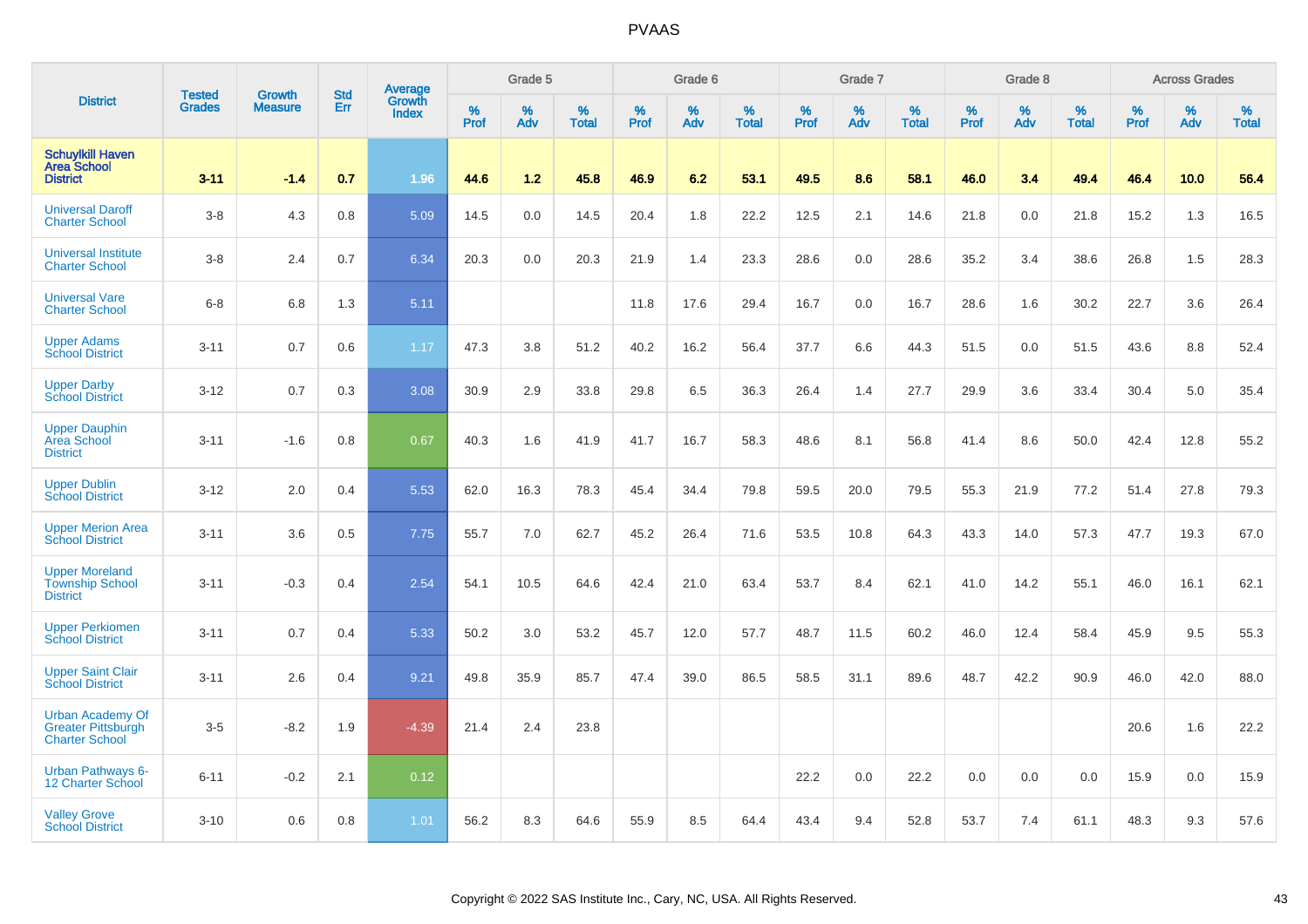|                                                                  | <b>Tested</b> | <b>Growth</b>  | <b>Std</b> | Average                       |              | Grade 5  |                   |           | Grade 6  |                   |           | Grade 7  |                   |           | Grade 8  |                   |           | <b>Across Grades</b> |                   |
|------------------------------------------------------------------|---------------|----------------|------------|-------------------------------|--------------|----------|-------------------|-----------|----------|-------------------|-----------|----------|-------------------|-----------|----------|-------------------|-----------|----------------------|-------------------|
| <b>District</b>                                                  | <b>Grades</b> | <b>Measure</b> | Err        | <b>Growth</b><br><b>Index</b> | $\%$<br>Prof | %<br>Adv | %<br><b>Total</b> | %<br>Prof | %<br>Adv | %<br><b>Total</b> | %<br>Prof | %<br>Adv | %<br><b>Total</b> | %<br>Prof | %<br>Adv | %<br><b>Total</b> | %<br>Prof | %<br>Adv             | %<br><b>Total</b> |
| <b>Schuylkill Haven</b><br><b>Area School</b><br><b>District</b> | $3 - 11$      | $-1.4$         | 0.7        | 1.96                          | 44.6         | 1.2      | 45.8              | 46.9      | 6.2      | 53.1              | 49.5      | 8.6      | 58.1              | 46.0      | 3.4      | 49.4              | 46.4      | 10.0                 | 56.4              |
| <b>Valley View School</b><br><b>District</b>                     | $3 - 11$      | 1.0            | 0.8        | 2.58                          | 62.4         | 1.8      | 64.2              | 41.4      | 10.3     | 51.7              | 53.7      | 4.9      | 58.5              | 42.6      | 4.9      | 47.5              | 49.9      | 7.2                  | 57.1              |
| <b>Vida Charter</b><br><b>School</b>                             | $3-6$         | 3.8            | 1.9        | 3.59                          | 56.0         | 16.0     | 72.0              | 27.8      | 27.8     | 55.6              |           |          |                   |           |          |                   | 33.7      | 19.8                 | 53.5              |
| <b>Vision Academy</b><br><b>Charter School</b>                   | $3-8$         | $-0.9$         | 1.2        | 1.03                          | 35.7         | 0.0      | 35.7              | 36.0      | 0.0      | 36.0              | 37.1      | 2.9      | 40.0              | 28.6      | 0.0      | 28.6              | 32.1      | 1.1                  | 33.2              |
| Wallenpaupack<br><b>Area School</b><br><b>District</b>           | $3 - 11$      | 1.8            | 0.5        | 3.73                          | 54.8         | 4.2      | 59.0              | 52.1      | 8.5      | 60.6              | 49.3      | 12.8     | 62.2              | 40.4      | 6.8      | 47.3              | 47.2      | 10.0                 | 57.2              |
| <b>Wallingford-</b><br>Swarthmore<br><b>School District</b>      | $3 - 10$      | $-1.1$         | 0.4        | 1.13                          | 52.6         | 26.1     | 78.7              | 42.2      | 32.8     | 75.0              | 46.2      | 21.9     | 68.0              | 47.0      | 22.8     | 69.8              | 44.7      | 32.4                 | 77.2              |
| <b>Warren County</b><br><b>School District</b>                   | $3 - 11$      | 0.2            | 0.4        | 2.52                          | 38.6         | 4.0      | 42.5              | 41.0      | 8.0      | 49.0              | 33.4      | 4.1      | 37.5              | 43.1      | 4.7      | 47.8              | 38.0      | 6.9                  | 44.8              |
| <b>Warrior Run</b><br><b>School District</b>                     | $3 - 11$      | 2.6            | 0.6        | 5.88                          | 48.0         | 6.5      | 54.6              | 42.2      | 19.3     | 61.5              | 46.3      | 15.7     | 62.0              | 42.2      | 10.0     | 52.2              | 43.0      | 12.6                 | 55.6              |
| <b>Warwick School</b><br><b>District</b>                         | $3 - 11$      | 0.0            | 0.4        | 6.32                          | 49.6         | 5.9      | 55.6              | 39.4      | 26.3     | 65.7              | 46.2      | 8.0      | 54.2              | 50.3      | 9.6      | 59.9              | 45.6      | 12.6                 | 58.2              |
| Washington<br><b>School District</b>                             | $3 - 11$      | $-1.7$         | 0.7        | 0.44                          | 44.7         | 0.0      | 44.7              | 39.6      | 6.2      | 45.8              | 28.0      | 1.2      | 29.3              | 23.5      | 1.5      | 25.0              | 35.4      | 3.1                  | 38.6              |
| <b>Wattsburg Area</b><br><b>School District</b>                  | $3 - 11$      | 3.0            | 0.6        | 4.82                          | 48.9         | 9.1      | 58.0              | 52.1      | 18.1     | 70.2              | 46.2      | 13.2     | 59.3              | 60.8      | 5.9      | 66.7              | 48.4      | 12.4                 | 60.8              |
| <b>Wayne Highlands</b><br><b>School District</b>                 | $3 - 11$      | 2.9            | 0.5        | 5.65                          | 54.3         | 11.4     | 65.7              | 49.3      | 20.3     | 69.6              | 46.4      | 19.6     | 66.1              | 49.7      | 14.1     | 63.8              | 47.2      | 17.9                 | 65.1              |
| <b>Waynesboro Area</b><br><b>School District</b>                 | $3 - 12$      | $-2.8$         | 0.4        | 0.38                          | 42.9         | 6.1      | 49.0              | 38.4      | 14.0     | 52.4              | 37.6      | 7.1      | 44.7              | 37.5      | 12.8     | 50.3              | 41.0      | 12.0                 | 52.9              |
| <b>Weatherly Area</b><br><b>School District</b>                  | $3 - 11$      | 0.6            | 1.1        | 3.22                          | 53.8         | 0.0      | 53.8              | 48.5      | 15.2     | 63.6              | 53.3      | 3.3      | 56.7              | 29.7      | 13.5     | 43.2              | 41.9      | 6.9                  | 48.8              |
| <b>Wellsboro Area</b><br><b>School District</b>                  | $3 - 11$      | $-0.6$         | 0.6        | 4.08                          | 62.1         | 6.9      | 69.0              | 41.8      | 15.3     | 57.1              | 46.6      | 15.2     | 61.9              | 44.3      | 15.5     | 59.8              | 45.8      | 12.9                 | 58.7              |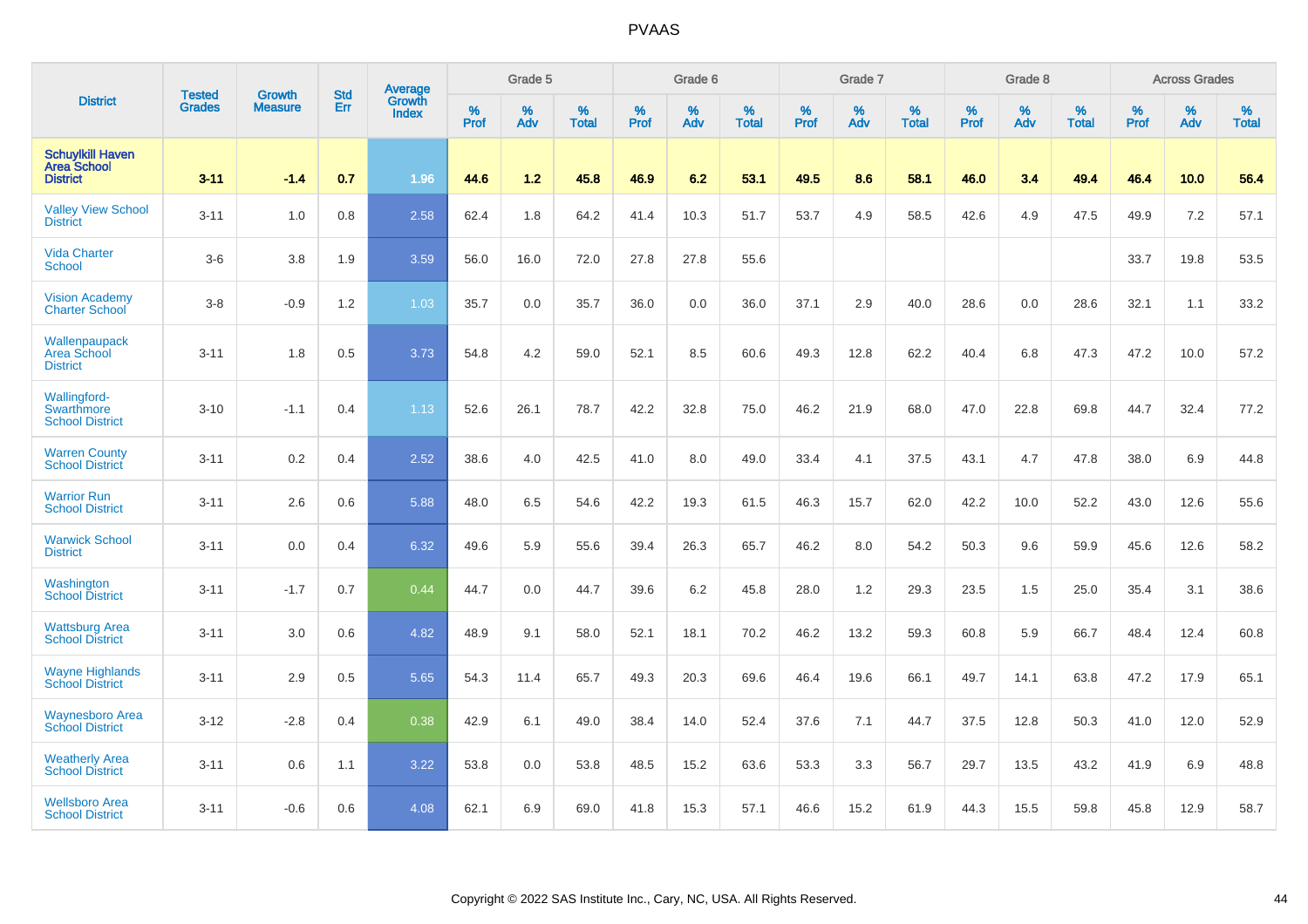|                                                                         |                                | <b>Growth</b>  | <b>Std</b> | <b>Average</b><br>Growth |              | Grade 5  |                   |           | Grade 6  |                   |           | Grade 7  |                   |           | Grade 8  |                   |           | <b>Across Grades</b> |                   |
|-------------------------------------------------------------------------|--------------------------------|----------------|------------|--------------------------|--------------|----------|-------------------|-----------|----------|-------------------|-----------|----------|-------------------|-----------|----------|-------------------|-----------|----------------------|-------------------|
| <b>District</b>                                                         | <b>Tested</b><br><b>Grades</b> | <b>Measure</b> | Err        | <b>Index</b>             | $\%$<br>Prof | %<br>Adv | %<br><b>Total</b> | %<br>Prof | %<br>Adv | %<br><b>Total</b> | %<br>Prof | %<br>Adv | %<br><b>Total</b> | %<br>Prof | %<br>Adv | %<br><b>Total</b> | %<br>Prof | %<br>Adv             | %<br><b>Total</b> |
| <b>Schuylkill Haven</b><br><b>Area School</b><br><b>District</b>        | $3 - 11$                       | $-1.4$         | 0.7        | 1.96                     | 44.6         | 1.2      | 45.8              | 46.9      | 6.2      | 53.1              | 49.5      | 8.6      | 58.1              | 46.0      | 3.4      | 49.4              | 46.4      | 10.0                 | 56.4              |
| <b>West Allegheny</b><br><b>School District</b>                         | $3 - 12$                       | 0.3            | 0.4        | 5.31                     | 60.9         | 19.8     | 80.6              | 44.4      | 28.3     | 72.6              | 56.6      | 17.0     | 73.6              | 50.7      | 12.1     | 62.8              | 50.7      | 26.1                 | 76.8              |
| <b>West Branch Area</b><br><b>School District</b>                       | $3 - 11$                       | 0.4            | 0.8        | 1.36                     | 37.1         | 3.2      | 40.3              | 32.8      | 6.6      | 39.3              | 48.6      | 6.8      | 55.4              | 50.0      | 3.0      | 53.0              | 42.6      | 6.8                  | 49.4              |
| <b>West Chester Area</b><br><b>School District</b>                      | $3 - 11$                       | $-1.6$         | 0.3        | 3.57                     | 58.7         | 13.5     | 72.2              | 51.5      | 23.7     | 75.1              | 53.1      | 14.1     | 67.2              | 57.3      | 13.9     | 71.2              | 52.6      | 21.5                 | 74.0              |
| <b>West Greene</b><br><b>School District</b>                            | $3 - 11$                       | $-1.2$         | 1.0        | 1.54                     | 46.2         | 10.3     | 56.4              | 35.9      | 15.4     | 51.3              | 28.3      | 11.3     | 39.6              | 35.3      | 3.9      | 39.2              | 43.2      | 10.7                 | 53.9              |
| <b>West Jefferson</b><br><b>Hills School District</b>                   | $3 - 11$                       | 0.0            | 0.4        | 3.89                     | 58.9         | 14.8     | 73.8              | 50.5      | 19.9     | 70.4              | 60.2      | 13.1     | 73.3              | 57.6      | 17.7     | 75.4              | 53.0      | 20.4                 | 73.4              |
| <b>West Middlesex</b><br><b>Area School</b><br><b>District</b>          | $3 - 10$                       | $-1.3$         | 0.9        | 3.21                     | 52.2         | 17.4     | 69.6              | 41.0      | 26.2     | 67.2              | 44.4      | 5.6      | 50.0              | 35.7      | 4.8      | 40.5              | 42.5      | 12.1                 | 54.6              |
| <b>West Mifflin Area</b><br><b>School District</b>                      | $3 - 12$                       | $-3.0$         | 0.5        | 1.11                     | 35.9         | 4.2      | 40.1              | 37.4      | 5.4      | 42.9              | 38.9      | 1.0      | 39.8              | 35.2      | 4.4      | 39.6              | 37.4      | 4.4                  | 41.8              |
| <b>West Oak Lane</b><br><b>Charter School</b>                           | $3-8$                          | 0.8            | 0.7        | 2.18                     | 29.9         | 0.0      | 29.9              | 26.5      | 2.9      | 29.4              | 35.1      | 6.8      | 41.9              | 41.5      | 4.6      | 46.2              | 31.4      | 4.3                  | 35.8              |
| <b>West Perry School</b><br><b>District</b>                             | $3 - 11$                       | 3.7            | 0.5        | 7.43                     | 45.0         | 8.7      | 53.7              | 41.7      | 21.8     | 63.5              | 44.2      | 7.9      | 52.1              | 53.3      | 13.3     | 66.7              | 44.0      | 14.2                 | 58.2              |
| West Philadelphia<br>Achievement<br>Charter<br><b>Elementary School</b> | $3-5$                          | 3.8            | 1.6        | 2.40                     | 21.0         | 0.0      | 21.0              |           |          |                   |           |          |                   |           |          |                   | 18.1      | 1.5                  | 19.6              |
| <b>West Shore School</b><br><b>District</b>                             | $3 - 12$                       | $-0.2$         | 0.3        | 0.73                     | 46.3         | 8.2      | 54.5              | 44.4      | 15.0     | 59.4              | 44.4      | 8.2      | 52.7              | 42.8      | 11.8     | 54.6              | 42.7      | 13.2                 | 55.9              |
| <b>West York Area</b><br><b>School District</b>                         | $3 - 12$                       | $-1.4$         | 0.5        | $-0.10$                  | 36.0         | 4.4      | 40.4              | 38.5      | 9.3      | 47.8              | 35.9      | 5.3      | 41.2              | 41.2      | 5.2      | 46.4              | 37.8      | 8.4                  | 46.2              |
| <b>Western Beaver</b><br><b>County School</b><br><b>District</b>        | $3 - 11$                       | $-1.5$         | 1.2        | 3.25                     | 37.5         | 12.5     | 50.0              | 57.1      | 31.0     | 88.1              | 52.1      | 8.3      | 60.4              | 52.8      | 5.6      | 58.3              | 50.0      | 17.8                 | 67.8              |
| <b>Western Wayne</b><br><b>School District</b>                          | $3 - 11$                       | $-0.5$         | 0.6        | 1.82                     | 56.6         | 7.6      | 64.2              | 43.0      | 21.5     | 64.5              | 45.2      | 10.6     | 55.8              | 45.8      | 15.0     | 60.8              | 45.8      | 18.1                 | 63.9              |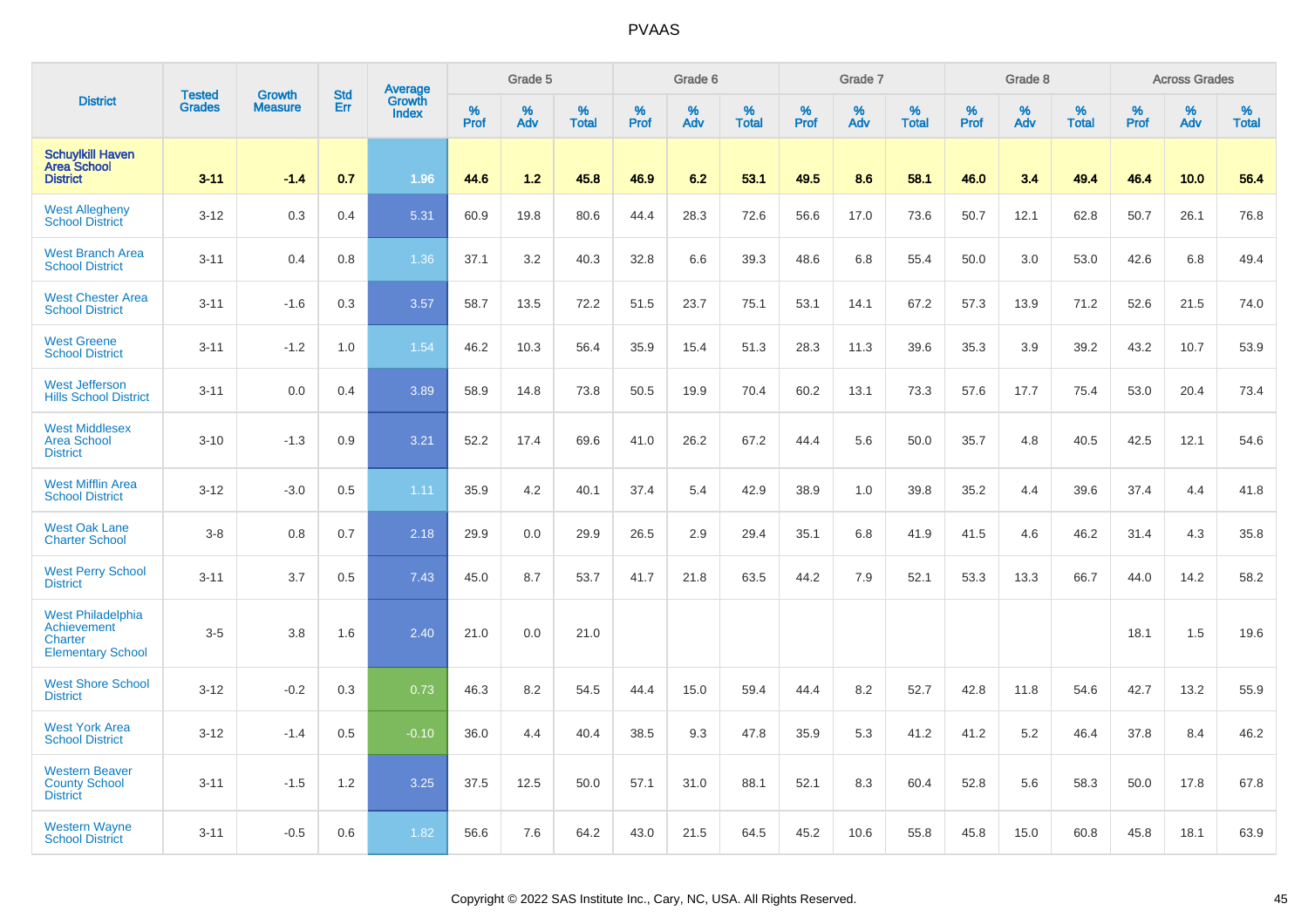|                                                                  |                                | <b>Growth</b>  | <b>Std</b> | Average                |              | Grade 5  |                   |              | Grade 6  |                   |              | Grade 7  |                   |           | Grade 8  |                   |           | <b>Across Grades</b> |                   |
|------------------------------------------------------------------|--------------------------------|----------------|------------|------------------------|--------------|----------|-------------------|--------------|----------|-------------------|--------------|----------|-------------------|-----------|----------|-------------------|-----------|----------------------|-------------------|
| <b>District</b>                                                  | <b>Tested</b><br><b>Grades</b> | <b>Measure</b> | Err        | Growth<br><b>Index</b> | $\%$<br>Prof | %<br>Adv | %<br><b>Total</b> | $\%$<br>Prof | %<br>Adv | %<br><b>Total</b> | $\%$<br>Prof | %<br>Adv | %<br><b>Total</b> | %<br>Prof | %<br>Adv | %<br><b>Total</b> | %<br>Prof | %<br>Adv             | %<br><b>Total</b> |
| <b>Schuylkill Haven</b><br><b>Area School</b><br><b>District</b> | $3 - 11$                       | $-1.4$         | 0.7        | 1.96                   | 44.6         | 1.2      | 45.8              | 46.9         | 6.2      | 53.1              | 49.5         | 8.6      | 58.1              | 46.0      | 3.4      | 49.4              | 46.4      | 10.0                 | 56.4              |
| <b>Westmont Hilltop</b><br><b>School District</b>                | $3 - 11$                       | $-4.1$         | 0.7        | 0.20                   | 40.6         | 3.0      | 43.6              | 36.4         | 12.1     | 48.5              | 47.1         | 1.2      | 48.2              | 56.4      | 4.3      | 60.6              | 41.9      | 9.4                  | 51.2              |
| <b>Whitehall-Coplay</b><br><b>School District</b>                | $3 - 11$                       | $-1.0$         | 0.4        | $-0.83$                | 47.1         | 4.6      | 51.7              | 43.0         | 11.2     | 54.1              | 41.3         | 7.8      | 49.1              | 38.2      | 7.1      | 45.4              | 42.6      | 8.9                  | 51.5              |
| Widener<br>Partnership<br><b>Charter School</b>                  | $3 - 7$                        | $-1.6$         | 1.1        | $-0.09$                | 4.6          | 0.0      | 4.6               | 15.8         | 2.6      | 18.4              | 14.0         | 0.0      | 14.0              |           |          |                   | 9.6       | 1.4                  | 11.0              |
| <b>Wilkes-Barre Area</b><br><b>School District</b>               | $3 - 11$                       | $-1.0$         | 0.5        | 1.18                   | 28.0         | 0.8      | 28.8              | 32.4         | 8.7      | 41.1              | 27.6         | 1.8      | 29.4              | 24.7      | 3.7      | 28.4              | 27.8      | 4.6                  | 32.3              |
| Wilkinsburg<br><b>Borough School</b><br><b>District</b>          | $3-6$                          | 4.8            | 1.4        | 3.85                   | 41.5         | 0.0      | 41.5              | 25.6         | 2.3      | 27.9              |              |          |                   |           |          |                   | 23.5      | 1.0                  | 24.5              |
| <b>William Penn</b><br><b>School District</b>                    | $3 - 12$                       | 1.4            | 0.5        | 2.99                   | 24.0         | 0.5      | 24.5              | 31.6         | 2.8      | 34.5              | 30.8         | 0.6      | 31.4              | 21.8      | 2.4      | 24.2              | 26.1      | 2.5                  | 28.6              |
| <b>Williams Valley</b><br><b>School District</b>                 | $3 - 11$                       | 0.3            | 0.8        | 0.51                   | 38.6         | 0.0      | 38.6              | 41.4         | 6.9      | 48.3              | 35.1         | 2.6      | 37.7              | 42.2      | 9.4      | 51.6              | 39.1      | 4.9                  | 44.0              |
| Williamsburg<br><b>Community School</b><br><b>District</b>       | $3 - 11$                       | 3.1            | 1.1        | 4.44                   | 53.1         | 3.1      | 56.2              | 51.4         | 17.1     | 68.6              | 47.6         | 9.5      | 57.1              | 43.8      | 12.5     | 56.2              | 43.4      | 15.8                 | 59.1              |
| <b>Williamsport Area</b><br><b>School District</b>               | $3 - 11$                       | $-1.3$         | 0.4        | 4.80                   | 46.8         | 4.8      | 51.6              | 43.8         | 8.8      | 52.5              | 34.6         | 4.8      | 39.4              | 26.0      | 5.8      | 31.8              | 37.7      | 8.5                  | 46.2              |
| Wilmington Area<br>School District                               | $3 - 11$                       | $-0.8$         | 0.8        | 0.67                   | 60.3         | 13.8     | 74.1              | 43.3         | 11.7     | 55.0              | 33.3         | 11.8     | 45.1              | 32.2      | 10.2     | 42.4              | 43.2      | 13.4                 | 56.6              |
| <b>Wilson Area</b><br><b>School District</b>                     | $3 - 11$                       | $-5.9$         | 0.5        | $-2.54$                | 53.6         | 11.6     | 65.2              | 40.2         | 18.0     | 58.2              | 29.2         | 6.8      | 36.0              | 38.6      | 8.3      | 47.0              | 41.0      | 12.4                 | 53.4              |
| <b>Wilson School</b><br><b>District</b>                          | $3 - 12$                       | $-3.7$         | 0.5        | $-0.81$                | 49.3         | 4.2      | 53.5              | 52.1         | 11.6     | 63.7              | 47.6         | 8.4      | 56.0              | 47.8      | 11.1     | 58.9              | 47.0      | 13.2                 | 60.1              |
| <b>Windber Area</b><br><b>School District</b>                    | $3 - 11$                       | $-1.4$         | 0.7        | 0.34                   | 49.4         | 13.9     | 63.3              | 49.2         | 14.9     | 64.2              | 49.3         | 9.3      | 58.7              | 57.1      | 10.7     | 67.9              | 49.9      | 11.8                 | 61.7              |
| Wissahickon<br><b>Charter School</b>                             | $3 - 8$                        | $-1.5$         | 0.7        | 2.12                   | 22.2         | 0.0      | 22.2              | 20.5         | 6.0      | 26.5              | 24.1         | 1.2      | 25.3              | 22.1      | 0.0      | 22.1              | 22.4      | 2.8                  | 25.2              |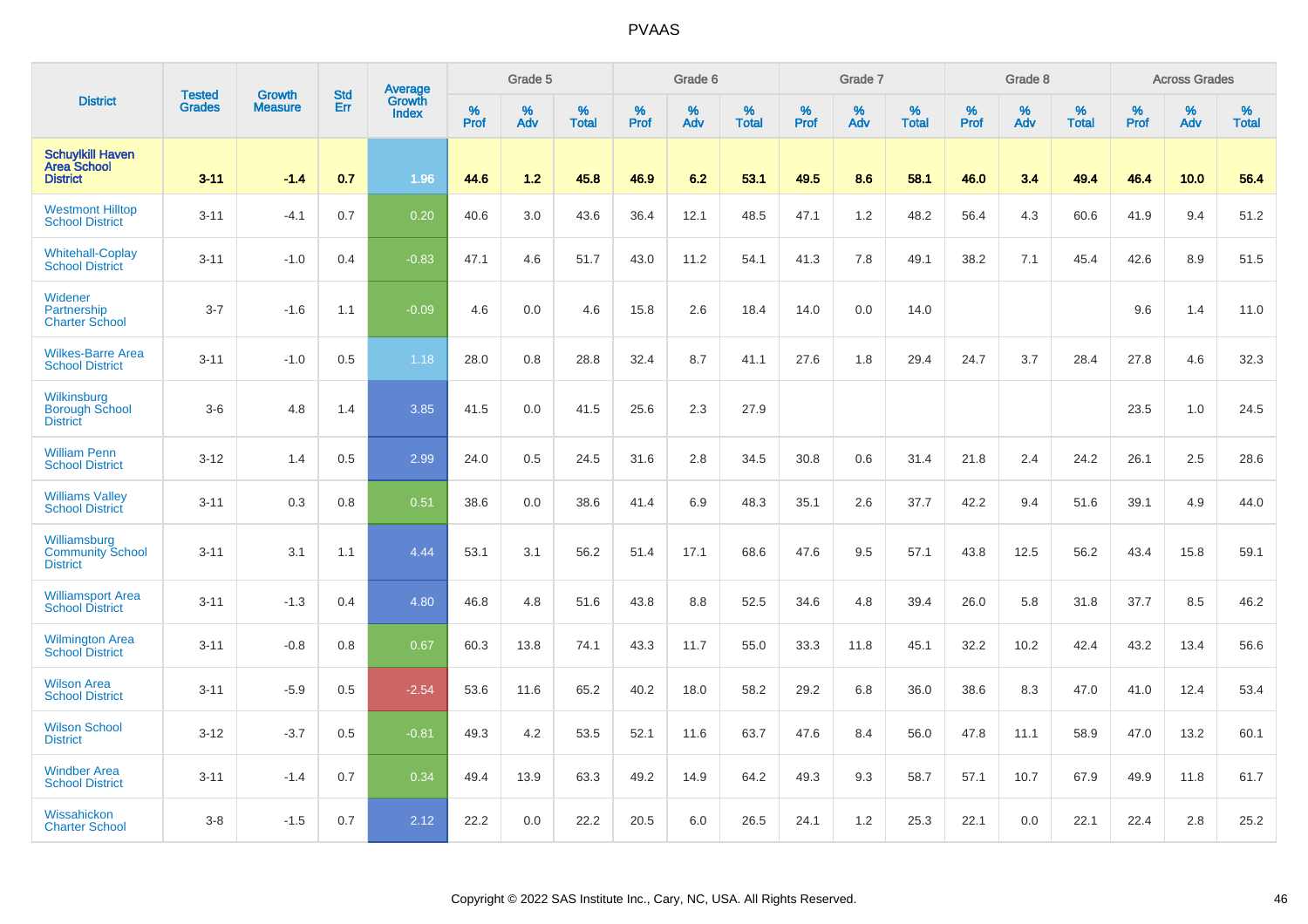|                                                                               |                                | <b>Growth</b>  | <b>Std</b> | Average                       |                     | Grade 5  |                   |                  | Grade 6  |                   |           | Grade 7  |                   |                  | Grade 8  |                   |                  | <b>Across Grades</b> |                   |
|-------------------------------------------------------------------------------|--------------------------------|----------------|------------|-------------------------------|---------------------|----------|-------------------|------------------|----------|-------------------|-----------|----------|-------------------|------------------|----------|-------------------|------------------|----------------------|-------------------|
| <b>District</b>                                                               | <b>Tested</b><br><b>Grades</b> | <b>Measure</b> | Err        | <b>Growth</b><br><b>Index</b> | $\%$<br><b>Prof</b> | %<br>Adv | %<br><b>Total</b> | %<br><b>Prof</b> | %<br>Adv | %<br><b>Total</b> | %<br>Prof | %<br>Adv | %<br><b>Total</b> | %<br><b>Prof</b> | %<br>Adv | %<br><b>Total</b> | %<br><b>Prof</b> | %<br>Adv             | %<br><b>Total</b> |
| <b>Schuylkill Haven</b><br><b>Area School</b><br><b>District</b>              | $3 - 11$                       | $-1.4$         | 0.7        | 1.96                          | 44.6                | 1.2      | 45.8              | 46.9             | 6.2      | 53.1              | 49.5      | 8.6      | 58.1              | 46.0             | 3.4      | 49.4              | 46.4             | 10.0                 | 56.4              |
| Wissahickon<br><b>School District</b>                                         | $3 - 10$                       | 2.9            | 0.3        | 8.48                          | 58.6                | 18.8     | 77.4              | 42.2             | 37.2     | 79.4              | 56.8      | 19.3     | 76.1              | 49.3             | 28.5     | 77.8              | 49.2             | 28.7                 | 77.9              |
| <b>Woodland Hills</b><br><b>School District</b>                               | $3 - 12$                       | $-3.0$         | 0.5        | $-0.55$                       | 34.1                | 0.6      | 34.7              | 13.8             | 3.4      | 17.2              | 32.5      | 2.6      | 35.0              | 24.8             | 2.0      | 26.7              | 26.7             | 3.7                  | 30.4              |
| <b>Wyalusing Area</b><br><b>School District</b>                               | $3-12$                         | 1.0            | 0.7        | 5.29                          | 36.1                | 2.4      | 38.6              | 43.1             | 13.7     | 56.9              | 43.5      | 12.0     | 55.4              | 36.8             | 3.8      | 40.6              | 39.8             | 9.9                  | 49.6              |
| <b>Wyoming Area</b><br><b>School District</b>                                 | $3 - 10$                       | $-4.1$         | 0.6        | $-1.78$                       | 58.6                | 6.0      | 64.7              | 38.8             | 2.9      | 41.8              | 49.5      | 3.2      | 52.7              | 35.8             | 9.4      | 45.3              | 43.5             | 7.5                  | 51.1              |
| <b>Wyoming Valley</b><br>West School<br><b>District</b>                       | $3 - 11$                       | 0.9            | 0.5        | 3.86                          | 41.0                | 4.2      | 45.2              | 32.6             | 7.6      | 40.3              | 40.5      | 4.2      | 44.6              | 30.1             | 12.1     | 42.2              | 35.8             | 6.9                  | 42.7              |
| <b>Wyomissing Area</b><br><b>School District</b>                              | $3 - 12$                       | $-1.6$         | 0.6        | 3.63                          | 47.3                | 14.7     | 62.0              | 50.5             | 21.8     | 72.3              | 47.3      | 11.6     | 58.9              | 46.4             | 13.6     | 60.0              | 46.4             | 19.4                 | 65.8              |
| <b>York Academy</b><br><b>Regional Charter</b><br>School                      | $3 - 11$                       | 0.3            | 0.8        | 2.83                          | 33.3                | 5.0      | 38.3              | 55.9             | 11.9     | 67.8              | 47.3      | 7.3      | 54.6              | 35.1             | 12.3     | 47.4              | 40.8             | 14.1                 | 54.9              |
| <b>York City School</b><br><b>District</b>                                    | $3 - 12$                       | 1.0            | 0.3        | 3.26                          | 13.6                | 0.5      | 14.1              | 17.2             | 1.8      | 19.1              | 14.9      | 0.0      | 14.9              | 16.0             | 0.2      | 16.2              | 15.3             | 0.7                  | 15.9              |
| <b>York Suburban</b><br><b>School District</b>                                | $3 - 11$                       | 0.5            | 0.5        | 1.62                          | 62.8                | 13.7     | 76.5              | 45.3             | 23.4     | 68.7              | 50.0      | 16.8     | 66.8              | 36.4             | 19.8     | 56.2              | 46.4             | 23.5                 | 70.0              |
| <b>Yough School</b><br><b>District</b>                                        | $3 - 10$                       | $-4.7$         | 0.6        | $-1.33$                       | 37.9                | 1.5      | 39.4              | 39.6             | 15.7     | 55.2              | 42.3      | 8.2      | 50.5              | 36.7             | 5.8      | 42.5              | 41.9             | 9.2                  | 51.1              |
| <b>Young Scholars</b><br><b>Charter School</b>                                | $6 - 8$                        | 0.5            | 0.9        | 0.83                          |                     |          |                   | 23.2             | 5.4      | 28.6              | 14.3      | 5.7      | 20.0              | 13.0             | 0.0      | 13.0              | 16.3             | 3.4                  | 19.7              |
| <b>Young Scholars Of</b><br><b>Central PA Charter</b><br><b>School</b>        | $3-8$                          | 3.9            | 1.2        | 3.25                          | 35.6                | 13.3     | 48.9              | 28.0             | 12.0     | 40.0              | 50.0      | 14.3     | 64.3              | 43.8             | 0.0      | 43.8              | 42.6             | 11.6                 | 54.2              |
| <b>Young Scholars of</b><br><b>Greater Allegheny</b><br><b>Charter School</b> | $3-8$                          | $-1.6$         | 1.7        | 0.61                          | 26.3                | 0.0      | 26.3              | 40.0             | 0.0      | 40.0              | 35.0      | 0.0      | 35.0              |                  |          |                   | 29.9             | 0.8                  | 30.8              |